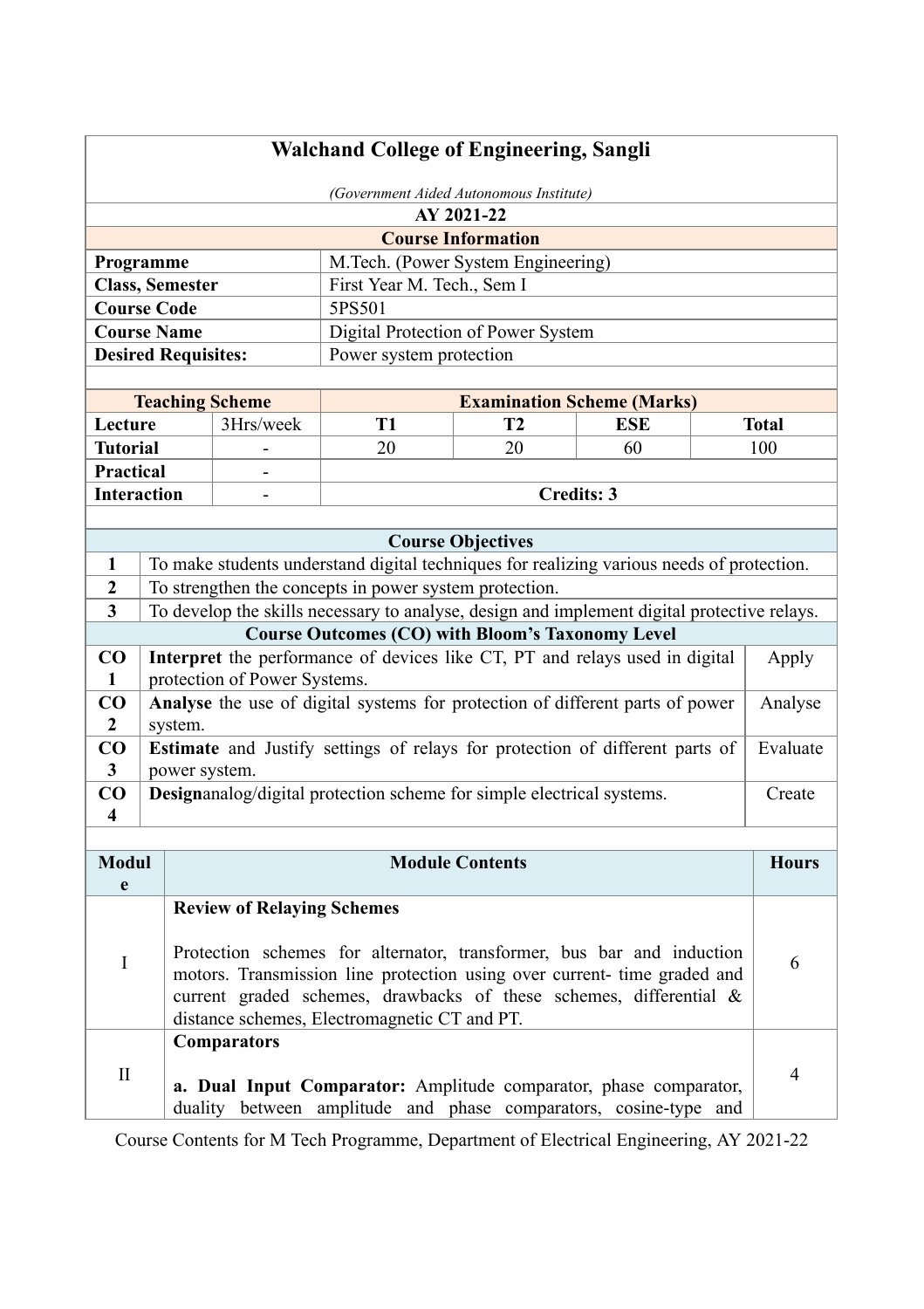|                | sine-type phase comparators, coincidence type phase comparator.                                                                                                                                                                                            |                |
|----------------|------------------------------------------------------------------------------------------------------------------------------------------------------------------------------------------------------------------------------------------------------------|----------------|
|                | b. Multi Input Comparator: Amplitude comparator, phase comparator.                                                                                                                                                                                         |                |
|                | <b>Over Current Relays</b>                                                                                                                                                                                                                                 |                |
| Ш              | Different<br>time-current<br>characteristics<br>of<br>over<br>current<br>relay,<br>Microprocessor/microcontroller based over current relay, Directional over<br>current relay and its implementation using microprocessor/microcontroller<br>based scheme. | 8              |
|                | <b>Differential Relays</b>                                                                                                                                                                                                                                 |                |
| IV             | Circulating current differential protection, percentage differential protection<br>of power transformers, effect of magnetizing inrush, effect of over voltage<br>inrush, hardware and software used for digital protection of transformer.                | 8              |
|                | <b>Distance Protection Relays</b>                                                                                                                                                                                                                          |                |
| V              | Microprocessor/microcontroller based impedance, reactance and admittance<br>relays, and measurement of R and X. Quadrilateral characteristics. Digital<br>protection scheme based upon fundamental frequency signals, hardware and<br>software design.     | 8              |
|                | <b>Recent Developments in Digital Protection</b>                                                                                                                                                                                                           |                |
| VI             | Digital Relaying techniques based on modern tools of digital signal<br>processing like DFT, Haar Transform, WT etc.                                                                                                                                        | $\overline{4}$ |
|                |                                                                                                                                                                                                                                                            |                |
|                | <b>Text Books</b>                                                                                                                                                                                                                                          |                |
| $\mathbf{1}$   | Badri Ram, D.N. Vishwakarma, "Power System Protection and Switchgear", TMH,<br>2004.                                                                                                                                                                       |                |
| $\overline{2}$ | Y.G. Paithankar, S.R. Bhide, "Fundamentals of Power System Protection", PHI, 2003.                                                                                                                                                                         |                |
|                | <b>References</b>                                                                                                                                                                                                                                          |                |
| $\mathbf{1}$   | L.P. Singh, "Digital Protection", New Age, Second Edition, 2004.                                                                                                                                                                                           |                |
| $\overline{2}$ | A.G. Phadke, J.S. Thorp, "Computer Relaying for Power Systems", Wiley India, II Edi.,<br>2012                                                                                                                                                              |                |
|                |                                                                                                                                                                                                                                                            |                |
|                | <b>Useful Links</b>                                                                                                                                                                                                                                        |                |
| $\mathbf{1}$   | https://nptel.ac.in/courses/108/107/108107167/                                                                                                                                                                                                             |                |
| $\overline{2}$ | https://nptel.ac.in/courses/108/105/108105167/                                                                                                                                                                                                             |                |
|                |                                                                                                                                                                                                                                                            |                |

| <b>CO-PO Mapping</b> |                                |  |  |  |  |  |
|----------------------|--------------------------------|--|--|--|--|--|
|                      | <b>Programme Outcomes (PO)</b> |  |  |  |  |  |
|                      |                                |  |  |  |  |  |
|                      |                                |  |  |  |  |  |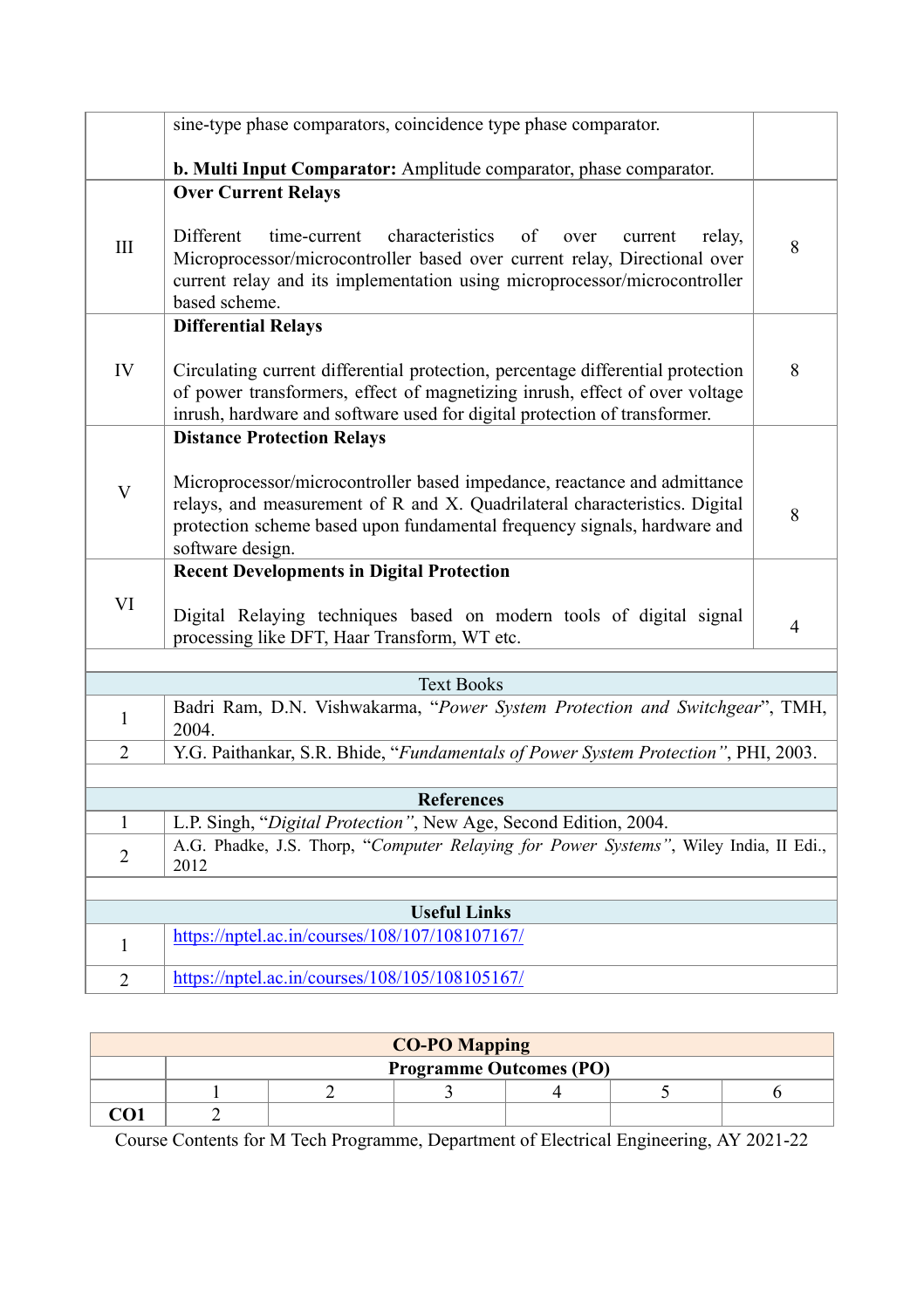| CO <sub>2</sub>                                                                   |  |  |  |  |  |  |
|-----------------------------------------------------------------------------------|--|--|--|--|--|--|
| CO <sub>3</sub>                                                                   |  |  |  |  |  |  |
| CO <sub>4</sub>                                                                   |  |  |  |  |  |  |
| The strength of mapping is to be written as 1,2,3; Where, 1:Low, 2:Medium, 3:High |  |  |  |  |  |  |
| Each CO of the course must map to at least one PO.                                |  |  |  |  |  |  |

### **Assessment**

The assessment is based on 2 in-semester examinations in the form of T1 (Test-1) and T2 (Test-2) of 20 marks each. Also there shall be 1 End-Sem examination (ESE) of 60 marks. T1 shall be typically on modules 1 and 2, T2 based typically on modules 3, 4 and ESE shall be on all modules with nearly 50% weightage on modules 1 to 4 and 50% weightage on modules 5, 6.

| <b>Assessment Plan based on Bloom's Taxonomy Level (Marks) For Theory Course</b> |    |    |            |              |  |  |
|----------------------------------------------------------------------------------|----|----|------------|--------------|--|--|
| <b>Bloom's Taxonomy Level</b>                                                    | Т1 | Т2 | <b>ESE</b> | <b>Total</b> |  |  |
| Remember                                                                         |    |    |            |              |  |  |
| Understand                                                                       |    |    |            |              |  |  |
| Apply                                                                            | 10 |    | 10         | 25           |  |  |
| Analyse                                                                          | 10 |    | 20         | 35           |  |  |
| Evaluate                                                                         |    | 10 | 20         | 30           |  |  |
| Create                                                                           |    |    | 10         | 10           |  |  |
| <b>Total</b>                                                                     | 20 | 20 | 60         | 100          |  |  |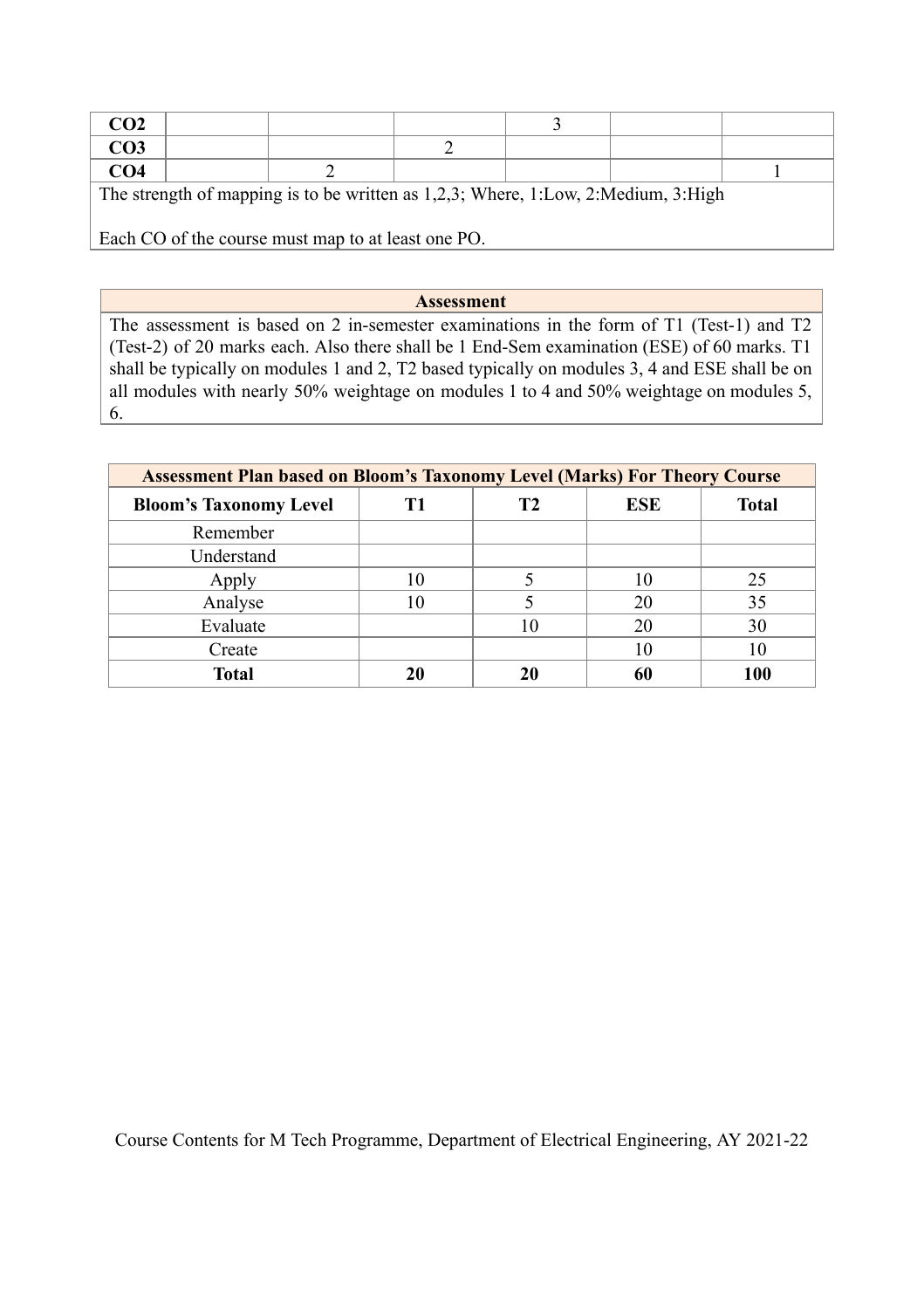| <b>Walchand College of Engineering, Sangli</b> |                                         |                                                                         |                                                         |                           |                                                                                           |              |
|------------------------------------------------|-----------------------------------------|-------------------------------------------------------------------------|---------------------------------------------------------|---------------------------|-------------------------------------------------------------------------------------------|--------------|
|                                                | (Government Aided Autonomous Institute) |                                                                         |                                                         |                           |                                                                                           |              |
|                                                |                                         |                                                                         |                                                         | AY 2021-22                |                                                                                           |              |
|                                                |                                         |                                                                         |                                                         | <b>Course Information</b> |                                                                                           |              |
| Programme                                      |                                         |                                                                         | M.Tech. (Power System Engineering)                      |                           |                                                                                           |              |
|                                                |                                         | <b>Class, Semester</b>                                                  | First Year M. Tech., Sem I                              |                           |                                                                                           |              |
| <b>Course Code</b>                             |                                         |                                                                         | 5PS502                                                  |                           |                                                                                           |              |
| <b>Course Name</b>                             |                                         |                                                                         |                                                         |                           | Application of Power Electronics to Power systems                                         |              |
|                                                |                                         | <b>Desired Requisites:</b>                                              | Power System Engineering, Power Electronics             |                           |                                                                                           |              |
|                                                |                                         |                                                                         |                                                         |                           |                                                                                           |              |
|                                                |                                         | <b>Teaching Scheme</b>                                                  |                                                         |                           | <b>Examination Scheme (Marks)</b>                                                         |              |
| Lecture                                        |                                         | 3Hrs/week                                                               | T <sub>1</sub>                                          | T <sub>2</sub>            | <b>ESE</b>                                                                                | <b>Total</b> |
| <b>Tutorial</b>                                |                                         |                                                                         | 20                                                      | 20                        | 60                                                                                        | 100          |
| <b>Practical</b>                               |                                         |                                                                         |                                                         |                           |                                                                                           |              |
| <b>Interaction</b>                             |                                         |                                                                         |                                                         |                           | <b>Credits: 3</b>                                                                         |              |
|                                                |                                         |                                                                         |                                                         |                           |                                                                                           |              |
|                                                |                                         |                                                                         |                                                         | <b>Course Objectives</b>  |                                                                                           |              |
| 1                                              |                                         |                                                                         |                                                         |                           | To make students understand concept of FACTs envisages the use of power electronics to    |              |
|                                                |                                         | improve system operation by fast & reliable control.                    |                                                         |                           |                                                                                           |              |
| $\overline{2}$                                 |                                         |                                                                         |                                                         |                           | To cover concepts of FACTs including the description, principle of workingand analysis of |              |
|                                                |                                         | various FACTs controllers.                                              |                                                         |                           |                                                                                           |              |
| $\mathbf{3}$                                   |                                         | To strengthen the control of FACTs and system interactions.             |                                                         |                           |                                                                                           |              |
|                                                |                                         |                                                                         | <b>Course Outcomes (CO) with Bloom's Taxonomy Level</b> |                           |                                                                                           |              |
| $\bf CO$<br>$\mathbf{1}$                       |                                         | Explain necessity, operating principals and benefits of FACTs devices.  |                                                         |                           |                                                                                           | Understand   |
| $\bf CO$<br>$\overline{2}$                     |                                         | Choose the suitable FACTs device/controller for particular application. |                                                         |                           |                                                                                           | Apply        |
| CO                                             |                                         |                                                                         |                                                         |                           | Analyze the characteristics of FACTs Controllers and effect of location of                | Analyse      |
| 3                                              |                                         | the controller on Power System.                                         |                                                         |                           |                                                                                           |              |
|                                                |                                         |                                                                         |                                                         |                           |                                                                                           |              |
| <b>Modul</b>                                   |                                         |                                                                         | <b>Module Contents</b>                                  |                           |                                                                                           | <b>Hours</b> |
| e                                              |                                         |                                                                         |                                                         |                           |                                                                                           |              |
|                                                |                                         | <b>Introduction</b>                                                     |                                                         |                           |                                                                                           |              |
|                                                |                                         |                                                                         |                                                         |                           |                                                                                           |              |
| I                                              |                                         |                                                                         |                                                         |                           | The concept of flexible AC transmission - reactive power control in                       |              |
|                                                |                                         |                                                                         |                                                         |                           | electrical power transmission lines -uncompensated transmission line -                    | 6            |
|                                                |                                         |                                                                         |                                                         |                           | series and shunt compensation. Overview of FACTS devices - Static Var                     |              |
|                                                |                                         |                                                                         |                                                         |                           | Compensator (SVC) - Thyristor Switched Series capacitor (TCSC) -                          |              |
|                                                |                                         |                                                                         |                                                         |                           | Unified Power Flow controller(UPFC) - Integrated Power Flow                               |              |
|                                                |                                         | Controller(IPFC).                                                       |                                                         |                           |                                                                                           |              |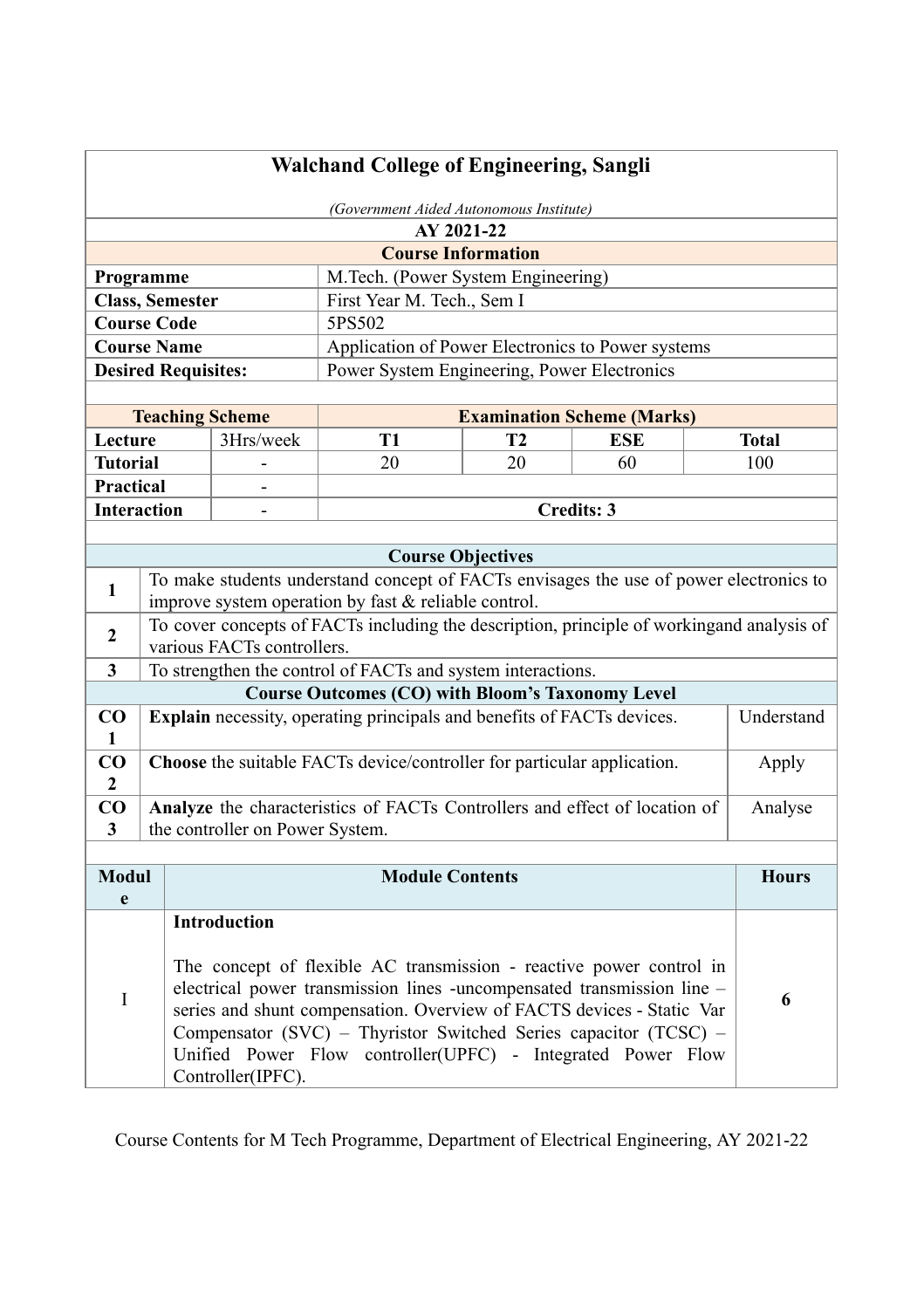| $\mathbf{I}$              | <b>Static VAR Compensator (SVC) and Applications</b><br>Voltage control by $SVC - advantages$ of slope in dynamic characteristics<br>-influence of SVCon system voltage. Applications - enhancement of<br>transientstability – steady state powertransfer – enhancement of power                                                             | 6 |  |  |  |
|---------------------------|----------------------------------------------------------------------------------------------------------------------------------------------------------------------------------------------------------------------------------------------------------------------------------------------------------------------------------------------|---|--|--|--|
|                           | system damping -prevention of voltage instability.                                                                                                                                                                                                                                                                                           |   |  |  |  |
| III                       | <b>Thyristor Controlled Series Capacitor (TCSC) and Applications</b><br>Operation of the TCSC - different modes of operation – modeling of<br>TCSC - variable reactance model - modeling for stability studies.<br>Applications -improvement of the system stability limit – enhancement of<br>system damping - voltage collapse prevention. | 6 |  |  |  |
|                           | <b>Emerging FACTS Controllers I</b>                                                                                                                                                                                                                                                                                                          |   |  |  |  |
| IV                        | Static Synchronous Compensator (STATCOM) – operating principle –V-I<br>characteristics                                                                                                                                                                                                                                                       | 6 |  |  |  |
|                           | <b>Emerging FACTS Controllers II</b>                                                                                                                                                                                                                                                                                                         |   |  |  |  |
| $\boldsymbol{\mathrm{V}}$ | Unified Power Flow Controller (UPFC) – Principle of operation - modes<br>of operation -applications - modeling of UPFC for power flow studies.                                                                                                                                                                                               | 6 |  |  |  |
|                           | <b>Co-Ordination of FACTS Controllers</b>                                                                                                                                                                                                                                                                                                    |   |  |  |  |
| VI                        | FACTs Controller interactions – SVC–SVC interaction - co-ordination of<br>multiple controllers using linear control techniques - Quantitative<br>treatment of control.                                                                                                                                                                       | 6 |  |  |  |
|                           |                                                                                                                                                                                                                                                                                                                                              |   |  |  |  |
|                           | <b>Text Books</b>                                                                                                                                                                                                                                                                                                                            |   |  |  |  |
| 1                         | R. Mohan Mathur, Rajiv. K. Varma, "Thyristor - Based Facts Controllers for Electrical<br>Transmission Systems", IEEE press and John Wiley & Sons Inc., 2002                                                                                                                                                                                  |   |  |  |  |
|                           | <b>References</b>                                                                                                                                                                                                                                                                                                                            |   |  |  |  |
| $\mathbf{I}$              | A.T. John, "Flexible AC Transmission System", Institution of Electrical and Electronic<br>Engineers (IEEE), 1999.                                                                                                                                                                                                                            |   |  |  |  |
| $\overline{2}$            | NarainG.Hingorani, Laszio. Gyugyl, "Understanding FACTS Concepts and Technology<br>of Flexible AC Transmission System", Standard Publishers, Delhi, 2001.                                                                                                                                                                                    |   |  |  |  |
|                           |                                                                                                                                                                                                                                                                                                                                              |   |  |  |  |
|                           | <b>Useful Links</b>                                                                                                                                                                                                                                                                                                                          |   |  |  |  |
| $\mathbf{C}$              | https://nptel.ac.in/courses/108/107/108107114/                                                                                                                                                                                                                                                                                               |   |  |  |  |

| <b>CO-PO Mapping</b> |                                |  |  |  |  |  |  |
|----------------------|--------------------------------|--|--|--|--|--|--|
|                      | <b>Programme Outcomes (PO)</b> |  |  |  |  |  |  |
|                      |                                |  |  |  |  |  |  |
| CO1                  |                                |  |  |  |  |  |  |
| $\overline{CO2}$     |                                |  |  |  |  |  |  |
| CO <sub>3</sub>      |                                |  |  |  |  |  |  |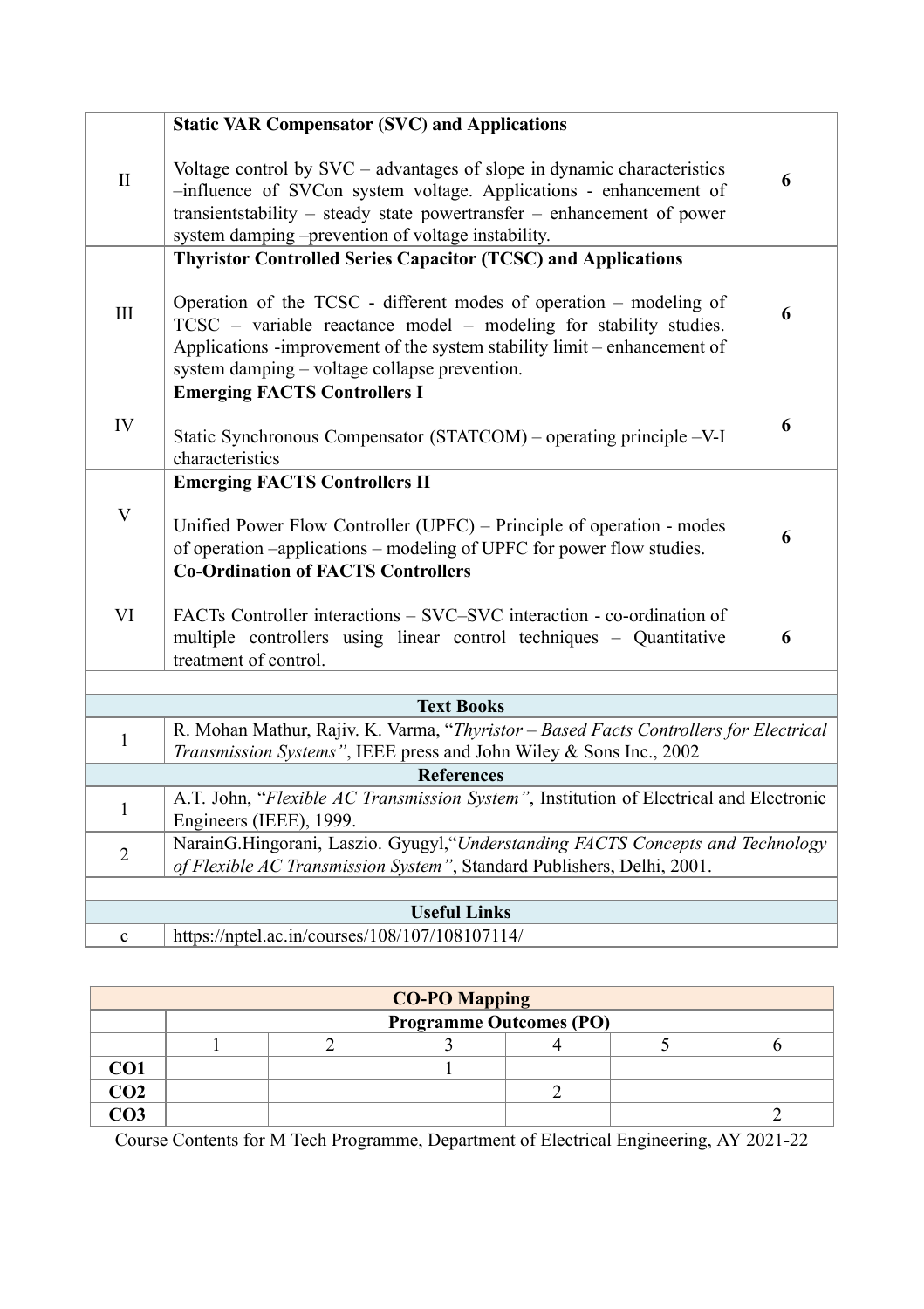The strength of mapping is to be written as 1,2,3; Where, 1:Low, 2:Medium, 3:High

Each CO of the course must map to at least one PO.

### **Assessment**

The assessment is based on 2 in-semester examinations in the form of T1 (Test-1) and T2 (Test-2) of 20 marks each. Also there shall be 1 End-Sem examination (ESE) of 60 marks. T1 shall be typically on modules 1 and 2, T2 based typically on modules 3, 4 and ESE shall be on all modules with nearly 50% weightage on modules 1 to 4 and 50% weightage on modules 5, 6.

| <b>Assessment Plan based on Bloom's Taxonomy Level (Marks) For Theory Course</b> |    |    |            |              |  |  |  |
|----------------------------------------------------------------------------------|----|----|------------|--------------|--|--|--|
| <b>Bloom's Taxonomy Level</b>                                                    | T1 | Т2 | <b>ESE</b> | <b>Total</b> |  |  |  |
| Remember                                                                         |    |    |            |              |  |  |  |
| Understand                                                                       | 10 | 10 | 20         | 40           |  |  |  |
| Apply                                                                            |    |    | 20         | 30           |  |  |  |
| Analyse                                                                          |    |    | 20         | 30           |  |  |  |
| Evaluate                                                                         |    |    |            |              |  |  |  |
| Create                                                                           |    |    |            |              |  |  |  |
| <b>Total</b>                                                                     | 20 | 20 | 60         | 100          |  |  |  |

| <b>Walchand College of Engineering, Sangli</b> |                                         |  |  |  |
|------------------------------------------------|-----------------------------------------|--|--|--|
|                                                | (Government Aided Autonomous Institute) |  |  |  |
| AY 2021-22                                     |                                         |  |  |  |
|                                                | <b>Course Information</b>               |  |  |  |
| Programme                                      | M. Tech. (Power System Engineering)     |  |  |  |
| <b>Class, Semester</b>                         | First Year M.Tech., Sem I               |  |  |  |
| <b>Course Code</b>                             | 5PS560                                  |  |  |  |
| <b>Course Name</b>                             | <b>Research Methodology</b>             |  |  |  |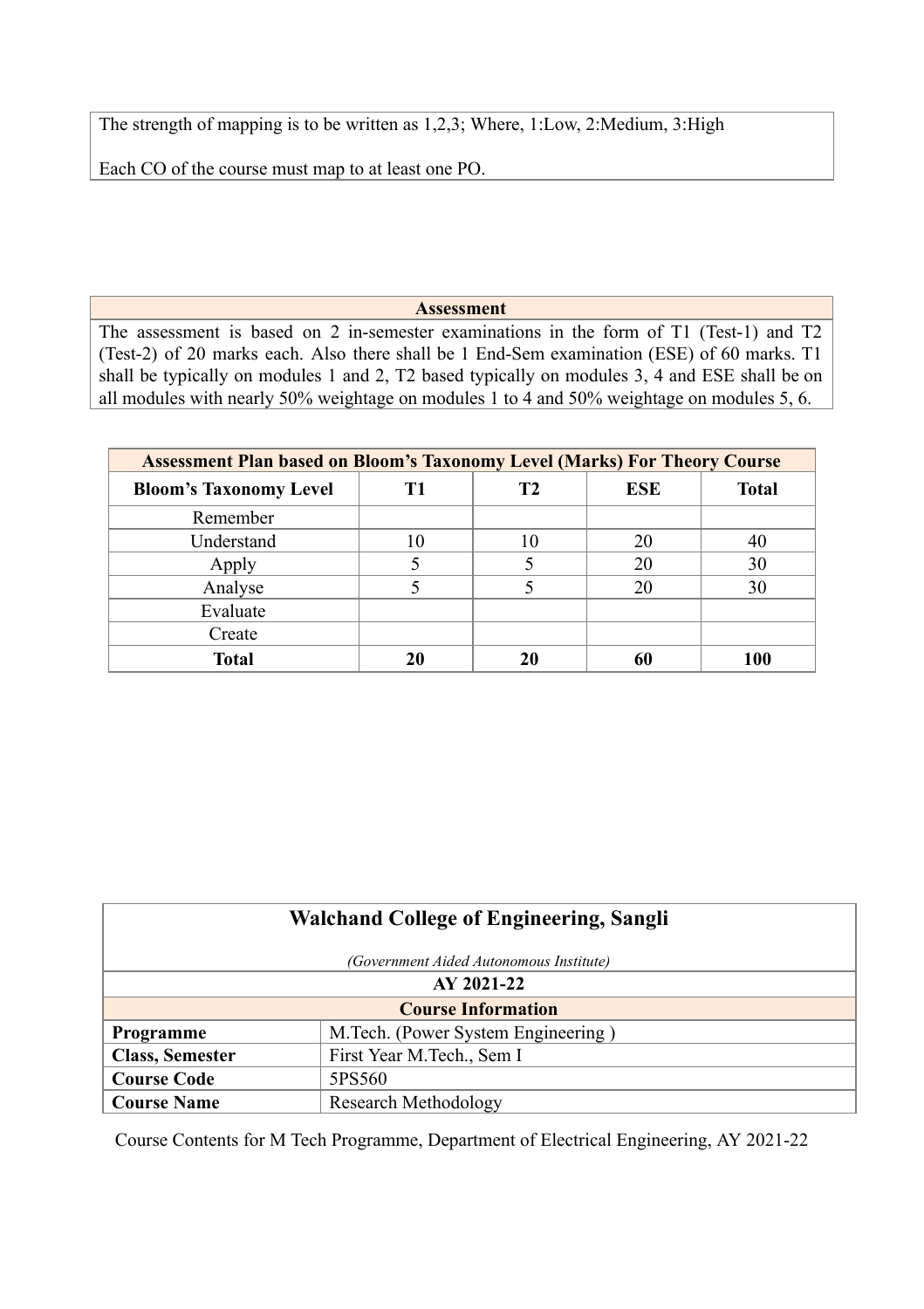| <b>Desired Requisites:</b>        |  |                                                                                                                                                                                                                                                                                                         | None                                                                                                                                                                                                             |                                                                                                                                                                             |                      |              |
|-----------------------------------|--|---------------------------------------------------------------------------------------------------------------------------------------------------------------------------------------------------------------------------------------------------------------------------------------------------------|------------------------------------------------------------------------------------------------------------------------------------------------------------------------------------------------------------------|-----------------------------------------------------------------------------------------------------------------------------------------------------------------------------|----------------------|--------------|
|                                   |  |                                                                                                                                                                                                                                                                                                         |                                                                                                                                                                                                                  |                                                                                                                                                                             |                      |              |
|                                   |  | <b>Teaching Scheme</b>                                                                                                                                                                                                                                                                                  |                                                                                                                                                                                                                  | <b>Examination Scheme (Marks)</b>                                                                                                                                           |                      |              |
| Lecture                           |  |                                                                                                                                                                                                                                                                                                         | LA1                                                                                                                                                                                                              | LA2                                                                                                                                                                         | <b>ESE</b>           | <b>Total</b> |
| <b>Tutorial</b>                   |  |                                                                                                                                                                                                                                                                                                         | 30                                                                                                                                                                                                               | 30                                                                                                                                                                          | 40                   | 100          |
| Practical                         |  |                                                                                                                                                                                                                                                                                                         |                                                                                                                                                                                                                  | Nil                                                                                                                                                                         |                      |              |
| <b>Interaction</b>                |  | 2 Hrs/week                                                                                                                                                                                                                                                                                              |                                                                                                                                                                                                                  | <b>Credits: 2</b>                                                                                                                                                           |                      |              |
|                                   |  |                                                                                                                                                                                                                                                                                                         |                                                                                                                                                                                                                  |                                                                                                                                                                             |                      |              |
| <b>Course Objectives</b>          |  |                                                                                                                                                                                                                                                                                                         |                                                                                                                                                                                                                  |                                                                                                                                                                             |                      |              |
| $\mathbf{1}$                      |  |                                                                                                                                                                                                                                                                                                         | fundamentals of research methods.                                                                                                                                                                                | To develop a research orientation among the students and to acquaint them with                                                                                              |                      |              |
| $\boldsymbol{2}$                  |  |                                                                                                                                                                                                                                                                                                         |                                                                                                                                                                                                                  | To develop understanding of the basic framework of research process and techniques                                                                                          |                      |              |
| $\overline{\mathbf{3}}$           |  |                                                                                                                                                                                                                                                                                                         |                                                                                                                                                                                                                  | To identify various sources of information for literature review and data collection.                                                                                       |                      |              |
| $\overline{\mathbf{4}}$           |  |                                                                                                                                                                                                                                                                                                         |                                                                                                                                                                                                                  | To develop an understanding of the ethical dimensions of conducting applied research.                                                                                       |                      |              |
| 5                                 |  |                                                                                                                                                                                                                                                                                                         | To develop understanding about patent process.                                                                                                                                                                   |                                                                                                                                                                             |                      |              |
|                                   |  |                                                                                                                                                                                                                                                                                                         |                                                                                                                                                                                                                  | <b>Course Outcomes (CO) with Bloom's Taxonomy Level</b>                                                                                                                     |                      |              |
|                                   |  |                                                                                                                                                                                                                                                                                                         | At the end of the course, the students will be able to,                                                                                                                                                          |                                                                                                                                                                             |                      |              |
| CO <sub>1</sub>                   |  |                                                                                                                                                                                                                                                                                                         | Classify various methods to solve research problem.                                                                                                                                                              |                                                                                                                                                                             |                      | Apply        |
| CO <sub>2</sub>                   |  |                                                                                                                                                                                                                                                                                                         |                                                                                                                                                                                                                  | Construct a research problem in respective engineering domain.                                                                                                              |                      | Apply        |
| CO <sub>3</sub>                   |  |                                                                                                                                                                                                                                                                                                         |                                                                                                                                                                                                                  | Investigate various data analysis techniques for a research problem.                                                                                                        |                      | Analys<br>e  |
| CO <sub>4</sub>                   |  |                                                                                                                                                                                                                                                                                                         |                                                                                                                                                                                                                  | <b>Identify</b> various Intellectual Property Rights procedures                                                                                                             |                      | Apply        |
|                                   |  |                                                                                                                                                                                                                                                                                                         |                                                                                                                                                                                                                  |                                                                                                                                                                             |                      |              |
| <b>Module</b>                     |  |                                                                                                                                                                                                                                                                                                         |                                                                                                                                                                                                                  | <b>Module Contents</b>                                                                                                                                                      |                      | <b>Hours</b> |
|                                   |  | <b>Research Fundamentals</b>                                                                                                                                                                                                                                                                            |                                                                                                                                                                                                                  |                                                                                                                                                                             |                      |              |
| $\mathbf I$                       |  | What is research, types of research, the process of research, Literature<br>survey and review, Formulation of a research problem.                                                                                                                                                                       |                                                                                                                                                                                                                  |                                                                                                                                                                             | $\overline{4}$       |              |
|                                   |  | <b>Research Methods</b>                                                                                                                                                                                                                                                                                 |                                                                                                                                                                                                                  |                                                                                                                                                                             |                      |              |
| $\mathbf{I}$                      |  |                                                                                                                                                                                                                                                                                                         | Research design- Meaning, Need and Types, Research Design Process,<br>Measurement and scaling techniques, Data Collection – concept, types and<br>methods, Processing and analysis of data, Design of Experiment |                                                                                                                                                                             | 5                    |              |
| <b>Analysis Techniques</b><br>III |  | Quantitative Techniques, Sampling fundamentals, Testing of hypothesis<br>using various tests like Multivariate analysis, Use of standard statistical<br>software, Data processing, Preliminary data analysis and interpretation,<br>Uni-variate and bi-variate analysis of data, testing of hypotheses. |                                                                                                                                                                                                                  |                                                                                                                                                                             | 5                    |              |
| IV                                |  | <b>Research Communication</b><br>Writing<br>$\rm{a}$                                                                                                                                                                                                                                                    | conference<br>paper,                                                                                                                                                                                             | Journal<br>Paper,<br>dissertation/thesis writing. Presentation techniques, software used for report<br>writing such as WORD, Latex etc. Types of journal/conference papers. | Technical<br>report, | 4            |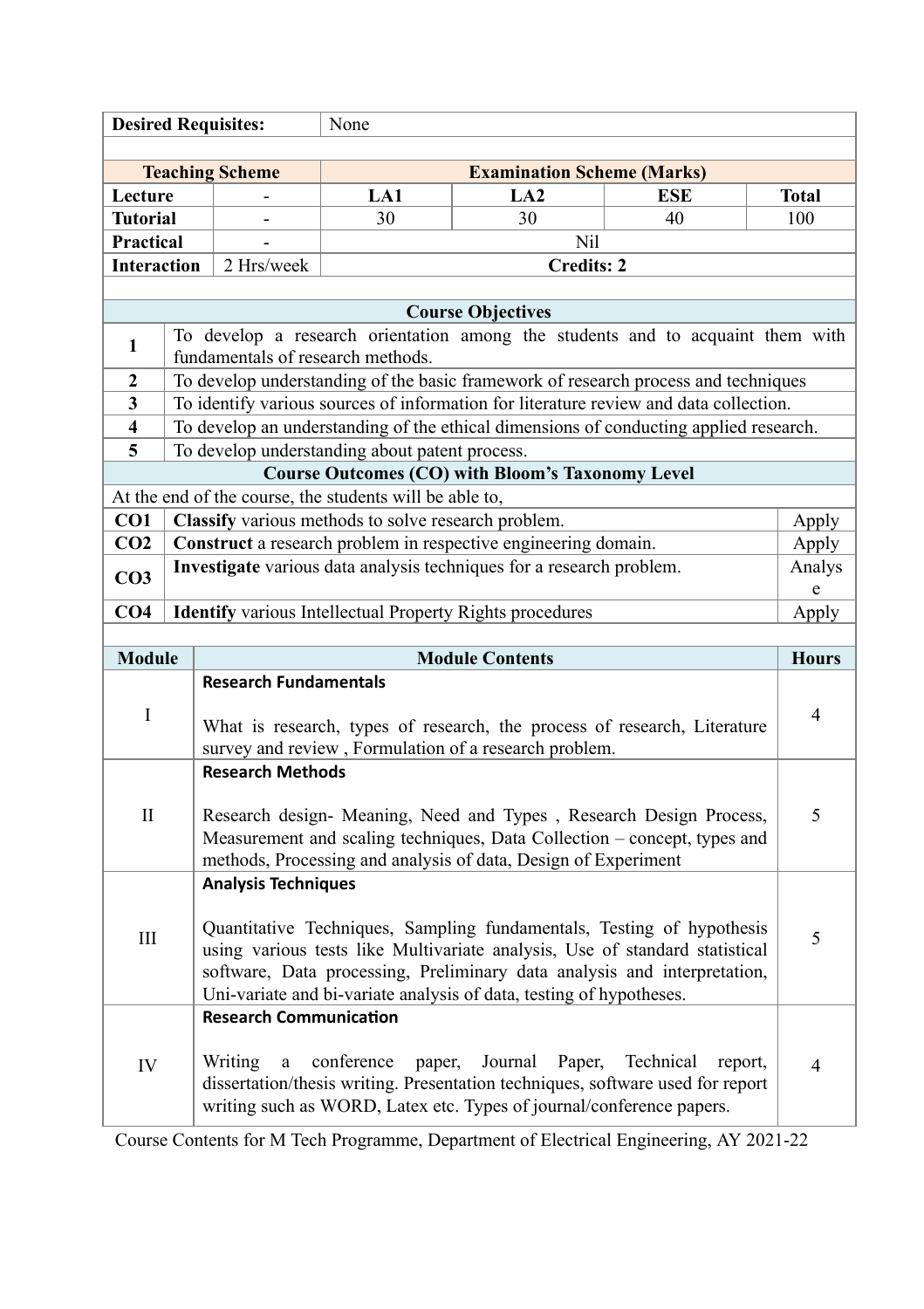|                | <b>Intellectual Property Rights</b>                                                                                                                                                                                                                                                                                                        |   |
|----------------|--------------------------------------------------------------------------------------------------------------------------------------------------------------------------------------------------------------------------------------------------------------------------------------------------------------------------------------------|---|
| $\mathbf{V}$   | Nature of Intellectual Property: Patents, Designs, Trade and Copyright.<br>Process of Patenting and Development: technological research, innovation,<br>patenting, development. International Scenario: International cooperation<br>on Intellectual Property. Procedure for grants of patents, Patenting under<br>PCT.                    | 5 |
|                | <b>Patents and Patenting Procedures</b>                                                                                                                                                                                                                                                                                                    |   |
| VI             | Patent Rights: Scope of Patent Rights. Licensing and transfer of<br>technology. Patent information and databases. Geographical Indications.<br>New Developments in IPR: Administration of Patent System. New<br>developments in IPR; IPR of Biological Systems, Computer Software etc.<br>Traditional knowledge Case Studies, IPR and IITs | 4 |
|                |                                                                                                                                                                                                                                                                                                                                            |   |
|                | <b>Text Books</b>                                                                                                                                                                                                                                                                                                                          |   |
| $\mathbf{1}$   | C. R. Kothari, Research Methodology, New Age international                                                                                                                                                                                                                                                                                 |   |
| $\overline{2}$ | Deepak Chopra and NeenaSondhi, Research Methodology: Concepts and cases, Vikas<br>Publishing House, New Delhi                                                                                                                                                                                                                              |   |
|                |                                                                                                                                                                                                                                                                                                                                            |   |
|                | <b>References</b>                                                                                                                                                                                                                                                                                                                          |   |
| $\mathbf{1}$   | E. Philip and Derek Pugh, How to get a Ph. D. - a handbook for students and their<br>supervisors, open university press                                                                                                                                                                                                                    |   |
| $\overline{2}$ | Stuart Melville and Wayne Goddard, Research Methodology: An Introduction for<br>Science & Engineering Students                                                                                                                                                                                                                             |   |
|                |                                                                                                                                                                                                                                                                                                                                            |   |
|                | <b>Useful Links</b>                                                                                                                                                                                                                                                                                                                        |   |
| 1              | <b>NPTEL Lectures</b>                                                                                                                                                                                                                                                                                                                      |   |
|                |                                                                                                                                                                                                                                                                                                                                            |   |

| <b>CO-PO Mapping</b>                                                              |   |                                                    |                                |   |  |  |
|-----------------------------------------------------------------------------------|---|----------------------------------------------------|--------------------------------|---|--|--|
|                                                                                   |   |                                                    | <b>Programme Outcomes (PO)</b> |   |  |  |
|                                                                                   |   |                                                    |                                |   |  |  |
| CO <sub>1</sub>                                                                   | 2 |                                                    |                                |   |  |  |
| CO <sub>2</sub>                                                                   |   |                                                    |                                |   |  |  |
| CO <sub>3</sub>                                                                   |   |                                                    |                                | າ |  |  |
| CO <sub>4</sub>                                                                   |   |                                                    |                                |   |  |  |
| The strength of mapping is to be written as 1,2,3; Where, 1:Low, 2:Medium, 3:High |   |                                                    |                                |   |  |  |
|                                                                                   |   |                                                    |                                |   |  |  |
|                                                                                   |   | Each CO of the course must map to at least one PO. |                                |   |  |  |
|                                                                                   |   |                                                    |                                |   |  |  |

**Assessment**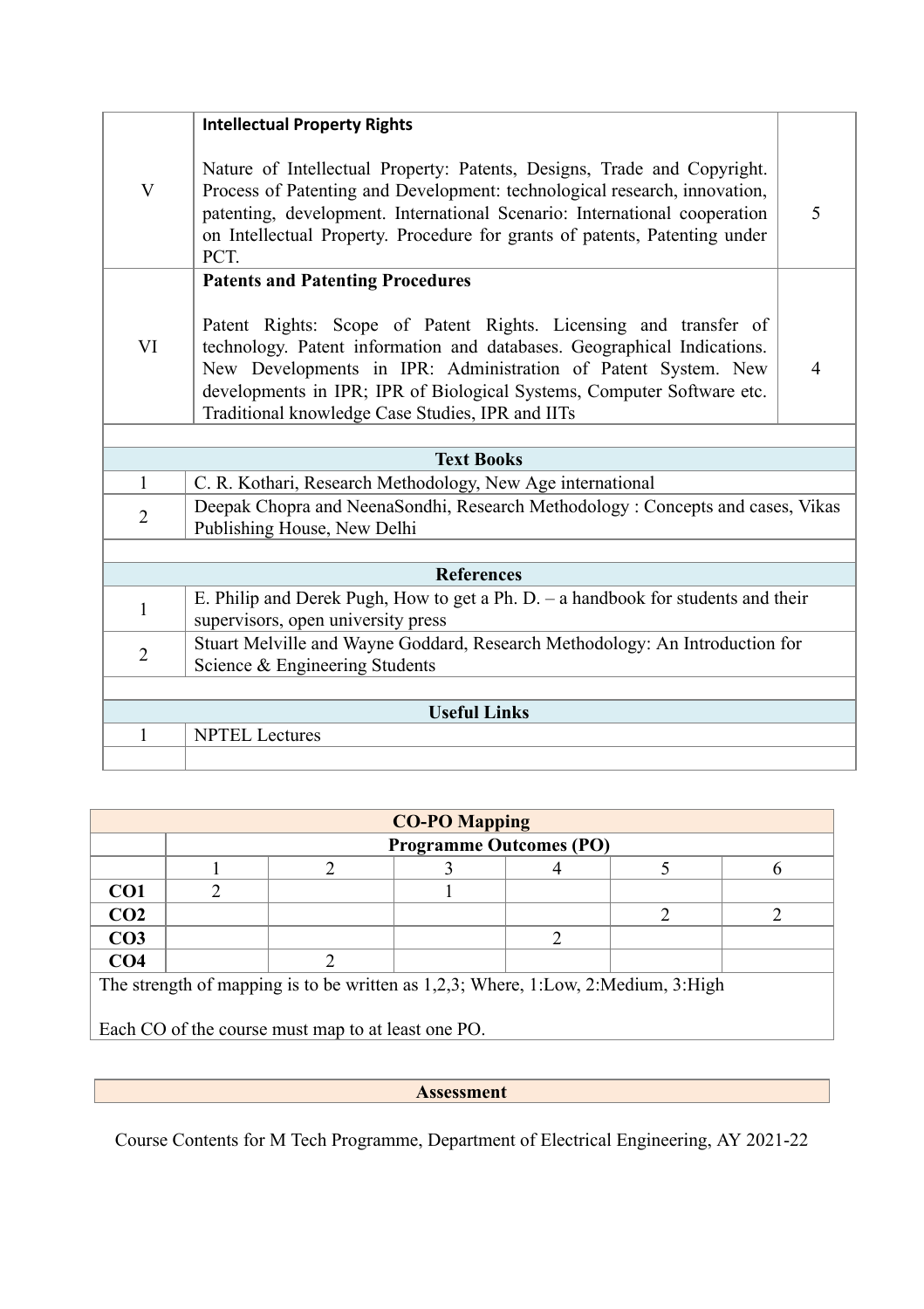There are three components of lab assessment, LA1, LA2 and Lab ESE.

journal

Lab activities, attendance, journal

Lab ESE

| Tivit, Lao Lol, is a separate fiead of passing. LAT, LAZ together is treated as in-belliester<br>Evaluation |                                                      |                       |                                                                     |              |  |  |  |
|-------------------------------------------------------------------------------------------------------------|------------------------------------------------------|-----------------------|---------------------------------------------------------------------|--------------|--|--|--|
| <b>Assessment</b>                                                                                           | <b>Based on</b>                                      | <b>Conducted by</b>   | <b>Typical Schedule (for</b><br>26-week Sem)                        | <b>Marks</b> |  |  |  |
| LA1                                                                                                         | Lab activities,<br>attendance,<br>journal            | Lab Course<br>Faculty | During Week 1 to Week 6<br>Marks Submission at the<br>end of Week 6 | 30           |  |  |  |
| LA2                                                                                                         | Lab activities,<br>attendance,<br>. . <del>.</del> 1 | Lab Course<br>Faculty | During Week 7 to Week<br>12<br>Marks Submission at the              | 30           |  |  |  |

end of Week 12

18

During Week 15 to Week

Marks Submission at the

40

IMP: Lab ESE is a separate head of passing. LA1, LA2 together is treated as In-Semester

|                                                                                                 | JOULIIAI |                                                                         | end of Week 18 |  |  |  |  |
|-------------------------------------------------------------------------------------------------|----------|-------------------------------------------------------------------------|----------------|--|--|--|--|
| Week 1 indicates starting week of a semester. The typical schedule of lab assessments is shown, |          |                                                                         |                |  |  |  |  |
| considering a 26-week semester. The actual schedule shall be as per academic calendar. Lab      |          |                                                                         |                |  |  |  |  |
| activities/Lab performance shall include performing experiments, mini-project, presentations,   |          |                                                                         |                |  |  |  |  |
| drawings, programming and other suitable activities, as per the nature and requirement of the   |          |                                                                         |                |  |  |  |  |
|                                                                                                 |          | lab course. The experimental lab shall have typically 8-10 experiments. |                |  |  |  |  |
|                                                                                                 |          |                                                                         |                |  |  |  |  |

Lab Course Faculty

| <b>Assessment Plan based on Bloom's Taxonomy Level (Marks)</b>                   |    |    |    |     |  |  |  |
|----------------------------------------------------------------------------------|----|----|----|-----|--|--|--|
| <b>(For lab Courses)</b>                                                         |    |    |    |     |  |  |  |
| <b>Bloom's Taxonomy</b><br><b>Lab ESE</b><br><b>Total</b><br>LA1<br>LA2<br>Level |    |    |    |     |  |  |  |
| Remember                                                                         |    |    |    |     |  |  |  |
| Understand                                                                       |    |    |    |     |  |  |  |
| Apply                                                                            | 15 | 15 | 20 | 50  |  |  |  |
| Analyze                                                                          | 15 | 15 | 20 | 50  |  |  |  |
| Evaluate                                                                         |    |    |    |     |  |  |  |
| Create                                                                           |    |    |    |     |  |  |  |
| <b>Total Marks</b>                                                               | 30 | 30 | 40 | 100 |  |  |  |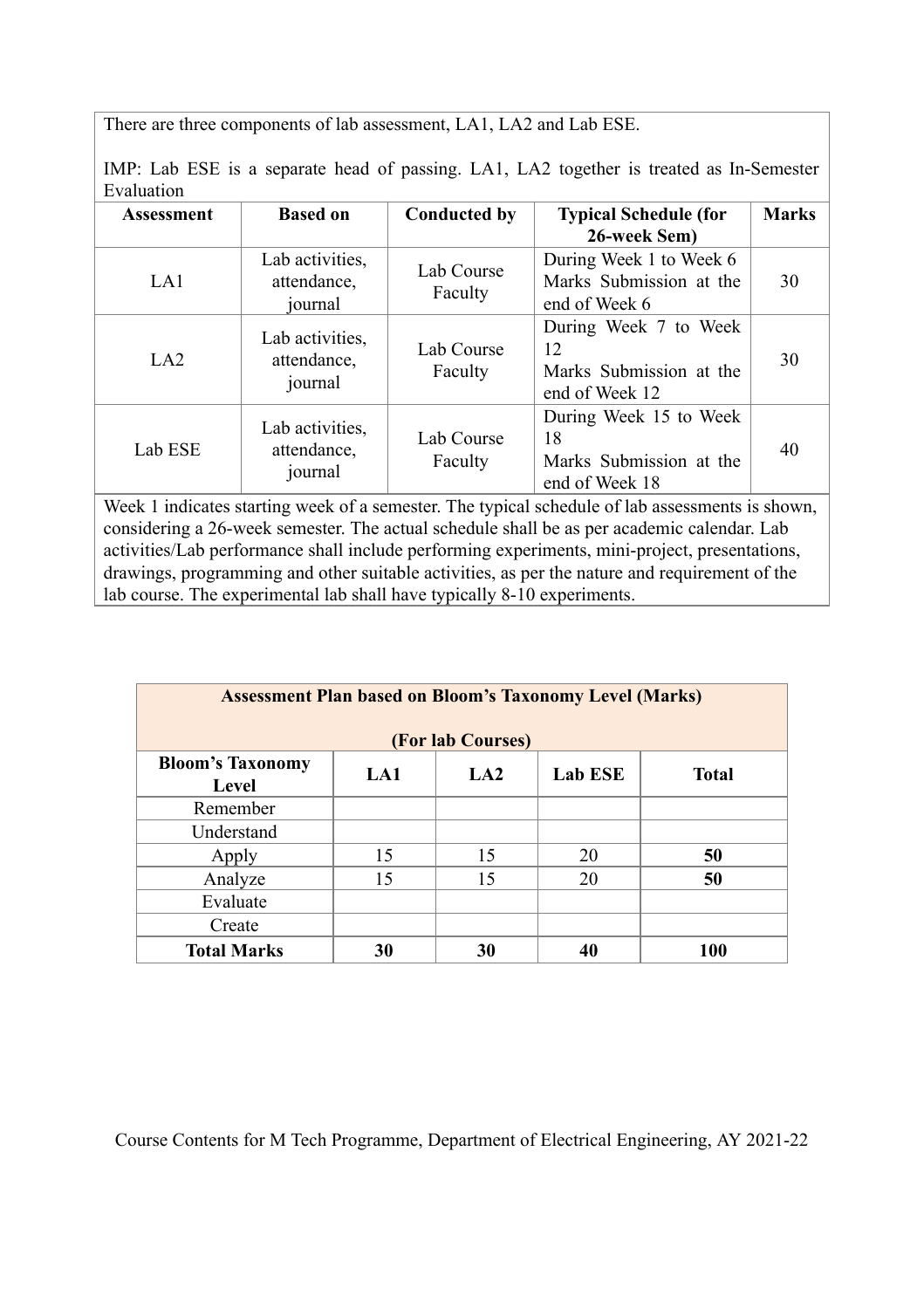| <b>Walchand College of Engineering, Sangli</b><br>(Government Aided Autonomous Institute)                                                                                 |                                                                                                    |                                                                                                                                                  |                                             |                                    |                                                           |  |                    |
|---------------------------------------------------------------------------------------------------------------------------------------------------------------------------|----------------------------------------------------------------------------------------------------|--------------------------------------------------------------------------------------------------------------------------------------------------|---------------------------------------------|------------------------------------|-----------------------------------------------------------|--|--------------------|
|                                                                                                                                                                           |                                                                                                    |                                                                                                                                                  |                                             | AY 2021-22                         |                                                           |  |                    |
|                                                                                                                                                                           |                                                                                                    |                                                                                                                                                  |                                             | <b>Course Information</b>          |                                                           |  |                    |
| Programme                                                                                                                                                                 |                                                                                                    |                                                                                                                                                  |                                             |                                    | M.Tech. (Power System Engineering)                        |  |                    |
| First Year M. Tech., Sem I<br><b>Class, Semester</b>                                                                                                                      |                                                                                                    |                                                                                                                                                  |                                             |                                    |                                                           |  |                    |
| <b>Course Code</b>                                                                                                                                                        |                                                                                                    |                                                                                                                                                  | 5PS551                                      |                                    |                                                           |  |                    |
| <b>Course Name</b>                                                                                                                                                        |                                                                                                    |                                                                                                                                                  |                                             |                                    | Activity Based Lab for Digital Protection of Power System |  |                    |
| <b>Desired Requisites:</b>                                                                                                                                                |                                                                                                    |                                                                                                                                                  |                                             | Digital Protection of Power System |                                                           |  |                    |
|                                                                                                                                                                           |                                                                                                    |                                                                                                                                                  |                                             |                                    |                                                           |  |                    |
| <b>Teaching Scheme</b><br><b>Examination Scheme (Marks)</b>                                                                                                               |                                                                                                    |                                                                                                                                                  |                                             |                                    |                                                           |  |                    |
| Lecture                                                                                                                                                                   |                                                                                                    |                                                                                                                                                  | LA1                                         | LA2                                | <b>Lab ESE</b>                                            |  | <b>Total</b>       |
| <b>Tutorial</b>                                                                                                                                                           |                                                                                                    |                                                                                                                                                  | 30                                          | 30                                 | 40                                                        |  | 100                |
| <b>Practical</b>                                                                                                                                                          |                                                                                                    | 2 Hrs/Week                                                                                                                                       |                                             |                                    |                                                           |  |                    |
| <b>Interaction</b>                                                                                                                                                        |                                                                                                    |                                                                                                                                                  |                                             |                                    | <b>Credits: 1</b>                                         |  |                    |
|                                                                                                                                                                           |                                                                                                    |                                                                                                                                                  |                                             |                                    |                                                           |  |                    |
|                                                                                                                                                                           |                                                                                                    |                                                                                                                                                  |                                             | <b>Course Objectives</b>           |                                                           |  |                    |
| $\mathbf{1}$                                                                                                                                                              | practices.                                                                                         | To develop analytical skills of the student and help to evaluate modern relaying                                                                 |                                             |                                    |                                                           |  |                    |
| $\boldsymbol{2}$                                                                                                                                                          |                                                                                                    | To enable the student to develop protective relaying concepts as well as provide an<br>opportunity for designing relaying hardware and software. |                                             |                                    |                                                           |  |                    |
|                                                                                                                                                                           |                                                                                                    |                                                                                                                                                  |                                             |                                    |                                                           |  |                    |
|                                                                                                                                                                           |                                                                                                    | <b>Course Outcomes (CO) with Bloom's Taxonomy Level</b>                                                                                          |                                             |                                    |                                                           |  |                    |
| CO1                                                                                                                                                                       |                                                                                                    | At the end of the course, the students will be able to,<br><b>Demonstrate</b> the operation of electromagnetic & digital relays.                 |                                             |                                    |                                                           |  |                    |
|                                                                                                                                                                           |                                                                                                    | Test digital relays to verify the operating characteristics.                                                                                     |                                             |                                    |                                                           |  | Apply<br>Analyse & |
| CO <sub>2</sub>                                                                                                                                                           |                                                                                                    |                                                                                                                                                  |                                             |                                    |                                                           |  | Evaluate           |
| CO <sub>3</sub>                                                                                                                                                           | group task.                                                                                        | Design hardware and compile programs for simple digital relays, as a                                                                             |                                             |                                    |                                                           |  | Create             |
|                                                                                                                                                                           |                                                                                                    |                                                                                                                                                  |                                             |                                    |                                                           |  |                    |
|                                                                                                                                                                           |                                                                                                    |                                                                                                                                                  | <b>List of Experiments / Lab Activities</b> |                                    |                                                           |  |                    |
|                                                                                                                                                                           | Lab activities/performance shall include mini project, presentations, drawings, case study, report |                                                                                                                                                  |                                             |                                    |                                                           |  |                    |
| writing, site visit, lab experiment, tutorials, assignments, group discussion, programming, and<br>other suitable activities as per nature and requirement of lab course. |                                                                                                    |                                                                                                                                                  |                                             |                                    |                                                           |  |                    |
|                                                                                                                                                                           | <b>Text Books</b>                                                                                  |                                                                                                                                                  |                                             |                                    |                                                           |  |                    |
| $\mathbf{1}$                                                                                                                                                              | Badri Ram, D.N. Vishwakarma,"Power System Protection and Switchgear", TMH,<br>2004.                |                                                                                                                                                  |                                             |                                    |                                                           |  |                    |
|                                                                                                                                                                           |                                                                                                    |                                                                                                                                                  |                                             |                                    |                                                           |  |                    |
| <b>References</b>                                                                                                                                                         |                                                                                                    |                                                                                                                                                  |                                             |                                    |                                                           |  |                    |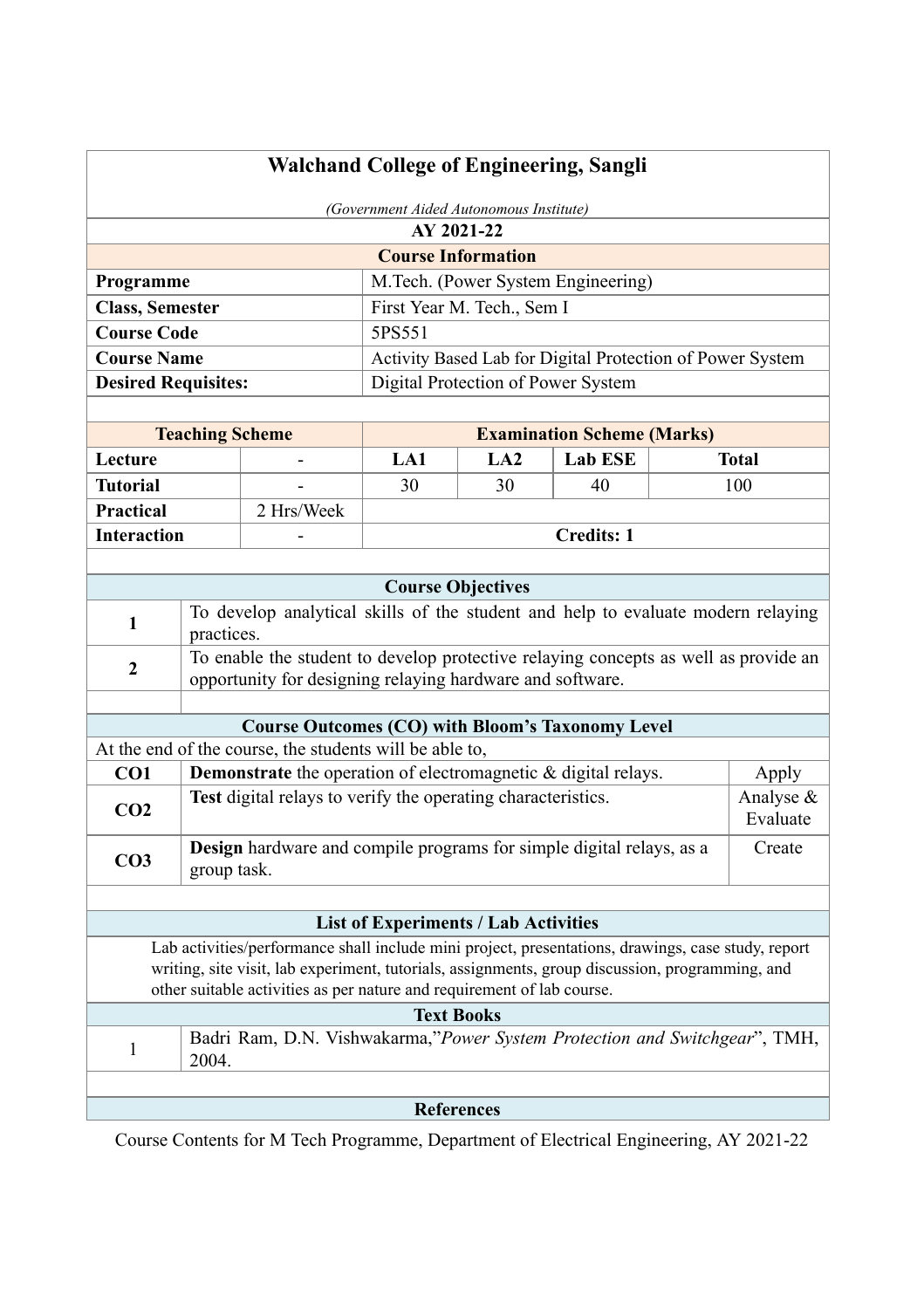|   |              | PRDC Relay user manuals                                                         |  |  |  |  |
|---|--------------|---------------------------------------------------------------------------------|--|--|--|--|
|   | າ            | MiPower user manuals                                                            |  |  |  |  |
| 3 |              | A.G. Phadke, J.S. Thorp, "Computer Relaying for Power Systems", Wiley India, II |  |  |  |  |
|   |              | Edi., 2012.                                                                     |  |  |  |  |
|   |              |                                                                                 |  |  |  |  |
|   | Useful Links |                                                                                 |  |  |  |  |
|   |              | https://nptel.ac.in/courses/108/107/108107167/                                  |  |  |  |  |
|   |              | https://nptel.ac.in/courses/108/105/108105167/                                  |  |  |  |  |
|   |              |                                                                                 |  |  |  |  |

| <b>CO-PO Mapping</b>                                                              |                                |  |  |  |  |  |  |
|-----------------------------------------------------------------------------------|--------------------------------|--|--|--|--|--|--|
|                                                                                   | <b>Programme Outcomes (PO)</b> |  |  |  |  |  |  |
|                                                                                   |                                |  |  |  |  |  |  |
| CO <sub>1</sub>                                                                   |                                |  |  |  |  |  |  |
| CO <sub>2</sub>                                                                   |                                |  |  |  |  |  |  |
| CO <sub>3</sub>                                                                   |                                |  |  |  |  |  |  |
| The strength of mapping is to be written as 1,2,3; Where, 1:Low, 2:Medium, 3:High |                                |  |  |  |  |  |  |

Each CO of the course must map to at least one PO.

| <b>Assessment</b> |                                                                     |                       |                                                                                                     |              |  |  |  |  |
|-------------------|---------------------------------------------------------------------|-----------------------|-----------------------------------------------------------------------------------------------------|--------------|--|--|--|--|
|                   | There are three components of lab assessment, LA1, LA2 and Lab ESE. |                       |                                                                                                     |              |  |  |  |  |
|                   |                                                                     |                       | IMP: Lab ESE is a separate head of passing. LA1, LA2 together is treated as In-Semester Evaluation. |              |  |  |  |  |
| <b>Assessment</b> | <b>Based on</b>                                                     | Conducted             | <b>Typical Schedule (for 26-week Sem)</b>                                                           | <b>Marks</b> |  |  |  |  |
|                   |                                                                     | by                    |                                                                                                     |              |  |  |  |  |
| LA1               | Lab activities,<br>attendance                                       | Lab Course<br>Faculty | During Week 1 to Week 6<br>Marks Submission at the end of Week<br>6                                 | 30           |  |  |  |  |
| LA2               | Lab activities,<br>attendance                                       | Lab Course<br>Faculty | During Week 7 to Week 12<br>Marks Submission at the end of Week<br>12                               | 30           |  |  |  |  |
| Lab ESE           | Lab activities,<br>attendance                                       | Lab Course<br>Faculty | During Week 15 to Week 18<br>Marks Submission at the end of Week<br>18                              | 40           |  |  |  |  |

Week 1 indicates starting week of a semester. The typical schedule of lab assessments is shown, considering a 26-week semester. The actual schedule shall be as per academic calendar. Lab activities/Lab performance shall include mini-project, presentations, drawings, programming and other suitable activities, as per the nature and requirement of the lab course.

| <b>Assessment Plan based on Bloom's Taxonomy Level (Marks) (For lab Courses)</b> |     |     |         |       |  |
|----------------------------------------------------------------------------------|-----|-----|---------|-------|--|
| <b>Bloom's Taxonomy Level</b>                                                    | LA1 | LA2 | Lab ESE | Total |  |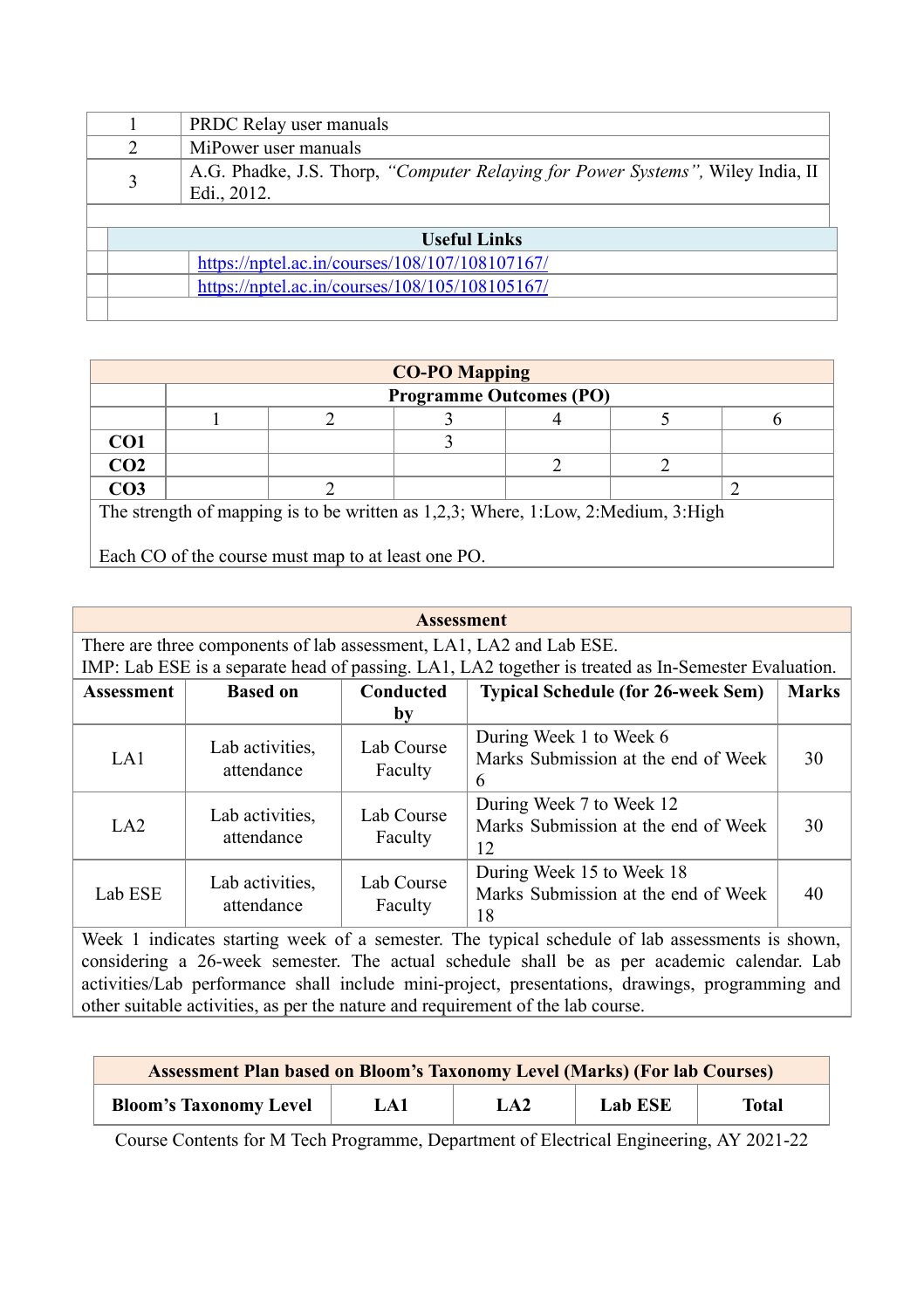| Remember           |    |    |    |     |
|--------------------|----|----|----|-----|
| Understand         |    |    |    |     |
| Apply              | 20 | 10 | 10 | 40  |
| Analyse            | 10 | 10 | 10 | 30  |
| Evaluate           |    | 10 | 10 | 20  |
| Create             |    |    | 10 | 10  |
| <b>Total Marks</b> | 30 | 30 | 40 | 100 |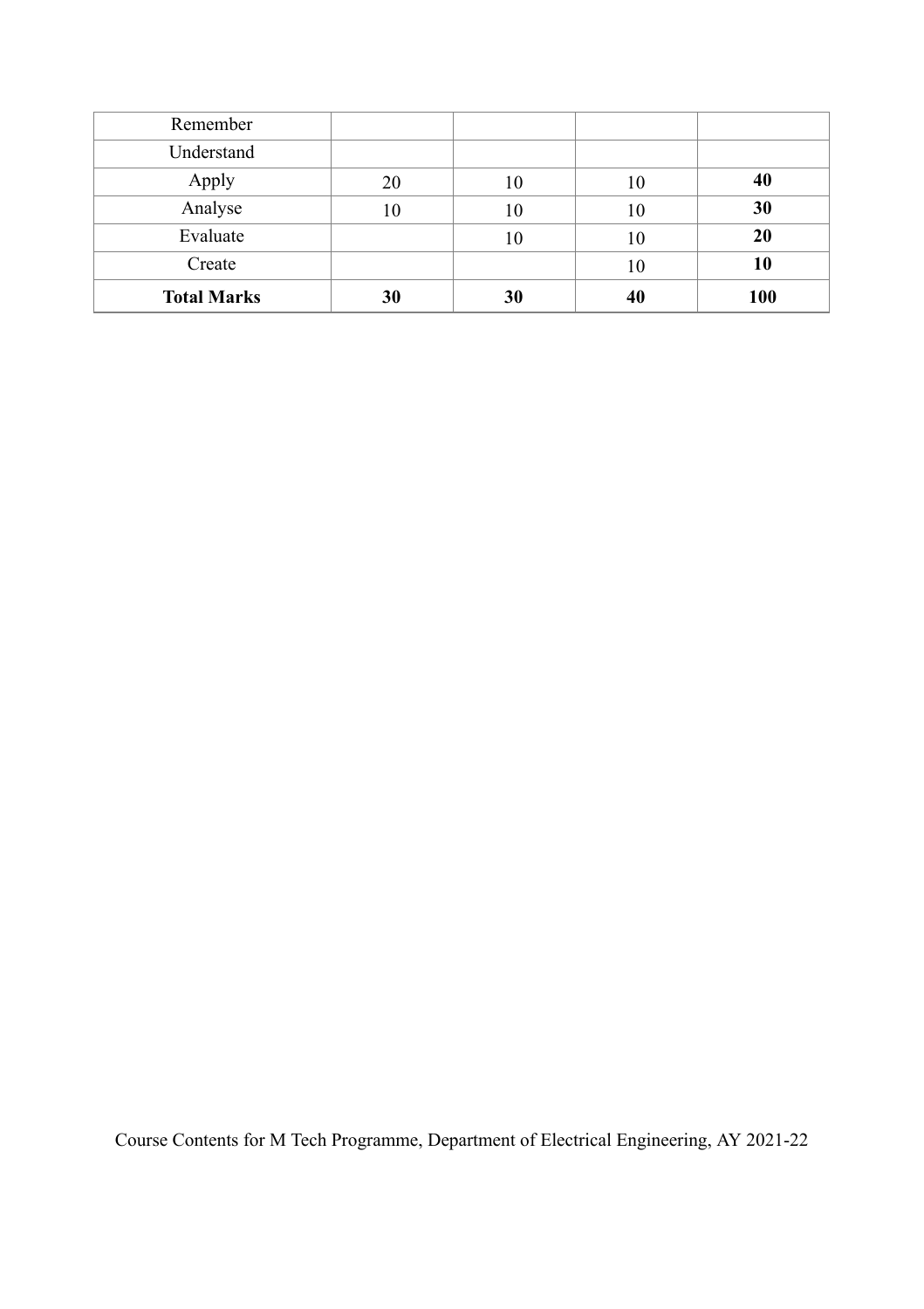| <b>Walchand College of Engineering, Sangli</b>                                                                                                                  |                            |                                 |                                                      |                                                                         |                                                                                         |              |
|-----------------------------------------------------------------------------------------------------------------------------------------------------------------|----------------------------|---------------------------------|------------------------------------------------------|-------------------------------------------------------------------------|-----------------------------------------------------------------------------------------|--------------|
| (Government Aided Autonomous Institute)                                                                                                                         |                            |                                 |                                                      |                                                                         |                                                                                         |              |
|                                                                                                                                                                 |                            |                                 |                                                      | AY 2020-21                                                              |                                                                                         |              |
|                                                                                                                                                                 |                            |                                 |                                                      | <b>Course Information</b>                                               |                                                                                         |              |
|                                                                                                                                                                 | Programme                  |                                 |                                                      | M.Tech. (Power System Engineering)                                      |                                                                                         |              |
|                                                                                                                                                                 | <b>Class, Semester</b>     |                                 | First Year M. Tech., Sem I                           |                                                                         |                                                                                         |              |
|                                                                                                                                                                 | <b>Course Code</b>         |                                 | 5PS552                                               |                                                                         |                                                                                         |              |
|                                                                                                                                                                 | <b>Course Name</b>         |                                 |                                                      |                                                                         | Activity Based Lab for Application of Power Electronics to Power                        |              |
|                                                                                                                                                                 |                            |                                 | Systems                                              |                                                                         |                                                                                         |              |
|                                                                                                                                                                 | <b>Desired Requisites:</b> |                                 |                                                      | Power System Engineering, Power Electronics                             |                                                                                         |              |
|                                                                                                                                                                 |                            |                                 |                                                      |                                                                         |                                                                                         |              |
|                                                                                                                                                                 | <b>Teaching Scheme</b>     |                                 |                                                      |                                                                         | <b>Examination Scheme (Marks)</b>                                                       |              |
| Lecture                                                                                                                                                         |                            |                                 | LA1                                                  | LA2                                                                     | <b>Lab ESE</b>                                                                          | <b>Total</b> |
| <b>Tutorial</b>                                                                                                                                                 |                            |                                 | 30                                                   | 30                                                                      | 40                                                                                      | 100          |
| <b>Practical</b>                                                                                                                                                |                            | 2 Hrs/Week                      |                                                      |                                                                         |                                                                                         |              |
| <b>Interaction</b>                                                                                                                                              |                            |                                 |                                                      |                                                                         | <b>Credits: 1</b>                                                                       |              |
|                                                                                                                                                                 |                            |                                 |                                                      |                                                                         |                                                                                         |              |
|                                                                                                                                                                 |                            |                                 |                                                      | <b>Course Objectives</b>                                                | To make students understand concept of FACTs envisages the use of power electronics to  |              |
| $\mathbf{1}$                                                                                                                                                    |                            |                                 | improve system operation by fast & reliable control. |                                                                         |                                                                                         |              |
|                                                                                                                                                                 |                            |                                 |                                                      |                                                                         | To cover concepts of FACTs including the description, principle of working and analysis |              |
| $\overline{2}$                                                                                                                                                  |                            | of various FACTs controllers.   |                                                      |                                                                         |                                                                                         |              |
| $\overline{\mathbf{3}}$                                                                                                                                         |                            |                                 |                                                      | To strengthen the control of FACTs and system interactions.             |                                                                                         |              |
|                                                                                                                                                                 |                            |                                 |                                                      | <b>Course Outcomes (CO) with Bloom's Taxonomy Level</b>                 |                                                                                         |              |
| $\bf CO$                                                                                                                                                        |                            |                                 |                                                      |                                                                         | Simulation of various FACTs devices to understand principle and                         | Understand   |
| 1                                                                                                                                                               | modelling.                 |                                 |                                                      |                                                                         |                                                                                         |              |
| CO<br>$\boldsymbol{2}$                                                                                                                                          |                            |                                 |                                                      | Choose the suitable FACTs device/controller for particular application. |                                                                                         | Apply        |
| CO                                                                                                                                                              |                            |                                 |                                                      |                                                                         | Analyse the characteristics of FACTs Controllers and effect of location of              | Analyse      |
| 3                                                                                                                                                               |                            | the controller on Power System. |                                                      |                                                                         |                                                                                         |              |
|                                                                                                                                                                 |                            |                                 |                                                      |                                                                         |                                                                                         |              |
| <b>List of Experiments / Lab Activities</b>                                                                                                                     |                            |                                 |                                                      |                                                                         |                                                                                         |              |
| Lab activities/performance shall include mini project, presentations, drawings, case study, report writing,                                                     |                            |                                 |                                                      |                                                                         |                                                                                         |              |
| site visit, lab experiment, tutorials, assignments, group discussion, programming, and other suitable                                                           |                            |                                 |                                                      |                                                                         |                                                                                         |              |
| activities as per nature and requirement of lab course                                                                                                          |                            |                                 |                                                      |                                                                         |                                                                                         |              |
|                                                                                                                                                                 |                            |                                 |                                                      |                                                                         |                                                                                         |              |
| <b>Text Books</b>                                                                                                                                               |                            |                                 |                                                      |                                                                         |                                                                                         |              |
| R. Mohan Mathur, Rajiv. K. Varma, "Thyristor – Based Facts Controllers for<br>1<br>ElectricalTransmission Systems", IEEE press and John Wiley & Sons Inc., 2002 |                            |                                 |                                                      |                                                                         |                                                                                         |              |
|                                                                                                                                                                 |                            |                                 |                                                      |                                                                         |                                                                                         |              |
|                                                                                                                                                                 |                            |                                 |                                                      | <b>References</b>                                                       |                                                                                         |              |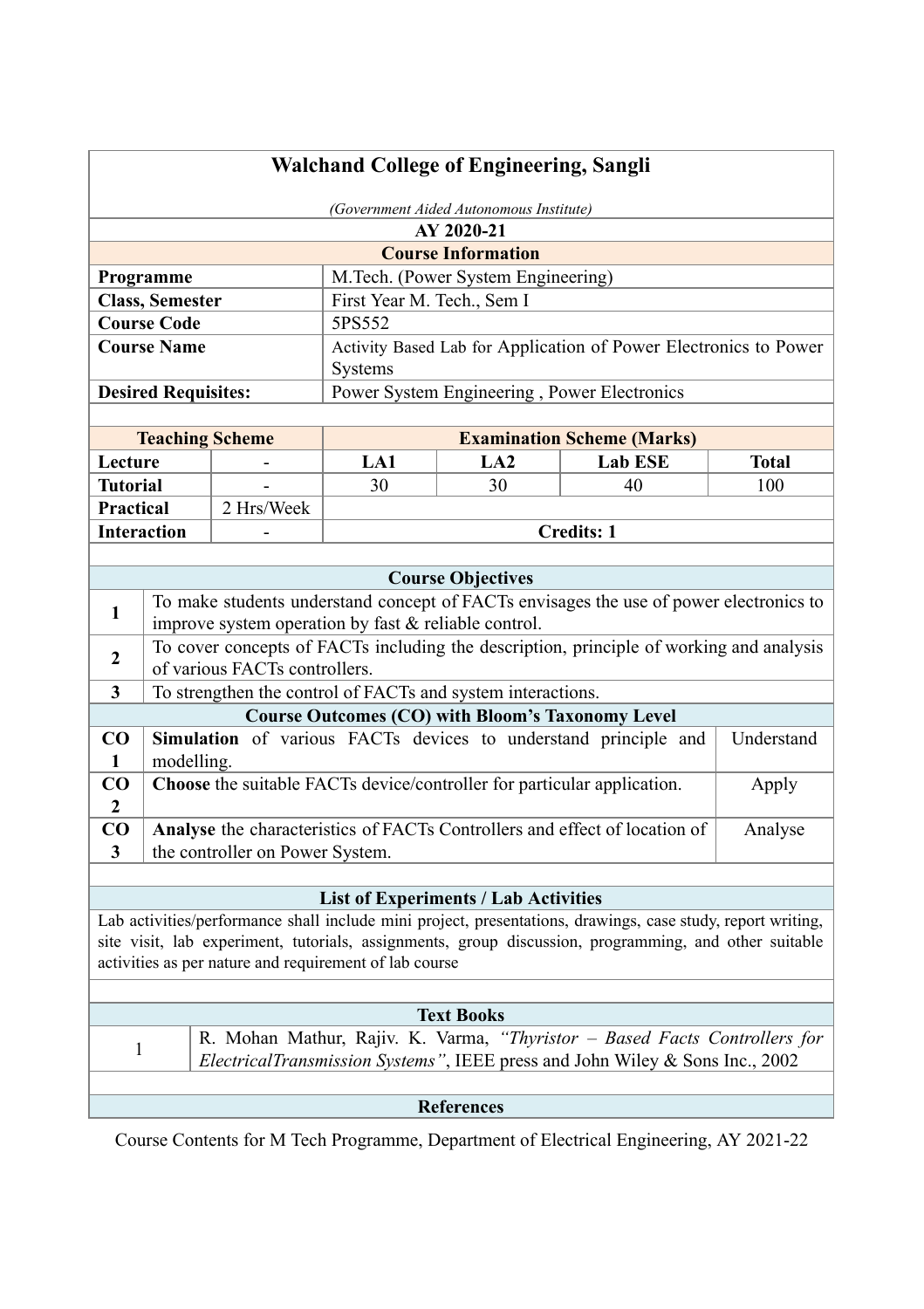|                     | A.T.John, "Flexible AC Transmission System", Institution of Electrical and<br>Electronic Engineers(IEEE), 1999.                                              |  |  |  |  |
|---------------------|--------------------------------------------------------------------------------------------------------------------------------------------------------------|--|--|--|--|
| 2                   | NarainG.Hingorani, Laszio. Gyugyl, "Understanding FACTS Concepts and<br>Technology of Flexible AC Transmission System", Standard Publishers, Delhi,<br>2001. |  |  |  |  |
|                     |                                                                                                                                                              |  |  |  |  |
| <b>Useful Links</b> |                                                                                                                                                              |  |  |  |  |
|                     |                                                                                                                                                              |  |  |  |  |

| <b>CO-PO Mapping</b>           |  |  |  |  |  |  |  |  |
|--------------------------------|--|--|--|--|--|--|--|--|
| <b>Programme Outcomes (PO)</b> |  |  |  |  |  |  |  |  |
|                                |  |  |  |  |  |  |  |  |
|                                |  |  |  |  |  |  |  |  |
| $\frac{\rm CO1}{\rm CO2}$      |  |  |  |  |  |  |  |  |
| $\overline{CO3}$               |  |  |  |  |  |  |  |  |
|                                |  |  |  |  |  |  |  |  |

The strength of mapping is to be written as 1,2,3; Where, 1:Low, 2:Medium, 3:High

Each CO of the course must map to at least one PO.

| <b>Assessment</b> |                                                                     |                       |                                                                                                     |              |  |  |  |
|-------------------|---------------------------------------------------------------------|-----------------------|-----------------------------------------------------------------------------------------------------|--------------|--|--|--|
|                   | There are three components of lab assessment, LA1, LA2 and Lab ESE. |                       |                                                                                                     |              |  |  |  |
|                   |                                                                     |                       | IMP: Lab ESE is a separate head of passing. LA1, LA2 together is treated as In-Semester Evaluation. |              |  |  |  |
| <b>Assessment</b> | <b>Based on</b>                                                     | Conducted             | <b>Typical Schedule (for 26-week Sem)</b>                                                           | <b>Marks</b> |  |  |  |
|                   |                                                                     | by                    |                                                                                                     |              |  |  |  |
| LA1               | Lab activities,<br>attendance                                       | Lab Course<br>Faculty | During Week 1 to Week 6<br>Marks Submission at the end of Week<br>6                                 | 30           |  |  |  |
| LA2               | Lab activities,<br>attendance                                       | Lab Course<br>Faculty | During Week 7 to Week 12<br>Marks Submission at the end of Week<br>12                               | 30           |  |  |  |
| Lab ESE           | Lab activities,<br>attendance                                       | Lab Course<br>Faculty | During Week 15 to Week 18<br>Marks Submission at the end of Week<br>18                              | 40           |  |  |  |

Week 1 indicates starting week of a semester. The typical schedule of lab assessments is shown, considering a 26-week semester. The actual schedule shall be as per academic calendar. Lab activities/Lab performance shall include mini-project, presentations, drawings, programming and other suitable activities, as per the nature and requirement of the lab course.

| <b>Assessment Plan based on Bloom's Taxonomy Level (Marks) (For lab Courses)</b> |     |     |         |       |  |
|----------------------------------------------------------------------------------|-----|-----|---------|-------|--|
| <b>Bloom's Taxonomy Level</b>                                                    | LA1 | LA2 | Lab ESE | Total |  |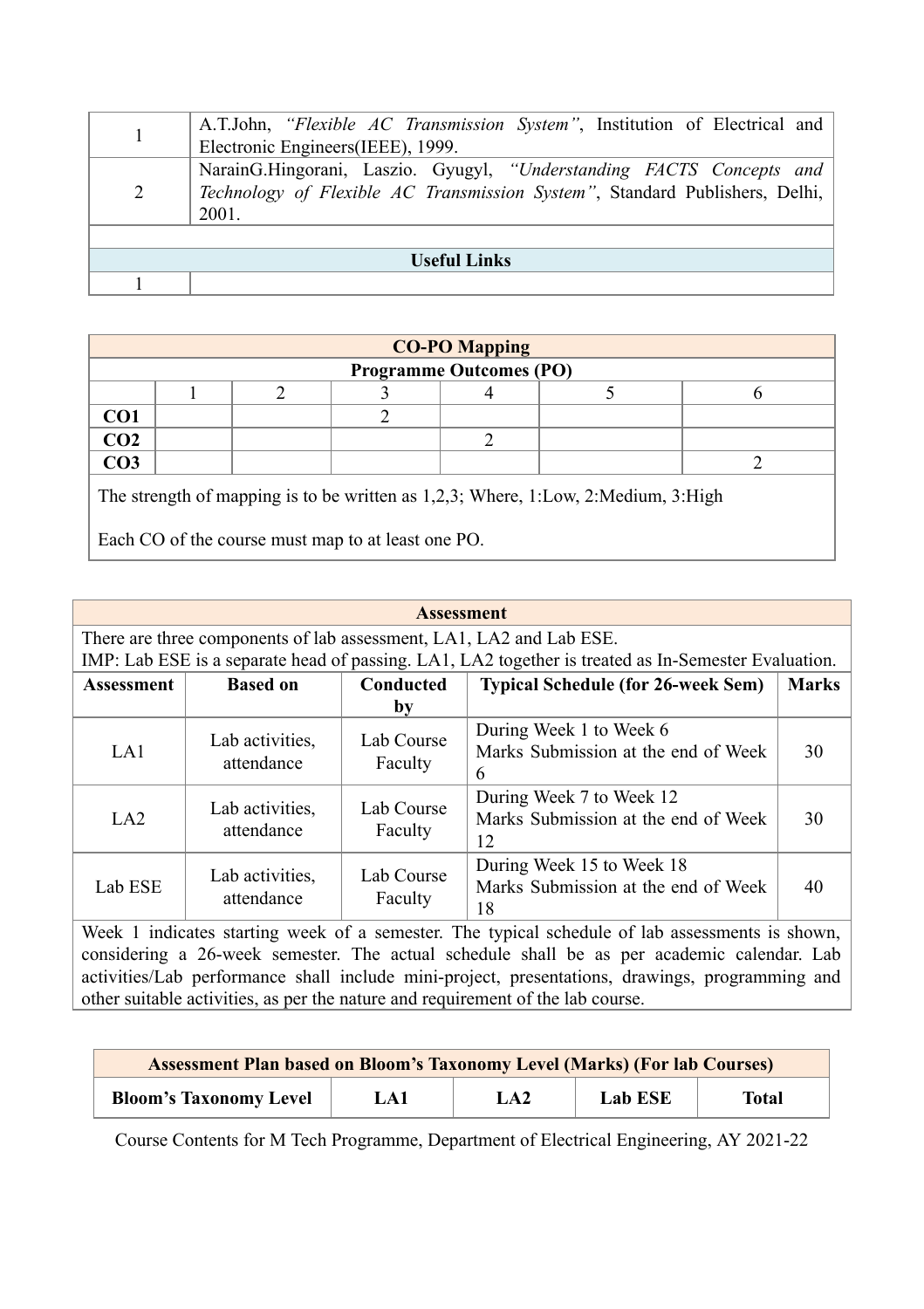| Remember           |    |    |    |     |
|--------------------|----|----|----|-----|
| Understand         | 10 | 10 | 10 | 30  |
| Apply              | 20 | 10 | 10 | 40  |
| Analyse            |    | 10 | 20 | 30  |
| Evaluate           |    |    |    |     |
| Create             |    |    |    |     |
| <b>Total Marks</b> | 30 | 30 | 40 | 100 |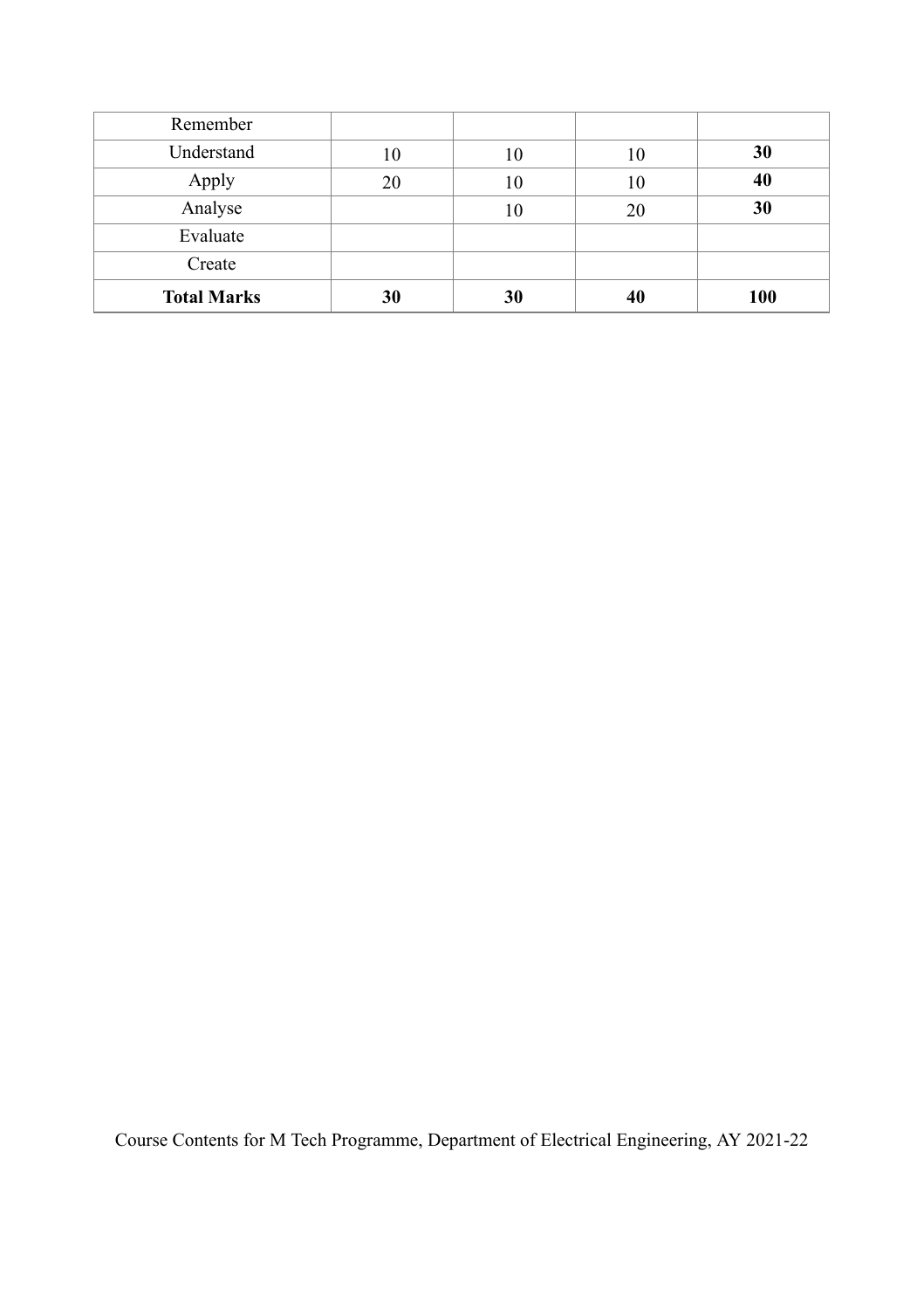| <b>Walchand College of Engineering, Sangli</b>                                                                        |                                                                                                    |   |                                                     |                                                                      |                                                                                               |          |
|-----------------------------------------------------------------------------------------------------------------------|----------------------------------------------------------------------------------------------------|---|-----------------------------------------------------|----------------------------------------------------------------------|-----------------------------------------------------------------------------------------------|----------|
|                                                                                                                       |                                                                                                    |   |                                                     | (Government Aided Autonomous Institute)                              |                                                                                               |          |
|                                                                                                                       |                                                                                                    |   |                                                     | AY 2021-22                                                           |                                                                                               |          |
|                                                                                                                       |                                                                                                    |   |                                                     | <b>Course Information</b>                                            |                                                                                               |          |
|                                                                                                                       | Programme                                                                                          |   |                                                     | M. Tech. (Power System Engineering)                                  |                                                                                               |          |
|                                                                                                                       | <b>Class, Semester</b><br>First Year M. Tech., Sem I                                               |   |                                                     |                                                                      |                                                                                               |          |
|                                                                                                                       | <b>Course Code</b>                                                                                 |   | 5PS553                                              |                                                                      |                                                                                               |          |
|                                                                                                                       | <b>Course Name</b>                                                                                 |   |                                                     | Presentation and Technical Report Writing                            |                                                                                               |          |
|                                                                                                                       | <b>Desired Requisites:</b>                                                                         |   |                                                     |                                                                      |                                                                                               |          |
|                                                                                                                       |                                                                                                    |   |                                                     |                                                                      |                                                                                               |          |
|                                                                                                                       |                                                                                                    |   |                                                     |                                                                      |                                                                                               |          |
|                                                                                                                       |                                                                                                    |   |                                                     |                                                                      |                                                                                               |          |
|                                                                                                                       | <b>Teaching Scheme (Hrs)</b><br><b>Examination Scheme (Marks)</b><br>LA <sub>2</sub><br><b>ESE</b> |   |                                                     |                                                                      |                                                                                               |          |
| Lecture                                                                                                               |                                                                                                    |   | LA1                                                 | <b>Total</b>                                                         |                                                                                               |          |
| <b>Tutorial</b>                                                                                                       |                                                                                                    |   | 30                                                  | 30                                                                   | 40                                                                                            | 100      |
| <b>Practical</b>                                                                                                      |                                                                                                    |   |                                                     |                                                                      |                                                                                               |          |
| <b>Interaction</b>                                                                                                    |                                                                                                    | 1 |                                                     | <b>Credits: 1</b>                                                    |                                                                                               |          |
|                                                                                                                       |                                                                                                    |   |                                                     |                                                                      |                                                                                               |          |
|                                                                                                                       |                                                                                                    |   |                                                     |                                                                      |                                                                                               |          |
|                                                                                                                       |                                                                                                    |   |                                                     | <b>Course Objectives</b>                                             |                                                                                               |          |
| $\mathbf{1}$                                                                                                          |                                                                                                    |   |                                                     |                                                                      | To provide an opportunity to student to do work independently on a topic.                     |          |
| $\boldsymbol{2}$                                                                                                      |                                                                                                    |   |                                                     | To encourage creative thinking process in technical report writing   |                                                                                               |          |
| $\overline{\mathbf{3}}$                                                                                               |                                                                                                    |   |                                                     |                                                                      | To enable student for good technical report writing and effective presentations.              |          |
|                                                                                                                       |                                                                                                    |   |                                                     | <b>Course Outcomes (CO) with Bloom's Taxonomy Level</b>              |                                                                                               |          |
|                                                                                                                       |                                                                                                    |   | At the end of the course, students will be able to, |                                                                      |                                                                                               |          |
| $\bf CO$                                                                                                              |                                                                                                    |   |                                                     | Demonstrate the characteristics of technical and business writing.   |                                                                                               | Apply    |
| $\mathbf{1}$                                                                                                          |                                                                                                    |   |                                                     |                                                                      |                                                                                               |          |
| $\bf CO$                                                                                                              |                                                                                                    |   |                                                     |                                                                      | Produce documents related to technology and writing in the workplace and                      | Create   |
| $\boldsymbol{2}$                                                                                                      |                                                                                                    |   |                                                     |                                                                      | will have improved their ability to write clearly, concisely, and accurately.                 |          |
| $\bf CO$                                                                                                              |                                                                                                    |   |                                                     |                                                                      | Use a variety of materials to produce appropriate visual presentation for                     | Evaluate |
| $\mathbf{3}$                                                                                                          |                                                                                                    |   |                                                     | documents, such as instructions, descriptions, and research reports. |                                                                                               |          |
|                                                                                                                       |                                                                                                    |   |                                                     |                                                                      |                                                                                               |          |
| <b>Course Content</b><br>This course introduces students to the discipline of technical communication. Preparation of |                                                                                                    |   |                                                     |                                                                      |                                                                                               |          |
|                                                                                                                       |                                                                                                    |   |                                                     |                                                                      |                                                                                               |          |
|                                                                                                                       |                                                                                                    |   |                                                     |                                                                      | visuals to supplement text, workplace communication, descriptions of mechanisms, explanations |          |
| of processes, and writing reports are the major topics included.                                                      |                                                                                                    |   |                                                     |                                                                      |                                                                                               |          |

This course is designed for students enrolled in technical degree programs for making them industry ready.

# **Text Books**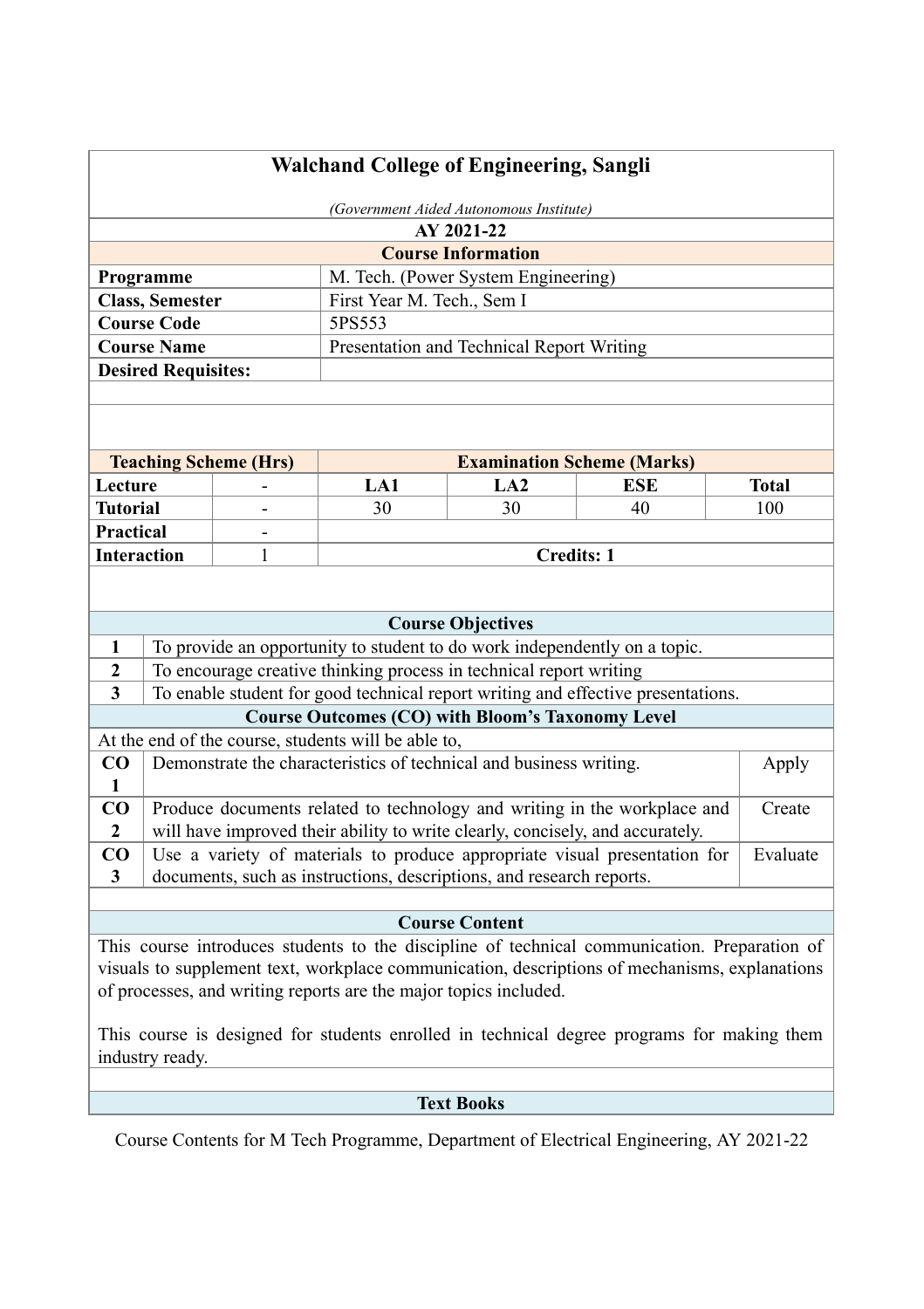|                     | Suitable books based on the contents of the topic.                                                                                                  |  |  |  |
|---------------------|-----------------------------------------------------------------------------------------------------------------------------------------------------|--|--|--|
|                     |                                                                                                                                                     |  |  |  |
|                     | <b>References</b>                                                                                                                                   |  |  |  |
|                     | Suitable books based on the contents of the selected topic and research papers from<br>reputed national and international journals and conferences. |  |  |  |
|                     |                                                                                                                                                     |  |  |  |
| <b>Useful Links</b> |                                                                                                                                                     |  |  |  |
|                     | As per the need of the topic of report and presentation                                                                                             |  |  |  |

| <b>CO-PO Mapping</b>                                                              |  |  |  |                                |  |  |  |  |
|-----------------------------------------------------------------------------------|--|--|--|--------------------------------|--|--|--|--|
|                                                                                   |  |  |  | <b>Programme Outcomes (PO)</b> |  |  |  |  |
|                                                                                   |  |  |  |                                |  |  |  |  |
| CO <sub>1</sub>                                                                   |  |  |  |                                |  |  |  |  |
| CO <sub>2</sub>                                                                   |  |  |  |                                |  |  |  |  |
| CO <sub>3</sub>                                                                   |  |  |  |                                |  |  |  |  |
| The strength of mapping is to be written as 1,2,3; Where, 1:Low, 2:Medium, 3:High |  |  |  |                                |  |  |  |  |

Each CO of the course must map to at least one PO.

|                   | <b>Assessment</b>             |                       |                                                                                                     |              |  |  |  |  |
|-------------------|-------------------------------|-----------------------|-----------------------------------------------------------------------------------------------------|--------------|--|--|--|--|
|                   |                               |                       | There are three components of lab assessment, LA1, LA2 and Lab ESE.                                 |              |  |  |  |  |
|                   |                               |                       | IMP: Lab ESE is a separate head of passing. LA1, LA2 together is treated as In-Semester Evaluation. |              |  |  |  |  |
| <b>Assessment</b> | <b>Based on</b>               | Conducted             | <b>Typical Schedule (for 26-week Sem)</b>                                                           | <b>Marks</b> |  |  |  |  |
|                   |                               | by                    |                                                                                                     |              |  |  |  |  |
| LA1               | Lab activities,<br>attendance | Lab Course<br>Faculty | During Week 1 to Week 6<br>Marks Submission at the end of Week<br>6                                 | 30           |  |  |  |  |
| LA2               | Lab activities,<br>attendance | Lab Course<br>Faculty | During Week 7 to Week 12<br>Marks Submission at the end of Week<br>12                               | 30           |  |  |  |  |
| Lab ESE           | Lab activities,<br>attendance | Lab Course<br>Faculty | During Week 15 to Week 18<br>Marks Submission at the end of Week<br>18                              | 40           |  |  |  |  |

Week 1 indicates starting week of a semester. The typical schedule of lab assessments is shown, considering a 26-week semester. The actual schedule shall be as per academic calendar. Lab activities/Lab performance shall include mini-project, presentations, drawings, programming and other suitable activities, as per the nature and requirement of the lab course.

| <b>Assessment Plan based on Bloom's Taxonomy Level (Marks) (For lab Courses)</b> |               |                 |         |              |  |  |
|----------------------------------------------------------------------------------|---------------|-----------------|---------|--------------|--|--|
| <b>Bloom's Taxonomy</b>                                                          | $\mathsf{A1}$ | LA <sub>2</sub> | Lab ESE | <b>Total</b> |  |  |
| <b>Level</b>                                                                     |               |                 |         |              |  |  |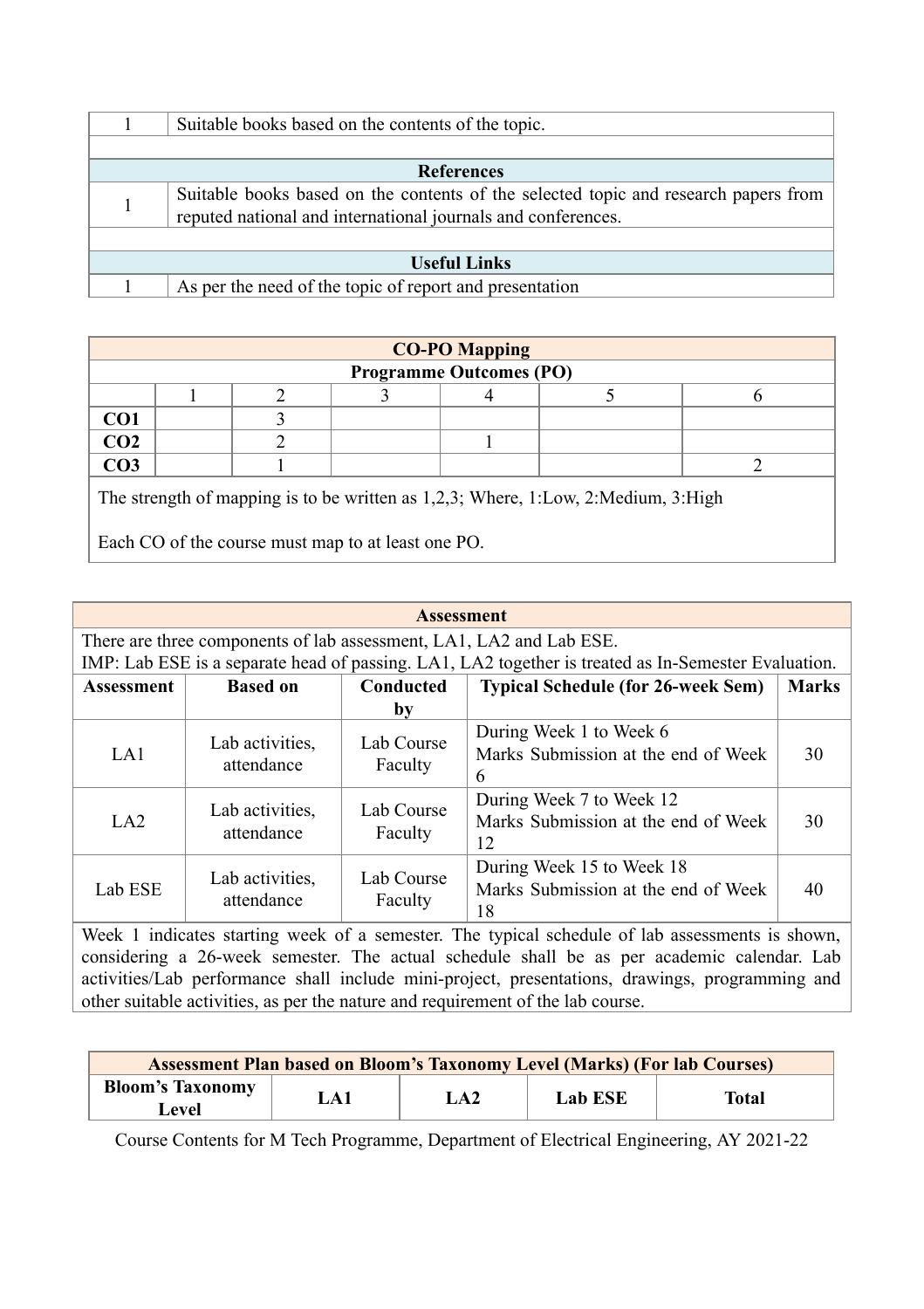| Remember           |    |    |    |     |
|--------------------|----|----|----|-----|
| Understand         |    |    |    |     |
| Apply              | ΙU | U  | 10 | 30  |
| Analyse            |    |    |    |     |
| Evaluate           | 10 | U  | 10 | 30  |
| Create             |    |    | 20 | 40  |
| <b>Total Marks</b> | 30 | 30 | 40 | 100 |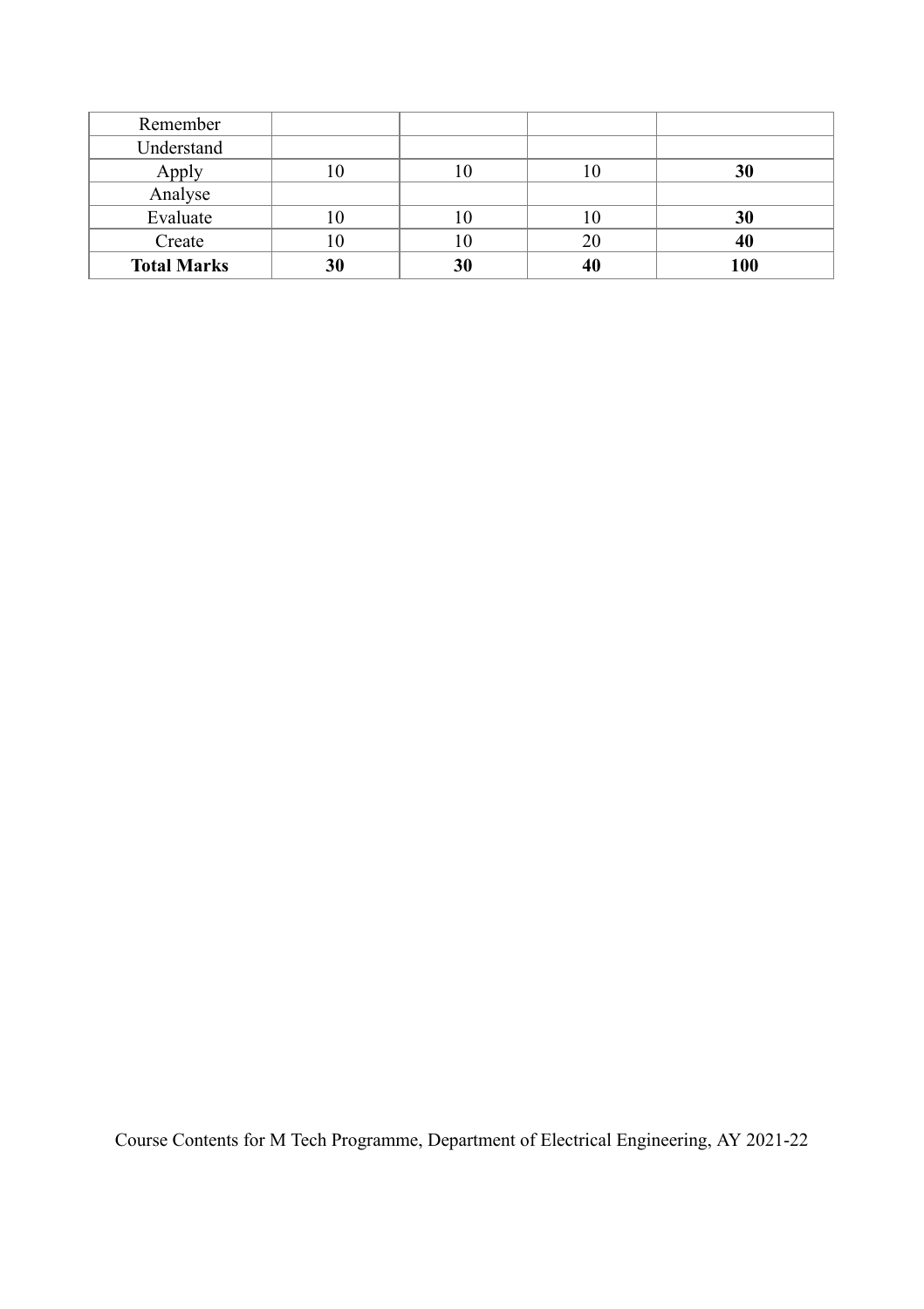| <b>Walchand College of Engineering, Sangli</b> |                       |                                                     |                                                          |                                                                             |              |
|------------------------------------------------|-----------------------|-----------------------------------------------------|----------------------------------------------------------|-----------------------------------------------------------------------------|--------------|
| (Government Aided Autonomous Institute)        |                       |                                                     |                                                          |                                                                             |              |
|                                                |                       |                                                     | AY 2021-22                                               |                                                                             |              |
|                                                |                       |                                                     | <b>Course Information</b>                                |                                                                             |              |
| Programme                                      |                       |                                                     | M.Tech. (Power System Engineering)                       |                                                                             |              |
| <b>Class, Semester</b>                         |                       | First Year M. Tech., Sem I                          |                                                          |                                                                             |              |
| <b>Course Code</b>                             |                       | 5PS554                                              |                                                          |                                                                             |              |
| <b>Course Name</b>                             |                       | Professional Skills 1                               |                                                          |                                                                             |              |
| <b>Desired Requisites:</b>                     |                       |                                                     |                                                          |                                                                             |              |
|                                                |                       |                                                     |                                                          |                                                                             |              |
|                                                |                       |                                                     |                                                          |                                                                             |              |
|                                                |                       |                                                     |                                                          |                                                                             |              |
| <b>Teaching Scheme (Hrs)</b>                   |                       |                                                     |                                                          | <b>Examination Scheme (Marks)</b>                                           |              |
| Lecture                                        |                       | LA1                                                 | LA2                                                      | <b>ESE</b>                                                                  | <b>Total</b> |
| <b>Tutorial</b>                                |                       | 30                                                  | 30                                                       | 40                                                                          | 100          |
| <b>Practical</b>                               |                       |                                                     |                                                          |                                                                             |              |
| <b>Interaction</b>                             | 1                     |                                                     | <b>Credits: 1</b>                                        |                                                                             |              |
|                                                |                       |                                                     |                                                          |                                                                             |              |
|                                                |                       |                                                     |                                                          |                                                                             |              |
|                                                |                       |                                                     | <b>Course Objectives</b>                                 |                                                                             |              |
| $\mathbf{1}$                                   |                       |                                                     |                                                          | To provide a hands on experience of software in solving complex Electronics |              |
|                                                | engineering problems. |                                                     |                                                          |                                                                             |              |
| $\overline{2}$                                 |                       |                                                     |                                                          | To enhance the employability of Electronics engineering student.            |              |
|                                                |                       |                                                     | <b>Course Outcomes (CO) with Bloom's Taxonomy Level</b>  |                                                                             |              |
|                                                |                       | At the end of the course, students will be able to, |                                                          |                                                                             | Evaluate     |
| CO1                                            | effectively.          |                                                     | Use of the software related to Electronics engineering   |                                                                             |              |
|                                                |                       |                                                     | Develop the solution for Electronics engineering problem |                                                                             | Create       |
| CO <sub>2</sub>                                | using software.       |                                                     |                                                          |                                                                             |              |
|                                                |                       |                                                     | Explain the process of problem solving using computing   |                                                                             | Understand   |
| CO <sub>3</sub>                                | tools.                |                                                     |                                                          |                                                                             |              |
|                                                |                       |                                                     |                                                          |                                                                             |              |
|                                                |                       |                                                     | <b>Course Content</b>                                    |                                                                             |              |

This course is based on computing as a tool to design and analyse the Electronics system. In the modern day work environment, the Electronics engineers should be able to simulate and solve complex problems on computers. The Electronics engineer must be highly computer literate. The engineer with strong fundamentals in Electronics Engineering and computer software proficiency is highly in demand from industry. Employability of the student can be enhanced by providing software training in Electronics engineering.

## **Text Books**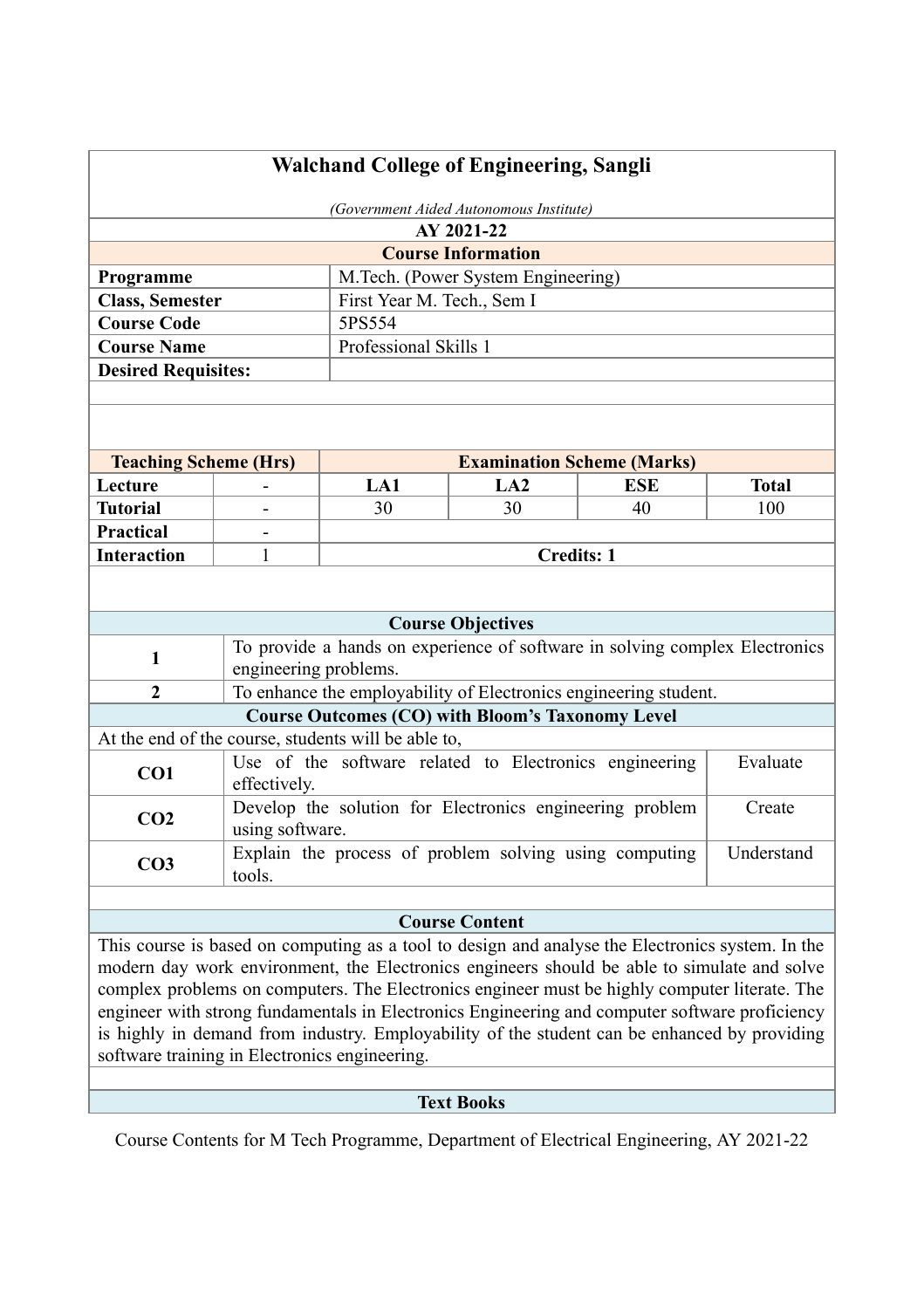|                     | Suitable books based on the software selected.            |  |  |  |  |
|---------------------|-----------------------------------------------------------|--|--|--|--|
|                     |                                                           |  |  |  |  |
| <b>References</b>   |                                                           |  |  |  |  |
|                     | Suitable books based on the contents of software selected |  |  |  |  |
|                     |                                                           |  |  |  |  |
| <b>Useful Links</b> |                                                           |  |  |  |  |
|                     | As per the need of the software training                  |  |  |  |  |

| <b>CO-PO Mapping</b><br><b>Programme Outcomes (PO)</b>                            |  |  |  |  |  |  |
|-----------------------------------------------------------------------------------|--|--|--|--|--|--|
|                                                                                   |  |  |  |  |  |  |
| CO <sub>1</sub>                                                                   |  |  |  |  |  |  |
| CO <sub>2</sub>                                                                   |  |  |  |  |  |  |
| CO <sub>3</sub>                                                                   |  |  |  |  |  |  |
| The strength of mapping is to be written as 1,2,3; Where, 1:Low, 2:Medium, 3:High |  |  |  |  |  |  |

Each CO of the course must map to at least one PO.

### **Assessment**

There are three components of lab assessment, LA1, LA2 and Lab ESE.

IMP: Lab ESE is a separate head of passing. LA1, LA2 together is treated as In-Semester Evaluation.

| <b>Assessment</b> | <b>Based on</b>                              | Conducte<br>d by         | <b>Typical Schedule (for 26-week Sem)</b>                              | <b>Marks</b> |
|-------------------|----------------------------------------------|--------------------------|------------------------------------------------------------------------|--------------|
| LA1               | Lab<br>activities,<br>attendance,<br>journal | Lab<br>Course<br>Faculty | During Week 1 to Week 6<br>Marks Submission at the end of Week<br>6    | 30           |
| LA2               | Lab<br>activities,<br>attendance,<br>journal | Lab<br>Course<br>Faculty | During Week 7 to Week 12<br>Marks Submission at the end of Week<br>12  | 30           |
| Lab ESE           | Lab<br>activities,<br>attendance,<br>journal | Lab<br>Course<br>Faculty | During Week 15 to Week 18<br>Marks Submission at the end of Week<br>18 | 40           |

Week 1 indicates starting week of a semester. The typical schedule of lab assessments is shown, considering a 26-week semester. The actual schedule shall be as per academic calendar. Lab activities/Lab performance shall include performing experiments, mini-project, presentations, drawings, programming and other suitable activities, as per the nature and requirement of the lab course. The experimental lab shall have typically 8-10 experiments.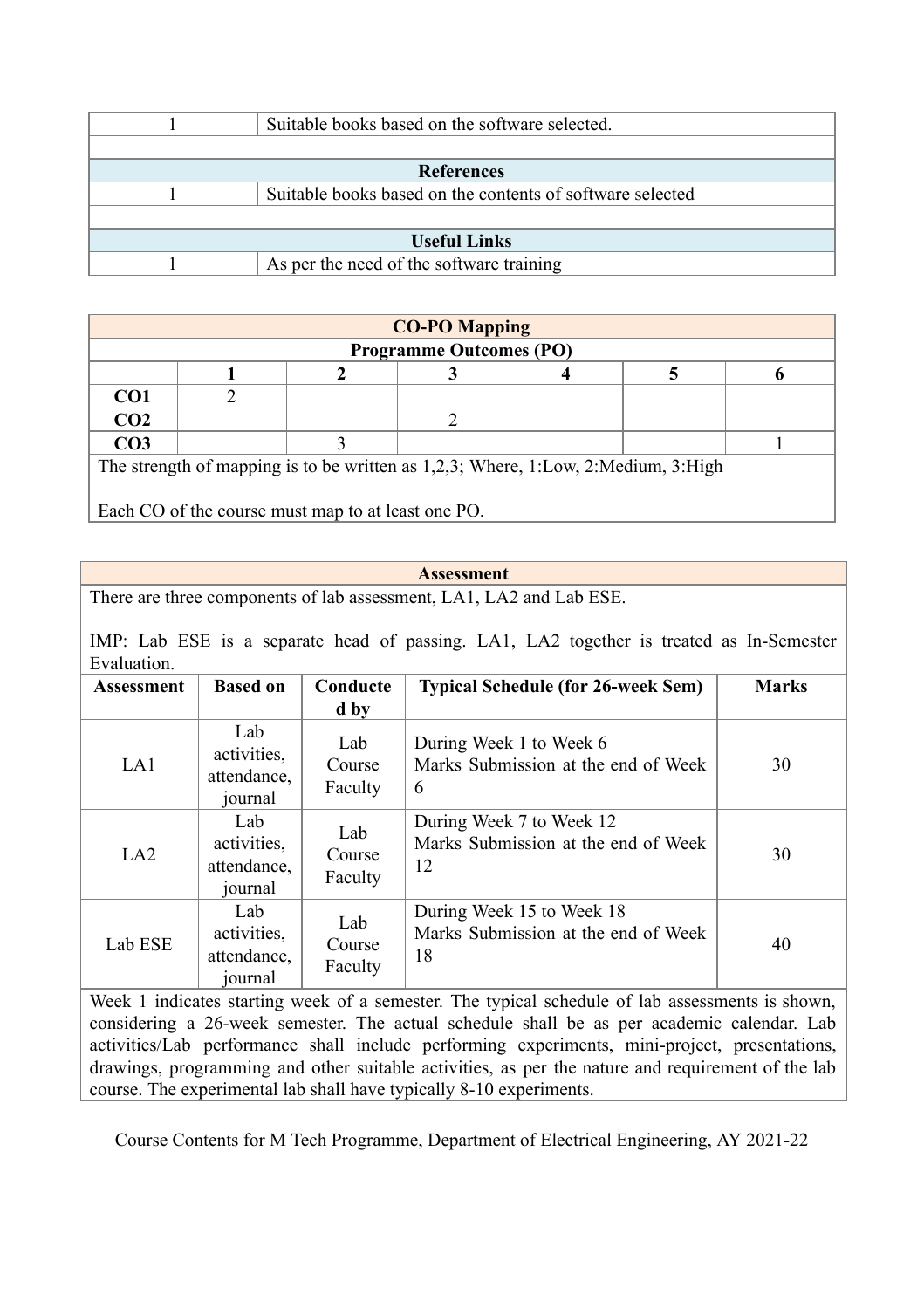| <b>Assessment Plan based on Bloom's Taxonomy Level (Marks) (For lab Courses)</b> |     |                 |                |              |  |  |
|----------------------------------------------------------------------------------|-----|-----------------|----------------|--------------|--|--|
| <b>Bloom's Taxonomy Level</b>                                                    | LA1 | LA <sub>2</sub> | <b>Lab ESE</b> | <b>Total</b> |  |  |
| Remember                                                                         |     |                 |                |              |  |  |
| Understand                                                                       | 10  | 10              | 10             | 30           |  |  |
| Apply                                                                            |     |                 |                |              |  |  |
| Analyze                                                                          |     |                 |                |              |  |  |
| Evaluate                                                                         | 10  |                 | 15             | 35           |  |  |
| Create                                                                           | 10  |                 | 15             | 35           |  |  |
| <b>Total Marks</b>                                                               | 30  | 30              |                | 100          |  |  |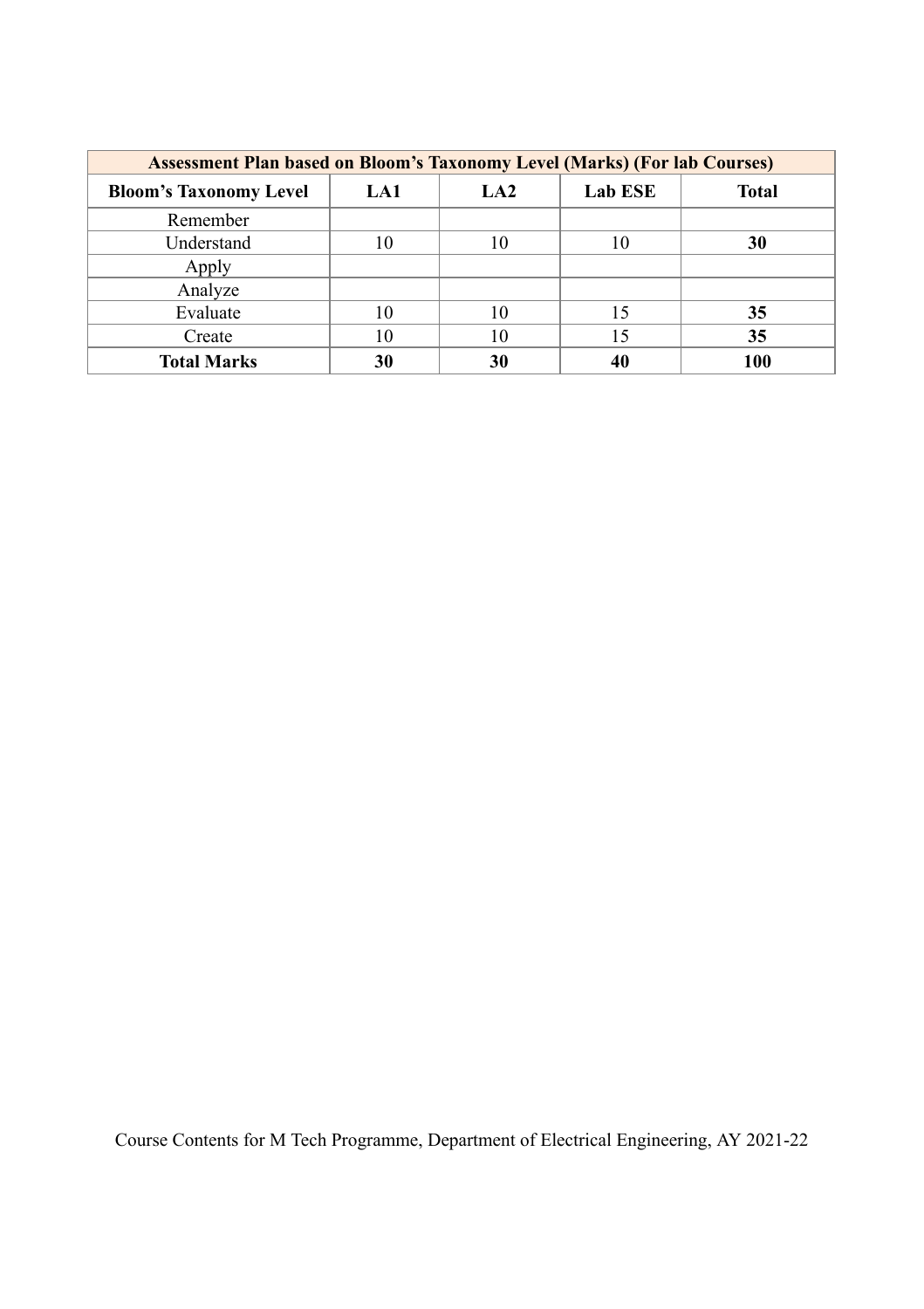|                        | <b>Walchand College of Engineering, Sangli</b> |                                                                                                                                   |                                                                                      |                                   |            |              |
|------------------------|------------------------------------------------|-----------------------------------------------------------------------------------------------------------------------------------|--------------------------------------------------------------------------------------|-----------------------------------|------------|--------------|
|                        |                                                |                                                                                                                                   | (Government Aided Autonomous Institute)                                              |                                   |            |              |
|                        |                                                |                                                                                                                                   | AY 2021-22                                                                           |                                   |            |              |
|                        |                                                |                                                                                                                                   | <b>Course Information</b>                                                            |                                   |            |              |
| Programme              |                                                |                                                                                                                                   | M.Tech. (Power System Engineering)                                                   |                                   |            |              |
| <b>Class, Semester</b> |                                                |                                                                                                                                   | First Year M. Tech., Sem I                                                           |                                   |            |              |
| <b>Course Code</b>     |                                                |                                                                                                                                   | 5PS511                                                                               |                                   |            |              |
| <b>Course Name</b>     |                                                |                                                                                                                                   | Professional Elective I: Power Apparatus Modelling                                   |                                   |            |              |
|                        |                                                | <b>Desired Requisites:</b>                                                                                                        | Power System Engineering, A.C. Machines, Power System Analysis<br>and Stability      |                                   |            |              |
|                        |                                                | <b>Teaching Scheme</b>                                                                                                            |                                                                                      | <b>Examination Scheme (Marks)</b> |            |              |
| Lecture                |                                                | 3Hrs/week                                                                                                                         | T <sub>1</sub>                                                                       | T <sub>2</sub>                    | <b>ESE</b> | <b>Total</b> |
| <b>Tutorial</b>        |                                                |                                                                                                                                   | 20                                                                                   | 20                                | 60         | 100          |
| <b>Practical</b>       |                                                |                                                                                                                                   |                                                                                      |                                   |            |              |
| <b>Interaction</b>     |                                                |                                                                                                                                   |                                                                                      | <b>Credits: 3</b>                 |            |              |
|                        |                                                |                                                                                                                                   |                                                                                      |                                   |            |              |
|                        |                                                |                                                                                                                                   | <b>Course Objectives</b>                                                             |                                   |            |              |
| $\mathbf{1}$           |                                                |                                                                                                                                   | To provide the students the ability to understand the problem of stability of single |                                   |            |              |
|                        |                                                |                                                                                                                                   | machine connected to infinite bur and multi machine system.                          |                                   |            |              |
| $\boldsymbol{2}$       |                                                | approach used in power system.                                                                                                    | To give the students a sound mathematical approach towards modelling of various      |                                   |            |              |
|                        |                                                |                                                                                                                                   | <b>Course Outcomes (CO) with Bloom's Taxonomy Level</b>                              |                                   |            |              |
|                        |                                                |                                                                                                                                   | At the end of the course, the students will be able to,                              |                                   |            |              |
| CO <sub>1</sub>        |                                                |                                                                                                                                   | Construct models of apparatus in power system.                                       |                                   |            | Apply        |
| CO <sub>2</sub>        |                                                |                                                                                                                                   | Analyse models for stability of power systems.                                       |                                   |            | Analyse      |
| CO <sub>3</sub>        |                                                |                                                                                                                                   | Recommend solutions to the problem of power system stability and control.            |                                   |            | Evaluate     |
|                        |                                                |                                                                                                                                   |                                                                                      |                                   |            |              |
| <b>Module</b>          |                                                |                                                                                                                                   | <b>Module Contents</b>                                                               |                                   |            | Hours        |
|                        |                                                |                                                                                                                                   | <b>Introduction to Power System Stability Problem</b>                                |                                   |            |              |
| $\bf I$                |                                                |                                                                                                                                   |                                                                                      |                                   |            | 6            |
|                        |                                                | Classification of stability, resolution of stability problem by classical<br>method, transient stability of multi-machine system. |                                                                                      |                                   |            |              |
|                        |                                                |                                                                                                                                   |                                                                                      |                                   |            |              |
|                        |                                                |                                                                                                                                   | <b>Modeling of Synchronous machine</b>                                               |                                   |            |              |
| $\rm II$               |                                                |                                                                                                                                   | Physical description, mathematical description of synchronous machine,               |                                   |            | 6            |
|                        |                                                |                                                                                                                                   | dq0 transformation, per unit representation, equivalent circuits for direct          |                                   |            |              |
|                        |                                                | and quadrature axis.                                                                                                              |                                                                                      |                                   |            |              |
|                        |                                                | <b>Excitation System</b>                                                                                                          |                                                                                      |                                   |            |              |
| $\mathop{\rm III}$     |                                                |                                                                                                                                   |                                                                                      |                                   |            | 6            |
|                        |                                                |                                                                                                                                   | Elements of excitation system, types of excitation system, necessity of              |                                   |            |              |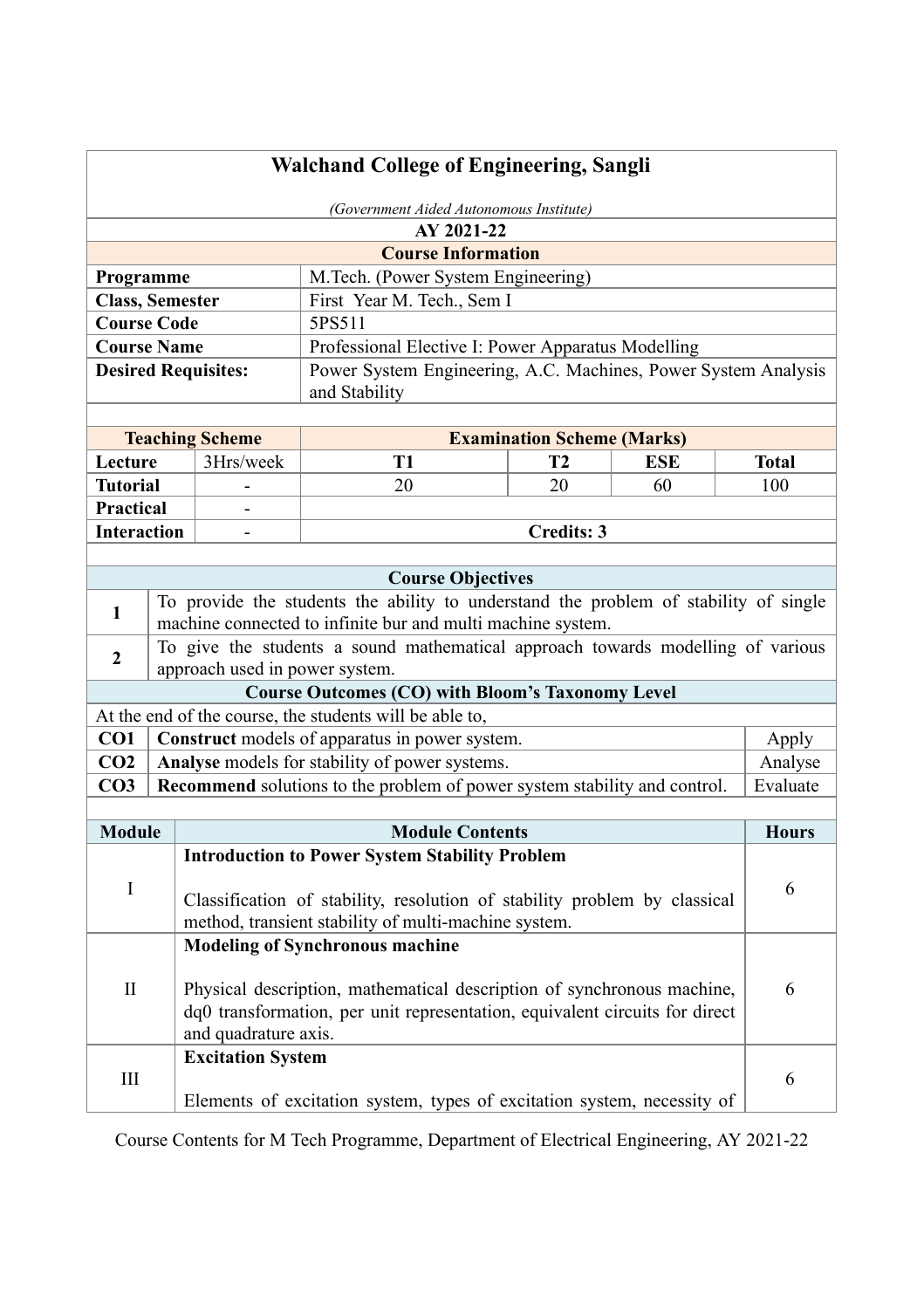|                | stabilizing circuits IEEE excitation systems.                                                                                                                                                                   |   |
|----------------|-----------------------------------------------------------------------------------------------------------------------------------------------------------------------------------------------------------------|---|
| IV             | <b>Prime Movers and Energy supply Systems</b><br>Turbines and governing systems, modeling of steam turbines, steam<br>turbine controls, steam turbine off-frequency capability.                                 | 6 |
| $\mathbf{V}$   | Dynamic modeling of hydro turbine and governors<br>Hydraulic turbine transfer function, governors for hydraulic turbines,<br>detailed hydraulic system model, guidelines for modeling hydraulic<br>turbines     | 6 |
| VI             | Load modeling for stability studies.<br>Basic load modeling concepts, static load models, dynamic load models,<br>modeling of induction motor, per unit representation, representation in<br>stability studies. | 6 |
|                | <b>Text Books</b>                                                                                                                                                                                               |   |
|                | P. Kundur, <i>Power System, Stability and Control</i> , Tata McGraw Hill, New Delhi, 1994.                                                                                                                      |   |
|                |                                                                                                                                                                                                                 |   |
|                | <b>References</b>                                                                                                                                                                                               |   |
| 1              | K. R. Padiyar, "Power System Dynamic, Stability & Control", B.S. Publication, 2008.                                                                                                                             |   |
| $\overline{2}$ | Peter W.Sauer, M.A. Pai, "Power System Dynamics and Stability", Person Education<br>Asia, 1998.                                                                                                                 |   |

| <b>CO-PO Mapping</b>                                                              |                                |  |  |  |  |  |  |  |
|-----------------------------------------------------------------------------------|--------------------------------|--|--|--|--|--|--|--|
|                                                                                   | <b>Programme Outcomes (PO)</b> |  |  |  |  |  |  |  |
|                                                                                   |                                |  |  |  |  |  |  |  |
| CO <sub>1</sub>                                                                   |                                |  |  |  |  |  |  |  |
| CO <sub>2</sub>                                                                   |                                |  |  |  |  |  |  |  |
| CO <sub>3</sub>                                                                   |                                |  |  |  |  |  |  |  |
| The strength of mapping is to be written as 1,2,3; Where, 1:Low, 2:Medium, 3:High |                                |  |  |  |  |  |  |  |

Each CO of the course must map to at least one PO.

**Assessment**

The assessment is based on 2 in-semester examinations in the form of T1 (Test-1) and T2 (Test-2) of 20 marks each. Also there shall be 1 End-Sem examination (ESE) of 60 marks. T1 shall be typically on modules 1 and 2, T2 based typically on modules 3, 4 and ESE shall be on all modules with nearly 50% weightage on modules 1 to 4 and 50% weightage on modules 5, 6.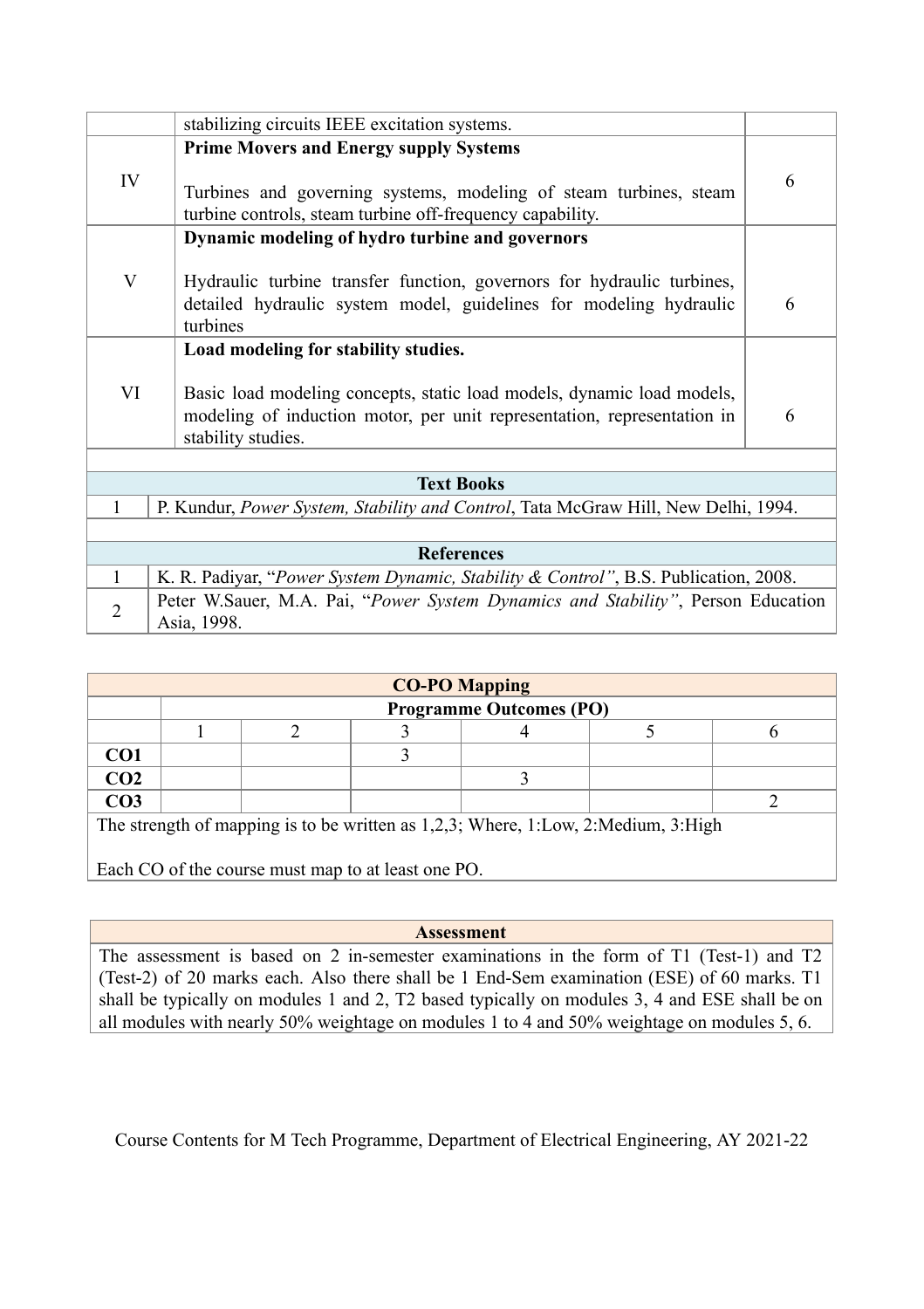| <b>Assessment Plan based on Bloom's Taxonomy Level (Marks) For Theory Course</b> |    |    |            |              |  |  |
|----------------------------------------------------------------------------------|----|----|------------|--------------|--|--|
| <b>Bloom's Taxonomy Level</b>                                                    | T1 | Т2 | <b>ESE</b> | <b>Total</b> |  |  |
| Remember                                                                         |    |    |            |              |  |  |
| Understand                                                                       |    |    |            |              |  |  |
| Apply                                                                            | 10 |    | 20         | 35           |  |  |
| Analyse                                                                          | 10 | 10 | 20         | 40           |  |  |
| Evaluate                                                                         |    |    | 20         | 25           |  |  |
| Create                                                                           |    |    |            |              |  |  |
| <b>Total</b>                                                                     | 20 | 20 | 60         | 100          |  |  |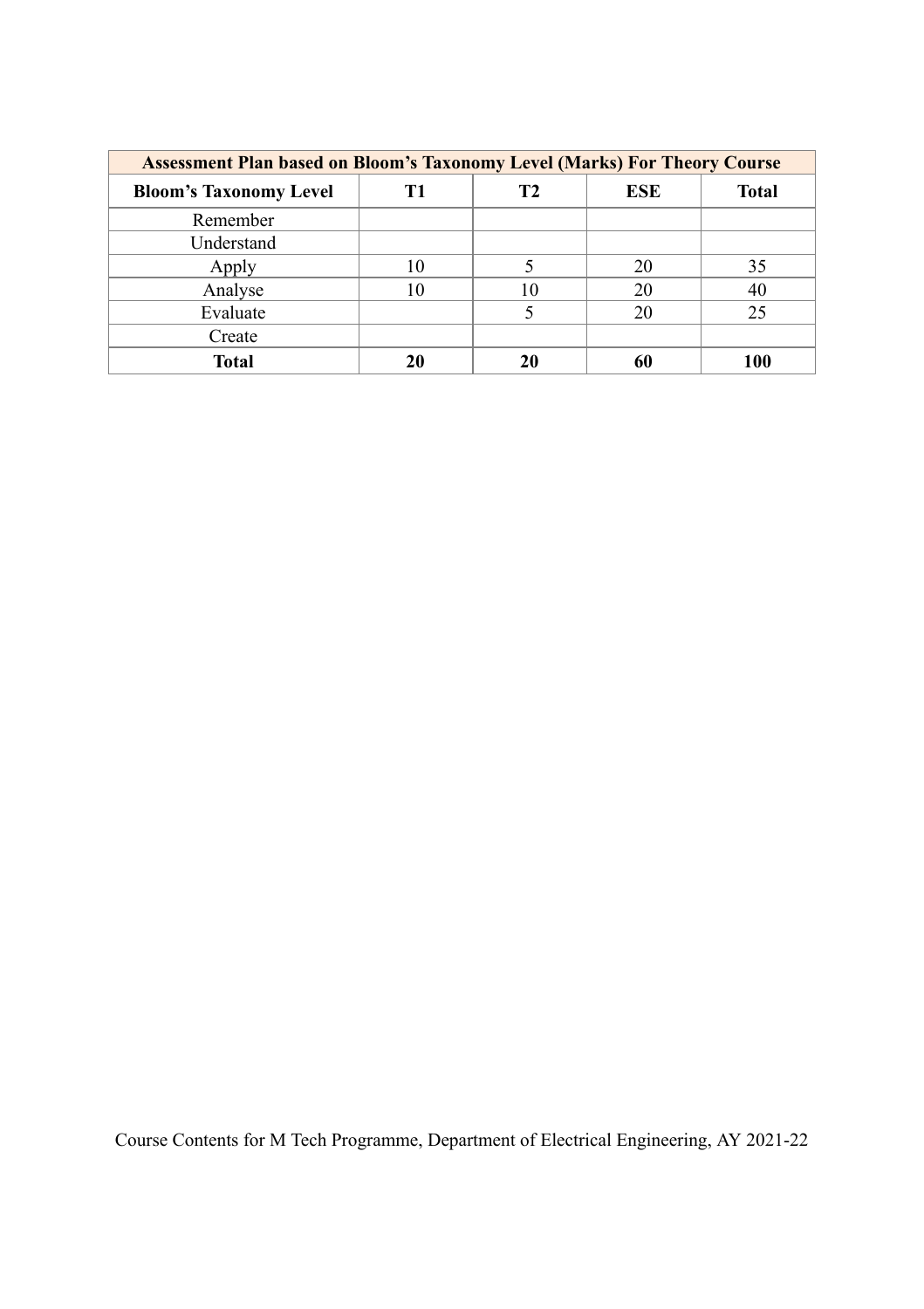| <b>Walchand College of Engineering, Sangli</b> |                            |                              |                                          |                                                                                              |                                   |              |
|------------------------------------------------|----------------------------|------------------------------|------------------------------------------|----------------------------------------------------------------------------------------------|-----------------------------------|--------------|
| (Government Aided Autonomous Institute)        |                            |                              |                                          |                                                                                              |                                   |              |
|                                                |                            |                              |                                          | AY 2021-22                                                                                   |                                   |              |
|                                                |                            |                              |                                          | <b>Course Information</b>                                                                    |                                   |              |
|                                                | Programme                  |                              |                                          | M.Tech. (Power System Engineering)                                                           |                                   |              |
|                                                | <b>Class, Semester</b>     |                              | First Year M. Tech., Sem I               |                                                                                              |                                   |              |
|                                                | <b>Course Code</b>         |                              | 5PS512                                   |                                                                                              |                                   |              |
|                                                | <b>Course Name</b>         |                              |                                          | Professional Elective I: DSP Application to Power System                                     |                                   |              |
|                                                | <b>Desired Requisites:</b> |                              | Signals and Systems                      |                                                                                              |                                   |              |
|                                                |                            |                              |                                          |                                                                                              |                                   |              |
|                                                | <b>Teaching Scheme</b>     |                              |                                          |                                                                                              | <b>Examination Scheme (Marks)</b> |              |
| Lecture                                        |                            | 3Hrs/week                    | T <sub>1</sub>                           | T <sub>2</sub>                                                                               | <b>ESE</b>                        | <b>Total</b> |
| <b>Tutorial</b>                                |                            |                              | 20                                       | 20                                                                                           | 60                                | 100          |
| <b>Practical</b>                               |                            |                              |                                          |                                                                                              |                                   |              |
| <b>Interaction</b>                             |                            |                              |                                          |                                                                                              | <b>Credits: 3</b>                 |              |
|                                                |                            |                              |                                          |                                                                                              |                                   |              |
|                                                |                            |                              |                                          | <b>Course Objectives</b>                                                                     |                                   |              |
| 1                                              |                            |                              |                                          | To provide a mathematical introduction to the theory and applications oforthogonal           |                                   |              |
|                                                |                            |                              |                                          | wavelets and their use in analysing functions and function spaces.                           |                                   |              |
|                                                |                            |                              |                                          | It includes a brief survey of Fourier series representation of functions, Fourier transform  |                                   |              |
| $\overline{2}$                                 |                            |                              |                                          | and the Fast Fourier Transform (FFT) before proceeding to the Haar wavelet system, multi     |                                   |              |
|                                                |                            |                              | construction, and other wavelet systems. | resolution analysis, decomposition and reconstruction of functions, Daubechies wavelet       |                                   |              |
|                                                |                            |                              |                                          | It aims at imparting skills to develop wavelet-based algorithms for applications in the area |                                   |              |
| $\overline{\mathbf{3}}$                        |                            | of Power Systems.            |                                          |                                                                                              |                                   |              |
|                                                |                            |                              |                                          | <b>Course Outcomes (CO) with Bloom's Taxonomy Level</b>                                      |                                   |              |
| $\bf CO$                                       |                            |                              |                                          | Explain the basic concepts and terminology that are used in the Fourier                      |                                   | Understand   |
| $\mathbf{1}$                                   |                            |                              |                                          | Techniques, wavelets Transforms and Time frequencyanalysis.                                  |                                   |              |
| CO                                             |                            |                              |                                          | Calculate filter bank coefficients and Apply the concepts of CWT, STFT                       |                                   | Apply        |
| $\boldsymbol{2}$                               |                            | and DWT for signal analysis. |                                          |                                                                                              |                                   |              |
| $\bf CO$                                       |                            |                              |                                          | Construct perfect reconstruction wavelet filter banks for a particular                       |                                   | Analyse      |
| 3                                              |                            |                              |                                          | application and justify why wavelets provide the right tool.                                 |                                   |              |
|                                                |                            |                              |                                          |                                                                                              |                                   |              |
|                                                |                            |                              |                                          |                                                                                              |                                   |              |
| <b>Modul</b><br>e                              |                            |                              |                                          | <b>Module Contents</b>                                                                       |                                   | <b>Hours</b> |
|                                                |                            |                              | <b>Fundamentals of Linear Algebra:</b>   |                                                                                              |                                   |              |
|                                                |                            |                              |                                          |                                                                                              |                                   |              |
| I                                              | Vector                     |                              |                                          | spaces, Bases, Orthogonality, Orth normality, Projection,                                    |                                   | 4            |
|                                                |                            |                              |                                          | Functions and function Spaces, Orthogonal functions, Orthonormal                             |                                   |              |
|                                                |                            |                              | functions, Orthogonal basis functions.   |                                                                                              |                                   |              |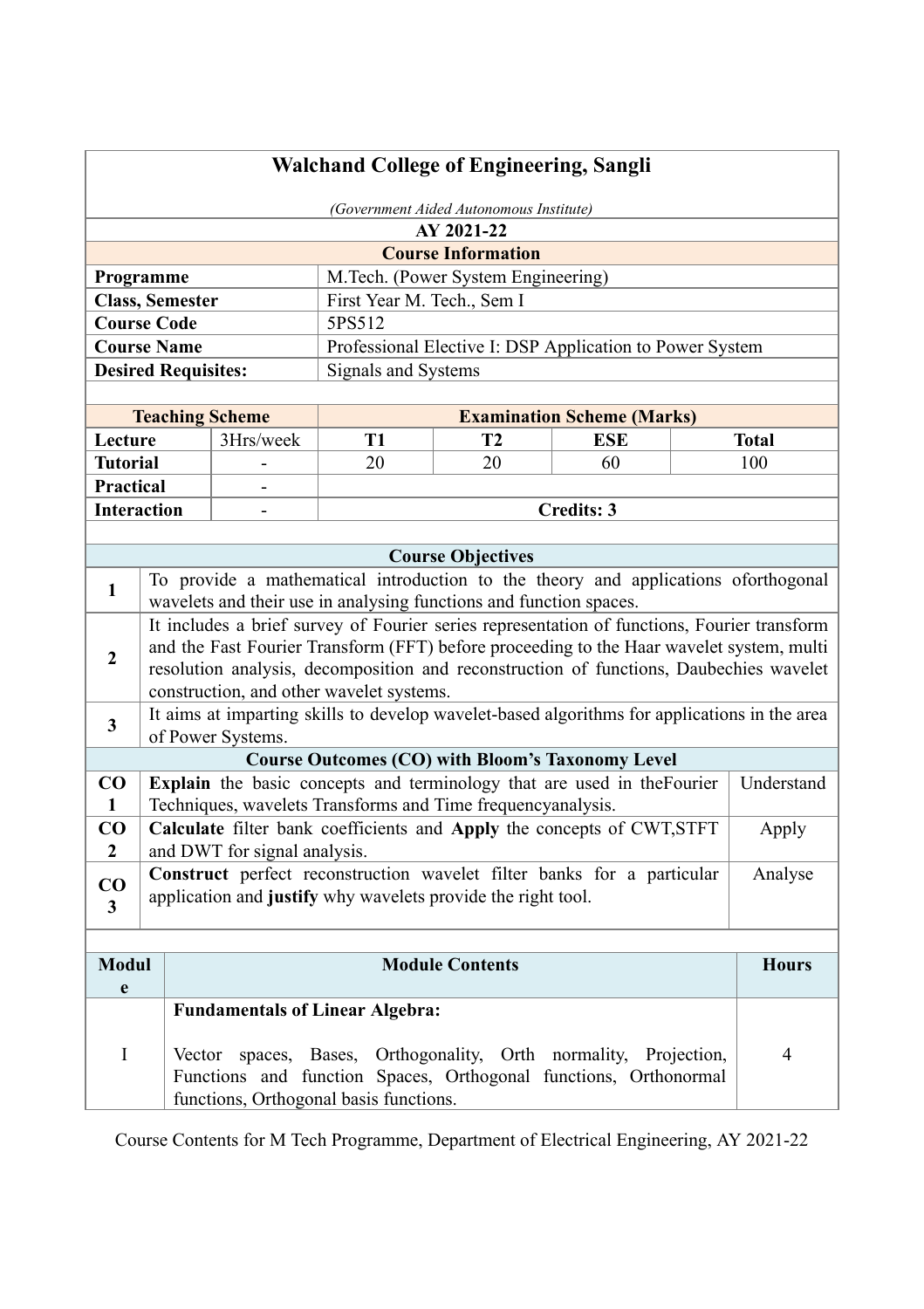|              | <b>Signal Representation in Fourier Domain</b>                                                                                                                                                                                                                                                                                                                                                                                                                                                                                                         |       |
|--------------|--------------------------------------------------------------------------------------------------------------------------------------------------------------------------------------------------------------------------------------------------------------------------------------------------------------------------------------------------------------------------------------------------------------------------------------------------------------------------------------------------------------------------------------------------------|-------|
| $\mathbf{I}$ | Fourier series, Orthogonality, Orth normality and the method of finding<br>the Fourier coefficients Complex Fourier series, Orthogonality of<br>complex exponential bases, Mathematical preliminaries for continuous<br>and discrete Fourier transform, limitations of Fourier domain signal<br>processing, Review of Nyquist theorem., Review of Z transform,<br>Application of Fourier family transforms in power systems.                                                                                                                           | 6     |
|              | <b>Discrete Wavelet Transform</b><br>Introduction to Wavelet Transform: The origins of wavelets, Wavelets<br>and other wavelet like transforms, History of wavelet from Morlet to<br>Daubechies via Mallat, Different communities and family of wavelets,<br>Different families of wavelets within wavelet communities                                                                                                                                                                                                                                 |       |
| III          | Discrete wavelet transforms: Introduction, Haar Scaling Functions and<br>Function Spaces, Translation and Scaling, Orthogonality of Translates,<br>Function Space Vo, Finer Haar ScalingFunctions, Nested Spaces Haar<br>Wavelet Function, Scaled Haar Wavelet Functions, Orthogonality of $\varphi(t)$<br>and $\psi(t)$ , Normalization of Haar Bases<br>at Different Scales,<br>Standardizingthe Notations, Refinement Relation with Respect to<br>Normalized Bases, Support of a Wavelet System, Triangle Scaling<br>Function, Daubechies Wavelets. | 8     |
|              | <b>Discrete Wavelet Transform and Relation to Filter Banks</b>                                                                                                                                                                                                                                                                                                                                                                                                                                                                                         |       |
| IV           | Signal decomposition (Analysis), Relation with filter banks, Frequency<br>response, Signal reconstruction: Synthesis from coarse scale to fine scale,<br>Up sampling and filtering, Perfect reconstruction filters, QMF conditions,<br>Computing initial sj+1 coefficient, Concepts of Multi-Resolution<br>Analysis (MRA) and Multi-rate signal processing, Applications of DWT<br>in power systems.                                                                                                                                                   | $8\,$ |
|              | Short Time Fourier Transform(STFT) and Continuous Wavelet                                                                                                                                                                                                                                                                                                                                                                                                                                                                                              |       |
| $\mathbf V$  | Transform(CWT)<br>Short Time Fourier Transform: Signal representation with continuous<br>and discrete STFT, concept of time-frequency resolution, Resolution<br>problem associated with STFT, Heisenberg's Uncertainty principle and<br>time frequency tiling, why wavelet transform?                                                                                                                                                                                                                                                                  | 6     |
|              | Continuous Wavelet Transform: Wavelet transform-A first level<br>Continuous time-frequency representation of signals,<br>introduction,<br>Properties of wavelets used in continuous wavelet transform, Continuous<br>versus discrete wavelet transform.                                                                                                                                                                                                                                                                                                |       |
| VI           | <b>Designing Orthogonal Wavelet Systems-A Direct Approach</b>                                                                                                                                                                                                                                                                                                                                                                                                                                                                                          |       |
|              |                                                                                                                                                                                                                                                                                                                                                                                                                                                                                                                                                        |       |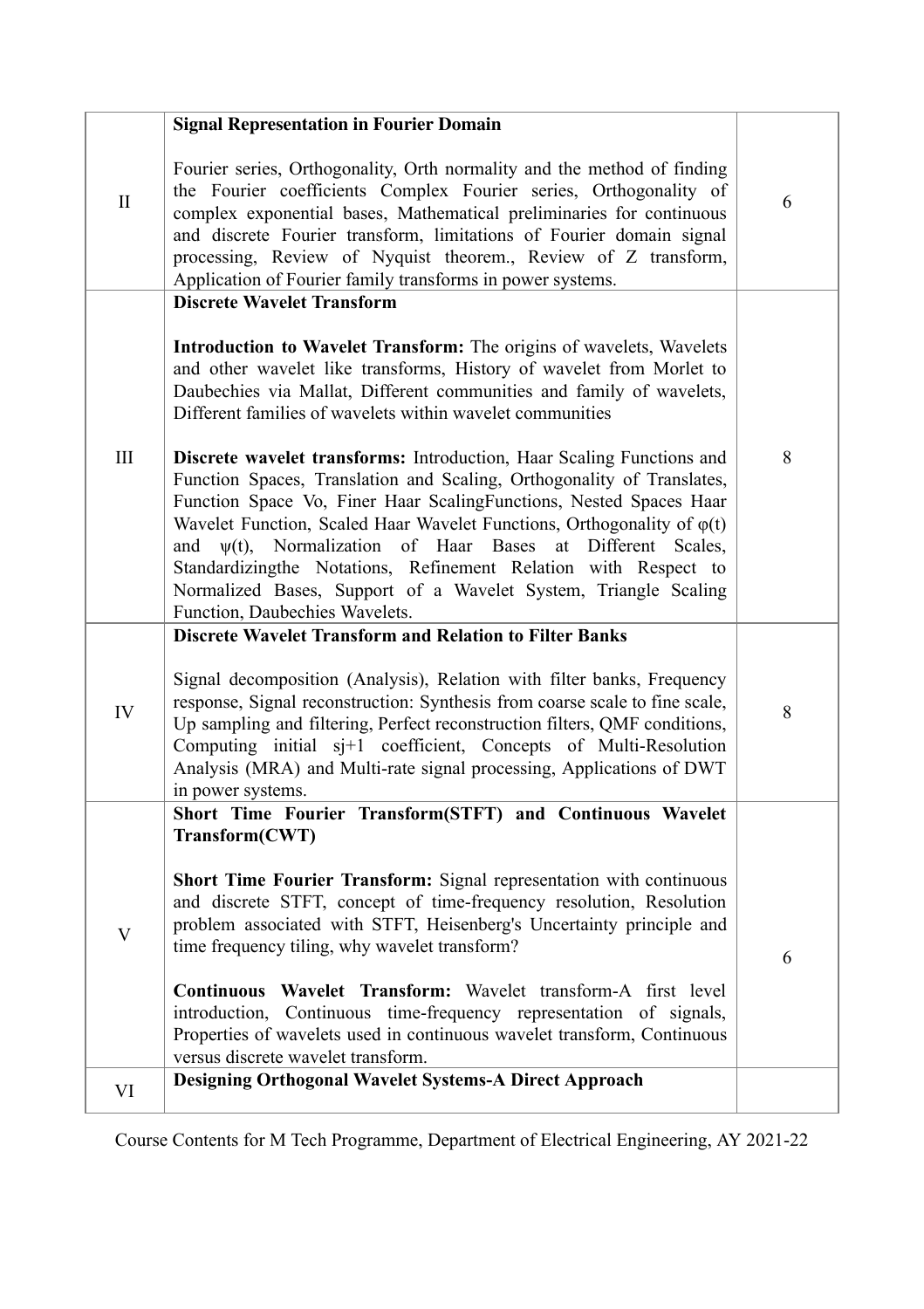|                     | Refinement relation for orthogonal wavelet systems, Restrictions on filter<br>coefficients, Condition-1: Unit area under scaling function, Condition-2:<br>Orth normality of translates of scaling functions, Condition-3: Orth | 6 |  |  |  |
|---------------------|---------------------------------------------------------------------------------------------------------------------------------------------------------------------------------------------------------------------------------|---|--|--|--|
|                     | normality of scaling and wavelet functions, Condition-4:Approximation                                                                                                                                                           |   |  |  |  |
|                     | conditions (Smoothness conditions), Designing Daubechies orthogonal                                                                                                                                                             |   |  |  |  |
|                     | wavelet system coefficients, Constraints for Daubechies' 6 tap scaling                                                                                                                                                          |   |  |  |  |
|                     | function.                                                                                                                                                                                                                       |   |  |  |  |
|                     |                                                                                                                                                                                                                                 |   |  |  |  |
|                     | <b>Text Books</b>                                                                                                                                                                                                               |   |  |  |  |
| 1                   | K P Soman, Ramachandran, Resmi, "Insights into wavelets from theory to practice",                                                                                                                                               |   |  |  |  |
|                     |                                                                                                                                                                                                                                 |   |  |  |  |
| $\overline{2}$      | A.N. Akansu and R.A. Haddad, "Multiresolution signal Decomposition: Transforms,                                                                                                                                                 |   |  |  |  |
|                     | Subbands and Wavelets", Academic Press, Oranld, Florida, 1992.                                                                                                                                                                  |   |  |  |  |
| 3                   | John G. Proakis, Dimitris G. Manolakis, "Digital Signal Processing", Pearson Prentice                                                                                                                                           |   |  |  |  |
|                     | Hall, 2007.                                                                                                                                                                                                                     |   |  |  |  |
|                     | <b>References</b>                                                                                                                                                                                                               |   |  |  |  |
| $\mathbf{1}$        | C. Sidney Burrus, Ramesh A. Gopinath, HaitaoGuo, "Introduction to Wavelets and                                                                                                                                                  |   |  |  |  |
|                     | <i>WaveletTransform"s, A Primer PH International Editions, 1998.</i>                                                                                                                                                            |   |  |  |  |
| $\overline{2}$      | Raghuveer M. Rao, Ajit S. Bopardikar, "Wavelet Transforms – Introduction to Theory                                                                                                                                              |   |  |  |  |
|                     | andApplication's", Addison Wesley Pearson Education Asia, 2000.                                                                                                                                                                 |   |  |  |  |
| $\overline{3}$      | <b>IEEE</b> Transaction Papers.                                                                                                                                                                                                 |   |  |  |  |
| <b>Useful Links</b> |                                                                                                                                                                                                                                 |   |  |  |  |
|                     | https://nptel.ac.in/courses/117/101/117101001/                                                                                                                                                                                  |   |  |  |  |

| <b>CO-PO Mapping</b>                                                              |                                |  |  |  |  |  |
|-----------------------------------------------------------------------------------|--------------------------------|--|--|--|--|--|
|                                                                                   | <b>Programme Outcomes (PO)</b> |  |  |  |  |  |
|                                                                                   |                                |  |  |  |  |  |
| CO <sub>1</sub>                                                                   |                                |  |  |  |  |  |
| CO <sub>2</sub>                                                                   |                                |  |  |  |  |  |
| CO <sub>3</sub>                                                                   |                                |  |  |  |  |  |
| The strength of mapping is to be written as 1,2,3; Where, 1:Low, 2:Medium, 3:High |                                |  |  |  |  |  |

Each CO of the course must map to at least one PO.

**Assessment**

The assessment is based on 2 in-semester examinations in the form of T1 (Test-1) and T2 (Test-2) of 20 marks each. Also there shall be 1 End-Sem examination (ESE) of 60 marks. T1 shall be typically on modules 1 and 2, T2 based typically on modules 3, 4 and ESE shall be on all modules with nearly 50% weightage on modules 1 to 4 and 50% weightage on modules 5, 6.

| <b>Assessment Plan based on Bloom's Taxonomy Level (Marks) For Theory Course</b> |  |  |            |       |  |  |
|----------------------------------------------------------------------------------|--|--|------------|-------|--|--|
| <b>Bloom's Taxonomy Level</b>                                                    |  |  | <b>ESE</b> | Total |  |  |
| Remember                                                                         |  |  |            |       |  |  |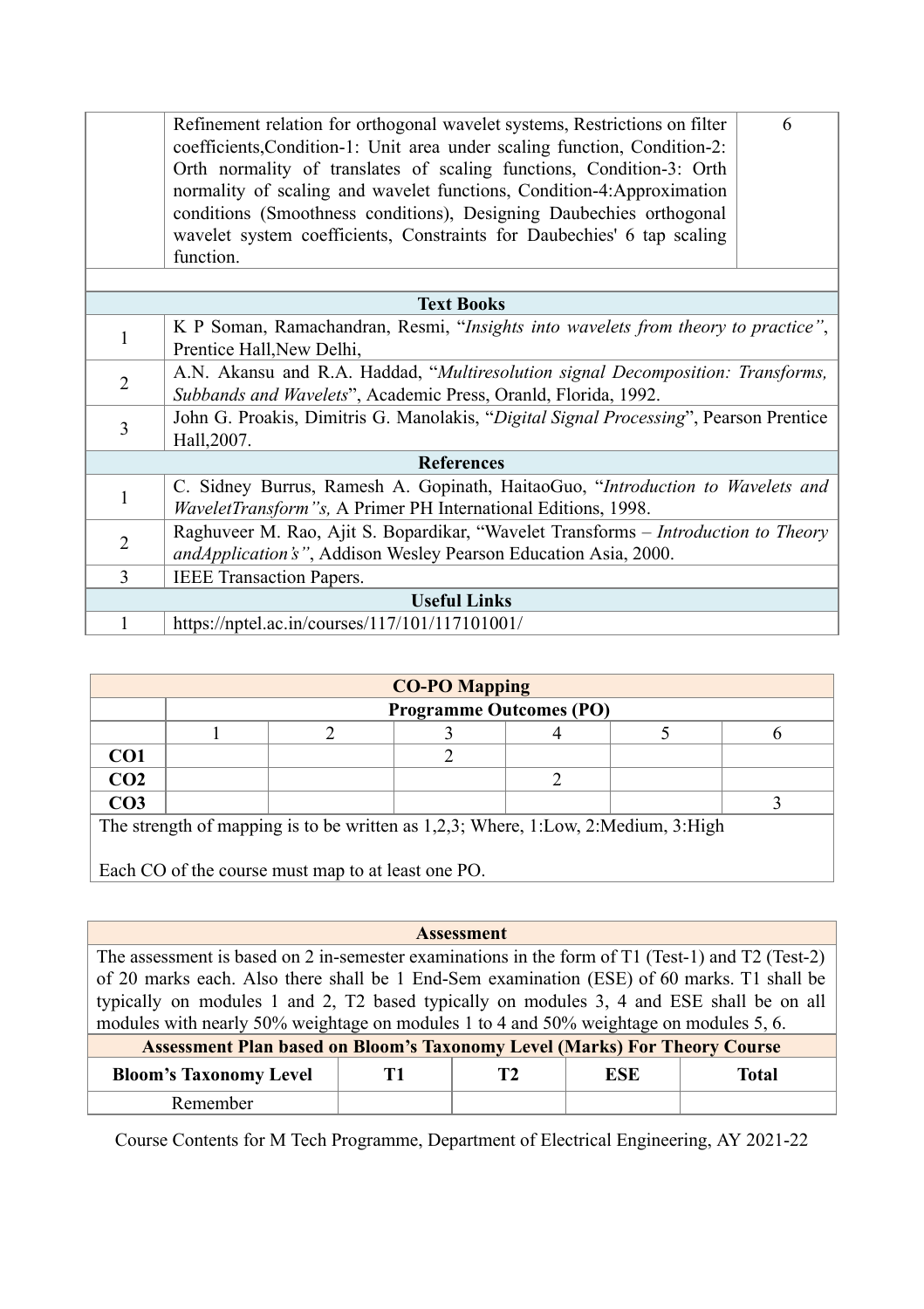| Understand   | 1 U | 1 U |     |
|--------------|-----|-----|-----|
| Apply        |     |     |     |
| Analyse      |     |     |     |
| Evaluate     |     |     |     |
| Create       |     |     |     |
| <b>Total</b> | 20  | 20  | 100 |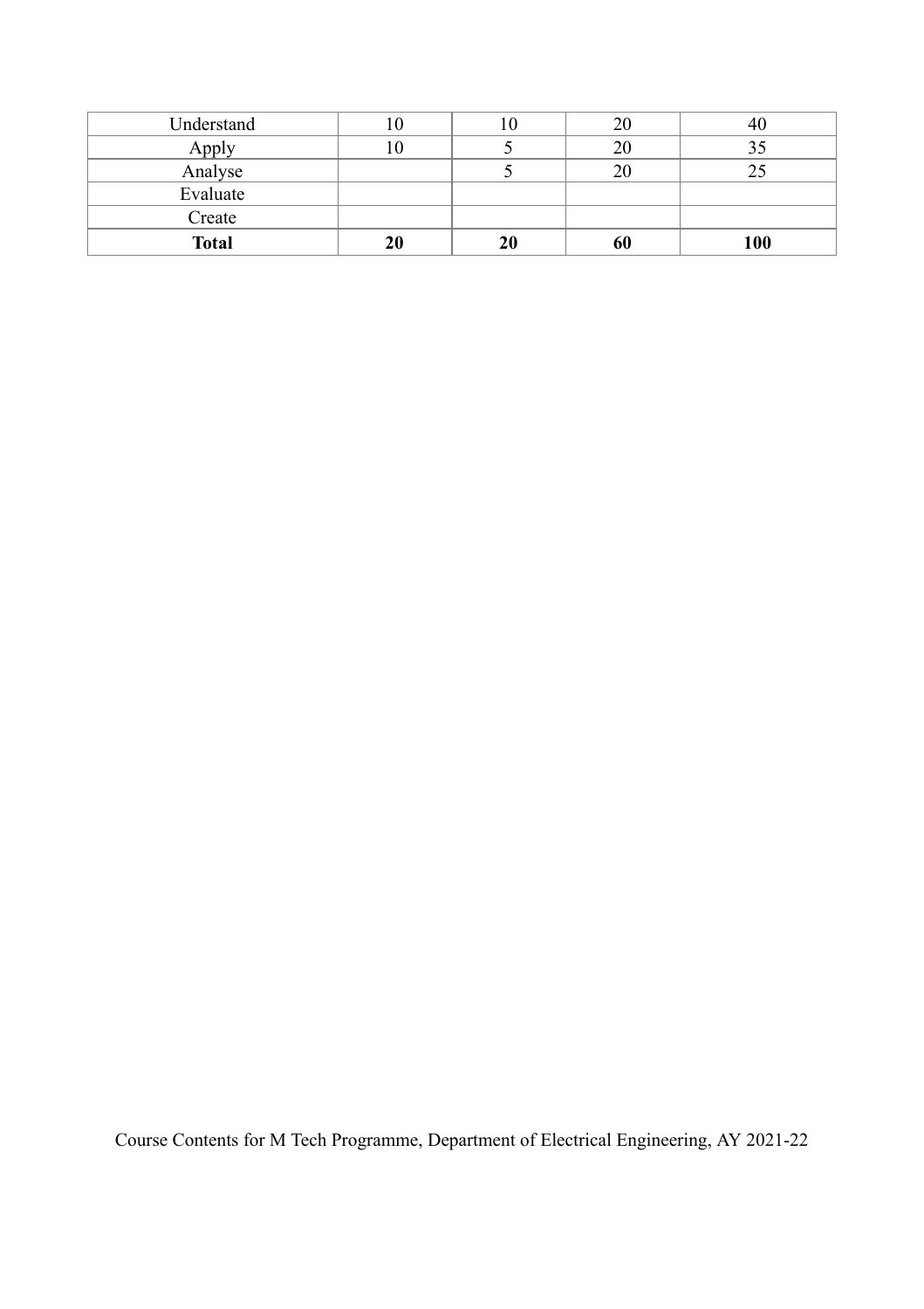| <b>Walchand College of Engineering, Sangli</b> |                                                                |                                                         |                 |                                                                                           |                                   |                     |  |
|------------------------------------------------|----------------------------------------------------------------|---------------------------------------------------------|-----------------|-------------------------------------------------------------------------------------------|-----------------------------------|---------------------|--|
|                                                |                                                                |                                                         |                 | (Government Aided Autonomous Institute)                                                   |                                   |                     |  |
|                                                |                                                                |                                                         |                 | AY 2021-22                                                                                |                                   |                     |  |
|                                                | <b>Course Information</b>                                      |                                                         |                 |                                                                                           |                                   |                     |  |
| Programme                                      |                                                                |                                                         |                 | M. Tech. (Power System Engineering)                                                       |                                   |                     |  |
| <b>Class, Semester</b>                         |                                                                |                                                         |                 | First Year M. Tech., Sem I                                                                |                                   |                     |  |
| <b>Course Code</b><br>5PS513                   |                                                                |                                                         |                 |                                                                                           |                                   |                     |  |
| <b>Course Name</b>                             |                                                                |                                                         |                 | Professional Elective II: Grid Integration of Renewable Energy                            |                                   |                     |  |
| <b>Desired Requisites:</b>                     |                                                                |                                                         |                 | Power Electronics, Renewable Energy                                                       |                                   |                     |  |
|                                                |                                                                |                                                         |                 |                                                                                           |                                   |                     |  |
|                                                |                                                                | <b>Teaching Scheme</b><br>3 Hrs./week                   |                 |                                                                                           | <b>Examination Scheme (Marks)</b> |                     |  |
| Lecture<br><b>Tutorial</b>                     |                                                                |                                                         | <b>T1</b><br>20 | T2<br>20                                                                                  | <b>ESE</b><br>60                  | <b>Total</b><br>100 |  |
| <b>Practical</b>                               |                                                                |                                                         |                 |                                                                                           |                                   |                     |  |
| <b>Interaction</b>                             |                                                                |                                                         |                 |                                                                                           | <b>Credits: 3</b>                 |                     |  |
|                                                |                                                                |                                                         |                 |                                                                                           |                                   |                     |  |
|                                                |                                                                |                                                         |                 | <b>Course Objectives</b>                                                                  |                                   |                     |  |
|                                                |                                                                |                                                         |                 | To make the students conversant with configurations of renewable energy grid              |                                   |                     |  |
| 1                                              |                                                                | integration.                                            |                 |                                                                                           |                                   |                     |  |
| $\overline{2}$                                 |                                                                |                                                         |                 | To provide the advance knowledge about voltage-sourced converters & their control.        |                                   |                     |  |
| $\mathbf{3}$                                   |                                                                |                                                         |                 | To make the students aware of research avenues in the field of renewable grid integration |                                   |                     |  |
|                                                |                                                                | along with DC micro-grid concepts.                      |                 |                                                                                           |                                   |                     |  |
|                                                |                                                                |                                                         |                 | <b>Course Outcomes (CO) with Bloom's Taxonomy Level</b>                                   |                                   |                     |  |
|                                                |                                                                | At the end of the course, the students will be able to, |                 |                                                                                           |                                   |                     |  |
| CO <sub>1</sub>                                |                                                                |                                                         |                 | Summarize two level voltage source converter in various reference frame.                  |                                   | Understan<br>d      |  |
| CO <sub>2</sub>                                |                                                                |                                                         |                 | Apply various voltage source converters and their control.                                |                                   | Apply               |  |
| CO <sub>3</sub>                                |                                                                |                                                         |                 | Analyse grid synchronization techniques and DC micro-gird.                                |                                   | Analyse             |  |
|                                                |                                                                |                                                         |                 |                                                                                           |                                   |                     |  |
| <b>Module</b>                                  |                                                                | <b>Overview of Renewable Energy</b>                     |                 | <b>Module Contents</b>                                                                    |                                   | <b>Hours</b>        |  |
|                                                |                                                                |                                                         |                 |                                                                                           |                                   |                     |  |
| I                                              |                                                                |                                                         |                 | Status & trends of renewable energy sources, solar fundamentals,                          |                                   |                     |  |
|                                                |                                                                |                                                         |                 | electrical characteristics of PV, stand-alone grid connected PV                           |                                   | 7                   |  |
|                                                | configurations, wind energy assessment, fixed & variable speed |                                                         |                 |                                                                                           |                                   |                     |  |
|                                                |                                                                |                                                         |                 | turbines with reduced & full capacity converters.                                         |                                   |                     |  |
|                                                |                                                                |                                                         |                 | Two level, three phase voltage-sourced converter                                          |                                   |                     |  |
| $\mathbf{I}$                                   |                                                                |                                                         |                 | Introduction. Two level voltage sourced-converter: structure, principle                   |                                   | 6                   |  |
|                                                |                                                                |                                                         |                 | of operation & power loss. Average model of two level VSC, model in                       |                                   |                     |  |
|                                                |                                                                | $\alpha\beta$ -frame, model & control in dq frame.      |                 |                                                                                           |                                   |                     |  |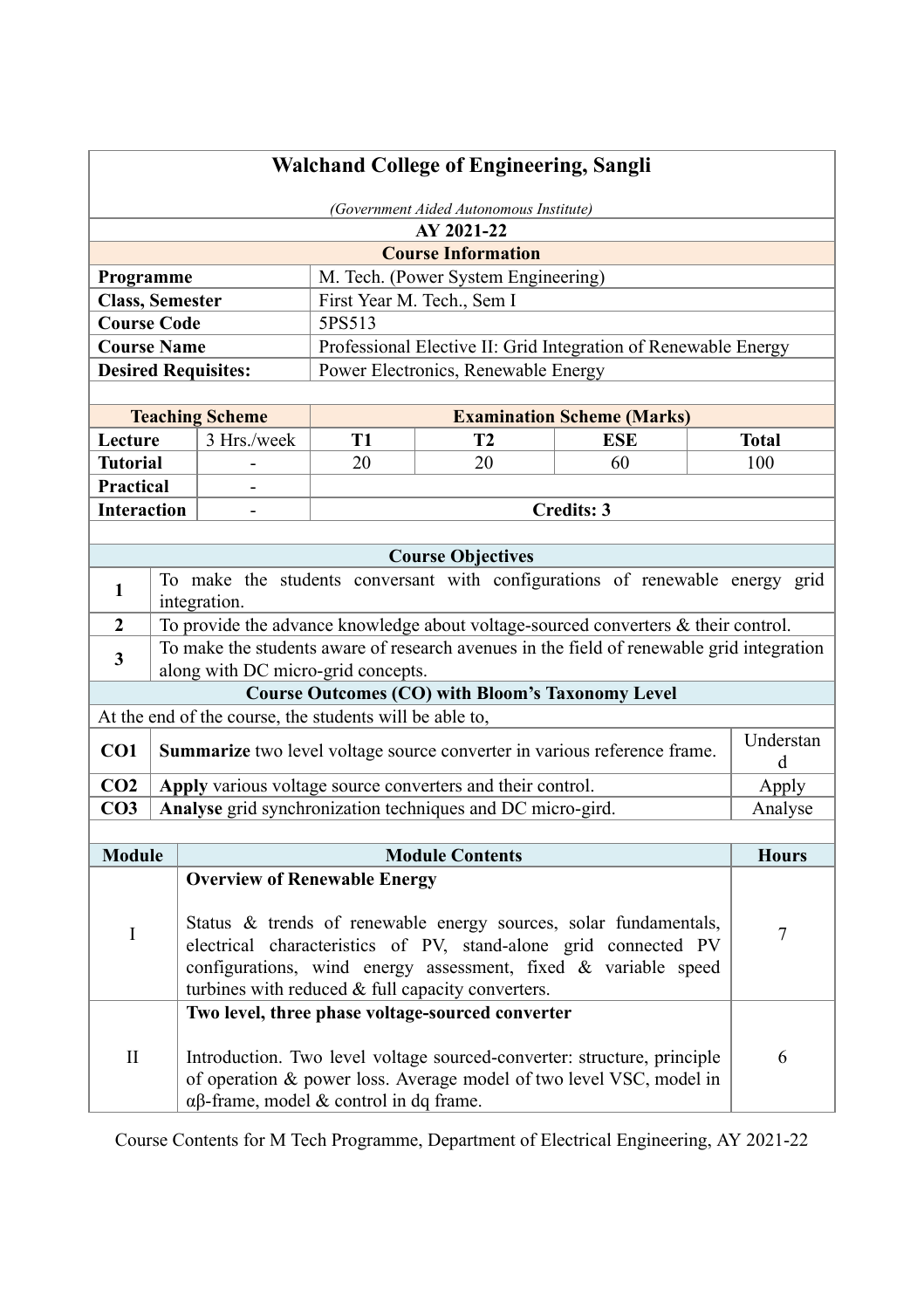|                           | Three level, three phase, Neutral Point Clamped voltage-sourced                                                                                                                                                                                                             |   |  |  |  |
|---------------------------|-----------------------------------------------------------------------------------------------------------------------------------------------------------------------------------------------------------------------------------------------------------------------------|---|--|--|--|
|                           | converter                                                                                                                                                                                                                                                                   |   |  |  |  |
| III                       | Introduction, Three level half bridge NPC, PWM sche<br>e for three level half bridge NPC, switched model & average model for<br>three level half bridge NPC, three level NPC: circuit structure,<br>principle of operation. Three level NPC with impressed dc side voltage. | 6 |  |  |  |
|                           | Grid Imposed frequency VSC system: control in aß-frame<br>&dq-frame.                                                                                                                                                                                                        |   |  |  |  |
| IV                        | Introduction, structure of grid imposed frequency VSC system, real &<br>reactive-power controller, Dynamic model & current mode control for<br>real-/reactive power controller in $\alpha\beta$ -frame &dq frame, Phase locked<br>Loop.                                     | 6 |  |  |  |
|                           | <b>Grid Synchronization</b>                                                                                                                                                                                                                                                 |   |  |  |  |
| $\boldsymbol{\mathrm{V}}$ | Grid synchronization techniques for single-phase systems, grid<br>synchronization using the Fourier analysis, grid synchronization using<br>A phase-locked loop, PLL Based on a T/4 transport delay, PLL based<br>on the Hilbert transform.                                 | 6 |  |  |  |
|                           | <b>DC</b> Micro-grid                                                                                                                                                                                                                                                        |   |  |  |  |
| VI                        | Introduction, DC micro-grid system overview, Operation and control of<br>DC micro-grids, DC micro-grid system protection, Application of DC<br>micro-grids to future smart grids.                                                                                           | 5 |  |  |  |
|                           |                                                                                                                                                                                                                                                                             |   |  |  |  |
|                           | <b>Text Books</b><br>AmirnaserYazdani and Reza Iravani, "Voltage-sourced converters in power systems                                                                                                                                                                        |   |  |  |  |
| $\mathbf{1}$              | modeling, control, and applications" IEEE Press_John Wiley, 2010.                                                                                                                                                                                                           |   |  |  |  |
| $\overline{2}$            | Remus Teodorescu, Marco Liserre, and Pedro Rodriguez, "Grid Converters for<br>Photovoltaic and Wind Power Systems", John Wiley & Sons, Ltd, 2011.                                                                                                                           |   |  |  |  |
|                           |                                                                                                                                                                                                                                                                             |   |  |  |  |
|                           | <b>References</b>                                                                                                                                                                                                                                                           |   |  |  |  |
| 1                         | Antonio Moreno-Munoz, "Large Scale Grid Integration of Renewable Energy Sources",<br>The Institution of Engineering and Technology, 2017.                                                                                                                                   |   |  |  |  |
| $\overline{2}$            | Math J. Bollen and Fainan Hassan, "Integration of Distributed Generation in the Power<br>System", IEEE Press, 2011.                                                                                                                                                         |   |  |  |  |
|                           |                                                                                                                                                                                                                                                                             |   |  |  |  |
|                           | <b>Useful Links</b>                                                                                                                                                                                                                                                         |   |  |  |  |
| 1<br>$\overline{2}$       | http://nptel.ac.in/downloads                                                                                                                                                                                                                                                |   |  |  |  |
| 3                         | http://www.nptelvideos.in<br>https://ocw.mit.edu/courses/electrical-engineering                                                                                                                                                                                             |   |  |  |  |
|                           |                                                                                                                                                                                                                                                                             |   |  |  |  |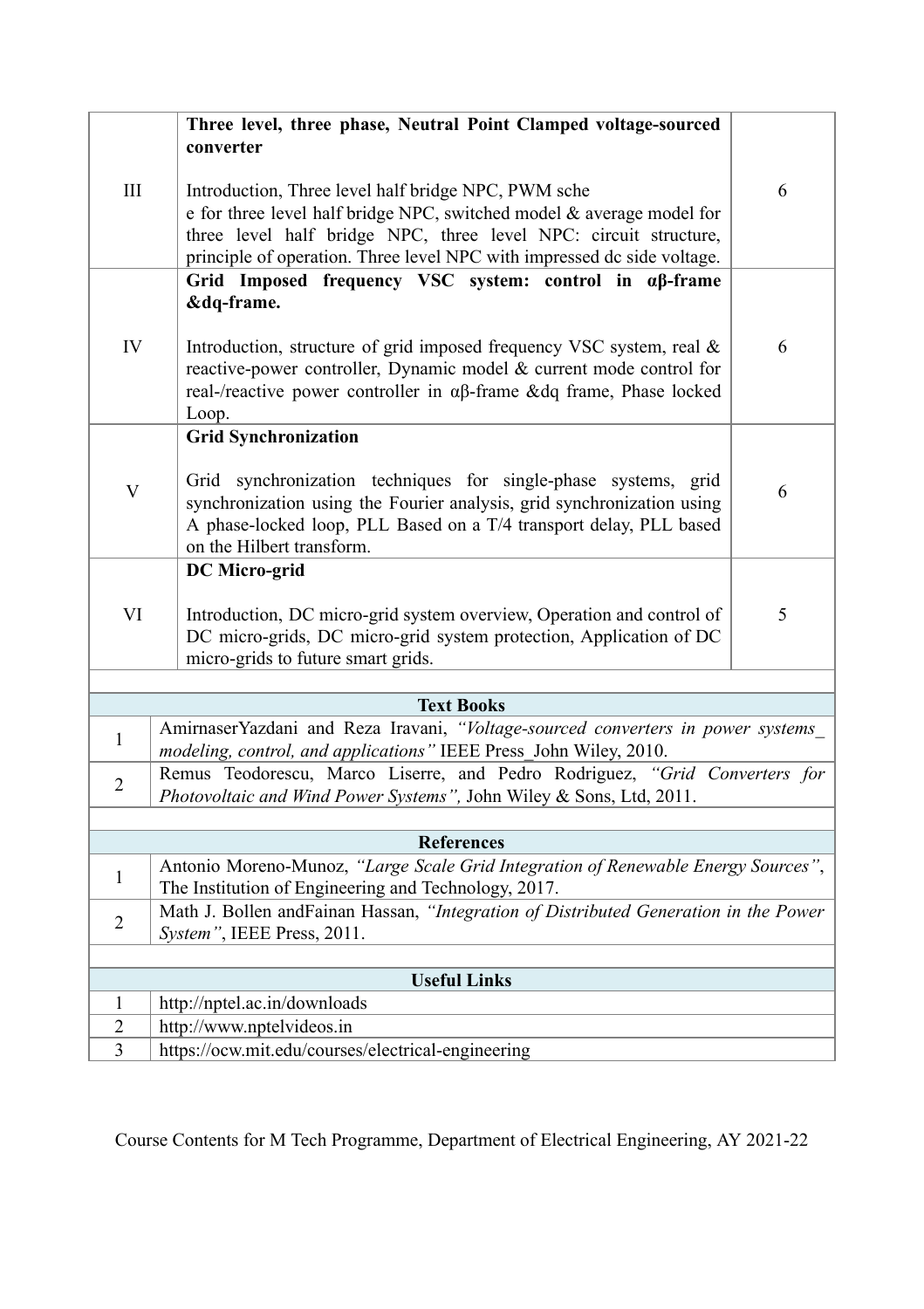| <b>CO-PO Mapping</b>                                                              |  |  |                                |  |  |  |
|-----------------------------------------------------------------------------------|--|--|--------------------------------|--|--|--|
|                                                                                   |  |  | <b>Programme Outcomes (PO)</b> |  |  |  |
|                                                                                   |  |  |                                |  |  |  |
| CO <sub>1</sub>                                                                   |  |  |                                |  |  |  |
| CO <sub>2</sub>                                                                   |  |  |                                |  |  |  |
| CO <sub>3</sub>                                                                   |  |  |                                |  |  |  |
| The strength of mapping is to be written as 1,2,3; Where, 1:Low, 2:Medium, 3:High |  |  |                                |  |  |  |
|                                                                                   |  |  |                                |  |  |  |
| Each CO of the course must map to at least one PO.                                |  |  |                                |  |  |  |

**Assessment** The assessment is based on 2 in-semester examinations in the form of T1 (Test-1) and T2 (Test-2) of 20 marks each. Also there shall be 1 End-Sem examination (ESE) of 60 marks. T1 shall be typically on modules 1 and 2, T2 based typically on modules 3, 4 and ESE shall be on all modules with nearly 50% weightage on modules 1 to 4 and 50% weightage on modules 5, 6.

| <b>Assessment Plan based on Bloom's Taxonomy Level (Marks) For Theory Course</b> |    |    |            |              |  |  |
|----------------------------------------------------------------------------------|----|----|------------|--------------|--|--|
| <b>Bloom's Taxonomy Level</b>                                                    | T1 | Т2 | <b>ESE</b> | <b>Total</b> |  |  |
| Remember                                                                         |    |    |            |              |  |  |
| Understand                                                                       | 10 |    | 20         | 35           |  |  |
| Apply                                                                            | 10 |    | 20         | 35           |  |  |
| Analyse                                                                          |    | 10 | 20         | 30           |  |  |
| Evaluate                                                                         |    |    |            |              |  |  |
| Create                                                                           |    |    |            |              |  |  |
| <b>Total</b>                                                                     | 20 |    |            | 100          |  |  |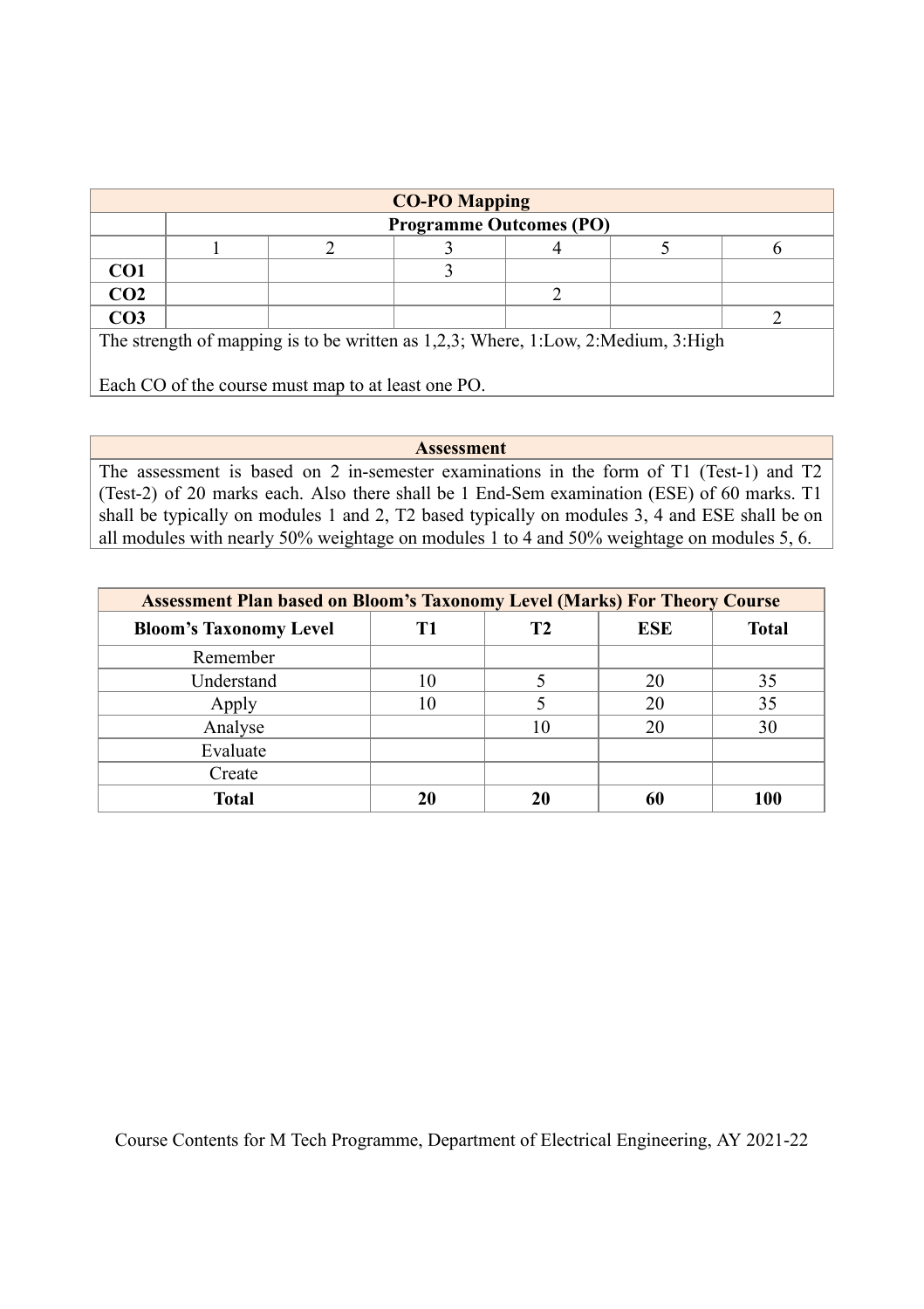| <b>Walchand College of Engineering, Sangli</b>      |                                         |                              |                                                                                |                           |                                                                    |  |              |
|-----------------------------------------------------|-----------------------------------------|------------------------------|--------------------------------------------------------------------------------|---------------------------|--------------------------------------------------------------------|--|--------------|
|                                                     | (Government Aided Autonomous Institute) |                              |                                                                                |                           |                                                                    |  |              |
|                                                     |                                         |                              |                                                                                | AY 2021-22                |                                                                    |  |              |
|                                                     |                                         |                              |                                                                                | <b>Course Information</b> |                                                                    |  |              |
| M.Tech. (Power System Engineering)<br>Programme     |                                         |                              |                                                                                |                           |                                                                    |  |              |
| <b>Class, Semester</b><br>First Year M.Tech., Sem I |                                         |                              |                                                                                |                           |                                                                    |  |              |
| <b>Course Code</b>                                  |                                         |                              | 5PS514                                                                         |                           |                                                                    |  |              |
| <b>Course Name</b>                                  |                                         |                              |                                                                                |                           | Professional Elective II : Neural Network and fuzzy Application to |  |              |
|                                                     |                                         |                              | Power System                                                                   |                           |                                                                    |  |              |
|                                                     |                                         | <b>Desired Requisites:</b>   | Power system                                                                   |                           |                                                                    |  |              |
|                                                     |                                         |                              |                                                                                |                           |                                                                    |  |              |
|                                                     |                                         | <b>Teaching Scheme</b>       |                                                                                |                           | <b>Examination Scheme (Marks)</b>                                  |  |              |
| Lecture                                             |                                         | 3Hrs/week                    | <b>T1</b>                                                                      | <b>T2</b>                 | <b>ESE</b>                                                         |  | <b>Total</b> |
| <b>Tutorial</b>                                     |                                         |                              | 20                                                                             | 20                        | 60                                                                 |  | 100          |
| <b>Practical</b>                                    |                                         |                              |                                                                                |                           |                                                                    |  |              |
| <b>Interaction</b>                                  |                                         |                              |                                                                                |                           | <b>Credits: 3</b>                                                  |  |              |
|                                                     |                                         |                              |                                                                                |                           |                                                                    |  |              |
|                                                     |                                         |                              |                                                                                | <b>Course Objectives</b>  |                                                                    |  |              |
| $\mathbf{1}$                                        |                                         |                              | To make the student conversant with basic knowledge of Neural Network.         |                           |                                                                    |  |              |
| $\overline{2}$                                      |                                         |                              | To make the student conversant with design and programming knowledge for power |                           |                                                                    |  |              |
|                                                     |                                         | systemoperation and control. |                                                                                |                           |                                                                    |  |              |
| $\mathbf{3}$                                        |                                         | applications.                | To make the student conversant with basic knowledge of fuzzy system and fuzzy  |                           |                                                                    |  |              |
|                                                     |                                         |                              | <b>Course Outcomes (CO) with Bloom's Taxonomy Level</b>                        |                           |                                                                    |  |              |
|                                                     |                                         |                              | At the end of the course, the students will be able to,                        |                           |                                                                    |  |              |
|                                                     |                                         |                              | Explain the basic knowledge of Neural Network                                  |                           |                                                                    |  | Understandin |
| CO1                                                 |                                         |                              |                                                                                |                           |                                                                    |  |              |
|                                                     |                                         |                              | Apply the Neural network and fuzzy knowledge about different neural            |                           |                                                                    |  | Apply        |
| CO <sub>2</sub>                                     |                                         |                              | networks, their architecture and training algorithm to solve power             |                           |                                                                    |  |              |
|                                                     |                                         | system problems.             |                                                                                |                           |                                                                    |  |              |
| CO <sub>3</sub>                                     |                                         |                              | Study the different applications of neural networks and fuzzy logic.           |                           |                                                                    |  | Analyse      |
|                                                     |                                         |                              |                                                                                |                           |                                                                    |  |              |
| <b>Module</b>                                       |                                         |                              |                                                                                | <b>Module Contents</b>    |                                                                    |  | <b>Hours</b> |
|                                                     |                                         |                              | <b>Introduction to Neural Networks</b>                                         |                           |                                                                    |  |              |
|                                                     |                                         |                              |                                                                                |                           |                                                                    |  |              |
| I                                                   |                                         |                              | Introduction, Organization of the Brain, Biological Neuron,                    |                           |                                                                    |  | 6            |
|                                                     |                                         |                              | Biological and Artificial Neuron Models, Historical Developments,              |                           |                                                                    |  |              |
|                                                     |                                         |                              | Neuron Model, McCulloch and Pitts models of neuron, ANN                        |                           |                                                                    |  |              |
|                                                     |                                         |                              | terminologies, weights, sigmoidal functions, Bias.                             |                           |                                                                    |  |              |
| $\rm II$                                            | <b>Essentials of Neural Networks</b>    |                              |                                                                                |                           | 6                                                                  |  |              |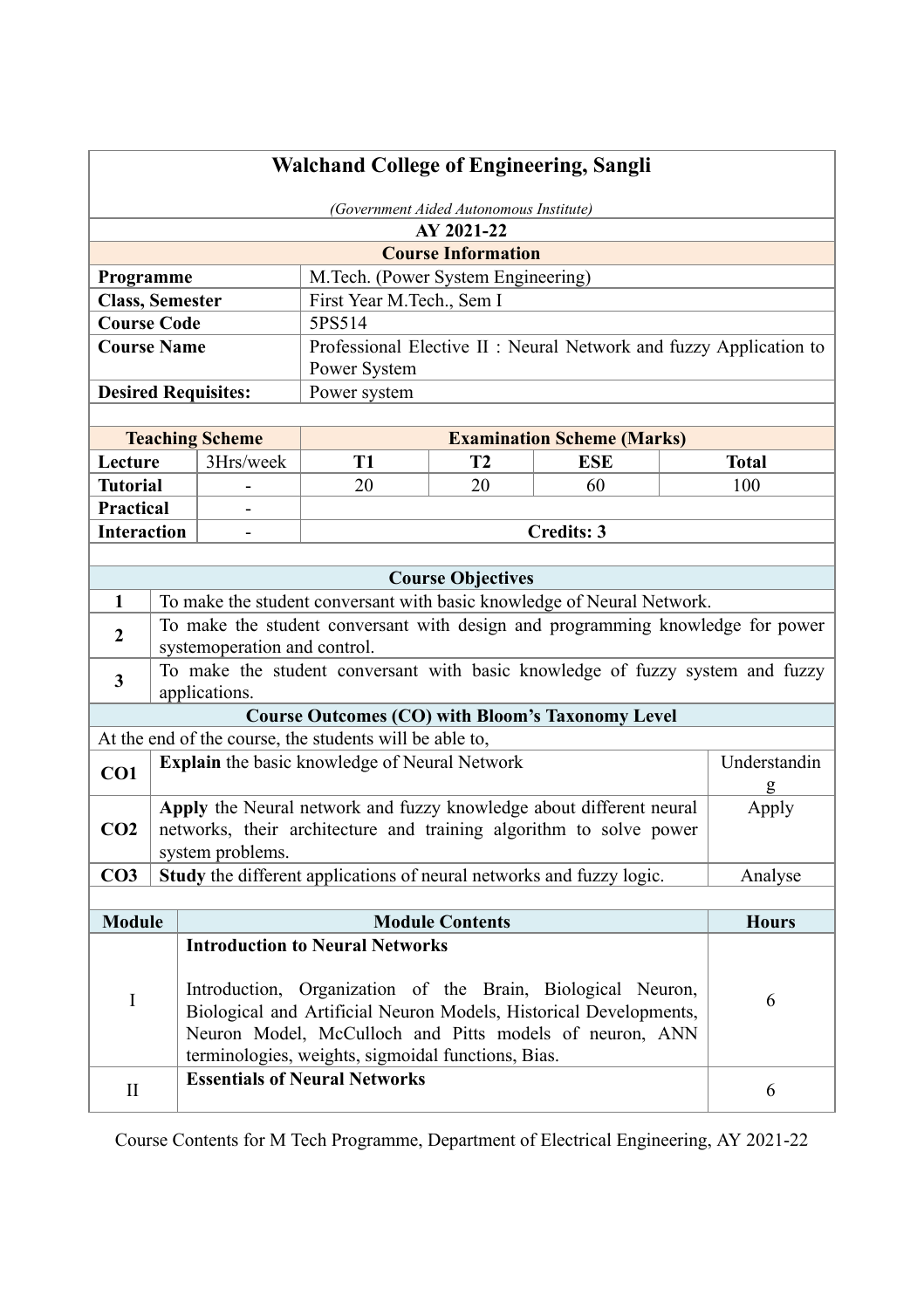|                | of Neuron Activation Function, Neural networks<br><b>Types</b><br>architectures, Linearly separable and linearly non separable systems<br>and their examples, Learning Strategy (Supervised, Unsupervised,<br>Reinforcement), Learning Rules, Hebbian learning rule, Perceptron<br>learning rule etc. |   |  |  |  |  |
|----------------|-------------------------------------------------------------------------------------------------------------------------------------------------------------------------------------------------------------------------------------------------------------------------------------------------------|---|--|--|--|--|
|                | <b>Feed Forward Neural Networks</b>                                                                                                                                                                                                                                                                   |   |  |  |  |  |
| III            | Introduction, single layer Perceptron Models, architecture,<br>Limitations of the Perceptron Model, Applications, Back<br>Propagation Network, architecture, Multilayer Feed Forward Neural<br>Networks. Use of ANN MATLAB tools for programming.                                                     | 6 |  |  |  |  |
|                | <b>Fuzzy Systems</b>                                                                                                                                                                                                                                                                                  |   |  |  |  |  |
| IV             | Basic Fuzzy logic theory, history, operation of Fuzzy Logic, Fuzzy<br>relation and extension principle, Fuzzy membership functions and<br>linguistic variables, Mamdani and sugenos models. Use of<br>MATLAB tools of fuzzy logic.                                                                    | 6 |  |  |  |  |
|                | Application of Neural Network and fuzzy to power system                                                                                                                                                                                                                                               |   |  |  |  |  |
|                | operation and control problems                                                                                                                                                                                                                                                                        |   |  |  |  |  |
| V              | Use of MATLAB tools of ANN and fuzzy logic for power system<br>applications. Case studies such as load fore-casting, optimal power<br>flow, control applications in FACTS devices, etc.                                                                                                               | 6 |  |  |  |  |
|                | Application of Neural Network and fuzzy to recent power                                                                                                                                                                                                                                               |   |  |  |  |  |
|                | system protection problems                                                                                                                                                                                                                                                                            |   |  |  |  |  |
| VI             | Use of MATLAB tools of ANN and fuzzy logic for protection<br>applications. Case studies such as fault analysis, fault detection,<br>fault classification, fault location, etc.                                                                                                                        | 6 |  |  |  |  |
|                |                                                                                                                                                                                                                                                                                                       |   |  |  |  |  |
|                | <b>Text Books</b>                                                                                                                                                                                                                                                                                     |   |  |  |  |  |
| $\mathbf{1}$   | S. N. Sivanandam, "Introduction to Neural Networks using MATLAB 6", Tata McGraw<br>hill education, 2006.                                                                                                                                                                                              |   |  |  |  |  |
| $\overline{2}$ | Hagan, Demuth, Mark Beale, "Neural Network Design", CengageLearing India Private<br>Limited, 2011.                                                                                                                                                                                                    |   |  |  |  |  |
|                |                                                                                                                                                                                                                                                                                                       |   |  |  |  |  |
|                | <b>References</b>                                                                                                                                                                                                                                                                                     |   |  |  |  |  |
| $\mathbf{1}$   | Stamatios V. Kartalopoulos, "Understanding neural networks and fuzzy logic basic                                                                                                                                                                                                                      |   |  |  |  |  |
| 2              | concepts and applications", Prentice Hall of India (P) Ltd, New Delhi, 2000.<br>J.M. Zurada, "Introduction to artificial neural systems", Jaico Publishers, 1992.                                                                                                                                     |   |  |  |  |  |
|                | Timothy Ross, "Fuzzy Logic with Engineering Applications", Tata McGraw Hill                                                                                                                                                                                                                           |   |  |  |  |  |
| 3              | Publication, 1993                                                                                                                                                                                                                                                                                     |   |  |  |  |  |
| $\overline{4}$ | George J. Klir and Bo Yuan, "Fuzzy Sets and Fuzzy Logic", PHI Learning Private<br>Limited, 1995.                                                                                                                                                                                                      |   |  |  |  |  |
| 5              | Research Papers.                                                                                                                                                                                                                                                                                      |   |  |  |  |  |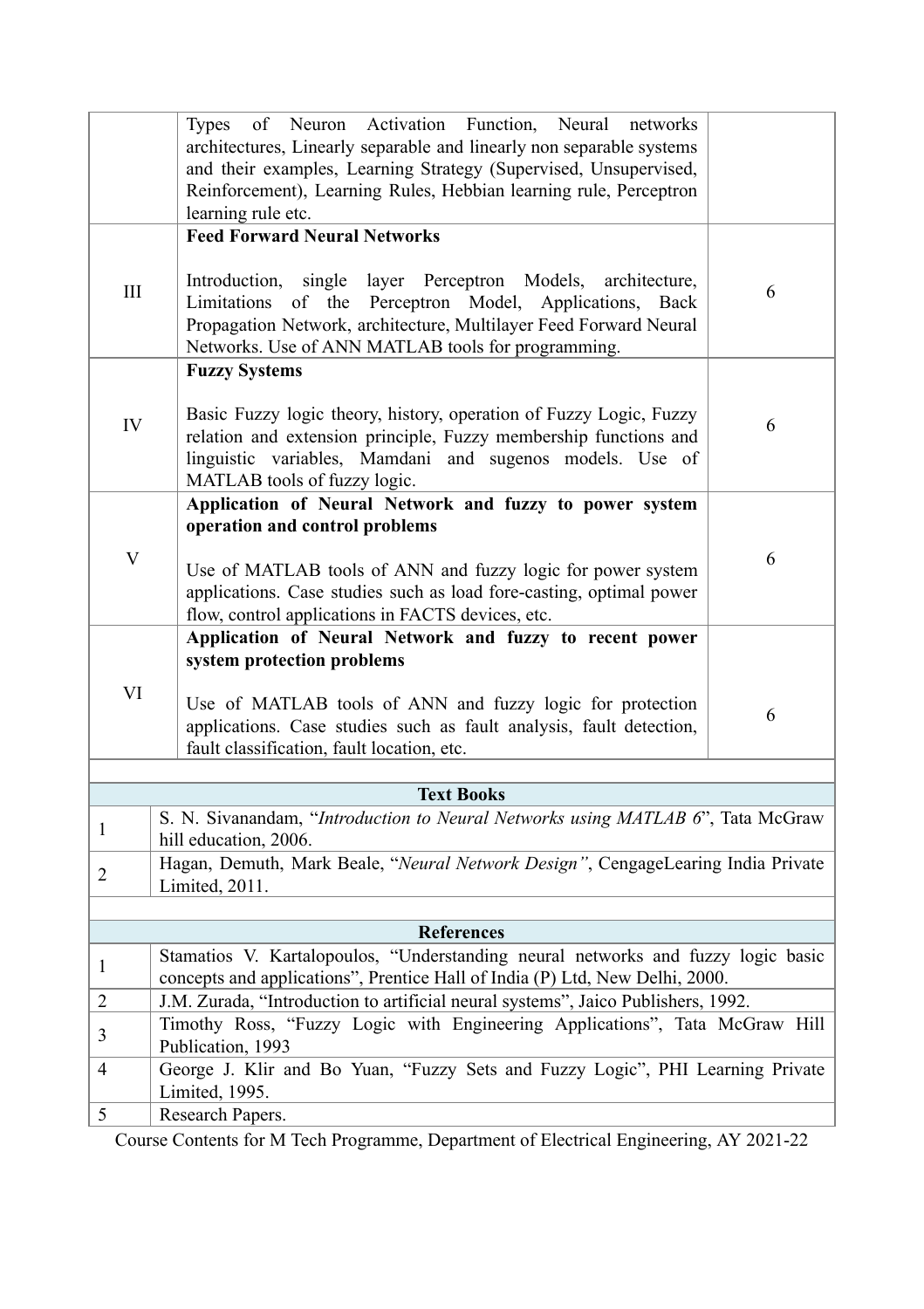| Useful Links' |                                                      |  |  |  |
|---------------|------------------------------------------------------|--|--|--|
|               | https://onlinecourses.nptel.ac.in/noc21 ge07/preview |  |  |  |

| <b>CO-PO Mapping</b> |                                |  |  |  |  |  |  |
|----------------------|--------------------------------|--|--|--|--|--|--|
|                      | <b>Programme Outcomes (PO)</b> |  |  |  |  |  |  |
|                      |                                |  |  |  |  |  |  |
| CO1                  |                                |  |  |  |  |  |  |
| CO <sub>2</sub>      |                                |  |  |  |  |  |  |
| $\bigcirc$ 03        |                                |  |  |  |  |  |  |

### **Assessment**

The assessment is based on 2 in-semester examinations in the form of T1 (Test-1) and T2 (Test-2) of 20 marks each. Also there shall be 1 End-Sem examination (ESE) of 60 marks. T1 shall be typically on modules 1 and 2, T2 based typically on modules 3, 4 and ESE shall be on all modules with nearly 50% weightage on modules 1 to 4 and 50% weightage on modules 5, 6.

| <b>Assessment Plan based on Bloom's Taxonomy Level (Marks) For Theory Course</b> |    |  |            |              |  |
|----------------------------------------------------------------------------------|----|--|------------|--------------|--|
| <b>Bloom's Taxonomy Level</b>                                                    |    |  | <b>ESE</b> | <b>Total</b> |  |
| Remember                                                                         |    |  |            |              |  |
| Understand                                                                       | 10 |  | 20         | 35           |  |
| Apply                                                                            | 10 |  | 20         | 35           |  |
| Analyse                                                                          |    |  | 20         | 30           |  |
| Evaluate                                                                         |    |  |            |              |  |
| Create                                                                           |    |  |            |              |  |
| <b>Total</b>                                                                     |    |  |            | 100          |  |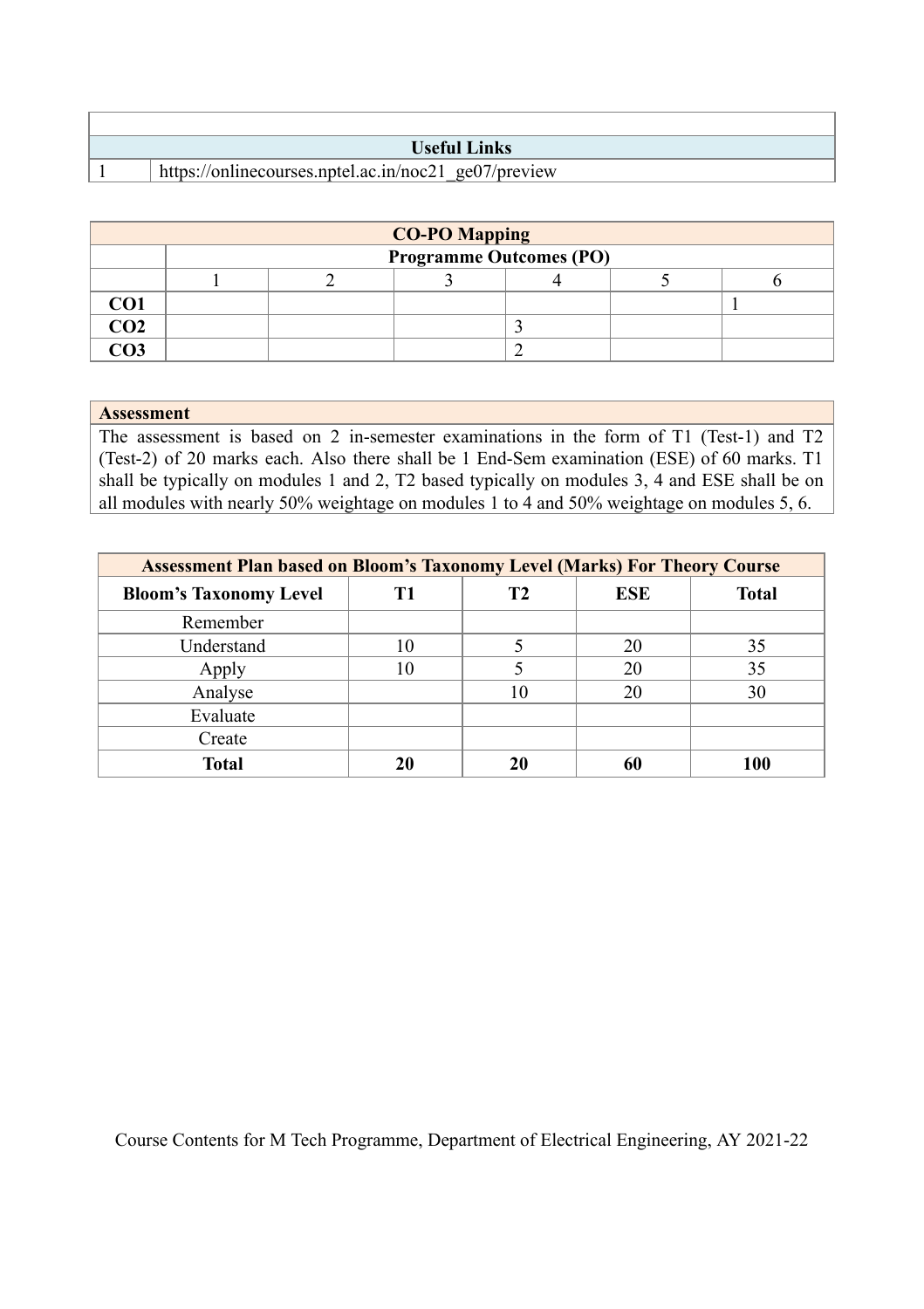| <b>Walchand College of Engineering, Sangli</b> |  |  |
|------------------------------------------------|--|--|
|------------------------------------------------|--|--|

| (Government Aided Autonomous Institute)             |                                    |  |  |
|-----------------------------------------------------|------------------------------------|--|--|
| AY 2021-22                                          |                                    |  |  |
| <b>Course Information</b>                           |                                    |  |  |
| Programme                                           | M.Tech. (Power System Engineering) |  |  |
| <b>Class, Semester</b><br>First Year M. Tech., SemI |                                    |  |  |
| <b>Course Code</b>                                  | 5IC502                             |  |  |
| <b>Course Name</b>                                  | Constitution of India              |  |  |
| <b>Desired Requisites:</b>                          |                                    |  |  |

|                                                         | <b>Teaching Scheme</b>                                                              |           | <b>Examination Scheme (Marks)</b> |            |              |  |  |
|---------------------------------------------------------|-------------------------------------------------------------------------------------|-----------|-----------------------------------|------------|--------------|--|--|
| $\overline{2}$<br>Lecture                               |                                                                                     | <b>T1</b> | T2                                | <b>ESE</b> | <b>Total</b> |  |  |
|                                                         |                                                                                     | Hrs/week  |                                   |            |              |  |  |
| <b>Tutorial</b>                                         |                                                                                     |           | 20<br>20<br>100<br>60             |            |              |  |  |
|                                                         | Practical                                                                           |           |                                   |            |              |  |  |
|                                                         | <b>Interaction</b><br><b>Credits: Nil</b>                                           |           |                                   |            |              |  |  |
| <b>Course Objectives</b>                                |                                                                                     |           |                                   |            |              |  |  |
| $\mathbf{1}$                                            | To review and create awareness on various provisions in the constitution of India.  |           |                                   |            |              |  |  |
| <b>Course Outcomes (CO) with Bloom's Taxonomy Level</b> |                                                                                     |           |                                   |            |              |  |  |
| At the end of the course, students will be able to,     |                                                                                     |           |                                   |            |              |  |  |
| CO                                                      | Explain the premises informing the twin themes of liberty and freedom<br>understand |           |                                   |            |              |  |  |
| $\mathbf{1}$                                            | from a civil rights perspective.                                                    |           |                                   |            |              |  |  |
|                                                         | Address the growth of Indian opinion regarding modern Indian                        |           |                                   |            | understand   |  |  |
| CO.                                                     | intellectuals constitutional role and entitlement to civil and economic             |           |                                   |            |              |  |  |
| $\mathbf{2}$                                            | rights as well as the emergence of nationhood in the early years of Indian          |           |                                   |            |              |  |  |
|                                                         | nationalism                                                                         |           |                                   |            |              |  |  |
| CO                                                      | Address the role of socialism in India after the commencement of the                |           |                                   |            | understand   |  |  |
| $\overline{\mathbf{3}}$                                 | Bolshevik Revolution in 1917 and its impact on the initial drafting of the          |           |                                   |            |              |  |  |
|                                                         | <b>Indian Constitution</b>                                                          |           |                                   |            |              |  |  |
|                                                         |                                                                                     |           |                                   |            |              |  |  |

| <b>Module</b> | <b>Module Contents</b>                                           | <b>Hours</b> |  |  |  |
|---------------|------------------------------------------------------------------|--------------|--|--|--|
|               | History of Making of the Indian Constitution Drafting            | 4            |  |  |  |
|               | Committee, (Composition & Working)                               |              |  |  |  |
|               |                                                                  |              |  |  |  |
| $_{\rm II}$   |                                                                  | 4            |  |  |  |
|               | Preamble, Salient Feature                                        |              |  |  |  |
|               | <b>Contours of Constitutional Rights:</b>                        |              |  |  |  |
| Ш             |                                                                  |              |  |  |  |
|               | Fundamental Rights; Right to Equality; Right to Freedom; Right   |              |  |  |  |
|               | against Exploitation; Right to Freedom of Religion; Cultural and |              |  |  |  |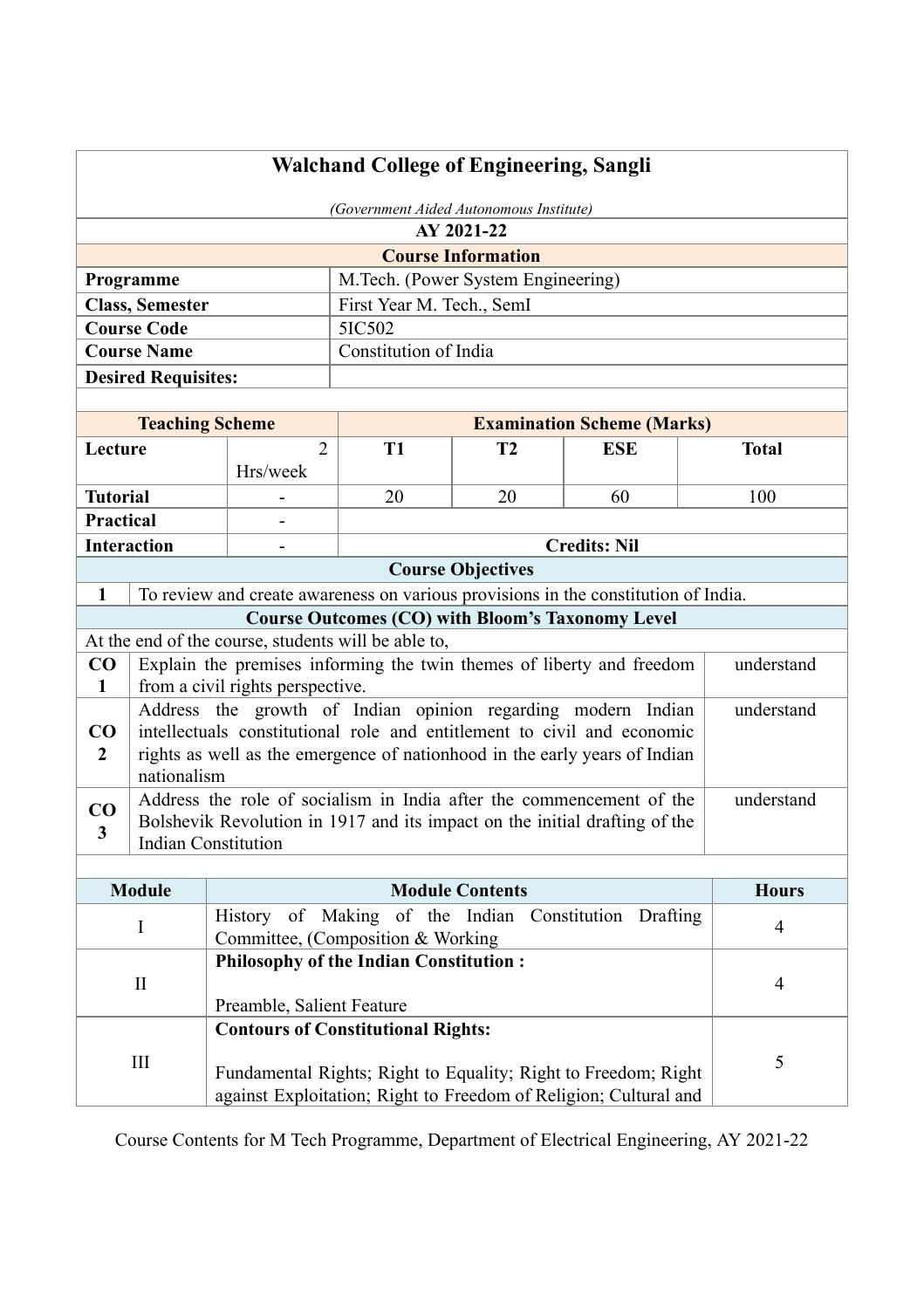| Principles of State Policy; Fundamental Duties.                                               |                                                                                                                                                                                                                                                                                                                                                                                                                                                                             |                                                                                                                                                          |   |                                |   |   |
|-----------------------------------------------------------------------------------------------|-----------------------------------------------------------------------------------------------------------------------------------------------------------------------------------------------------------------------------------------------------------------------------------------------------------------------------------------------------------------------------------------------------------------------------------------------------------------------------|----------------------------------------------------------------------------------------------------------------------------------------------------------|---|--------------------------------|---|---|
| IV                                                                                            | <b>Organs of Governance:</b><br>Parliament, Composition, Qualifications and Disqualifications,<br>Powers and Functions, Executive, President, Governor, Council<br>of Ministers Judiciary, Appointment and Transfer of Judges,<br>Qualifications, Powers and Functions                                                                                                                                                                                                      |                                                                                                                                                          |   |                                | 5 |   |
|                                                                                               |                                                                                                                                                                                                                                                                                                                                                                                                                                                                             | <b>Local Administration:</b>                                                                                                                             |   |                                |   |   |
| $\mathbf{V}$                                                                                  | District"s<br>Administration<br>head:<br>Role<br>and<br>Importance, Municipalities: Introduction, Mayor and role of<br>Elected Representative, CEO of Municipal Corporation. Pachayati<br>raj: Introduction, PRI: ZilaPachayat.Elected officials and their<br>roles, CEO ZilaPachayat: Position and role.Block level:<br>Organizational Hierarchy (Different departments), Village level:<br>Role of Elected and Appointed officials, Importance of grass root<br>democracy |                                                                                                                                                          |   |                                |   | 5 |
|                                                                                               |                                                                                                                                                                                                                                                                                                                                                                                                                                                                             | <b>Election Commission:</b>                                                                                                                              |   |                                |   |   |
| VI                                                                                            |                                                                                                                                                                                                                                                                                                                                                                                                                                                                             | Election Commission: Role and Functioning. Chief Election<br>Commissioner and Election Commissioners.State Election<br>Commission: Role and Functioning. |   |                                |   |   |
|                                                                                               | Institute and Bodies for the welfare of SC/ST/OBC and women.                                                                                                                                                                                                                                                                                                                                                                                                                |                                                                                                                                                          |   |                                |   |   |
|                                                                                               |                                                                                                                                                                                                                                                                                                                                                                                                                                                                             |                                                                                                                                                          |   |                                |   |   |
| <b>Text Books</b>                                                                             |                                                                                                                                                                                                                                                                                                                                                                                                                                                                             |                                                                                                                                                          |   |                                |   |   |
| Dr. S. N. Busi, Dr. B. R. Ambedkar framing of Indian Constitution, 1st Edition,<br>1<br>2015. |                                                                                                                                                                                                                                                                                                                                                                                                                                                                             |                                                                                                                                                          |   |                                |   |   |
| 2<br>M. P. Jain, Indian Constitution Law, 7th Edn., Lexis Nexis, 2014                         |                                                                                                                                                                                                                                                                                                                                                                                                                                                                             |                                                                                                                                                          |   |                                |   |   |
| 3<br>D.D. Basu, Introduction to the Constitution of India, Lexis Nexis, 2015                  |                                                                                                                                                                                                                                                                                                                                                                                                                                                                             |                                                                                                                                                          |   |                                |   |   |
|                                                                                               |                                                                                                                                                                                                                                                                                                                                                                                                                                                                             |                                                                                                                                                          |   |                                |   |   |
| <b>References</b>                                                                             |                                                                                                                                                                                                                                                                                                                                                                                                                                                                             |                                                                                                                                                          |   |                                |   |   |
| $\mathbf{1}$<br>The Constitution of India, 1950 (Bare Act), Government Publication            |                                                                                                                                                                                                                                                                                                                                                                                                                                                                             |                                                                                                                                                          |   |                                |   |   |
| <b>Useful Links</b>                                                                           |                                                                                                                                                                                                                                                                                                                                                                                                                                                                             |                                                                                                                                                          |   |                                |   |   |
| 1                                                                                             | https://en.wikipedia.org/wiki/Constituent_Assembly_of_India                                                                                                                                                                                                                                                                                                                                                                                                                 |                                                                                                                                                          |   |                                |   |   |
| $\overline{2}$                                                                                | https://nptel.ac.in/courses/129/106/129106003/                                                                                                                                                                                                                                                                                                                                                                                                                              |                                                                                                                                                          |   |                                |   |   |
| 3                                                                                             |                                                                                                                                                                                                                                                                                                                                                                                                                                                                             | https://nptel.ac.in/noc/courses/noc20/SEM2/noc20-lw02/                                                                                                   |   |                                |   |   |
| $\overline{4}$                                                                                |                                                                                                                                                                                                                                                                                                                                                                                                                                                                             | https://eci.gov.in/about/about-eci/the-functions-electoral-system-of-india-r2/                                                                           |   |                                |   |   |
|                                                                                               | <b>CO-PO Mapping</b>                                                                                                                                                                                                                                                                                                                                                                                                                                                        |                                                                                                                                                          |   |                                |   |   |
|                                                                                               |                                                                                                                                                                                                                                                                                                                                                                                                                                                                             |                                                                                                                                                          |   | <b>Programme Outcomes (PO)</b> |   |   |
|                                                                                               | 1                                                                                                                                                                                                                                                                                                                                                                                                                                                                           | $\boldsymbol{2}$                                                                                                                                         | 3 | 4                              | 5 | 6 |
| CO <sub>1</sub>                                                                               |                                                                                                                                                                                                                                                                                                                                                                                                                                                                             |                                                                                                                                                          | 1 |                                |   |   |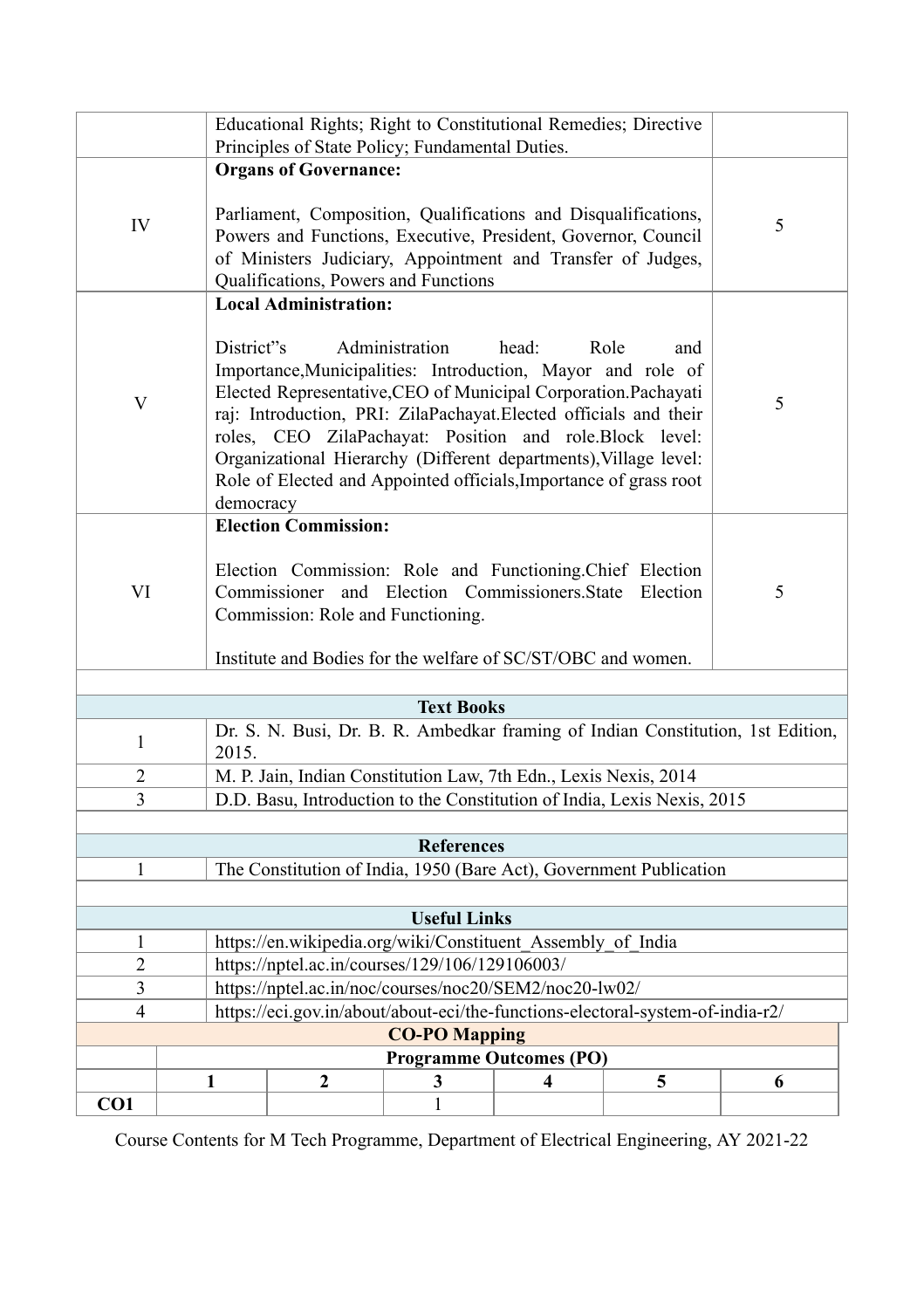| CO <sub>2</sub>                                                                   |  |  |  |  |  |  |  |
|-----------------------------------------------------------------------------------|--|--|--|--|--|--|--|
| CO <sub>3</sub>                                                                   |  |  |  |  |  |  |  |
| The strength of mapping is to be written as 1,2,3; Where, 1:Low, 2:Medium, 3:High |  |  |  |  |  |  |  |

Each CO of the course must map to at least one PO.

**Assessment (for Theory Course)**

The assessment is based on 2 in-semester examinations in the form of T1 (Test-1) and T2 (Test-2) of 20 marks each. Also there shall be1 End-Sem examination (ESE) of 60 marks. T1 shall be typically on modules 1 and 2, T2 based typically on modules 3,4 and ESE shall be on all modules with nearly 50% weightage on modules 1 to 4 and 50% weightage on modules 5, 6.

| <b>Assessment Plan based on Bloom's Taxonomy Level (Marks) For Theory Course</b> |    |                |            |              |  |  |
|----------------------------------------------------------------------------------|----|----------------|------------|--------------|--|--|
| <b>Bloom's Taxonomy Level</b>                                                    | T1 | T <sub>2</sub> | <b>ESE</b> | <b>Total</b> |  |  |
| Remember                                                                         |    |                |            |              |  |  |
| Understand                                                                       | 20 | 20             | 60         | 100          |  |  |
| Apply                                                                            |    |                |            |              |  |  |
| Analyze                                                                          |    |                |            |              |  |  |
| Evaluate                                                                         |    |                |            |              |  |  |
| Create                                                                           |    |                |            |              |  |  |
| <b>Total</b>                                                                     |    | 20             |            | 100          |  |  |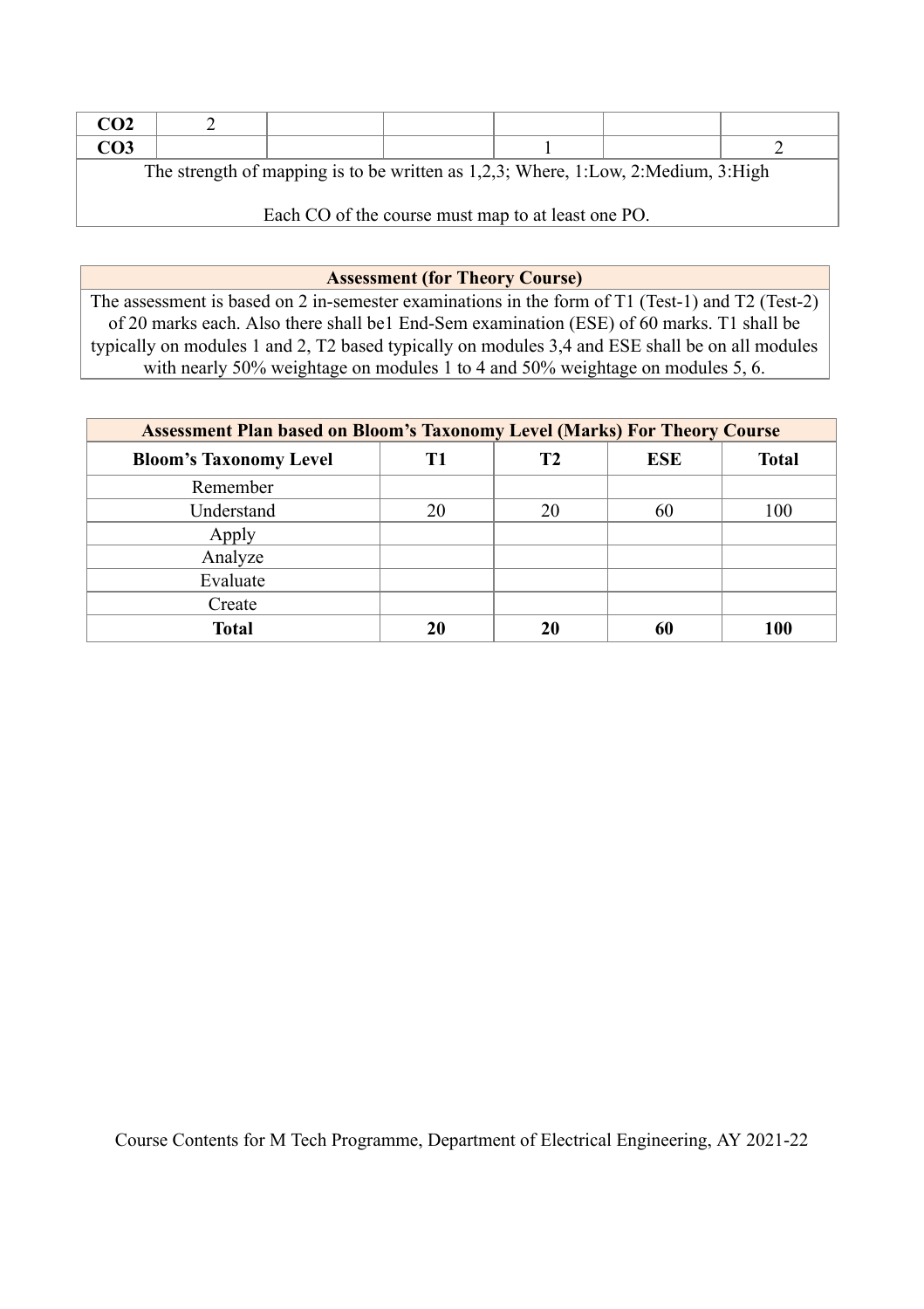| <b>Walchand College of Engineering, Sangli</b> |                                         |                                                                                                                                 |                                                                       |                           |                                                                                    |                                                                                                                                                                           |  |  |
|------------------------------------------------|-----------------------------------------|---------------------------------------------------------------------------------------------------------------------------------|-----------------------------------------------------------------------|---------------------------|------------------------------------------------------------------------------------|---------------------------------------------------------------------------------------------------------------------------------------------------------------------------|--|--|
|                                                | (Government Aided Autonomous Institute) |                                                                                                                                 |                                                                       |                           |                                                                                    |                                                                                                                                                                           |  |  |
|                                                |                                         |                                                                                                                                 |                                                                       | AY 2021-22                |                                                                                    |                                                                                                                                                                           |  |  |
|                                                |                                         |                                                                                                                                 |                                                                       | <b>Course Information</b> |                                                                                    |                                                                                                                                                                           |  |  |
| Programme                                      |                                         |                                                                                                                                 | M. Tech (Power System Engineering)                                    |                           |                                                                                    |                                                                                                                                                                           |  |  |
| <b>Class, Semester</b>                         |                                         |                                                                                                                                 | First Year M. Tech., Sem II                                           |                           |                                                                                    |                                                                                                                                                                           |  |  |
| <b>Course Code</b>                             |                                         |                                                                                                                                 | 5PS521                                                                |                           |                                                                                    |                                                                                                                                                                           |  |  |
| <b>Course Name</b>                             |                                         |                                                                                                                                 | Power Quality in Distribution Systems                                 |                           |                                                                                    |                                                                                                                                                                           |  |  |
| <b>Desired Requisites:</b>                     |                                         |                                                                                                                                 | Power Systems, Power Electronics                                      |                           |                                                                                    |                                                                                                                                                                           |  |  |
|                                                |                                         |                                                                                                                                 |                                                                       |                           |                                                                                    |                                                                                                                                                                           |  |  |
|                                                | <b>Teaching Scheme</b>                  |                                                                                                                                 |                                                                       |                           | <b>Examination Scheme (Marks)</b>                                                  |                                                                                                                                                                           |  |  |
| Lecture                                        |                                         | 3Hrs/wee                                                                                                                        | T <sub>1</sub>                                                        | T <sub>2</sub>            | <b>ESE</b>                                                                         | <b>Total</b>                                                                                                                                                              |  |  |
|                                                |                                         | k                                                                                                                               |                                                                       |                           |                                                                                    |                                                                                                                                                                           |  |  |
| <b>Tutorial</b>                                |                                         |                                                                                                                                 | 20                                                                    | 20                        | 60                                                                                 | 100                                                                                                                                                                       |  |  |
| <b>Practical</b>                               |                                         | $\overline{\phantom{0}}$                                                                                                        |                                                                       |                           |                                                                                    |                                                                                                                                                                           |  |  |
| <b>Interaction</b>                             |                                         |                                                                                                                                 |                                                                       |                           | <b>Credits: 3</b>                                                                  |                                                                                                                                                                           |  |  |
|                                                |                                         |                                                                                                                                 |                                                                       | <b>Course Objectives</b>  |                                                                                    |                                                                                                                                                                           |  |  |
| $\mathbf{1}$                                   |                                         |                                                                                                                                 |                                                                       |                           |                                                                                    | To make the students to understand basic knowledge of causes, consequences and<br>solutions of power quality problems that affect the operation of computerized processes |  |  |
|                                                | and electronic systems.                 |                                                                                                                                 |                                                                       |                           |                                                                                    |                                                                                                                                                                           |  |  |
| $\boldsymbol{2}$                               |                                         |                                                                                                                                 |                                                                       |                           | To provide a theoretical background to correctly approach the problem of reactive, |                                                                                                                                                                           |  |  |
|                                                |                                         |                                                                                                                                 | harmonic and unbalance compensation.                                  |                           |                                                                                    |                                                                                                                                                                           |  |  |
| $\mathbf{3}$                                   |                                         |                                                                                                                                 | To understand and apply the power theories for compensation problems. |                           |                                                                                    |                                                                                                                                                                           |  |  |
|                                                |                                         |                                                                                                                                 | <b>Course Outcomes (CO) with Bloom's Taxonomy Level</b>               |                           |                                                                                    |                                                                                                                                                                           |  |  |
|                                                |                                         |                                                                                                                                 | State and Explain the basic concepts of Power Quality                 |                           |                                                                                    | Remember                                                                                                                                                                  |  |  |
| CO <sub>1</sub>                                |                                         | disturbances, reactive power compensation, voltage regulation,<br>power definitions and other figures of merit under distorted, | and                                                                   |                           |                                                                                    |                                                                                                                                                                           |  |  |
|                                                |                                         |                                                                                                                                 | operation and modelling of series and shunt compensators.             |                           |                                                                                    |                                                                                                                                                                           |  |  |
|                                                |                                         |                                                                                                                                 |                                                                       |                           |                                                                                    | Understand                                                                                                                                                                |  |  |
|                                                |                                         |                                                                                                                                 | Apply the theory and algorithms to realize reference current          |                           |                                                                                    | Apply                                                                                                                                                                     |  |  |
| CO <sub>2</sub>                                |                                         | harmonic compensation.                                                                                                          | generation, reactive power compensation, voltage regulation and       |                           |                                                                                    |                                                                                                                                                                           |  |  |
|                                                |                                         |                                                                                                                                 | Analyse theories of load compensation, reference generation,          |                           |                                                                                    | Analyse                                                                                                                                                                   |  |  |
| CO <sub>3</sub>                                |                                         | Power Quality.                                                                                                                  | figures ofmerits and power definitions, Standards applicable to       |                           |                                                                                    |                                                                                                                                                                           |  |  |
|                                                |                                         |                                                                                                                                 |                                                                       |                           |                                                                                    |                                                                                                                                                                           |  |  |
| <b>Module</b>                                  |                                         |                                                                                                                                 | <b>Module Contents</b>                                                |                           |                                                                                    | <b>Hours</b>                                                                                                                                                              |  |  |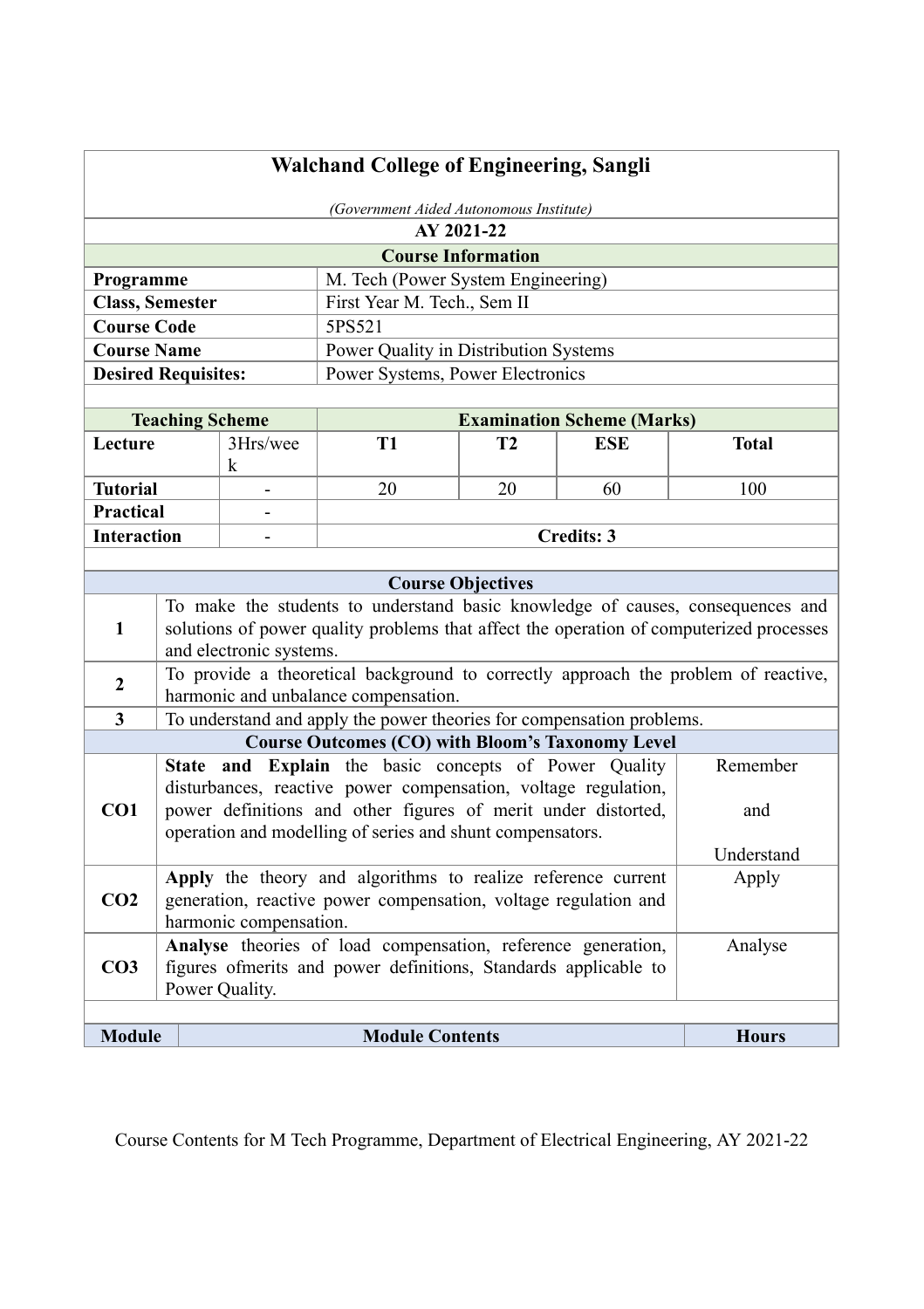|              | <b>Introduction to Power quality</b>                                                                                                                                                                                                                                                                                                                                                |   |
|--------------|-------------------------------------------------------------------------------------------------------------------------------------------------------------------------------------------------------------------------------------------------------------------------------------------------------------------------------------------------------------------------------------|---|
| I            | <b>Power Quality:</b> Introduction, State of the Art on Power Quality,<br>Classification of Power Quality Problems, Causes of Power<br>Quality Problems, Effects of Power Quality Problems on Users,<br>Classification of Mitigation Techniques for Power Quality<br>Problems.                                                                                                      | 6 |
|              | Power Quality Standards and Monitoring: Introduction, State<br>of the Art on Power Quality Standards and Monitoring, Power<br>Quality Terminologies, Power Quality Definitions, Power<br>Quality Standards, Power Quality Monitoring, Numerical<br>Examples.                                                                                                                        |   |
|              | <b>Power Definitions in Single Phase and Three phase Circuits</b>                                                                                                                                                                                                                                                                                                                   |   |
| $\mathbf{I}$ | Definitions of various powers, power factor and other figures of<br>merit under balanced, unbalanced and non-sinusoidal conditions<br>applicable to single phase circuits. Definitions of various powers,<br>power factor and other figures of merit under balanced,<br>unbalanced and non-sinusoidal conditions. IEEE 1459 power<br>definitions applicable to three phase circuits | 6 |
|              | <b>Theories of Load compensation</b>                                                                                                                                                                                                                                                                                                                                                |   |
| III          | Introduction, State of the Art on Passive Shunt and Series<br>Compensators, Classification of Passive Shunt and Series<br>Compensators, Principle of Operation of Passive Shunt and<br>Series Compensators, Analysis and Design of Passive Shunt<br>Compensators, Modelling, Simulation, and Performance of<br>Passive Shunt and Series Compensators, Numerical Examples            | 6 |
|              | <b>Active Shunt Compensation</b>                                                                                                                                                                                                                                                                                                                                                    |   |
| IV           | Introduction, State of the Art on DSTATCOMs, Classification of<br>of Operation and Control<br>DSTATCOMs,<br>Principle<br>of<br>and Design of DSTATCOMs,<br>DSTATCOMs,<br>Analysis<br>Modelling, Simulation, and Performance of DSTATCOMs,<br>Numerical Examples.                                                                                                                    | 6 |
|              | <b>Active Series Compensation</b>                                                                                                                                                                                                                                                                                                                                                   |   |
| V            | Introduction, State of the Art on Active Series Compensators,<br>Classification of Active Series Compensators, Principle of<br>Operation and Control of Active Series Compensators, Analysis<br>and Design of Active Series Compensators, Modelling,<br>Simulation, and Performance of Active Series Compensators,<br>Numerical Examples.                                           | 6 |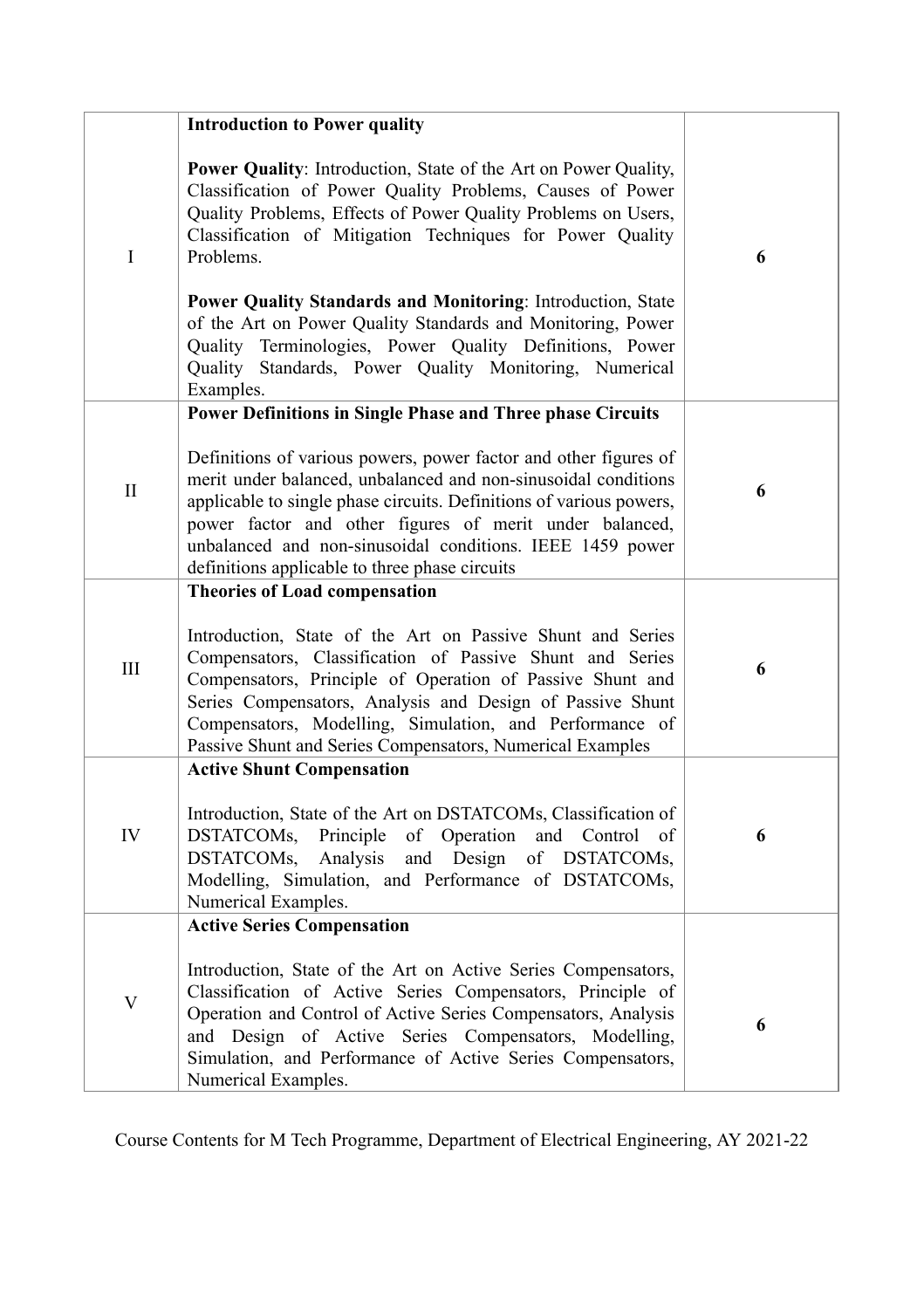|                     | <b>Unified Power Quality Compensators</b>                                                                                                                                                                                                                                                                                                            |   |  |  |  |  |
|---------------------|------------------------------------------------------------------------------------------------------------------------------------------------------------------------------------------------------------------------------------------------------------------------------------------------------------------------------------------------------|---|--|--|--|--|
| VI                  | Introduction, State of the Art on Unified Power Quality<br>Compensators, Classification of Unified Power Quality<br>Compensators, Principle of Operation and Control of Unified<br>Power Quality Compensators, Analysis and Design of Unified<br>Power Quality Compensators, Modelling, Simulation, and<br>Performance of UPQCs, Numerical Examples. | 6 |  |  |  |  |
| <b>Text Books</b>   |                                                                                                                                                                                                                                                                                                                                                      |   |  |  |  |  |
| $\mathbf{1}$        | Dr. Mahesh Kumar, IIT Chennai, "Power Quality in Distribution Systems".                                                                                                                                                                                                                                                                              |   |  |  |  |  |
| $\overline{2}$      | Bhim Singh, Ambrish Chandra, Kamal Al-Haddad, "Power Quality Problems and<br><i>Mitigation Techniques</i> ", Wiley, 2015.                                                                                                                                                                                                                            |   |  |  |  |  |
|                     | <b>References</b>                                                                                                                                                                                                                                                                                                                                    |   |  |  |  |  |
| $\mathbf{1}$        | Roger C. Dugan, Mark F. McGranaghan, Surya Santoso, H. Wayne Beaty, "Electrical<br>Power Systems Quality", Mc-Graw Hill, Edition II, 1996.                                                                                                                                                                                                           |   |  |  |  |  |
| $\overline{2}$      | Angelo Baggini, "Handbook on Power Quality", John Wiley & Sons, New Jersey,<br><b>USA, 2008</b>                                                                                                                                                                                                                                                      |   |  |  |  |  |
| <b>Useful Links</b> |                                                                                                                                                                                                                                                                                                                                                      |   |  |  |  |  |
|                     | https://nptel.ac.in/courses/108/106/108106025/                                                                                                                                                                                                                                                                                                       |   |  |  |  |  |

| <b>CO-PO Mapping</b>                                                              |                                |  |  |  |  |  |  |  |
|-----------------------------------------------------------------------------------|--------------------------------|--|--|--|--|--|--|--|
|                                                                                   | <b>Programme Outcomes (PO)</b> |  |  |  |  |  |  |  |
|                                                                                   |                                |  |  |  |  |  |  |  |
| CO1                                                                               |                                |  |  |  |  |  |  |  |
| CO <sub>2</sub>                                                                   |                                |  |  |  |  |  |  |  |
| CO <sub>3</sub>                                                                   |                                |  |  |  |  |  |  |  |
| The strength of mapping is to be written as 1,2,3; Where, 1:Low, 2:Medium, 3:High |                                |  |  |  |  |  |  |  |

Each CO of the course must map to at least one PO.

**Assessment (for Theory Course)**

The assessment is based on 2 in-semester examinations in the form of T1 (Test-1) and T2 (Test-2) of 20 marks each. Also there shall be1 End-Sem examination (ESE) of 60 marks. T1 shall be typically on modules 1 and 2, T2 based typically on modules 3,4 and ESE shall be on all modules with nearly 50% weightage on modules 1 to 4 and 50% weightage on modules 5, 6.

| <b>Assessment Plan based on Bloom's Taxonomy Level (Marks) For Theory Course</b> |  |  |     |       |  |  |
|----------------------------------------------------------------------------------|--|--|-----|-------|--|--|
| <b>Bloom's Taxonomy Level</b>                                                    |  |  | ESE | Total |  |  |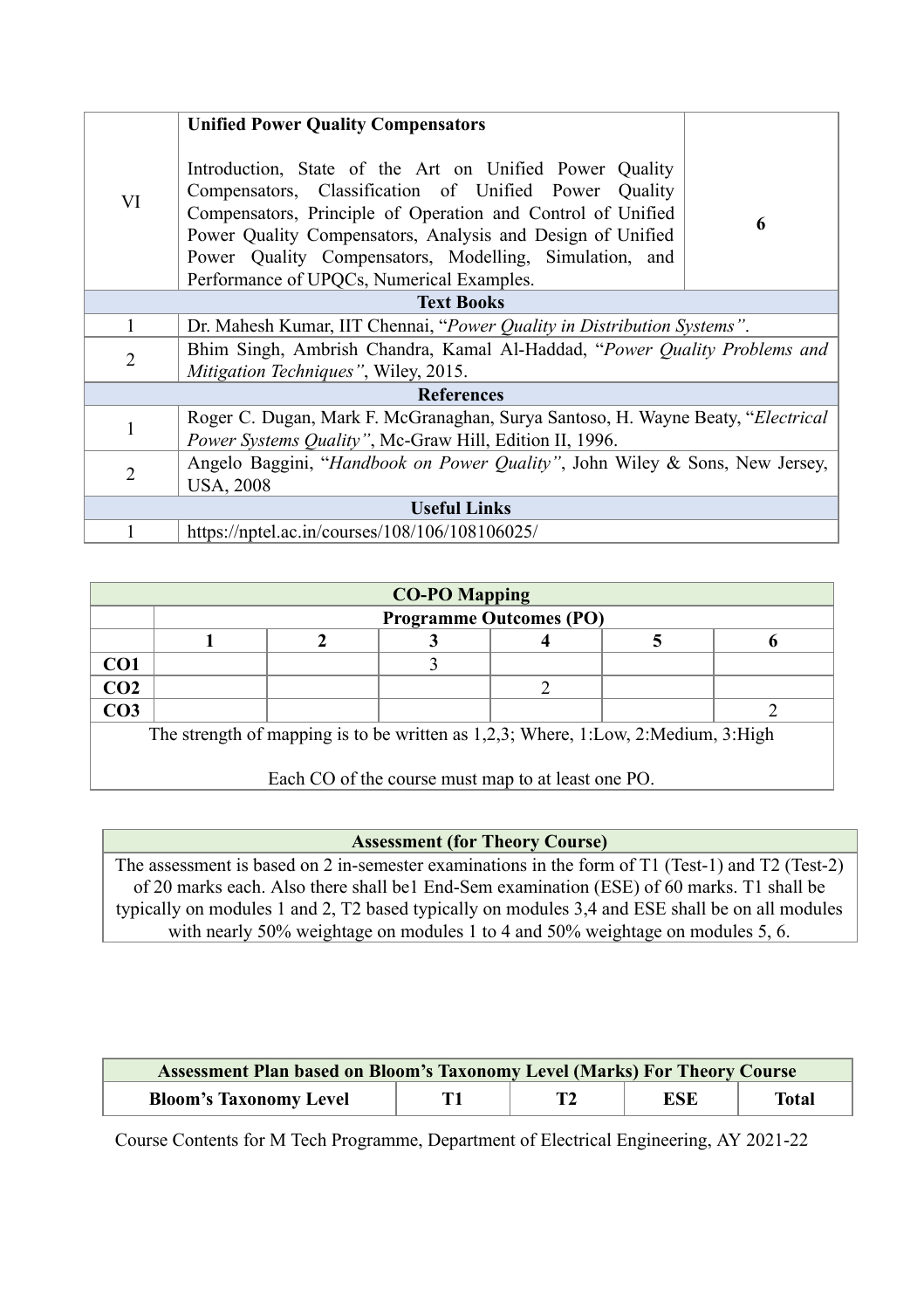| Remember     |    |    |            |
|--------------|----|----|------------|
| Understand   |    |    | 20         |
| Apply        |    |    |            |
| Analyse      |    |    |            |
| Evaluate     |    |    |            |
| Create       |    |    |            |
| <b>Total</b> | 20 | 20 | <b>100</b> |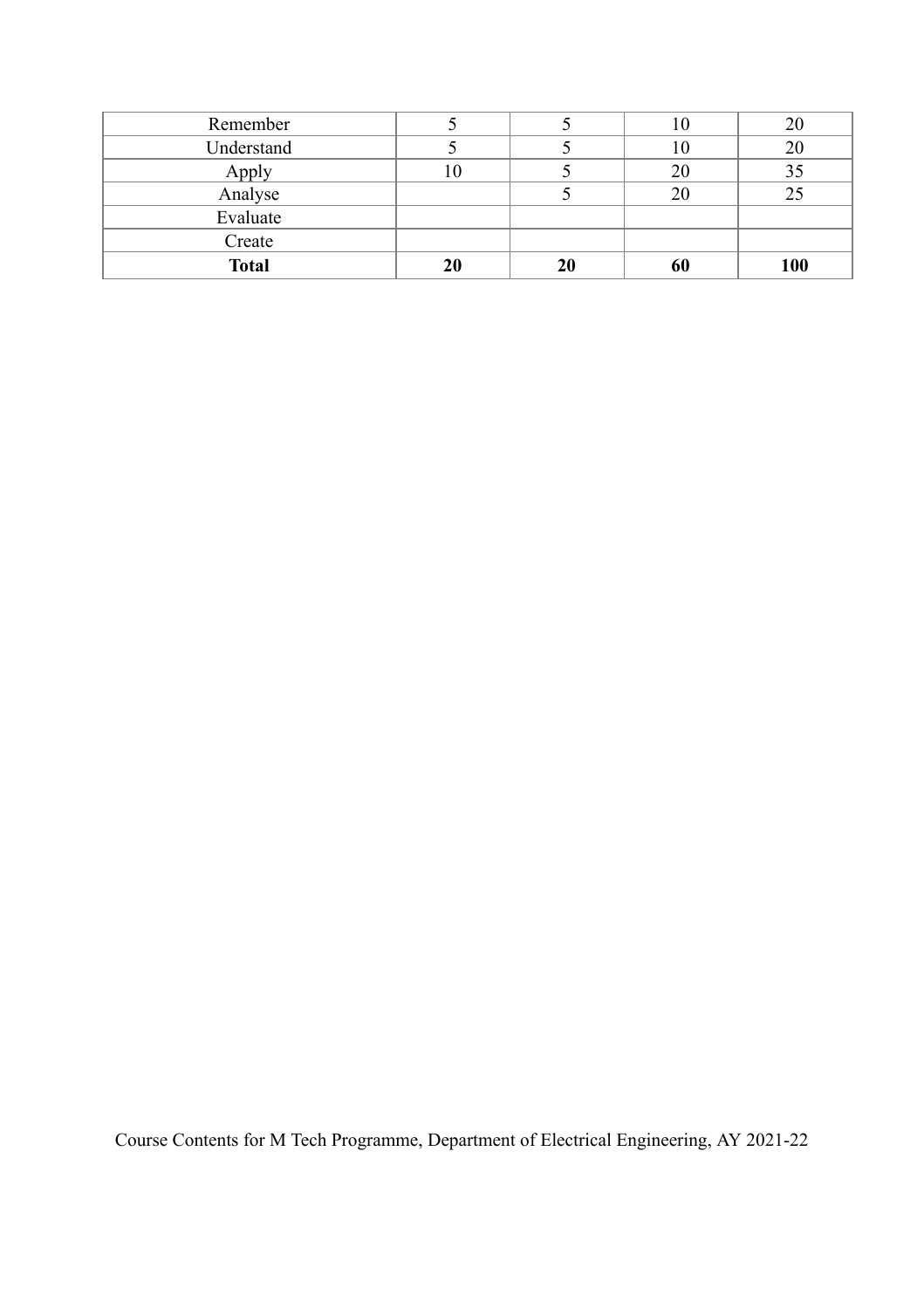| <b>Walchand College of Engineering, Sangli</b> |          |                                |                                                                                                                                                                                                                         |                           |                                                      |  |              |
|------------------------------------------------|----------|--------------------------------|-------------------------------------------------------------------------------------------------------------------------------------------------------------------------------------------------------------------------|---------------------------|------------------------------------------------------|--|--------------|
| (Government Aided Autonomous Institute)        |          |                                |                                                                                                                                                                                                                         |                           |                                                      |  |              |
|                                                |          |                                |                                                                                                                                                                                                                         | AY 2021-22                |                                                      |  |              |
|                                                |          |                                |                                                                                                                                                                                                                         | <b>Course Information</b> |                                                      |  |              |
| Programme                                      |          |                                | M.Tech. (Power System Engineering)                                                                                                                                                                                      |                           |                                                      |  |              |
| <b>Class, Semester</b>                         |          |                                | First Year M.Tech., Sem II                                                                                                                                                                                              |                           |                                                      |  |              |
| <b>Course Code</b>                             |          |                                | 5PS522                                                                                                                                                                                                                  |                           |                                                      |  |              |
| <b>Course Name</b>                             |          |                                | PLC and Embedded Systems                                                                                                                                                                                                |                           |                                                      |  |              |
|                                                |          | <b>Desired Requisites:</b>     |                                                                                                                                                                                                                         |                           | Instrumentation Techniques, Electrical Measurements, |  |              |
|                                                |          |                                | Microcontroller and Applications                                                                                                                                                                                        |                           |                                                      |  |              |
|                                                |          | <b>Teaching Scheme</b>         |                                                                                                                                                                                                                         |                           | <b>Examination Scheme (Marks)</b>                    |  |              |
| Lecture                                        |          | 3Hrs/week                      | T <sub>1</sub>                                                                                                                                                                                                          | <b>T2</b>                 | <b>ESE</b>                                           |  | <b>Total</b> |
| <b>Tutorial</b>                                |          |                                | 20                                                                                                                                                                                                                      | 20                        | 60                                                   |  | 100          |
| <b>Practical</b>                               |          |                                |                                                                                                                                                                                                                         |                           |                                                      |  |              |
| <b>Interaction</b>                             |          |                                |                                                                                                                                                                                                                         |                           | <b>Credits: 3</b>                                    |  |              |
|                                                |          |                                |                                                                                                                                                                                                                         |                           |                                                      |  |              |
|                                                |          |                                |                                                                                                                                                                                                                         | <b>Course Objectives</b>  |                                                      |  |              |
| 1                                              |          |                                | To exploit the PLC and Embedded Control for industrial automation.                                                                                                                                                      |                           |                                                      |  |              |
| $\overline{2}$                                 |          |                                | To developing programs using ladder logic for industrial automation.                                                                                                                                                    |                           |                                                      |  |              |
| $\mathbf{3}$                                   | Control. |                                | To analyse the performance of automation systems employing PLC and Embedded                                                                                                                                             |                           |                                                      |  |              |
|                                                |          |                                | <b>Course Outcomes (CO) with Bloom's Taxonomy Level</b>                                                                                                                                                                 |                           |                                                      |  |              |
|                                                |          |                                | At the end of the course, the students will be able to,                                                                                                                                                                 |                           |                                                      |  |              |
| CO1                                            |          | Industrial Automation.         | Interpret features of PLC and Embedded Control Systems used for                                                                                                                                                         |                           |                                                      |  | Apply        |
| CO <sub>2</sub>                                |          |                                | Use ladder logic programming technique for various PLC applications.                                                                                                                                                    |                           |                                                      |  | Apply        |
| CO <sub>3</sub>                                |          | used for different application | Evaluate the performance of PLC network configurations, PLC functions                                                                                                                                                   |                           |                                                      |  | Evaluate     |
|                                                |          |                                |                                                                                                                                                                                                                         |                           |                                                      |  |              |
| <b>Module</b>                                  |          |                                |                                                                                                                                                                                                                         | <b>Module Contents</b>    |                                                      |  | <b>Hours</b> |
|                                                |          | <b>Introduction to PLC</b>     |                                                                                                                                                                                                                         |                           |                                                      |  |              |
| $\mathbf I$                                    |          |                                | Introduction, Advantages, Disadvantages, Parts of PLC, PLC Input<br>module, PLC Output Module, PLC Architecture, PLC Operation, PLC as<br>a computer, PLC memory and interfacing, Power Supply for PLC                  |                           |                                                      |  | 6            |
|                                                |          | <b>PLC</b> programming         |                                                                                                                                                                                                                         |                           |                                                      |  |              |
| $\mathbf{I}$                                   |          |                                | Ladder Logic Symbols, Latching and Unlatching of PLC, Programming<br>on/ off inputs to produce on/off outputs, relation of digital gate logic to<br>contact / coil logic, creating ladder diagrams from process control |                           |                                                      |  | 6            |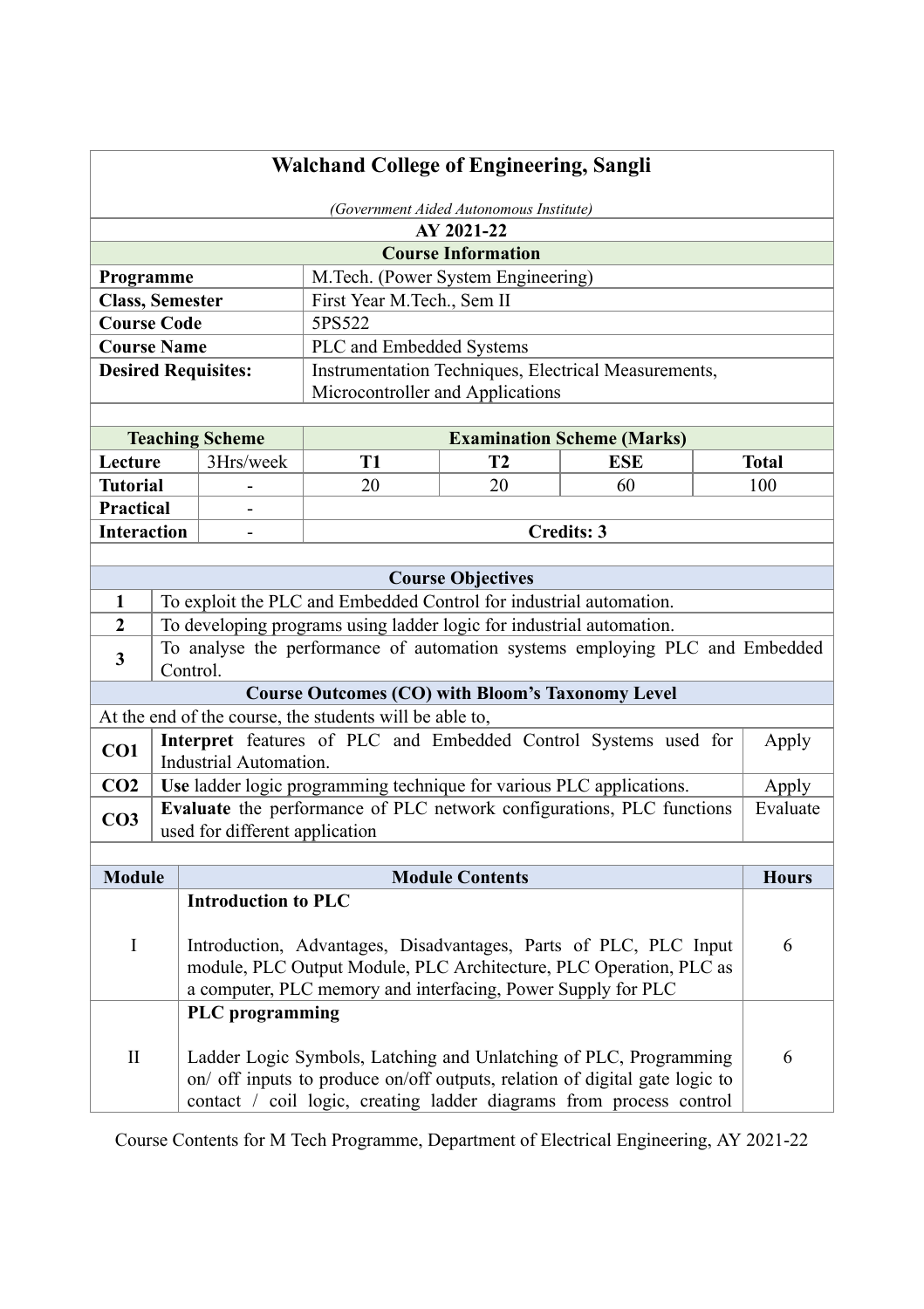|                                                                                                                                                                                     | description.                                                                                                                                                                                                                                                   |   |  |  |  |
|-------------------------------------------------------------------------------------------------------------------------------------------------------------------------------------|----------------------------------------------------------------------------------------------------------------------------------------------------------------------------------------------------------------------------------------------------------------|---|--|--|--|
|                                                                                                                                                                                     | <b>PLC Timer and Counter Functions</b>                                                                                                                                                                                                                         |   |  |  |  |
| $\rm III$                                                                                                                                                                           | PLC timer functions, Types of PLC timers, Programming of<br>Non-retentive timers for various applications, Programming of ON<br>timers, OFF timers, PLC counter functions, Programming of UP, DOWN<br>counters, Case studies related to Industrial Automations |   |  |  |  |
|                                                                                                                                                                                     | PLC Arithmetic, Comparison and Branch functions                                                                                                                                                                                                                |   |  |  |  |
| IV                                                                                                                                                                                  | PLC Arithmetic functions, PLC comparison functions, Conversion<br>functions, Master control relay functions, PLC jump functions, Jump<br>with return and Jump with No return functions, Programs related to<br>Arithmetic, Comparison and Branch functions     | 6 |  |  |  |
|                                                                                                                                                                                     | <b>Advanced PLC functions</b>                                                                                                                                                                                                                                  |   |  |  |  |
| $\boldsymbol{\mathrm{V}}$                                                                                                                                                           | Data move system, Data handling functions, Digital bit functions and<br>applications, Sequencer functions, Analog PLC operations, PID control<br>of continuous process, PID modules & tuning, Typical PID functions                                            | 6 |  |  |  |
|                                                                                                                                                                                     | <b>PLC Networking</b>                                                                                                                                                                                                                                          |   |  |  |  |
| VI                                                                                                                                                                                  | Networking of PLCs, Levels of Industrial Control, Types of Networking,<br>Network Communications, Cell control by PLC Networks, Factors to<br>consider in selecting a PLC                                                                                      | 6 |  |  |  |
|                                                                                                                                                                                     |                                                                                                                                                                                                                                                                |   |  |  |  |
| <b>Text Books</b><br>John W. Webb, Ronald A. Reis, "Programmable logic controllers, principles &<br>$\mathbf{1}$<br>applications", PHI publication, Eastern Economic Edition, 1994. |                                                                                                                                                                                                                                                                |   |  |  |  |
|                                                                                                                                                                                     | <b>References</b>                                                                                                                                                                                                                                              |   |  |  |  |
| $\mathbf{1}$                                                                                                                                                                        | John R. Hackworth and Peterson, "PLC controllers programming methods and<br>applications", PHI,2004.                                                                                                                                                           |   |  |  |  |
| $\overline{2}$                                                                                                                                                                      | Gary dunning, "Introduction to PLC, Thomson learning", Edition III, 2006                                                                                                                                                                                       |   |  |  |  |
| 3                                                                                                                                                                                   | William H. Bolton," Programmable logic controllers", Newnes, Edition VI, 2006.                                                                                                                                                                                 |   |  |  |  |
|                                                                                                                                                                                     | <b>Useful Links</b>                                                                                                                                                                                                                                            |   |  |  |  |
|                                                                                                                                                                                     |                                                                                                                                                                                                                                                                |   |  |  |  |

| <b>CO-PO Mapping</b> |                                |  |  |  |  |  |  |
|----------------------|--------------------------------|--|--|--|--|--|--|
|                      | <b>Programme Outcomes (PO)</b> |  |  |  |  |  |  |
|                      |                                |  |  |  |  |  |  |
| CO1                  |                                |  |  |  |  |  |  |
| CO2                  |                                |  |  |  |  |  |  |
|                      |                                |  |  |  |  |  |  |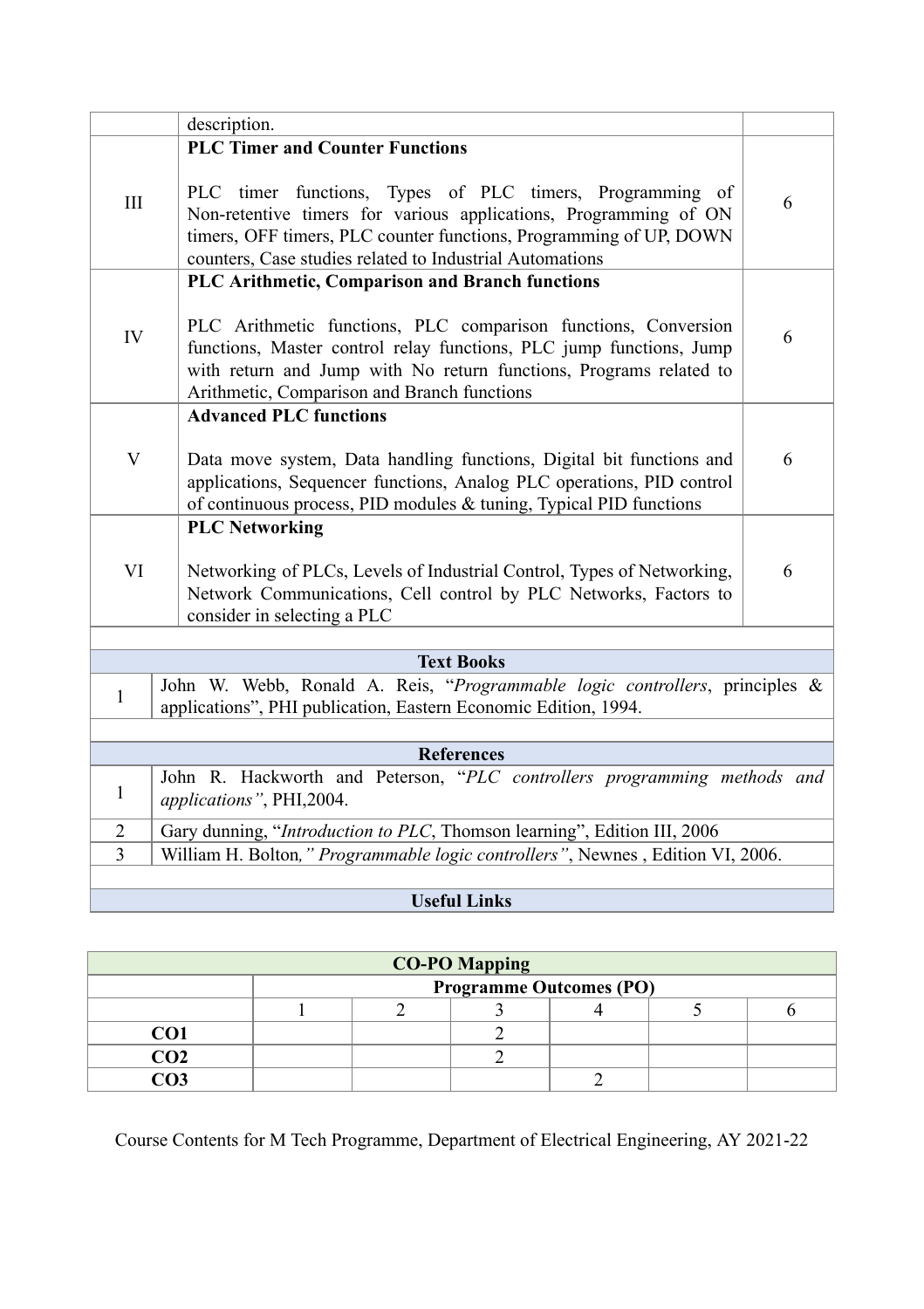The strength of mapping is to be written as 1,2,3; Where, 1:Low, 2:Medium, 3:High

Each CO of the course must map to at least one PO.

Assessment (for Theory Course)

The assessment is based on 2 in-semester examinations in the form of T1 (Test-1) and T2 (Test-2) of 20 marks each. Also there shall be1 End-Sem examination (ESE) of 60 marks. T1 shall be typically on modules 1 and 2, T2 based typically on modules 3,4 and ESE shall be on all modules with nearly 50% weightage on modules 1 to 4 and 50% weightage on modules 5, 6.

| <b>Assessment Plan based on Bloom's Taxonomy Level (Marks) For Theory Course</b> |    |    |            |              |  |  |  |
|----------------------------------------------------------------------------------|----|----|------------|--------------|--|--|--|
| <b>Bloom's Taxonomy Level</b>                                                    |    | Т2 | <b>ESE</b> | <b>Total</b> |  |  |  |
| Remember                                                                         |    |    |            |              |  |  |  |
| Understand                                                                       |    |    |            |              |  |  |  |
| Apply                                                                            | 20 | 10 | 40         |              |  |  |  |
| Analyse                                                                          |    |    |            |              |  |  |  |
| Evaluate                                                                         |    | 10 | 20         | 30           |  |  |  |
| Create                                                                           |    |    |            |              |  |  |  |
| <b>Total</b>                                                                     | 20 | 20 | 60         | 100          |  |  |  |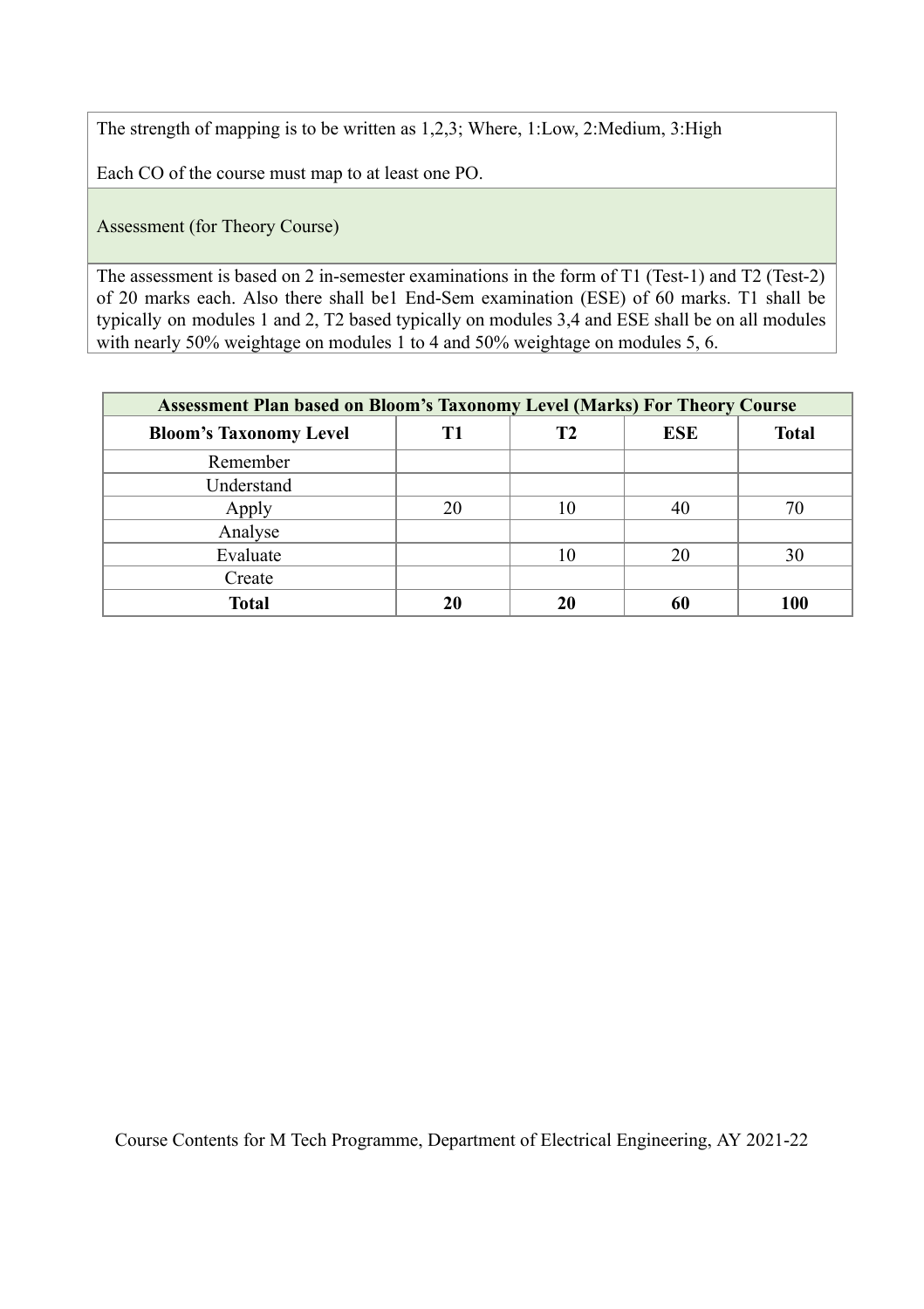| (Government Aided Autonomous Institute)<br>AY 2021-22<br><b>Course Information</b><br>M. Tech. (Power System Engineering)<br>Programme<br>First Year M. Tech., Sem II<br><b>Class, Semester</b><br><b>Course Code</b><br>5PS571<br>Activity Based Lab for Power Quality in Distribution Systems<br><b>Course Name</b><br>Power Systems, Power Electronics<br><b>Desired Requisites:</b><br><b>Examination Scheme (Marks)</b><br><b>Teaching Scheme</b><br>Lecture<br>LA1<br>LA2<br><b>Lab ESE</b><br><b>Total</b><br><b>Tutorial</b><br>30<br>30<br>40<br>100<br>2 Hrs/Week<br><b>Practical</b><br><b>Credits: 1</b><br><b>Interaction</b><br><b>Course Objectives</b><br>To educate the students with the practical aspects of Power Quality issues.<br>1<br>To develops the critical thinking in solving power quality problems with contemporary<br>$\boldsymbol{2}$<br>Power Quality Theories.<br>$\overline{3}$<br>To enhance research skills of students to Power Quality issues.<br><b>Course Outcomes (CO) with Bloom's Taxonomy Level</b><br>Calculate power components and other figures of merit under distorted<br>CO<br>Apply<br>conditions.<br>1<br>Analyse Power Quality Problems and provide suitable remedy.<br>$\bf CO$<br>$\overline{2}$<br>CO<br><b>Evaluate</b> theories of load compensation, reference generation using suitable<br>simulation tool.<br>3<br><b>List of Experiments / Lab Activities</b><br>Lab activities/Lab performance shall include mini-project, presentations, drawings, case studies,<br>report writing, site visit, lab experiment, tutorials, assignments, group discussion, programming | <b>Walchand College of Engineering, Sangli</b> |          |  |  |  |  |         |
|-------------------------------------------------------------------------------------------------------------------------------------------------------------------------------------------------------------------------------------------------------------------------------------------------------------------------------------------------------------------------------------------------------------------------------------------------------------------------------------------------------------------------------------------------------------------------------------------------------------------------------------------------------------------------------------------------------------------------------------------------------------------------------------------------------------------------------------------------------------------------------------------------------------------------------------------------------------------------------------------------------------------------------------------------------------------------------------------------------------------------------------------------------------------------------------------------------------------------------------------------------------------------------------------------------------------------------------------------------------------------------------------------------------------------------------------------------------------------------------------------------------------------------------------------------------------------------------------------------------------------------------------|------------------------------------------------|----------|--|--|--|--|---------|
|                                                                                                                                                                                                                                                                                                                                                                                                                                                                                                                                                                                                                                                                                                                                                                                                                                                                                                                                                                                                                                                                                                                                                                                                                                                                                                                                                                                                                                                                                                                                                                                                                                           |                                                |          |  |  |  |  |         |
|                                                                                                                                                                                                                                                                                                                                                                                                                                                                                                                                                                                                                                                                                                                                                                                                                                                                                                                                                                                                                                                                                                                                                                                                                                                                                                                                                                                                                                                                                                                                                                                                                                           |                                                |          |  |  |  |  |         |
|                                                                                                                                                                                                                                                                                                                                                                                                                                                                                                                                                                                                                                                                                                                                                                                                                                                                                                                                                                                                                                                                                                                                                                                                                                                                                                                                                                                                                                                                                                                                                                                                                                           |                                                |          |  |  |  |  |         |
|                                                                                                                                                                                                                                                                                                                                                                                                                                                                                                                                                                                                                                                                                                                                                                                                                                                                                                                                                                                                                                                                                                                                                                                                                                                                                                                                                                                                                                                                                                                                                                                                                                           |                                                |          |  |  |  |  |         |
|                                                                                                                                                                                                                                                                                                                                                                                                                                                                                                                                                                                                                                                                                                                                                                                                                                                                                                                                                                                                                                                                                                                                                                                                                                                                                                                                                                                                                                                                                                                                                                                                                                           |                                                |          |  |  |  |  |         |
|                                                                                                                                                                                                                                                                                                                                                                                                                                                                                                                                                                                                                                                                                                                                                                                                                                                                                                                                                                                                                                                                                                                                                                                                                                                                                                                                                                                                                                                                                                                                                                                                                                           |                                                |          |  |  |  |  |         |
|                                                                                                                                                                                                                                                                                                                                                                                                                                                                                                                                                                                                                                                                                                                                                                                                                                                                                                                                                                                                                                                                                                                                                                                                                                                                                                                                                                                                                                                                                                                                                                                                                                           |                                                |          |  |  |  |  |         |
|                                                                                                                                                                                                                                                                                                                                                                                                                                                                                                                                                                                                                                                                                                                                                                                                                                                                                                                                                                                                                                                                                                                                                                                                                                                                                                                                                                                                                                                                                                                                                                                                                                           |                                                |          |  |  |  |  |         |
|                                                                                                                                                                                                                                                                                                                                                                                                                                                                                                                                                                                                                                                                                                                                                                                                                                                                                                                                                                                                                                                                                                                                                                                                                                                                                                                                                                                                                                                                                                                                                                                                                                           |                                                |          |  |  |  |  |         |
|                                                                                                                                                                                                                                                                                                                                                                                                                                                                                                                                                                                                                                                                                                                                                                                                                                                                                                                                                                                                                                                                                                                                                                                                                                                                                                                                                                                                                                                                                                                                                                                                                                           |                                                |          |  |  |  |  |         |
|                                                                                                                                                                                                                                                                                                                                                                                                                                                                                                                                                                                                                                                                                                                                                                                                                                                                                                                                                                                                                                                                                                                                                                                                                                                                                                                                                                                                                                                                                                                                                                                                                                           |                                                |          |  |  |  |  |         |
|                                                                                                                                                                                                                                                                                                                                                                                                                                                                                                                                                                                                                                                                                                                                                                                                                                                                                                                                                                                                                                                                                                                                                                                                                                                                                                                                                                                                                                                                                                                                                                                                                                           |                                                |          |  |  |  |  |         |
|                                                                                                                                                                                                                                                                                                                                                                                                                                                                                                                                                                                                                                                                                                                                                                                                                                                                                                                                                                                                                                                                                                                                                                                                                                                                                                                                                                                                                                                                                                                                                                                                                                           |                                                |          |  |  |  |  |         |
|                                                                                                                                                                                                                                                                                                                                                                                                                                                                                                                                                                                                                                                                                                                                                                                                                                                                                                                                                                                                                                                                                                                                                                                                                                                                                                                                                                                                                                                                                                                                                                                                                                           |                                                |          |  |  |  |  |         |
|                                                                                                                                                                                                                                                                                                                                                                                                                                                                                                                                                                                                                                                                                                                                                                                                                                                                                                                                                                                                                                                                                                                                                                                                                                                                                                                                                                                                                                                                                                                                                                                                                                           |                                                |          |  |  |  |  |         |
|                                                                                                                                                                                                                                                                                                                                                                                                                                                                                                                                                                                                                                                                                                                                                                                                                                                                                                                                                                                                                                                                                                                                                                                                                                                                                                                                                                                                                                                                                                                                                                                                                                           |                                                |          |  |  |  |  |         |
|                                                                                                                                                                                                                                                                                                                                                                                                                                                                                                                                                                                                                                                                                                                                                                                                                                                                                                                                                                                                                                                                                                                                                                                                                                                                                                                                                                                                                                                                                                                                                                                                                                           |                                                |          |  |  |  |  |         |
|                                                                                                                                                                                                                                                                                                                                                                                                                                                                                                                                                                                                                                                                                                                                                                                                                                                                                                                                                                                                                                                                                                                                                                                                                                                                                                                                                                                                                                                                                                                                                                                                                                           |                                                |          |  |  |  |  |         |
|                                                                                                                                                                                                                                                                                                                                                                                                                                                                                                                                                                                                                                                                                                                                                                                                                                                                                                                                                                                                                                                                                                                                                                                                                                                                                                                                                                                                                                                                                                                                                                                                                                           |                                                |          |  |  |  |  |         |
|                                                                                                                                                                                                                                                                                                                                                                                                                                                                                                                                                                                                                                                                                                                                                                                                                                                                                                                                                                                                                                                                                                                                                                                                                                                                                                                                                                                                                                                                                                                                                                                                                                           |                                                |          |  |  |  |  |         |
|                                                                                                                                                                                                                                                                                                                                                                                                                                                                                                                                                                                                                                                                                                                                                                                                                                                                                                                                                                                                                                                                                                                                                                                                                                                                                                                                                                                                                                                                                                                                                                                                                                           |                                                |          |  |  |  |  |         |
|                                                                                                                                                                                                                                                                                                                                                                                                                                                                                                                                                                                                                                                                                                                                                                                                                                                                                                                                                                                                                                                                                                                                                                                                                                                                                                                                                                                                                                                                                                                                                                                                                                           |                                                |          |  |  |  |  |         |
|                                                                                                                                                                                                                                                                                                                                                                                                                                                                                                                                                                                                                                                                                                                                                                                                                                                                                                                                                                                                                                                                                                                                                                                                                                                                                                                                                                                                                                                                                                                                                                                                                                           |                                                |          |  |  |  |  | Analyse |
|                                                                                                                                                                                                                                                                                                                                                                                                                                                                                                                                                                                                                                                                                                                                                                                                                                                                                                                                                                                                                                                                                                                                                                                                                                                                                                                                                                                                                                                                                                                                                                                                                                           |                                                |          |  |  |  |  |         |
|                                                                                                                                                                                                                                                                                                                                                                                                                                                                                                                                                                                                                                                                                                                                                                                                                                                                                                                                                                                                                                                                                                                                                                                                                                                                                                                                                                                                                                                                                                                                                                                                                                           |                                                | Evaluate |  |  |  |  |         |
|                                                                                                                                                                                                                                                                                                                                                                                                                                                                                                                                                                                                                                                                                                                                                                                                                                                                                                                                                                                                                                                                                                                                                                                                                                                                                                                                                                                                                                                                                                                                                                                                                                           |                                                |          |  |  |  |  |         |
|                                                                                                                                                                                                                                                                                                                                                                                                                                                                                                                                                                                                                                                                                                                                                                                                                                                                                                                                                                                                                                                                                                                                                                                                                                                                                                                                                                                                                                                                                                                                                                                                                                           |                                                |          |  |  |  |  |         |
|                                                                                                                                                                                                                                                                                                                                                                                                                                                                                                                                                                                                                                                                                                                                                                                                                                                                                                                                                                                                                                                                                                                                                                                                                                                                                                                                                                                                                                                                                                                                                                                                                                           |                                                |          |  |  |  |  |         |
|                                                                                                                                                                                                                                                                                                                                                                                                                                                                                                                                                                                                                                                                                                                                                                                                                                                                                                                                                                                                                                                                                                                                                                                                                                                                                                                                                                                                                                                                                                                                                                                                                                           |                                                |          |  |  |  |  |         |
| and other suitable activities, as per the nature and requirement of the lab course.                                                                                                                                                                                                                                                                                                                                                                                                                                                                                                                                                                                                                                                                                                                                                                                                                                                                                                                                                                                                                                                                                                                                                                                                                                                                                                                                                                                                                                                                                                                                                       |                                                |          |  |  |  |  |         |
| <b>Text Books</b>                                                                                                                                                                                                                                                                                                                                                                                                                                                                                                                                                                                                                                                                                                                                                                                                                                                                                                                                                                                                                                                                                                                                                                                                                                                                                                                                                                                                                                                                                                                                                                                                                         |                                                |          |  |  |  |  |         |
| $\mathbf{1}$<br>Dr. Mahesh Kumar, IIT Chennai, "Power Quality in Distribution System".                                                                                                                                                                                                                                                                                                                                                                                                                                                                                                                                                                                                                                                                                                                                                                                                                                                                                                                                                                                                                                                                                                                                                                                                                                                                                                                                                                                                                                                                                                                                                    |                                                |          |  |  |  |  |         |
| Bhim Singh, Ambrish Chandra, Kamal Al-Haddad, "Power Quality Problems and                                                                                                                                                                                                                                                                                                                                                                                                                                                                                                                                                                                                                                                                                                                                                                                                                                                                                                                                                                                                                                                                                                                                                                                                                                                                                                                                                                                                                                                                                                                                                                 |                                                |          |  |  |  |  |         |
| $\overline{2}$<br>MitigationTechniques", Wiley, 2015.                                                                                                                                                                                                                                                                                                                                                                                                                                                                                                                                                                                                                                                                                                                                                                                                                                                                                                                                                                                                                                                                                                                                                                                                                                                                                                                                                                                                                                                                                                                                                                                     |                                                |          |  |  |  |  |         |
|                                                                                                                                                                                                                                                                                                                                                                                                                                                                                                                                                                                                                                                                                                                                                                                                                                                                                                                                                                                                                                                                                                                                                                                                                                                                                                                                                                                                                                                                                                                                                                                                                                           |                                                |          |  |  |  |  |         |
| <b>References</b>                                                                                                                                                                                                                                                                                                                                                                                                                                                                                                                                                                                                                                                                                                                                                                                                                                                                                                                                                                                                                                                                                                                                                                                                                                                                                                                                                                                                                                                                                                                                                                                                                         |                                                |          |  |  |  |  |         |
| Roger C. Dugan, Mark F. McGranaghan, Surya Santoso, H. Wayne Beaty, "Electrical<br>1<br>Power Systems Quality", Mc-Graw Hill, Edition II, 1996.                                                                                                                                                                                                                                                                                                                                                                                                                                                                                                                                                                                                                                                                                                                                                                                                                                                                                                                                                                                                                                                                                                                                                                                                                                                                                                                                                                                                                                                                                           |                                                |          |  |  |  |  |         |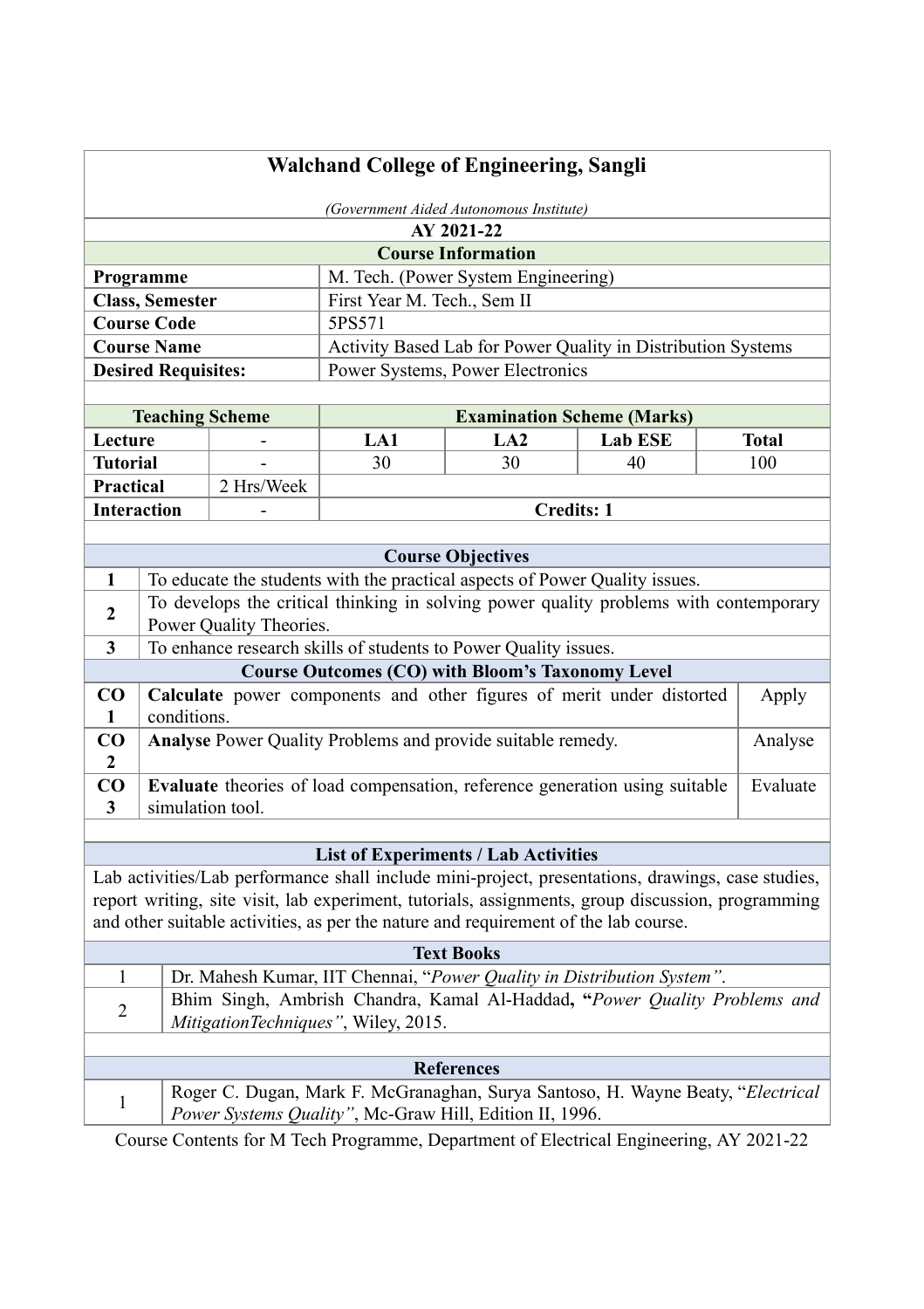|                     | Angelo Baggini, "Handbook on Power Quality", John Wiley & Sons, New Jersey,<br>USA, 2008 |  |  |  |  |  |
|---------------------|------------------------------------------------------------------------------------------|--|--|--|--|--|
| <b>Useful Links</b> |                                                                                          |  |  |  |  |  |
|                     | https://nptel.ac.in/courses/108/106/108106025/                                           |  |  |  |  |  |

| <b>CO-PO Mapping</b>                                                                    |                                |  |  |  |  |  |  |  |  |
|-----------------------------------------------------------------------------------------|--------------------------------|--|--|--|--|--|--|--|--|
|                                                                                         | <b>Programme Outcomes (PO)</b> |  |  |  |  |  |  |  |  |
|                                                                                         |                                |  |  |  |  |  |  |  |  |
| CO <sub>1</sub>                                                                         |                                |  |  |  |  |  |  |  |  |
| CO <sub>2</sub>                                                                         |                                |  |  |  |  |  |  |  |  |
| CO <sub>3</sub>                                                                         |                                |  |  |  |  |  |  |  |  |
| The strength of mapping is to be written as $1,2,3$ ; Where, 1: Low, 2: Medium, 3: High |                                |  |  |  |  |  |  |  |  |
|                                                                                         |                                |  |  |  |  |  |  |  |  |
| Each CO of the course must map to at least one PO.                                      |                                |  |  |  |  |  |  |  |  |

| <b>Assessment</b>                                                                                                                                                                             |                 |                  |                                                                                         |              |  |  |
|-----------------------------------------------------------------------------------------------------------------------------------------------------------------------------------------------|-----------------|------------------|-----------------------------------------------------------------------------------------|--------------|--|--|
|                                                                                                                                                                                               |                 |                  | There are three components of lab assessment, LA1, LA2 and Lab ESE.                     |              |  |  |
|                                                                                                                                                                                               |                 |                  | IMP: Lab ESE is a separate head of passing. LA1, LA2 together is treated as In-Semester |              |  |  |
| Evaluation.                                                                                                                                                                                   |                 |                  |                                                                                         |              |  |  |
| Assessmen                                                                                                                                                                                     | <b>Based on</b> | <b>Conducted</b> | <b>Typical Schedule (for 26-week)</b>                                                   | <b>Marks</b> |  |  |
|                                                                                                                                                                                               |                 | by               | Sem)                                                                                    |              |  |  |
| During Week 1 to Week 6<br>Lab Course<br>Lab activities,<br>Marks Submission at the end of<br>LA1<br>30<br>attendance<br>Faculty<br>Week 6                                                    |                 |                  |                                                                                         |              |  |  |
| During Week 7 to Week 12<br>Lab Course<br>Lab activities,<br>Marks Submission at the end of<br>LA2<br>30<br>attendance<br>Faculty<br>Week 12                                                  |                 |                  |                                                                                         |              |  |  |
| During Week 15 to Week 18<br>Lab Course<br>Lab activities,<br>Marks Submission at the end of<br>Lab ESE<br>40<br>attendance<br>Faculty<br>Week 18                                             |                 |                  |                                                                                         |              |  |  |
| Week 1 indicates starting week of a semester. The typical schedule of lab assessments is shown,<br>considering a 26-week semester. The actual schedule shall be as per academic calendar. Lab |                 |                  |                                                                                         |              |  |  |

activities/Lab performance shall include mini-project, presentations, drawings, programming and other suitable activities, as per the nature and requirement of the lab course.

| <b>Assessment Plan based on Bloom's Taxonomy Level (Marks) (For lab Courses)</b> |     |     |         |       |  |  |  |  |
|----------------------------------------------------------------------------------|-----|-----|---------|-------|--|--|--|--|
| <b>Bloom's Taxonomy Level</b>                                                    | LA1 | LA2 | Lab ESE | Total |  |  |  |  |
| Remember                                                                         |     |     |         |       |  |  |  |  |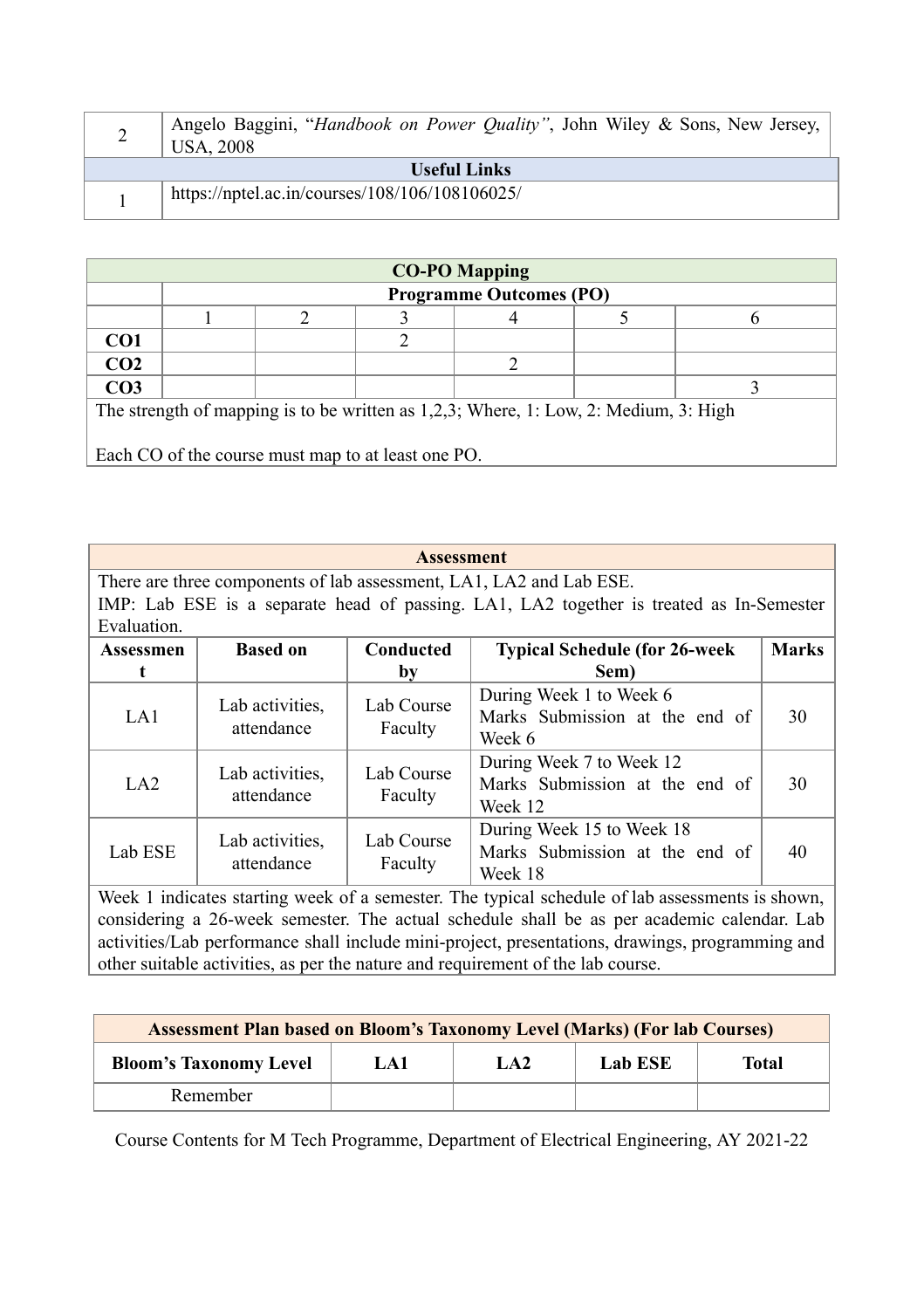| Understand         |    |    |    |     |
|--------------------|----|----|----|-----|
| Apply              | 10 | 10 | 10 | 30  |
| Analyse            | 10 | 10 | 20 | 40  |
| Evaluate           | 10 | 10 |    | 30  |
| Create             |    |    |    |     |
| <b>Total Marks</b> | 30 | 30 | 40 | 100 |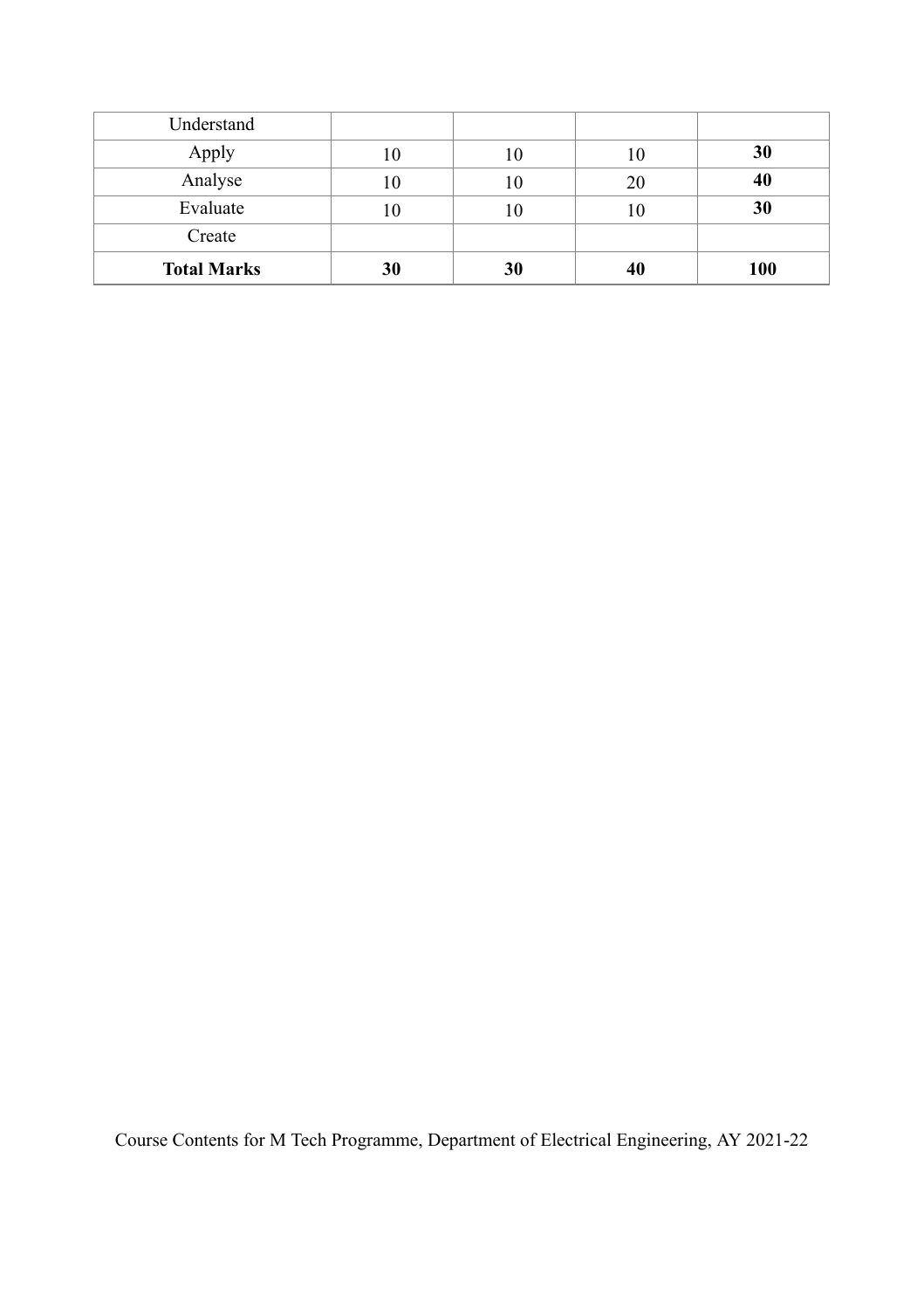| <b>Walchand College of Engineering, Sangli</b>                                                                     |                                                                             |                            |                                                              |                                                                          |                |              |  |  |
|--------------------------------------------------------------------------------------------------------------------|-----------------------------------------------------------------------------|----------------------------|--------------------------------------------------------------|--------------------------------------------------------------------------|----------------|--------------|--|--|
| (Government Aided Autonomous Institute)                                                                            |                                                                             |                            |                                                              |                                                                          |                |              |  |  |
|                                                                                                                    |                                                                             |                            |                                                              | AY 2021-22                                                               |                |              |  |  |
|                                                                                                                    |                                                                             |                            |                                                              | <b>Course Information</b>                                                |                |              |  |  |
| Programme                                                                                                          |                                                                             |                            |                                                              | M.Tech. (Power System Engineering)                                       |                |              |  |  |
| <b>Class, Semester</b>                                                                                             |                                                                             |                            | First Year M.Tech., Sem II                                   |                                                                          |                |              |  |  |
| <b>Course Code</b>                                                                                                 |                                                                             |                            | 5PS572                                                       |                                                                          |                |              |  |  |
| <b>Course Name</b>                                                                                                 |                                                                             |                            |                                                              | Activity Based Lab for PLC and Embedded Systems                          |                |              |  |  |
|                                                                                                                    |                                                                             | <b>Desired Requisites:</b> |                                                              | Instrumentation Techniques, Electrical Measurements,                     |                |              |  |  |
|                                                                                                                    |                                                                             |                            |                                                              | Microcontroller and Applications                                         |                |              |  |  |
|                                                                                                                    |                                                                             |                            |                                                              |                                                                          |                |              |  |  |
|                                                                                                                    |                                                                             | <b>Teaching Scheme</b>     |                                                              | <b>Examination Scheme (Marks)</b>                                        |                |              |  |  |
| Lecture                                                                                                            |                                                                             |                            | LA1                                                          | LA2                                                                      | <b>Lab ESE</b> | <b>Total</b> |  |  |
| <b>Tutorial</b>                                                                                                    |                                                                             |                            | 30                                                           | 30                                                                       | 40             | 100          |  |  |
| Practical                                                                                                          |                                                                             | 2 Hrs/Week                 |                                                              |                                                                          |                |              |  |  |
| <b>Interactio</b>                                                                                                  |                                                                             |                            |                                                              | <b>Credits: 1</b>                                                        |                |              |  |  |
| n                                                                                                                  |                                                                             |                            |                                                              |                                                                          |                |              |  |  |
|                                                                                                                    |                                                                             |                            |                                                              |                                                                          |                |              |  |  |
| <b>Course Objectives</b>                                                                                           |                                                                             |                            |                                                              |                                                                          |                |              |  |  |
| 1                                                                                                                  | To develop programming skills using PLC for Industrial Automation           |                            |                                                              |                                                                          |                |              |  |  |
| $\boldsymbol{2}$                                                                                                   |                                                                             |                            | To introduce the use of PLC for solving real world problems. |                                                                          |                |              |  |  |
| $\mathbf{3}$<br>To use PLC for control applications in electrical engineering                                      |                                                                             |                            |                                                              |                                                                          |                |              |  |  |
| <b>Course Outcomes (CO) with Bloom's Taxonomy Level</b><br>At the end of the course, the students will be able to, |                                                                             |                            |                                                              |                                                                          |                |              |  |  |
| CO <sub>1</sub>                                                                                                    |                                                                             |                            |                                                              | Execute experiments based on PLC and SCADA systems                       |                | Apply        |  |  |
| CO <sub>2</sub>                                                                                                    |                                                                             |                            |                                                              | Construct basic control systems using PLC and SCADA.                     |                | Analyse      |  |  |
| CO <sub>3</sub>                                                                                                    |                                                                             |                            |                                                              |                                                                          |                | Create       |  |  |
|                                                                                                                    | Design ladder logic programs for various PLC applications.                  |                            |                                                              |                                                                          |                |              |  |  |
| <b>List of Experiments / Lab Activities</b>                                                                        |                                                                             |                            |                                                              |                                                                          |                |              |  |  |
| Lab activities/Lab performance shall include mini-project, presentations, drawings, case studies,                  |                                                                             |                            |                                                              |                                                                          |                |              |  |  |
| report writing, site visit, lab experiment, tutorials, assignments, group discussion, programming                  |                                                                             |                            |                                                              |                                                                          |                |              |  |  |
| and other suitable activities, as per the nature and requirement of the lab course.                                |                                                                             |                            |                                                              |                                                                          |                |              |  |  |
|                                                                                                                    |                                                                             |                            |                                                              |                                                                          |                |              |  |  |
| <b>Text Books</b>                                                                                                  |                                                                             |                            |                                                              |                                                                          |                |              |  |  |
|                                                                                                                    | John W. Webb, Ronald A. Reis, "Programmable logic controllers, principles & |                            |                                                              |                                                                          |                |              |  |  |
| 1                                                                                                                  |                                                                             |                            |                                                              | applications", PHI publication, Eastern Economic Edition, 1994.          |                |              |  |  |
|                                                                                                                    |                                                                             |                            |                                                              |                                                                          |                |              |  |  |
|                                                                                                                    |                                                                             |                            |                                                              | <b>References</b>                                                        |                |              |  |  |
| 1                                                                                                                  |                                                                             | applications", PHI, 2004.  |                                                              | John R. Hackworth and Peterson, "PLC controllers programming methods and |                |              |  |  |
|                                                                                                                    |                                                                             |                            |                                                              |                                                                          |                |              |  |  |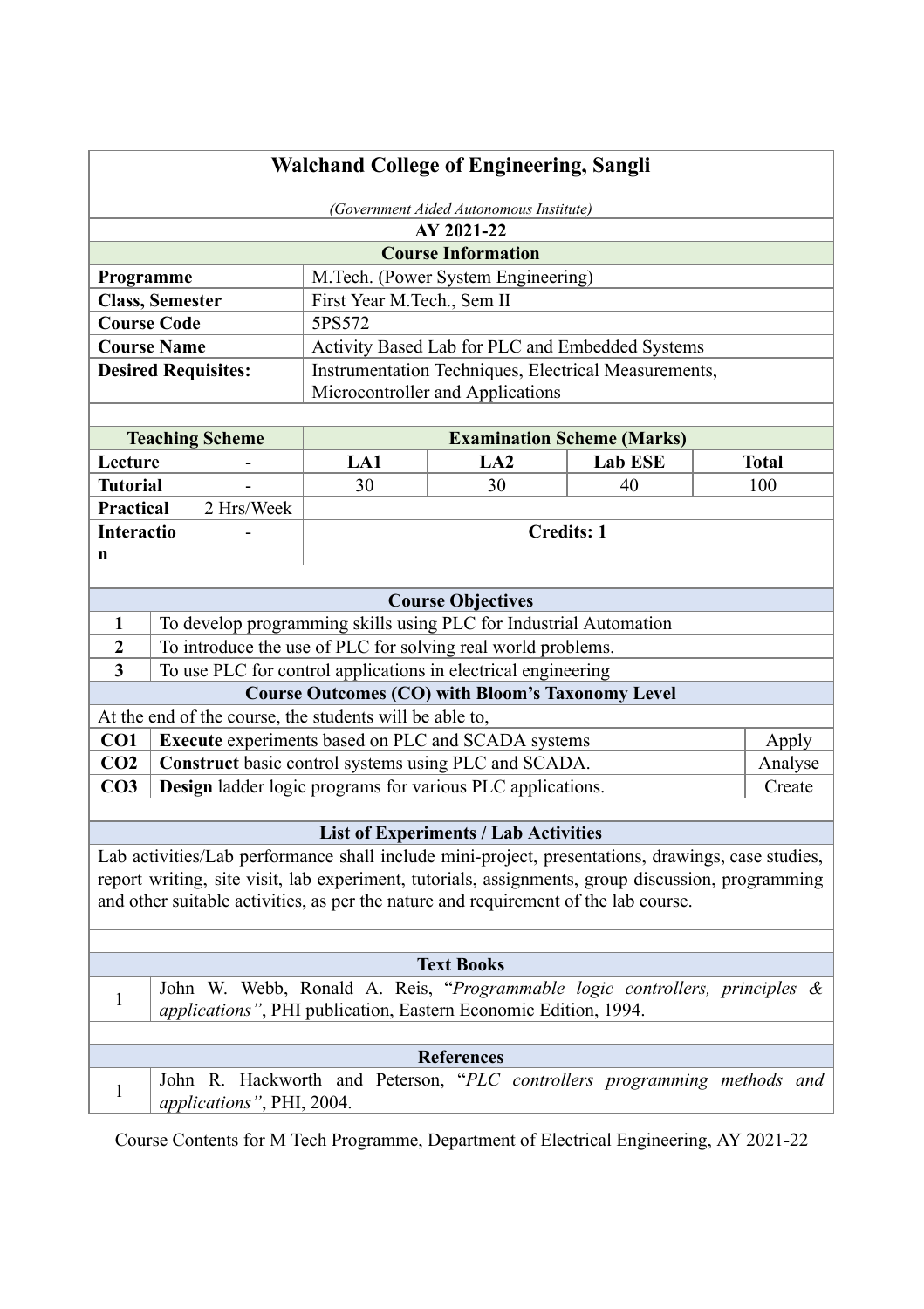| Gary dunning, " <i>Introduction to PLC</i> ", Thomson learning, Edition III, 2006       |
|-----------------------------------------------------------------------------------------|
| William H. Bolton, " <i>Programmable logic controllers</i> ", Newnes, Edition VI, 2006. |

# **Useful Links**

| <b>CO-PO Mapping</b> |                                |  |  |  |  |  |  |
|----------------------|--------------------------------|--|--|--|--|--|--|
|                      | <b>Programme Outcomes (PO)</b> |  |  |  |  |  |  |
|                      |                                |  |  |  |  |  |  |
| CO <sub>1</sub>      |                                |  |  |  |  |  |  |
| $\overline{CO2}$     |                                |  |  |  |  |  |  |
| റദ                   |                                |  |  |  |  |  |  |

The strength of mapping is to be written as 1,2,3; Where, 1:Low, 2:Medium, 3:High

Each CO of the course must map to at least one PO.

| <b>Assessment</b>                                                                                                                                                                                                                                                                                                                                                                                                                                                                                                                                                                                                                                           |                                                                                                                                                                            |                       |                                                                        |              |  |  |  |  |
|-------------------------------------------------------------------------------------------------------------------------------------------------------------------------------------------------------------------------------------------------------------------------------------------------------------------------------------------------------------------------------------------------------------------------------------------------------------------------------------------------------------------------------------------------------------------------------------------------------------------------------------------------------------|----------------------------------------------------------------------------------------------------------------------------------------------------------------------------|-----------------------|------------------------------------------------------------------------|--------------|--|--|--|--|
|                                                                                                                                                                                                                                                                                                                                                                                                                                                                                                                                                                                                                                                             | There are three components of lab assessment, LA1, LA2 and Lab ESE.<br>IMP: Lab ESE is a separate head of passing. LA1, LA2 together is treated as In-Semester Evaluation. |                       |                                                                        |              |  |  |  |  |
| Assessment                                                                                                                                                                                                                                                                                                                                                                                                                                                                                                                                                                                                                                                  | <b>Based on</b>                                                                                                                                                            | Conducted<br>by       | <b>Typical Schedule (for 26-week Sem)</b>                              | <b>Marks</b> |  |  |  |  |
| LA1                                                                                                                                                                                                                                                                                                                                                                                                                                                                                                                                                                                                                                                         | Lab activities,<br>attendance                                                                                                                                              | Lab Course<br>Faculty | During Week 1 to Week 6<br>Marks Submission at the end of Week<br>6    | 30           |  |  |  |  |
| LA2                                                                                                                                                                                                                                                                                                                                                                                                                                                                                                                                                                                                                                                         | Lab activities,<br>attendance                                                                                                                                              | Lab Course<br>Faculty | During Week 7 to Week 12<br>Marks Submission at the end of Week<br>12  | 30           |  |  |  |  |
| Lab ESE                                                                                                                                                                                                                                                                                                                                                                                                                                                                                                                                                                                                                                                     | Lab activities,<br>attendance                                                                                                                                              | Lab Course<br>Faculty | During Week 15 to Week 18<br>Marks Submission at the end of Week<br>18 | 40           |  |  |  |  |
| Week 1 indicates starting week of a semester. The typical schedule of lab assessments is shown,<br>considering a 26-week semester. The actual schedule shall be as per academic calendar. Lab<br>$\mathcal{F} = \mathcal{F} \mathcal{F} = \mathcal{F} \mathcal{F} = \mathcal{F} \mathcal{F} = \mathcal{F} \mathcal{F} = \mathcal{F} \mathcal{F} = \mathcal{F} \mathcal{F} = \mathcal{F} \mathcal{F} = \mathcal{F} \mathcal{F} = \mathcal{F} \mathcal{F} = \mathcal{F} \mathcal{F} = \mathcal{F} \mathcal{F} = \mathcal{F} \mathcal{F} = \mathcal{F} \mathcal{F} = \mathcal{F} \mathcal{F} = \mathcal{F} \mathcal{F} = \mathcal{F} \mathcal{F} = \mathcal{F$ |                                                                                                                                                                            |                       |                                                                        |              |  |  |  |  |

activities/Lab performance shall include mini-project, presentations, drawings, programming and other suitable activities, as per the nature and requirement of the lab course.

| <b>Assessment Plan based on Bloom's Taxonomy Level (Marks) (For lab Courses)</b> |     |     |         |       |  |  |  |  |
|----------------------------------------------------------------------------------|-----|-----|---------|-------|--|--|--|--|
| <b>Bloom's Taxonomy Level</b>                                                    | LA1 | LA2 | Lab ESE | Total |  |  |  |  |
| Remember                                                                         |     |     |         |       |  |  |  |  |
| Understand                                                                       |     |     |         |       |  |  |  |  |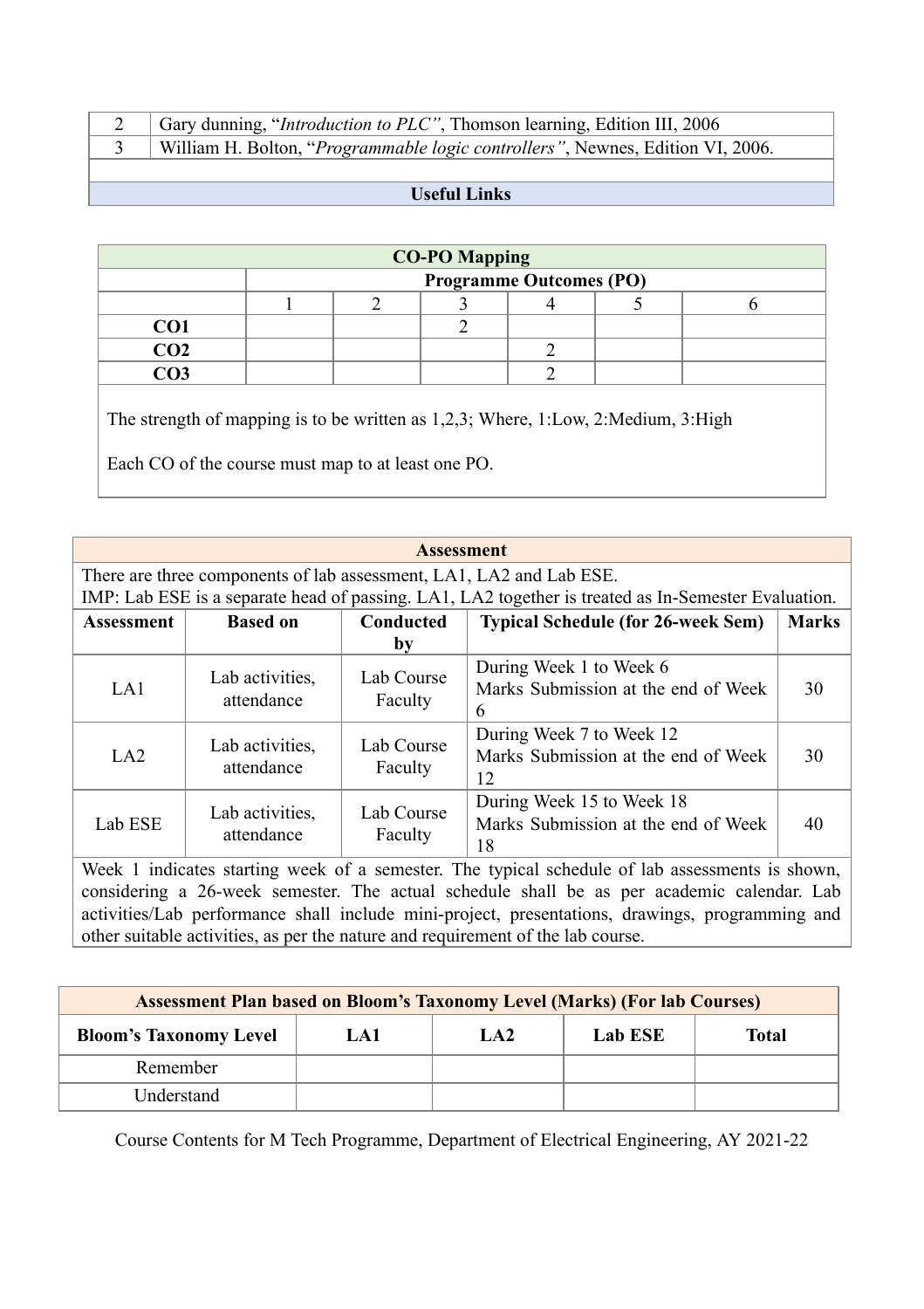| Apply              |     | 1U. | 10  | 30  |
|--------------------|-----|-----|-----|-----|
| Analyse            | ιU  | 10. | 1 ∪ | 30  |
| Evaluate           |     |     |     |     |
| Create             | 1 O | 10  | 20  | 40  |
| <b>Total Marks</b> | 30  | 30  | 40  | 100 |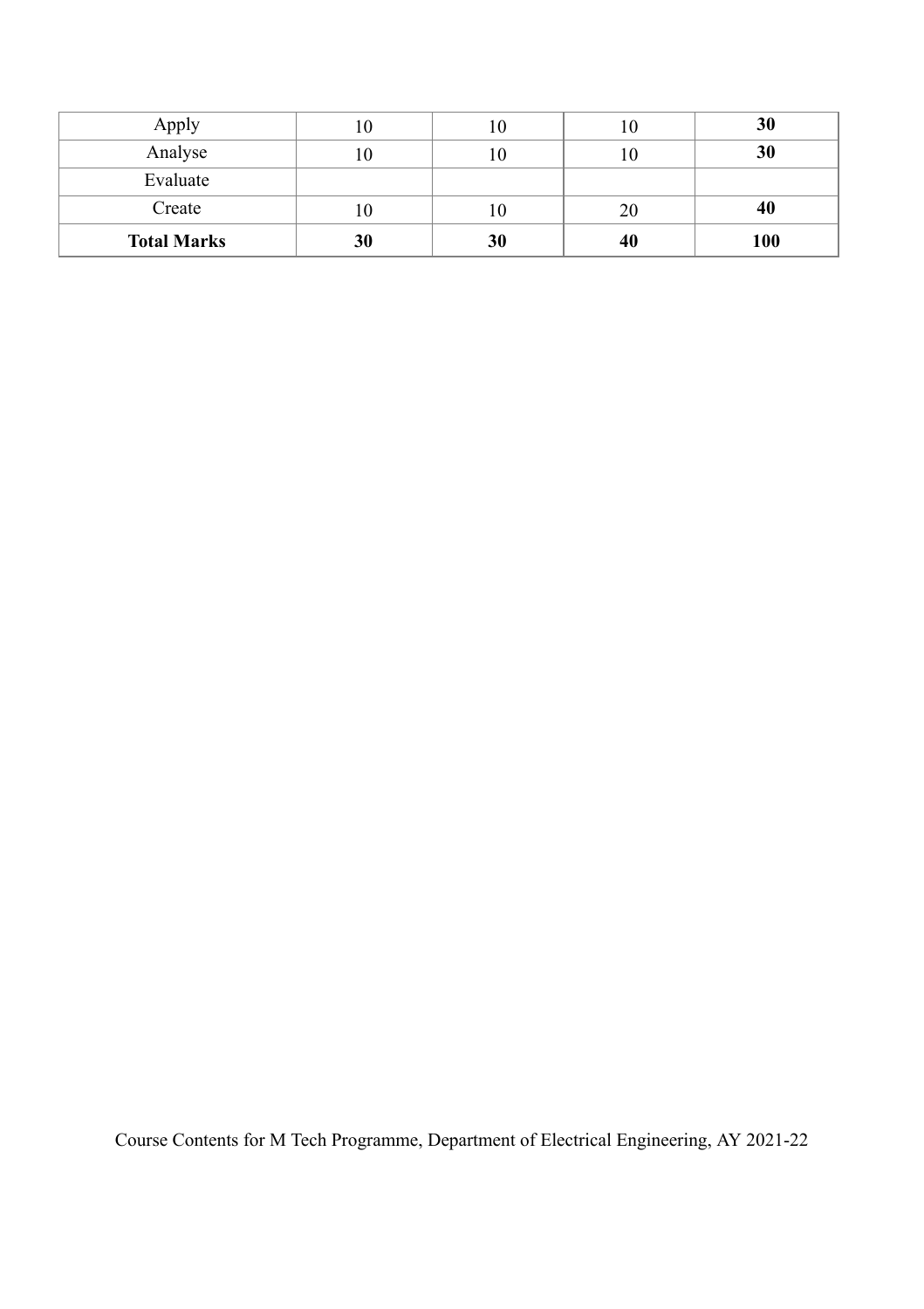| <b>Walchand College of Engineering, Sangli</b>                                                          |                                                                                        |                             |                                    |                   |              |
|---------------------------------------------------------------------------------------------------------|----------------------------------------------------------------------------------------|-----------------------------|------------------------------------|-------------------|--------------|
| (Government Aided Autonomous Institute)                                                                 |                                                                                        |                             |                                    |                   |              |
| AY 2021-22                                                                                              |                                                                                        |                             |                                    |                   |              |
|                                                                                                         |                                                                                        | <b>Course Information</b>   |                                    |                   |              |
| Programme                                                                                               |                                                                                        |                             | M.Tech. (Power System Engineering) |                   |              |
| <b>Class, Semester</b>                                                                                  |                                                                                        | First Year M. Tech., Sem II |                                    |                   |              |
| <b>Course Code</b>                                                                                      |                                                                                        | 5PS573                      |                                    |                   |              |
| <b>Course Name</b>                                                                                      |                                                                                        | <b>Industrial Project</b>   |                                    |                   |              |
| <b>Desired Requisites:</b>                                                                              |                                                                                        |                             |                                    |                   |              |
|                                                                                                         |                                                                                        |                             |                                    |                   |              |
| <b>Teaching Scheme</b><br><b>Examination Scheme (Marks)</b>                                             |                                                                                        |                             |                                    |                   |              |
| Lecture                                                                                                 |                                                                                        | LA1                         | LA2                                | <b>ESE</b>        | <b>Total</b> |
| <b>Tutorial</b>                                                                                         |                                                                                        | 30                          | 30                                 | 40                | 100          |
| <b>Practical</b>                                                                                        |                                                                                        |                             |                                    |                   |              |
| <b>Interaction</b>                                                                                      | 2Hr/Week                                                                               |                             |                                    | <b>Credits: 2</b> |              |
|                                                                                                         |                                                                                        |                             |                                    |                   |              |
|                                                                                                         |                                                                                        | <b>Course Objectives</b>    |                                    |                   |              |
| $\mathbf{1}$                                                                                            | To understand industrial problems.                                                     |                             |                                    |                   |              |
| $\overline{2}$                                                                                          | To suggest engineering solutions to the defined problem.                               |                             |                                    |                   |              |
|                                                                                                         | <b>Course Outcomes (CO) with Bloom's Taxonomy Level</b>                                |                             |                                    |                   |              |
|                                                                                                         | At the end of the course, the students will be able to,                                |                             |                                    |                   |              |
| CO1                                                                                                     | Chose, Formulate a clear problem.                                                      |                             |                                    |                   | Apply        |
| CO <sub>2</sub>                                                                                         | Select and apply appropriate engineering methods and tools<br>for solving the problem. |                             |                                    |                   | Create       |
| Develop the project and its results following an established<br>CO <sub>3</sub><br>project methodology. |                                                                                        |                             |                                    | Evaluate          |              |
| CO <sub>4</sub><br><b>Present</b> the project results.                                                  |                                                                                        |                             |                                    | Analyse           |              |
|                                                                                                         |                                                                                        |                             |                                    |                   |              |

# **List of Experiments / Lab Activities**

Industrial Project:

The Industry project will involve the selection of appropriate real time industry problem by understanding the working of particular industry application. Formulate the problem, select design and methodology to find the solution. Construct an electrical system by using appropriate hardware software tools. Each student should conceive, design and develop the idea leading to a project/product. The student should submit a soft bound report at the end of the semester. The final product as a result of Industry project should be demonstrated in phases at the time of examination.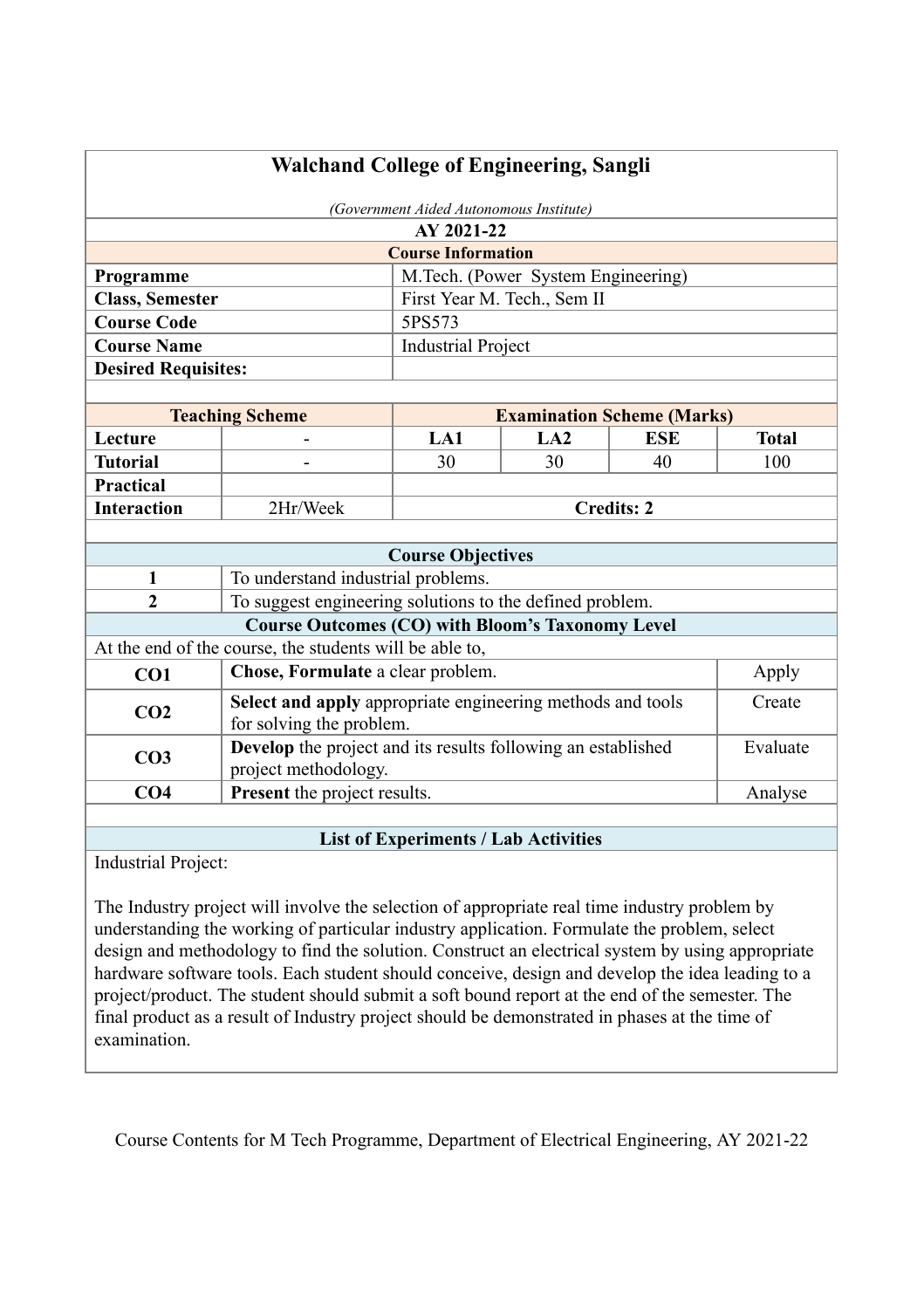| This will help student to understand structured management in industry, sustainable |                                                                                                  |  |  |  |  |
|-------------------------------------------------------------------------------------|--------------------------------------------------------------------------------------------------|--|--|--|--|
|                                                                                     | development, with consideration to both scientific and ethical aspects and its presentation with |  |  |  |  |
| technical report.                                                                   |                                                                                                  |  |  |  |  |
|                                                                                     |                                                                                                  |  |  |  |  |
|                                                                                     |                                                                                                  |  |  |  |  |
|                                                                                     |                                                                                                  |  |  |  |  |
|                                                                                     | <b>Text Books</b>                                                                                |  |  |  |  |
| 1                                                                                   | To be used based on selected project                                                             |  |  |  |  |
|                                                                                     |                                                                                                  |  |  |  |  |
|                                                                                     | <b>References</b>                                                                                |  |  |  |  |
|                                                                                     | Industry 4.0 : fourth Industrial Revolution guide to Industry 4.0                                |  |  |  |  |
|                                                                                     |                                                                                                  |  |  |  |  |
|                                                                                     |                                                                                                  |  |  |  |  |
| <b>Useful Links</b>                                                                 |                                                                                                  |  |  |  |  |
|                                                                                     | -                                                                                                |  |  |  |  |

| <b>CO-PO Mapping</b>                                                                                                                       |                                |   |  |                |  |   |  |  |
|--------------------------------------------------------------------------------------------------------------------------------------------|--------------------------------|---|--|----------------|--|---|--|--|
|                                                                                                                                            | <b>Programme Outcomes (PO)</b> |   |  |                |  |   |  |  |
|                                                                                                                                            | 5<br>6                         |   |  |                |  |   |  |  |
| CO <sub>1</sub>                                                                                                                            | 3                              | 2 |  |                |  |   |  |  |
| CO <sub>2</sub>                                                                                                                            |                                |   |  | $\overline{2}$ |  | າ |  |  |
| CO <sub>3</sub>                                                                                                                            | 2                              |   |  |                |  |   |  |  |
| CO <sub>4</sub>                                                                                                                            |                                | 2 |  |                |  |   |  |  |
| The strength of mapping is to be written as $1,2,3$ ; Where, 1:Low, 2:Medium, 3:High<br>Each CO of the course must map to at least one PO. |                                |   |  |                |  |   |  |  |
|                                                                                                                                            |                                |   |  |                |  |   |  |  |

| <b>Assessment</b>                                                                                     |                                                                     |                       |                                                                     |    |  |  |  |  |
|-------------------------------------------------------------------------------------------------------|---------------------------------------------------------------------|-----------------------|---------------------------------------------------------------------|----|--|--|--|--|
|                                                                                                       | There are three components of lab assessment, LA1, LA2 and Lab ESE. |                       |                                                                     |    |  |  |  |  |
| IMP: Lab ESE is a separate head of passing. LA1, LA2 together is treated as In-Semester<br>Evaluation |                                                                     |                       |                                                                     |    |  |  |  |  |
| <b>Conducted by</b><br><b>Typical Schedule</b><br><b>Based on</b><br><b>Assessment</b>                |                                                                     |                       |                                                                     |    |  |  |  |  |
| LA1                                                                                                   | Lab activities,<br>attendance                                       | Lab Course<br>Faculty | During Week 1 to Week 6<br>Marks Submission at the<br>end of Week 6 | 30 |  |  |  |  |
| LA2                                                                                                   | Lab activities,<br>attendance                                       | Lab Course<br>Faculty | During Week 7 to Week<br>12                                         | 30 |  |  |  |  |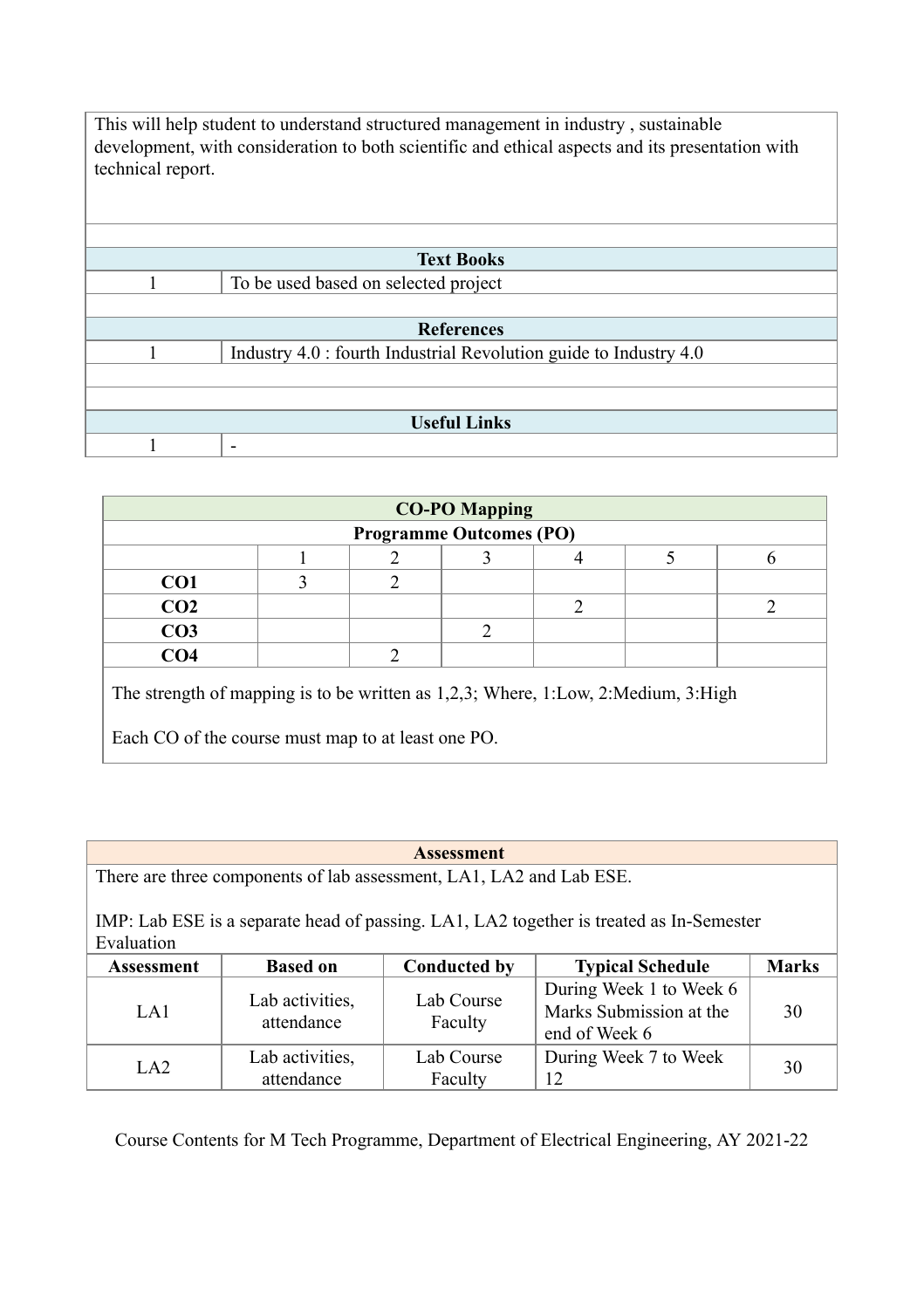|                                                                                                                                                                                                                                                                                                |                               |                       | Marks Submission at the<br>end of Week 12                                 |    |  |  |
|------------------------------------------------------------------------------------------------------------------------------------------------------------------------------------------------------------------------------------------------------------------------------------------------|-------------------------------|-----------------------|---------------------------------------------------------------------------|----|--|--|
| Lab ESE                                                                                                                                                                                                                                                                                        | Lab activities,<br>attendance | Lab Course<br>Faculty | During Week 15 to Week<br>18<br>Marks Submission at the<br>end of Week 18 | 40 |  |  |
| Week 1 indicates starting week of a semester. The typical schedule of lab assessments is shown,<br>considering a 26-week semester. The actual schedule shall be as per academic calendar. Lab<br>activities/Lab performance shall include performing experiments, mini-project, presentations, |                               |                       |                                                                           |    |  |  |

drawings, programming and other suitable activities, as per the nature and requirement of the lab course.

| <b>Assessment Plan based on Bloom's Taxonomy Level</b> |     |     |            |              |  |  |  |
|--------------------------------------------------------|-----|-----|------------|--------------|--|--|--|
| <b>Bloom's</b>                                         | LA1 | LA2 | <b>ESE</b> | <b>Total</b> |  |  |  |
| <b>Taxonomy Level</b>                                  |     |     |            |              |  |  |  |
| Remember                                               |     |     |            |              |  |  |  |
| Understand                                             |     |     |            |              |  |  |  |
| Apply                                                  | 30  | 10  |            | 45           |  |  |  |
| Analyse                                                |     | 10  |            | 15           |  |  |  |
| Evaluate                                               |     | 10  | 10         | 20           |  |  |  |
| Create                                                 |     |     | 20         | 20           |  |  |  |
| <b>Total</b>                                           | 30  | 30  | 40         | 100          |  |  |  |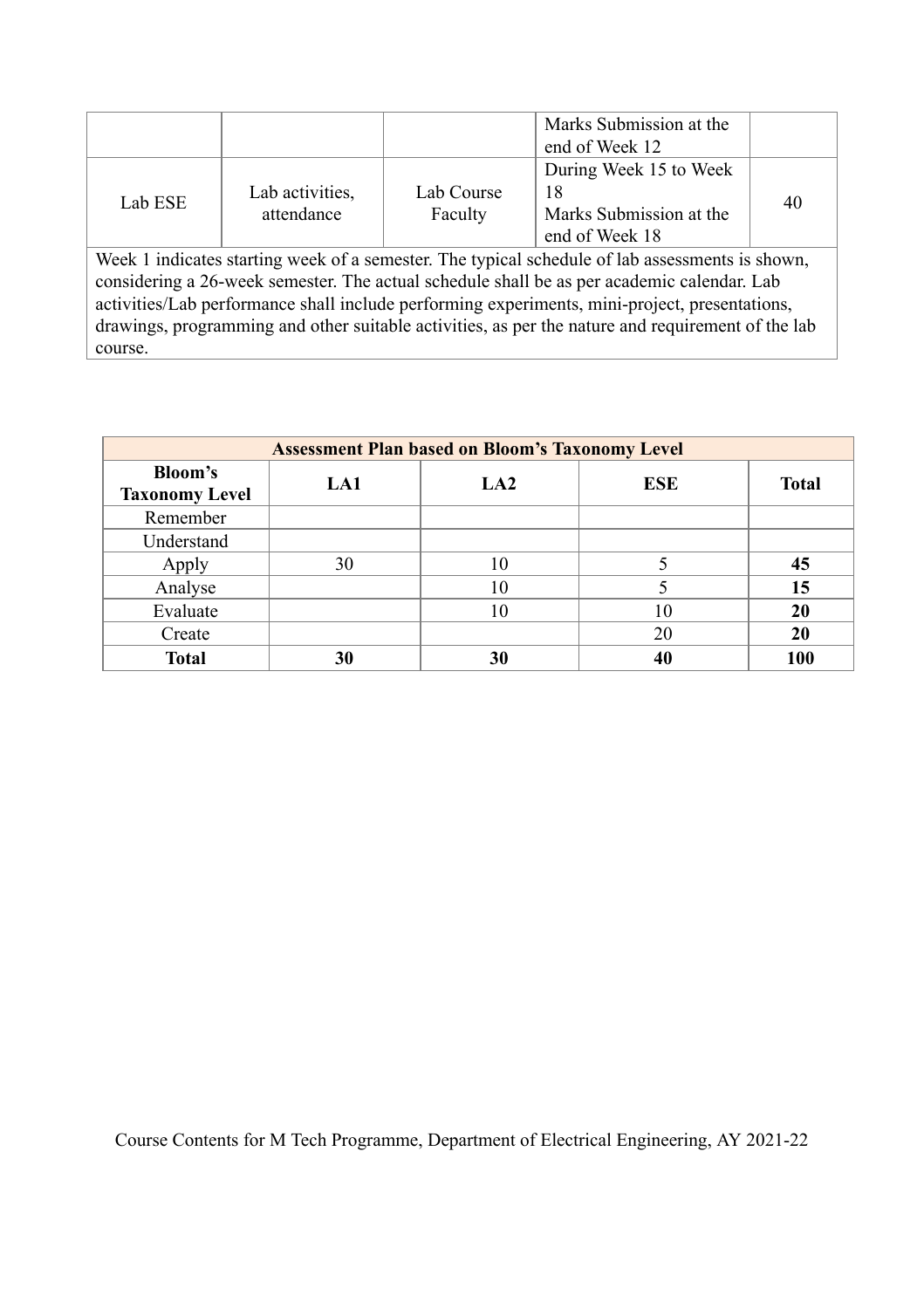| <b>Walchand College of Engineering, Sangli</b>                                                        |                                                                                                                                                                                                |                           |                                    |            |              |  |
|-------------------------------------------------------------------------------------------------------|------------------------------------------------------------------------------------------------------------------------------------------------------------------------------------------------|---------------------------|------------------------------------|------------|--------------|--|
| (Government Aided Autonomous Institute)                                                               |                                                                                                                                                                                                |                           |                                    |            |              |  |
|                                                                                                       | AY 2021-22                                                                                                                                                                                     |                           |                                    |            |              |  |
|                                                                                                       |                                                                                                                                                                                                | <b>Course Information</b> |                                    |            |              |  |
| Programme                                                                                             |                                                                                                                                                                                                |                           | M.Tech. (Power System Engineering) |            |              |  |
| <b>Class, Semester</b>                                                                                | First Year M. Tech., Sem II                                                                                                                                                                    |                           |                                    |            |              |  |
| <b>Course Code</b>                                                                                    |                                                                                                                                                                                                | 5PS574                    |                                    |            |              |  |
| <b>Course Name</b>                                                                                    |                                                                                                                                                                                                | Professional Skills 2     |                                    |            |              |  |
| <b>Desired Requisites:</b>                                                                            |                                                                                                                                                                                                |                           |                                    |            |              |  |
|                                                                                                       |                                                                                                                                                                                                |                           |                                    |            |              |  |
|                                                                                                       | <b>Teaching Scheme</b>                                                                                                                                                                         |                           | <b>Examination Scheme (Marks)</b>  |            |              |  |
| Lecture                                                                                               |                                                                                                                                                                                                | LA1                       | LA2                                | <b>ESE</b> | <b>Total</b> |  |
| <b>Tutorial</b>                                                                                       |                                                                                                                                                                                                | 30                        | 30                                 | 40         | 100          |  |
| <b>Practical</b>                                                                                      |                                                                                                                                                                                                |                           |                                    |            |              |  |
| <b>Interaction</b>                                                                                    | 1 Hr/Week                                                                                                                                                                                      |                           | <b>Credits: 1</b>                  |            |              |  |
|                                                                                                       |                                                                                                                                                                                                |                           |                                    |            |              |  |
|                                                                                                       |                                                                                                                                                                                                | <b>Course Objectives</b>  |                                    |            |              |  |
| $\mathbf{1}$                                                                                          | To provide a hands on experience of software in solving complex Electrical                                                                                                                     |                           |                                    |            |              |  |
|                                                                                                       | Engineering problems.                                                                                                                                                                          |                           |                                    |            |              |  |
| $\overline{2}$                                                                                        | To enhance the employability of Electrical Engineering student.                                                                                                                                |                           |                                    |            |              |  |
|                                                                                                       | <b>Course Outcomes (CO) with Bloom's Taxonomy Level</b>                                                                                                                                        |                           |                                    |            |              |  |
|                                                                                                       | At the end of the course, students will be able to,                                                                                                                                            |                           |                                    |            | Evaluate     |  |
| CO1                                                                                                   | Use of the software related to Electrical Engineering<br>effectively.                                                                                                                          |                           |                                    |            |              |  |
| CO <sub>2</sub>                                                                                       | <b>Develop</b> the solution for Electrical Engineering<br>problem using software.                                                                                                              |                           |                                    |            | Create       |  |
| CO <sub>3</sub>                                                                                       | <b>Explain</b> the process of problem-solving                                                                                                                                                  |                           |                                    | using      | Understand   |  |
|                                                                                                       | computing tools.                                                                                                                                                                               |                           |                                    |            |              |  |
|                                                                                                       |                                                                                                                                                                                                | <b>Course Content</b>     |                                    |            |              |  |
|                                                                                                       |                                                                                                                                                                                                |                           |                                    |            |              |  |
|                                                                                                       | This course is based on computing as a tool to design and analyse the Electrical Engineering<br>system. In the modern day work environment, the Electrical Engineer should be able to simulate |                           |                                    |            |              |  |
|                                                                                                       | and solve complex problems on computers. The Electrical Engineer must be highly computer                                                                                                       |                           |                                    |            |              |  |
|                                                                                                       | literate. The engineer with strong fundamentals and computer software proficiency is highly in                                                                                                 |                           |                                    |            |              |  |
|                                                                                                       |                                                                                                                                                                                                |                           |                                    |            |              |  |
| demand from industry. Employability of the student can be enhanced by providing software<br>training. |                                                                                                                                                                                                |                           |                                    |            |              |  |
|                                                                                                       |                                                                                                                                                                                                |                           |                                    |            |              |  |
| <b>Text Books</b>                                                                                     |                                                                                                                                                                                                |                           |                                    |            |              |  |
| $\mathbf{1}$                                                                                          | Suitable books based on the software selected.                                                                                                                                                 |                           |                                    |            |              |  |
|                                                                                                       |                                                                                                                                                                                                |                           |                                    |            |              |  |
|                                                                                                       |                                                                                                                                                                                                | <b>References</b>         |                                    |            |              |  |
|                                                                                                       |                                                                                                                                                                                                |                           |                                    |            |              |  |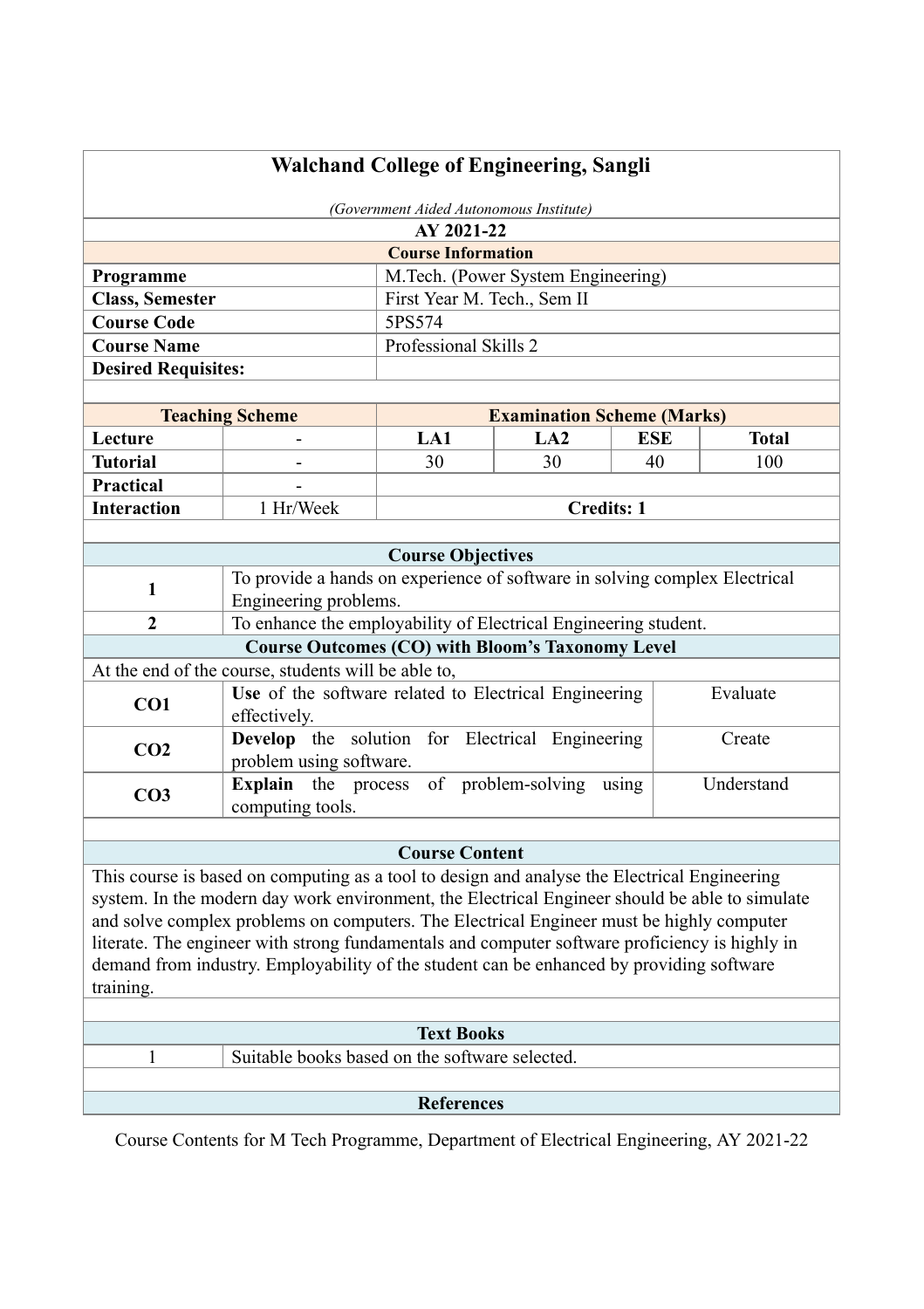|                     | Suitable books based on the contents of software selected |  |  |  |  |
|---------------------|-----------------------------------------------------------|--|--|--|--|
|                     |                                                           |  |  |  |  |
| <b>Useful Links</b> |                                                           |  |  |  |  |
|                     | As per the need of the software training                  |  |  |  |  |

| <b>CO-PO Mapping</b>                                                              |   |                                |  |  |  |  |  |
|-----------------------------------------------------------------------------------|---|--------------------------------|--|--|--|--|--|
|                                                                                   |   | <b>Programme Outcomes (PO)</b> |  |  |  |  |  |
|                                                                                   | o |                                |  |  |  |  |  |
| CO <sub>1</sub>                                                                   |   |                                |  |  |  |  |  |
| CO <sub>2</sub>                                                                   |   |                                |  |  |  |  |  |
| CO <sub>3</sub>                                                                   |   |                                |  |  |  |  |  |
| The strength of mapping is to be written as 1,2,3; Where, 1:Low, 2:Medium, 3:High |   |                                |  |  |  |  |  |
| Each CO of the course must map to at least one PO.                                |   |                                |  |  |  |  |  |

#### **Assessment**

There are three components of lab assessment, LA1, LA2 and Lab ESE.

IMP: Lab ESE is a separate head of passing. LA1, LA2 together is treated as In-Semester Evaluation.

| <b>Assessmen</b> | <b>Based on</b>                        |                       | <b>Typical Schedule (for</b>                                              | <b>Marks</b> |
|------------------|----------------------------------------|-----------------------|---------------------------------------------------------------------------|--------------|
| t                |                                        |                       | 26-week Sem)                                                              |              |
| LA1              | Lab activities,<br>attendance, journal | Lab Course<br>Faculty | During Week 1 to Week<br>6<br>Marks Submission at the<br>end of Week 6    | 30           |
| LA2              | Lab activities,<br>attendance, journal | Lab Course<br>Faculty | During Week 7 to Week<br>12<br>Marks Submission at the<br>end of Week 12  | 30           |
| Lab ESE          | Lab activities,<br>attendance, journal | Lab Course<br>Faculty | During Week 15 to Week<br>18<br>Marks Submission at the<br>end of Week 18 | 40           |

Week 1 indicates starting week of a semester. The typical schedule of lab assessments is shown, considering a 26-week semester. The actual schedule shall be as per academic calendar. Lab activities/Lab performance shall include performing experiments, mini-project, presentations, drawings, programming and other suitable activities, as per the nature and requirement of the lab course.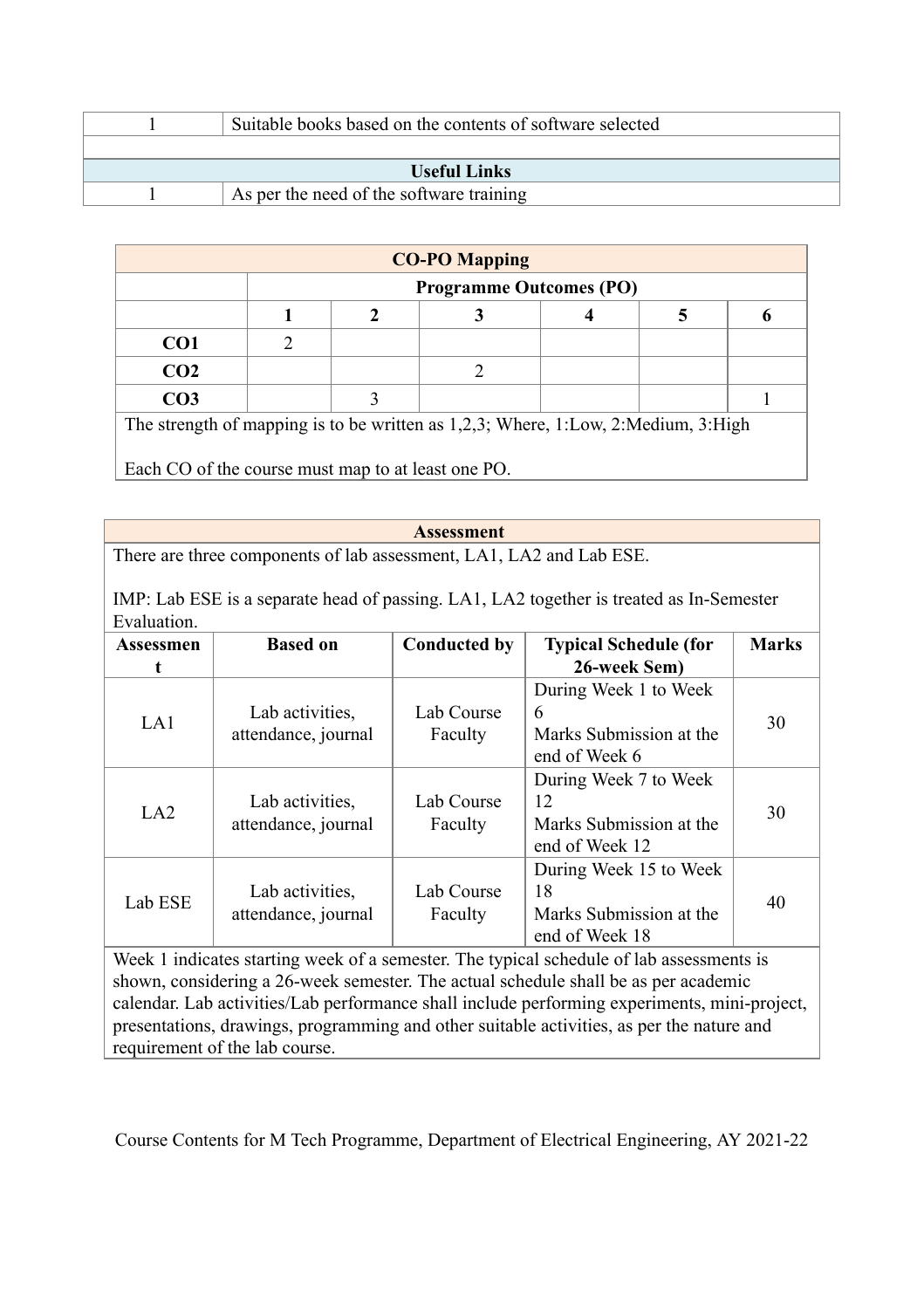| <b>Assessment Plan based on Bloom's Taxonomy Level (Marks) (For lab Courses)</b> |     |     |                |              |  |  |
|----------------------------------------------------------------------------------|-----|-----|----------------|--------------|--|--|
| <b>Bloom's Taxonomy Level</b>                                                    | LA1 | LA2 | <b>Lab ESE</b> | <b>Total</b> |  |  |
| Remember                                                                         |     |     |                |              |  |  |
| Understand                                                                       | 10  | 10  | 10             | 30           |  |  |
| Apply                                                                            |     |     |                |              |  |  |
| Analyse                                                                          |     |     |                |              |  |  |
| Evaluate                                                                         | 10  | 10  | 15             | 35           |  |  |
| Create                                                                           | 10  | 10  | 15             | 35           |  |  |
| <b>Total Marks</b>                                                               | 30  | 30  | 40             | 100          |  |  |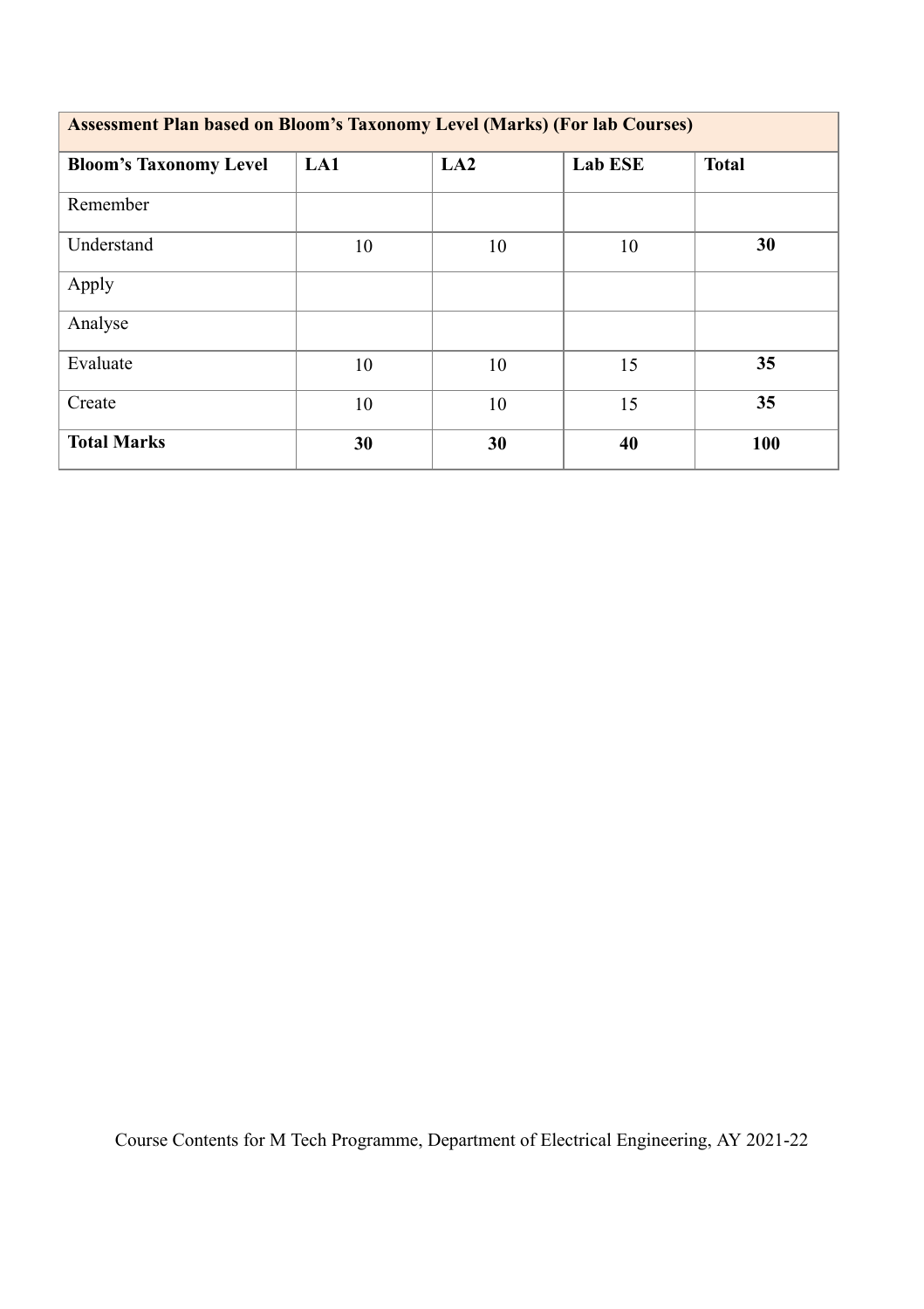| <b>Walchand College of Engineering, Sangli</b> |  |                              |                                                                                                                                                                                                                         |    |                                   |              |
|------------------------------------------------|--|------------------------------|-------------------------------------------------------------------------------------------------------------------------------------------------------------------------------------------------------------------------|----|-----------------------------------|--------------|
| (Government Aided Autonomous Institute)        |  |                              |                                                                                                                                                                                                                         |    |                                   |              |
|                                                |  |                              | AY 2021-22                                                                                                                                                                                                              |    |                                   |              |
|                                                |  |                              | <b>Course Information</b>                                                                                                                                                                                               |    |                                   |              |
| Programme                                      |  |                              | M. Tech (Power System Engineering)                                                                                                                                                                                      |    |                                   |              |
| <b>Class, Semester</b>                         |  |                              | First Year M. Tech., Sem II                                                                                                                                                                                             |    |                                   |              |
| <b>Course Code</b>                             |  |                              | 5PS523                                                                                                                                                                                                                  |    |                                   |              |
| <b>Course Name</b>                             |  |                              | Professional Elective III: Power System Dynamics                                                                                                                                                                        |    |                                   |              |
|                                                |  | <b>Desired Requisites:</b>   | <b>Power Apparatus Modelling</b>                                                                                                                                                                                        |    |                                   |              |
|                                                |  |                              |                                                                                                                                                                                                                         |    |                                   |              |
|                                                |  | <b>Teaching Scheme</b>       |                                                                                                                                                                                                                         |    | <b>Examination Scheme (Marks)</b> |              |
| Lecture                                        |  | 2Hrs/week                    | <b>T1</b>                                                                                                                                                                                                               | T2 | <b>ESE</b>                        | <b>Total</b> |
| <b>Tutorial</b>                                |  |                              | 20                                                                                                                                                                                                                      | 20 | 60                                | 100          |
| <b>Practical</b>                               |  |                              |                                                                                                                                                                                                                         |    |                                   |              |
| <b>Interactio</b><br>n                         |  |                              |                                                                                                                                                                                                                         |    | <b>Credits: 2</b>                 |              |
|                                                |  |                              |                                                                                                                                                                                                                         |    |                                   |              |
|                                                |  |                              | <b>Course Objectives</b>                                                                                                                                                                                                |    |                                   |              |
| $\mathbf{1}$                                   |  |                              | To introduce the concept of small signal and transient stability analysis of power systems.                                                                                                                             |    |                                   |              |
| $\overline{2}$                                 |  |                              | To provide solutions to SSR problem and voltage stability problem.                                                                                                                                                      |    |                                   |              |
|                                                |  |                              | <b>Course Outcomes (CO) with Bloom's Taxonomy Level</b>                                                                                                                                                                 |    |                                   |              |
|                                                |  |                              | At the end of the course, the students will be able to,                                                                                                                                                                 |    |                                   |              |
| CO1                                            |  |                              | Distinguish various categories of system stability.                                                                                                                                                                     |    |                                   | Understand   |
| CO <sub>2</sub>                                |  | stability of various types.  | Analyse models, use analytical tools to decide upon the                                                                                                                                                                 |    |                                   | Analyse      |
| CO <sub>3</sub>                                |  | stabilities of power system. | Recommend various methods to improve various type of                                                                                                                                                                    |    |                                   | Evaluate     |
|                                                |  |                              |                                                                                                                                                                                                                         |    |                                   |              |
| <b>Module</b>                                  |  |                              | <b>Module Contents</b>                                                                                                                                                                                                  |    |                                   | <b>Hours</b> |
|                                                |  |                              | Introduction to small signal stability of power system                                                                                                                                                                  |    |                                   |              |
| I<br>Small                                     |  |                              | Signal Stability analysis of single machine<br>connected to infinite bus. Step by step model development<br>of single machine connected to infinite bus.                                                                |    | 4                                 |              |
| $\mathbf{I}$                                   |  | to infinite bus.             | <b>Improvement of small signal stability</b><br>Power system stabilizer, Simulation of Power System<br>Dynamic response using power systemstabilizer in the<br>small signal stability model of single machine connected |    |                                   | 6            |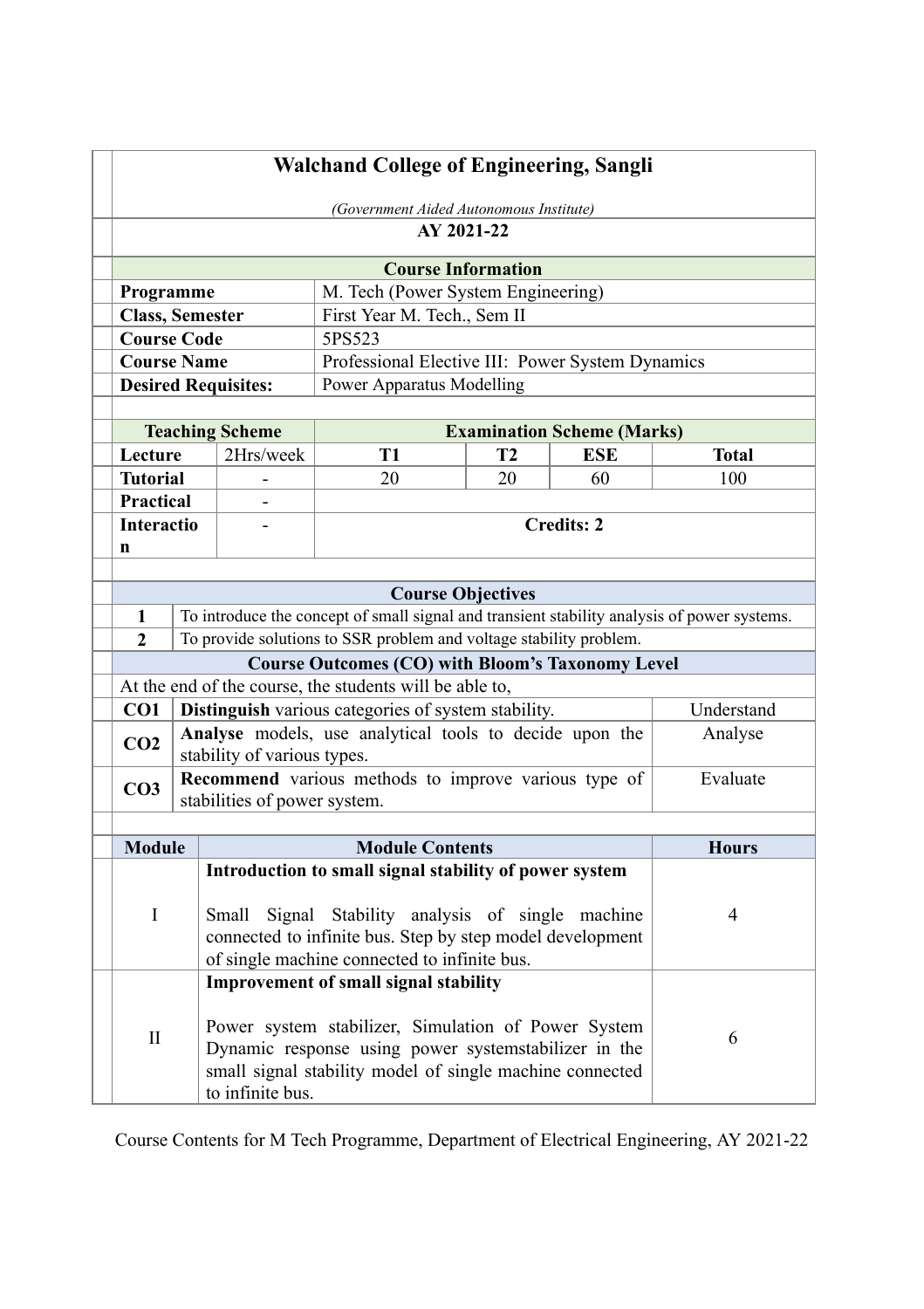|              | Large scale power systems                                                                                                                                                                                                                            |                |  |  |  |  |
|--------------|------------------------------------------------------------------------------------------------------------------------------------------------------------------------------------------------------------------------------------------------------|----------------|--|--|--|--|
| III          | Dynamic equalization of large scale system systems. Step<br>by step reduction of large scale model to a smaller model<br>for analysis purpose.                                                                                                       | 6              |  |  |  |  |
| IV           | <b>Transient stability analysis</b><br>Introduction to Direct method of transient stability<br>analysis by roller ball analogy. Development of model<br>using energy concept, and analysis of model for transient<br>stability.                      | $\overline{4}$ |  |  |  |  |
| $\mathbf{V}$ | Sub synchronous resonance<br>Introduction to Sub-Synchronous oscillation & sub-<br>synchronous resonance. Effect of series compensation of<br>transmission line. Induction generator effect, stability of<br>hydro turbines.                         | $\overline{4}$ |  |  |  |  |
| VI           | <b>Voltage stability</b><br>Reactive power compensation and Voltage stability.<br>Development of model of power system for voltage<br>stability. Sensitivity analysis and QV modal analysis for<br>voltage stability. Methodsof improving stability. | $\overline{4}$ |  |  |  |  |
|              |                                                                                                                                                                                                                                                      |                |  |  |  |  |
|              | <b>Text Books</b>                                                                                                                                                                                                                                    |                |  |  |  |  |
| 1            | P. Kundur," Power System, Stability and Control", Tata McGraw Hill, New Delhi,<br>1994.                                                                                                                                                              |                |  |  |  |  |
|              |                                                                                                                                                                                                                                                      |                |  |  |  |  |
|              | <b>References</b>                                                                                                                                                                                                                                    |                |  |  |  |  |
| $\mathbf{1}$ | K. R. Padiyar, "Power System Dynamic, Stability & Control", B.S. Publication,<br>2008.                                                                                                                                                               |                |  |  |  |  |
|              |                                                                                                                                                                                                                                                      |                |  |  |  |  |
|              | <b>Useful Links</b>                                                                                                                                                                                                                                  |                |  |  |  |  |
| $\mathbf{1}$ |                                                                                                                                                                                                                                                      |                |  |  |  |  |
|              |                                                                                                                                                                                                                                                      |                |  |  |  |  |

| <b>CO-PO Mapping</b> |  |                                |  |  |  |  |  |
|----------------------|--|--------------------------------|--|--|--|--|--|
|                      |  | <b>Programme Outcomes (PO)</b> |  |  |  |  |  |
|                      |  |                                |  |  |  |  |  |
| CO1                  |  |                                |  |  |  |  |  |
| CO <sub>2</sub>      |  |                                |  |  |  |  |  |
|                      |  |                                |  |  |  |  |  |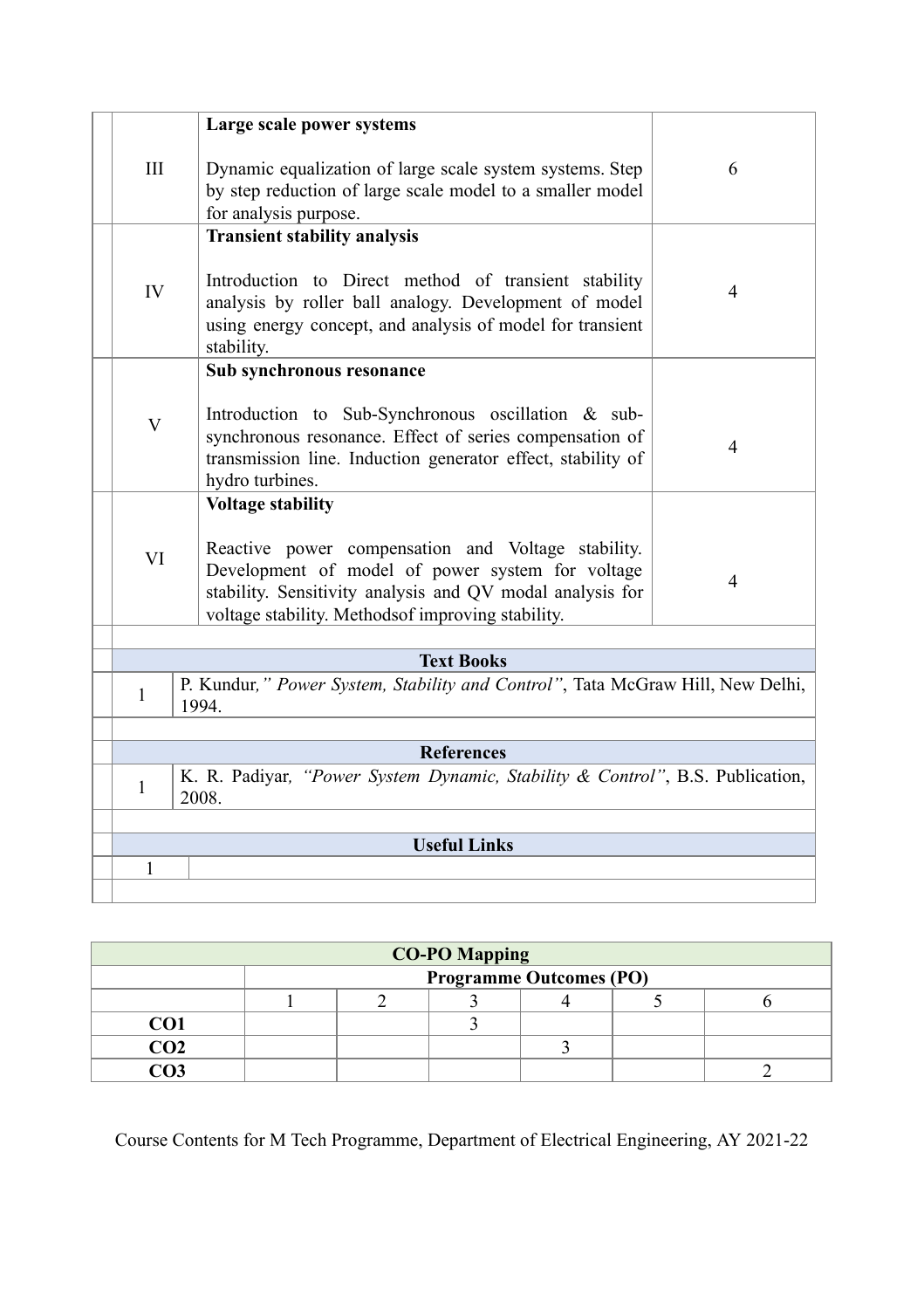The strength of mapping is to be written as 1,2,3; Where, 1: Low, 2: Medium, 3: High

Each CO of the course must map to at least one PO.

## **Assessment**

The assessment is based on 2 in-semester examinations in the form of T1 (Test-1) and T2 (Test-2) of 20 marks each. Also there shall be1 End-Sem examination (ESE) of 60 marks. T1 shall be typically on modules 1 and 2, T2 based typically on modules 3,4 and ESE shall be on all modules with nearly 50% weightage on modules 1 to 4 and 50% weightage on modules 5, 6.

| <b>Assessment Plan based on Bloom's Taxonomy Level</b> |    |    |            |              |  |  |
|--------------------------------------------------------|----|----|------------|--------------|--|--|
| <b>Bloom's Taxonomy Level</b>                          | T1 | T2 | <b>ESE</b> | <b>Total</b> |  |  |
| Remember                                               |    |    |            |              |  |  |
| Understand                                             | 10 | 10 | 20         | 40           |  |  |
| Apply                                                  |    |    |            |              |  |  |
| Analyse                                                | 10 | 10 | 20         | 40           |  |  |
| Evaluate                                               |    |    | 20         | 20           |  |  |
| Create                                                 |    |    |            |              |  |  |
| <b>Total</b>                                           | 20 | 20 | 60         | 100          |  |  |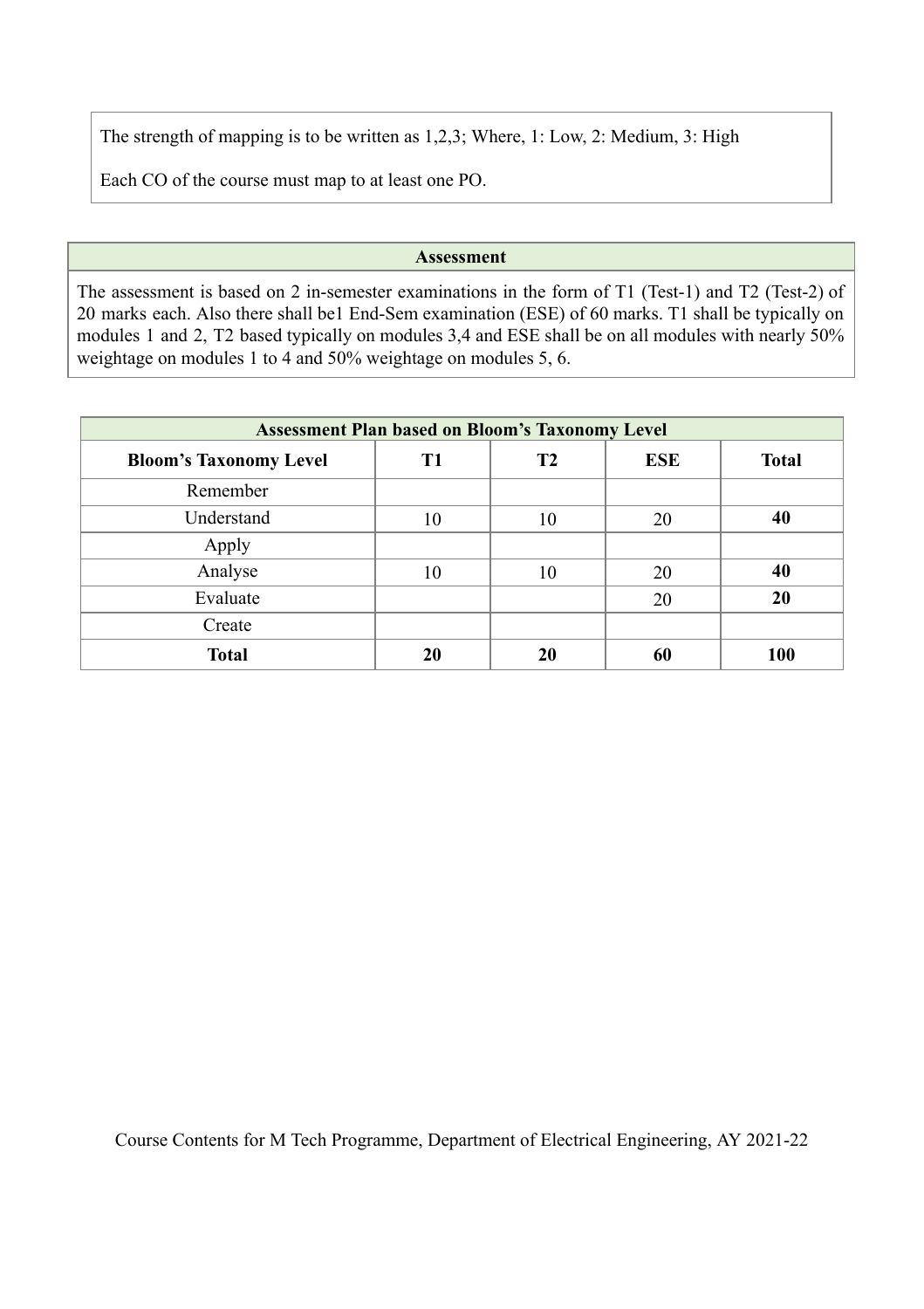|                                                                                                                                                      | <b>Walchand College of Engineering, Sangli</b> |                        |                                                                                                                                                                                |                                         |                                   |   |              |
|------------------------------------------------------------------------------------------------------------------------------------------------------|------------------------------------------------|------------------------|--------------------------------------------------------------------------------------------------------------------------------------------------------------------------------|-----------------------------------------|-----------------------------------|---|--------------|
|                                                                                                                                                      |                                                |                        |                                                                                                                                                                                | (Government Aided Autonomous Institute) |                                   |   |              |
|                                                                                                                                                      |                                                |                        |                                                                                                                                                                                | AY 2021-22                              |                                   |   |              |
|                                                                                                                                                      |                                                |                        |                                                                                                                                                                                | <b>Course Information</b>               |                                   |   |              |
|                                                                                                                                                      | Programme                                      |                        | M. Tech. (Power System Engineering)                                                                                                                                            |                                         |                                   |   |              |
|                                                                                                                                                      | <b>Class, Semester</b>                         |                        | First Year M.Tech., Sem II                                                                                                                                                     |                                         |                                   |   |              |
|                                                                                                                                                      | <b>Course Code</b>                             |                        | 5PS524                                                                                                                                                                         |                                         |                                   |   |              |
|                                                                                                                                                      | <b>Course Name</b>                             |                        | Professional Elective III: EHVAC                                                                                                                                               |                                         |                                   |   |              |
|                                                                                                                                                      | <b>Desired Requisites:</b>                     |                        | Power System                                                                                                                                                                   |                                         |                                   |   |              |
|                                                                                                                                                      |                                                |                        |                                                                                                                                                                                |                                         |                                   |   |              |
|                                                                                                                                                      |                                                | <b>Teaching Scheme</b> |                                                                                                                                                                                |                                         | <b>Examination Scheme (Marks)</b> |   |              |
| Lecture                                                                                                                                              |                                                | 2Hrs/week              | T <sub>1</sub>                                                                                                                                                                 | T2                                      | <b>ESE</b>                        |   | <b>Total</b> |
| <b>Tutorial</b>                                                                                                                                      |                                                |                        | 20                                                                                                                                                                             | 20                                      | 60                                |   | 100          |
| <b>Practical</b>                                                                                                                                     |                                                |                        |                                                                                                                                                                                |                                         | Nil                               |   |              |
| <b>Interaction</b>                                                                                                                                   |                                                |                        |                                                                                                                                                                                |                                         | <b>Credits: 2</b>                 |   |              |
|                                                                                                                                                      |                                                |                        |                                                                                                                                                                                |                                         |                                   |   |              |
|                                                                                                                                                      |                                                |                        |                                                                                                                                                                                | <b>Course Objectives</b>                |                                   |   |              |
| 1                                                                                                                                                    |                                                |                        | To understand parameters of EHVAC line.                                                                                                                                        |                                         |                                   |   |              |
| $\boldsymbol{2}$                                                                                                                                     |                                                |                        | To develop a skill to design and analyse EHVAC line.                                                                                                                           |                                         |                                   |   |              |
| 3                                                                                                                                                    |                                                |                        | To develop a skill to understand power frequency over voltages developed in EHVAC line.                                                                                        |                                         |                                   |   |              |
| $\overline{\mathbf{4}}$                                                                                                                              |                                                |                        | To develop a skill to understand insulation coordination based on lightening.                                                                                                  |                                         |                                   |   |              |
|                                                                                                                                                      |                                                |                        | <b>Course Outcomes (CO) with Bloom's Taxonomy Level</b>                                                                                                                        |                                         |                                   |   |              |
| CO<br>1                                                                                                                                              | EHVAC line.                                    |                        | Outline parameters of EHVAC line and develop skills to design and analyse                                                                                                      |                                         |                                   |   | Understand   |
| CO                                                                                                                                                   |                                                |                        | <b>Examine</b> power frequency over voltages developed in EHVAC line.                                                                                                          |                                         |                                   |   | Apply        |
| $\overline{2}$                                                                                                                                       |                                                |                        |                                                                                                                                                                                |                                         |                                   |   |              |
| CO                                                                                                                                                   |                                                |                        | Explain insulation coordination based on lightening.                                                                                                                           |                                         |                                   |   | Analyse      |
| 3                                                                                                                                                    |                                                |                        |                                                                                                                                                                                |                                         |                                   |   |              |
|                                                                                                                                                      |                                                |                        |                                                                                                                                                                                |                                         |                                   |   |              |
|                                                                                                                                                      |                                                |                        |                                                                                                                                                                                |                                         |                                   |   |              |
| <b>Modul</b>                                                                                                                                         |                                                |                        |                                                                                                                                                                                | <b>Module Contents</b>                  |                                   |   | <b>Hours</b> |
| e                                                                                                                                                    |                                                |                        |                                                                                                                                                                                |                                         |                                   |   |              |
|                                                                                                                                                      | a <sub>1</sub>                                 |                        | Introduction, Calculation of Line and Ground Parameters, Voltage<br><b>Gradients of Conductor and Corona Effects.</b><br>Introduction: Engineering aspects and growth of EHVAC |                                         |                                   |   |              |
| $\mathbf I$                                                                                                                                          |                                                |                        | transmission line trends and preliminaries, power transferability, transient<br>stability limit and surge impedance loading.                                                   |                                         |                                   | 6 |              |
| <b>b.</b> Calculation of Line and Ground Parameters: Resistance, power loss,<br>temperature rise, properties of bundled conductors, inductances, and |                                                |                        |                                                                                                                                                                                |                                         |                                   |   |              |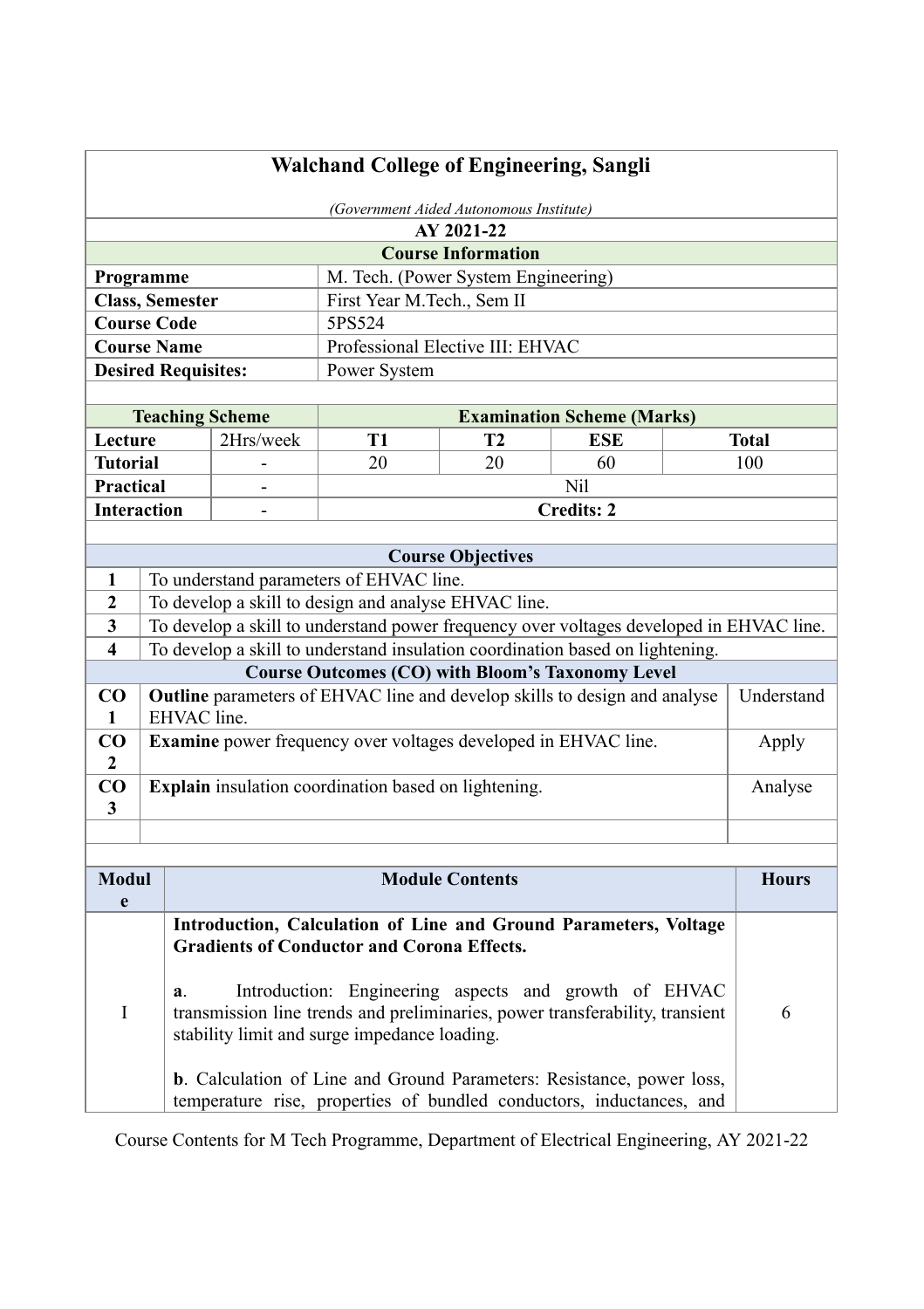|                    | capacitances, calculation of sequence inductance and capacitance line<br>parameters of modes of propagations, resistance and inductance of<br>ground return.                                                                                                                                                       |                |
|--------------------|--------------------------------------------------------------------------------------------------------------------------------------------------------------------------------------------------------------------------------------------------------------------------------------------------------------------|----------------|
|                    | c. Voltage Gradients of Conductor: Charge potential relations for<br>multi-conductor lines, surface voltage gradients on conductors,<br>distribution of voltage gradient on sub conductors of bundle.                                                                                                              |                |
|                    | d. Corona Effects: I2R and corona loss, corona loss formulae, charge<br>voltage diagram with corona. Attenuation of traveling waves due to<br>corona loss Audible noise; corona pulses; their generation and properties,<br>limits for radio interface fields.                                                     |                |
|                    | <b>Theory of Traveling Waves and Standing Waves</b>                                                                                                                                                                                                                                                                |                |
| $\mathbf{I}$       | Waves at power frequency, differential equations and solutions for<br>general case, standing waves and natural frequencies, open ended line;<br>double exponential response, response to sinusoidal excitation, line<br>energization with trapped charge voltage, reflection and refraction of<br>traveling waves. | 6              |
|                    | <b>Lightning and Lightning Protection</b>                                                                                                                                                                                                                                                                          |                |
| $\mathop{\rm III}$ | Lightning strokes to lines, their mechanism, general principals of<br>lightning protection problem, tower footing resistance, lightning arresters<br>and protective characteristics, different arresters andtheir characteristics.                                                                                 | $\overline{4}$ |
|                    | <b>Over Voltage in EHV Systems Covered by Switching Operations</b>                                                                                                                                                                                                                                                 |                |
| IV                 | Over voltages their types, recovery voltage and circuit breaker, Ferro<br>resonance over voltagescalculation of switching surges single phase<br>equivalents.                                                                                                                                                      | $\overline{4}$ |
|                    | <b>Power Frequency Voltage Control and Over Voltages</b>                                                                                                                                                                                                                                                           |                |
| $\mathbf{V}$       | Generalized constants, charging current, power circle diagram and its use,<br>voltage control shuntand series compensation, sub synchronous resonance<br>in series capacitor compensated lines and tatic reactive compensating<br>systems.                                                                         | $\overline{4}$ |
|                    | <b>Insulation Coordination</b>                                                                                                                                                                                                                                                                                     |                |
| VI                 | Insulation coordination, Insulation levels, voltage withstand levels of<br>protected equipment's andinsulation coordination based on lightning,<br>Design of EHVAC lines.                                                                                                                                          | $\overline{4}$ |
|                    | <b>Text Books</b>                                                                                                                                                                                                                                                                                                  |                |
|                    | Rakosh Das Begamudre, "EHVAC Transmission Engineering", Wiley Eastern Limited,                                                                                                                                                                                                                                     |                |
| 1                  | 3rd Edition2008.                                                                                                                                                                                                                                                                                                   |                |
|                    |                                                                                                                                                                                                                                                                                                                    |                |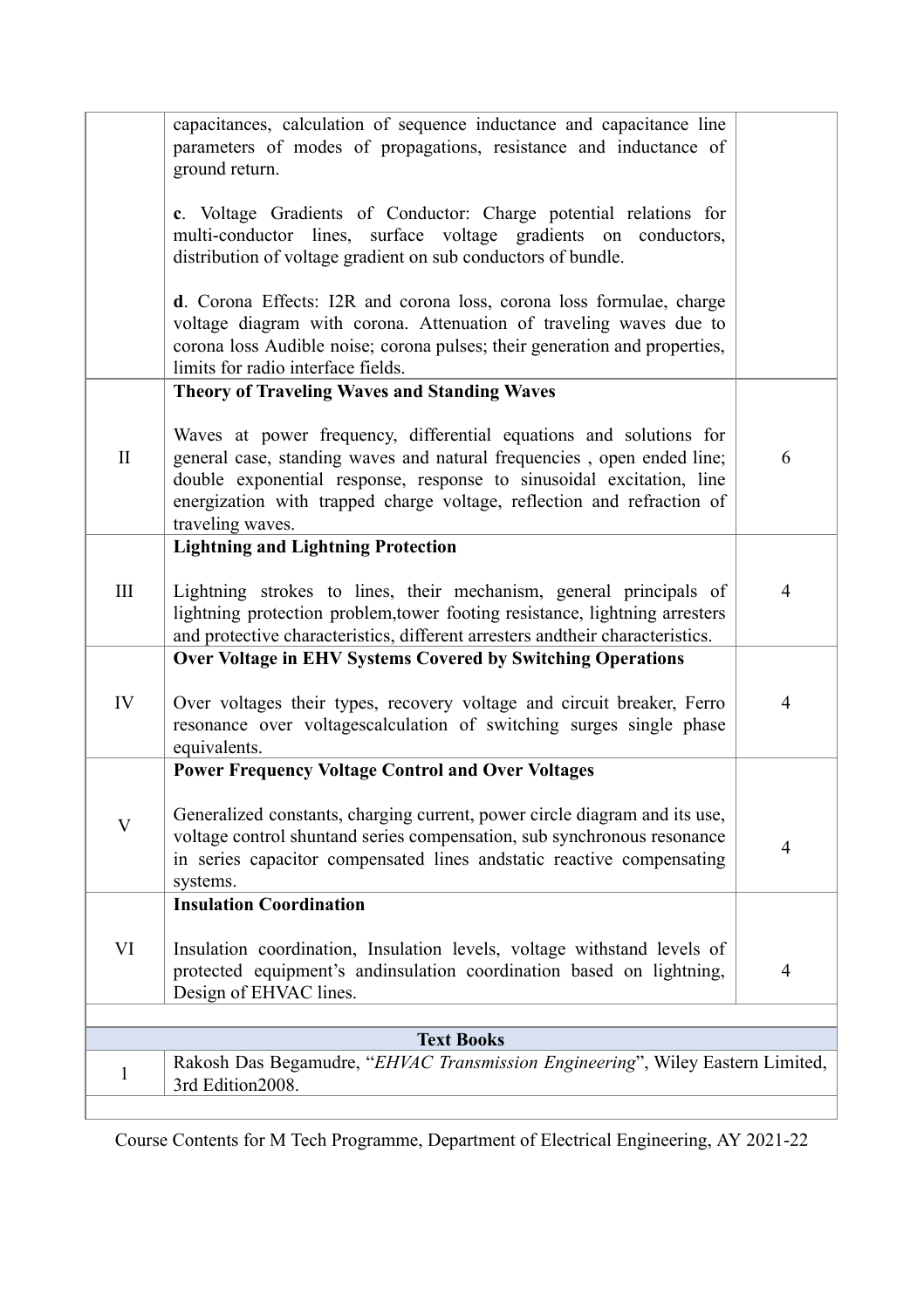| <b>References</b>   |                                                                                                               |  |  |  |  |  |
|---------------------|---------------------------------------------------------------------------------------------------------------|--|--|--|--|--|
|                     | TwianGonen, "EHVAC and HVDC Transmission System Engineering – Analysis and                                    |  |  |  |  |  |
|                     | Design"JohnWiley and Sons 1988.<br>EHV-AC and HVDC Transmission Engineering & Practice : S.V. Rao             |  |  |  |  |  |
|                     | TwianGonen, "Electric Power Transmission System Engineering-Analysis and<br>Design", John Wileyand Sons 1988. |  |  |  |  |  |
|                     |                                                                                                               |  |  |  |  |  |
|                     |                                                                                                               |  |  |  |  |  |
| <b>Useful Links</b> |                                                                                                               |  |  |  |  |  |
|                     | <b>NPTEL</b> Lectures                                                                                         |  |  |  |  |  |

| <b>CO-PO Mapping</b><br><b>Programme Outcomes (PO)</b>                            |  |  |  |  |  |  |
|-----------------------------------------------------------------------------------|--|--|--|--|--|--|
|                                                                                   |  |  |  |  |  |  |
| CO <sub>1</sub>                                                                   |  |  |  |  |  |  |
| CO <sub>2</sub>                                                                   |  |  |  |  |  |  |
| CO <sub>3</sub>                                                                   |  |  |  |  |  |  |
|                                                                                   |  |  |  |  |  |  |
|                                                                                   |  |  |  |  |  |  |
| The strength of mapping is to be written as 1,2,3; Where, 1:Low, 2:Medium, 3:High |  |  |  |  |  |  |

Each CO of the course must map to at least one PO.

# **Assessment**

The assessment is based on 2 in-semester examinations in the form of T1 (Test-1) and T2 (Test-2) of 20 marks each. Also there shall be1 End-Sem examination (ESE) of 60 marks. T1 shall be typically on modules 1 and 2, T2 based typically on modules 3,4 and ESE shall be on all modules with nearly 50% weightage on modules 1 to 4 and 50% weightage on modules 5, 6.

| <b>Assessment Plan based on Bloom's Taxonomy Level</b> |  |    |            |              |  |  |
|--------------------------------------------------------|--|----|------------|--------------|--|--|
| <b>Bloom's Taxonomy Level</b>                          |  | T2 | <b>ESE</b> | <b>Total</b> |  |  |
| Remember                                               |  |    |            |              |  |  |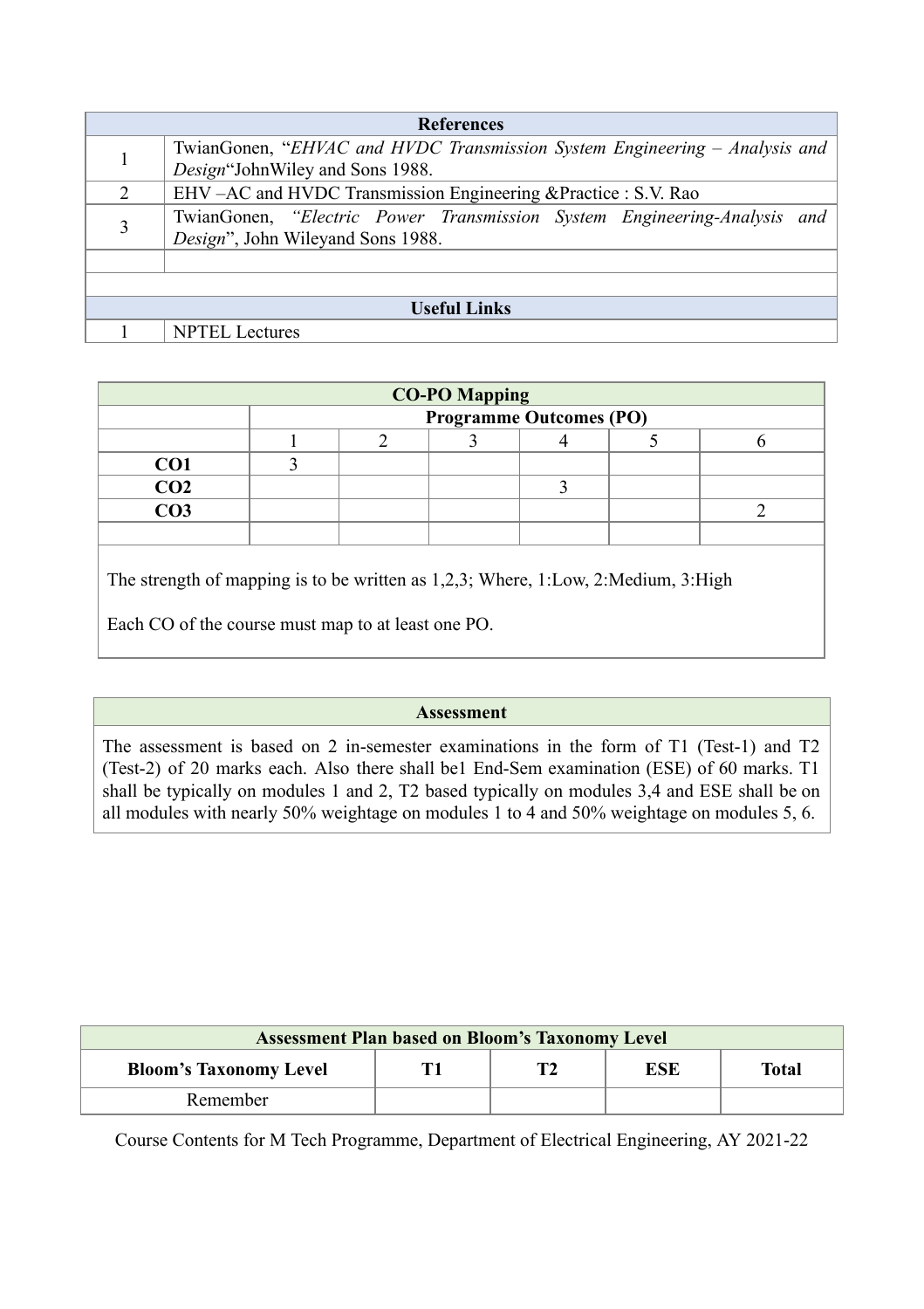| Understand   | 10 | 10 | 20 | 40  |
|--------------|----|----|----|-----|
| Apply        | 10 | 10 | 20 | 40  |
| Analyse      |    |    | 20 | 20  |
| Evaluate     |    |    |    |     |
| Create       |    |    |    |     |
| <b>Total</b> | 20 | 20 | 60 | 100 |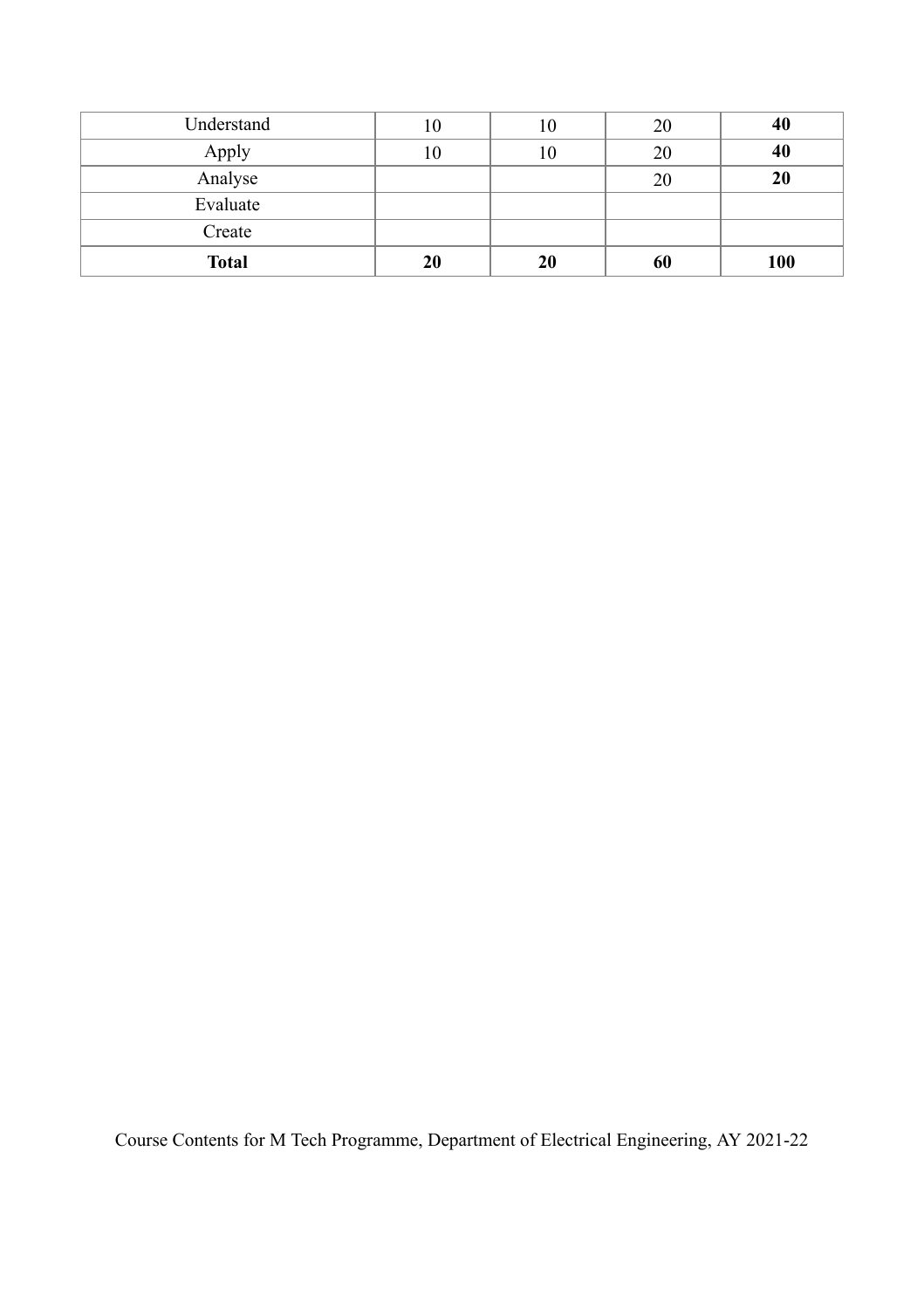| <b>Walchand College of Engineering, Sangli</b>                                                                                                                                                                                                            |  |                                                                                                                                                                                                                                                                                      |                                                                                |                                         |                          |                |
|-----------------------------------------------------------------------------------------------------------------------------------------------------------------------------------------------------------------------------------------------------------|--|--------------------------------------------------------------------------------------------------------------------------------------------------------------------------------------------------------------------------------------------------------------------------------------|--------------------------------------------------------------------------------|-----------------------------------------|--------------------------|----------------|
|                                                                                                                                                                                                                                                           |  |                                                                                                                                                                                                                                                                                      |                                                                                | (Government Aided Autonomous Institute) |                          |                |
|                                                                                                                                                                                                                                                           |  |                                                                                                                                                                                                                                                                                      |                                                                                | AY 2021-22                              |                          |                |
|                                                                                                                                                                                                                                                           |  |                                                                                                                                                                                                                                                                                      |                                                                                | <b>Course Information</b>               |                          |                |
| Programme                                                                                                                                                                                                                                                 |  |                                                                                                                                                                                                                                                                                      | M. Tech.(Power System Engineering)                                             |                                         |                          |                |
| <b>Class, Semester</b>                                                                                                                                                                                                                                    |  |                                                                                                                                                                                                                                                                                      | First Year M. Tech., Sem II                                                    |                                         |                          |                |
| <b>Course Code</b>                                                                                                                                                                                                                                        |  |                                                                                                                                                                                                                                                                                      | 5PS525                                                                         |                                         |                          |                |
| <b>Course Name</b>                                                                                                                                                                                                                                        |  |                                                                                                                                                                                                                                                                                      | Professional Elective IV: Computer Aided Power System Analysis                 |                                         |                          |                |
|                                                                                                                                                                                                                                                           |  | <b>Desired Requisites:</b>                                                                                                                                                                                                                                                           | Power System                                                                   |                                         |                          |                |
|                                                                                                                                                                                                                                                           |  |                                                                                                                                                                                                                                                                                      |                                                                                |                                         |                          |                |
|                                                                                                                                                                                                                                                           |  | <b>Teaching Scheme</b>                                                                                                                                                                                                                                                               |                                                                                | <b>Examination Scheme (Marks)</b>       |                          |                |
| Lecture                                                                                                                                                                                                                                                   |  | 2 Hrs./week                                                                                                                                                                                                                                                                          | T <sub>1</sub>                                                                 | T <sub>2</sub>                          | <b>ESE</b>               | <b>Total</b>   |
| <b>Tutorial</b>                                                                                                                                                                                                                                           |  |                                                                                                                                                                                                                                                                                      | 20                                                                             | 20                                      | 60                       | 100            |
| <b>Practical</b>                                                                                                                                                                                                                                          |  | $\overline{\phantom{0}}$                                                                                                                                                                                                                                                             |                                                                                |                                         |                          |                |
| <b>Interaction</b>                                                                                                                                                                                                                                        |  |                                                                                                                                                                                                                                                                                      |                                                                                | <b>Credits: 2</b>                       |                          |                |
|                                                                                                                                                                                                                                                           |  |                                                                                                                                                                                                                                                                                      |                                                                                | <b>Course Objectives</b>                |                          |                |
| 1                                                                                                                                                                                                                                                         |  |                                                                                                                                                                                                                                                                                      | To makes the students conversant with different power system analysis methods. |                                         |                          |                |
| $\boldsymbol{2}$                                                                                                                                                                                                                                          |  |                                                                                                                                                                                                                                                                                      | To provide basic knowledge of formation of Ybus methods.                       |                                         |                          |                |
| $\overline{\mathbf{3}}$                                                                                                                                                                                                                                   |  |                                                                                                                                                                                                                                                                                      | To provide different power system computer analysis methods using computer.    |                                         |                          |                |
|                                                                                                                                                                                                                                                           |  |                                                                                                                                                                                                                                                                                      | <b>Course Outcomes (CO) with Bloom's Taxonomy Level</b>                        |                                         |                          |                |
|                                                                                                                                                                                                                                                           |  |                                                                                                                                                                                                                                                                                      | At the end of the course, the students will be able to,                        |                                         |                          |                |
| CO1                                                                                                                                                                                                                                                       |  |                                                                                                                                                                                                                                                                                      | Explain various methods of analysing shunt and series faults.                  |                                         |                          | Understan<br>d |
| CO <sub>2</sub>                                                                                                                                                                                                                                           |  |                                                                                                                                                                                                                                                                                      | Apply the Network Topology knowledge for power system analysis.                |                                         |                          | Apply          |
| CO <sub>3</sub>                                                                                                                                                                                                                                           |  |                                                                                                                                                                                                                                                                                      | Study Power flow analysis and economic dispatch of generation.                 |                                         |                          | Analyse        |
|                                                                                                                                                                                                                                                           |  |                                                                                                                                                                                                                                                                                      |                                                                                |                                         |                          |                |
| <b>Module</b>                                                                                                                                                                                                                                             |  |                                                                                                                                                                                                                                                                                      | <b>Module Contents</b>                                                         |                                         |                          | <b>Hours</b>   |
|                                                                                                                                                                                                                                                           |  | <b>Analytical Simplifications</b>                                                                                                                                                                                                                                                    |                                                                                |                                         |                          |                |
| Three Component method, Two-Component method, sequence network<br>$\mathbf I$<br>connections for different faults, Analysis of unsymmetrical shunt and<br>series faults using three-component (symmetrical component method)<br>and two-Component method. |  |                                                                                                                                                                                                                                                                                      | $\overline{\mathcal{A}}$                                                       |                                         |                          |                |
| <b>Network Topology</b><br>$\mathbf{I}$<br>Admittance form.                                                                                                                                                                                               |  | Introduction, Elementary graph theory, Connected graph, tree, co-tree,<br>basic cutsets, basic loops, Incidence matrices, Element-node, Bus<br>incidence, Tree-branch path, Basic cutset, augmented cut-set, Basic<br>loop and Augmented loop, Primitive network, Impedance form and |                                                                                |                                         | $\overline{\mathcal{A}}$ |                |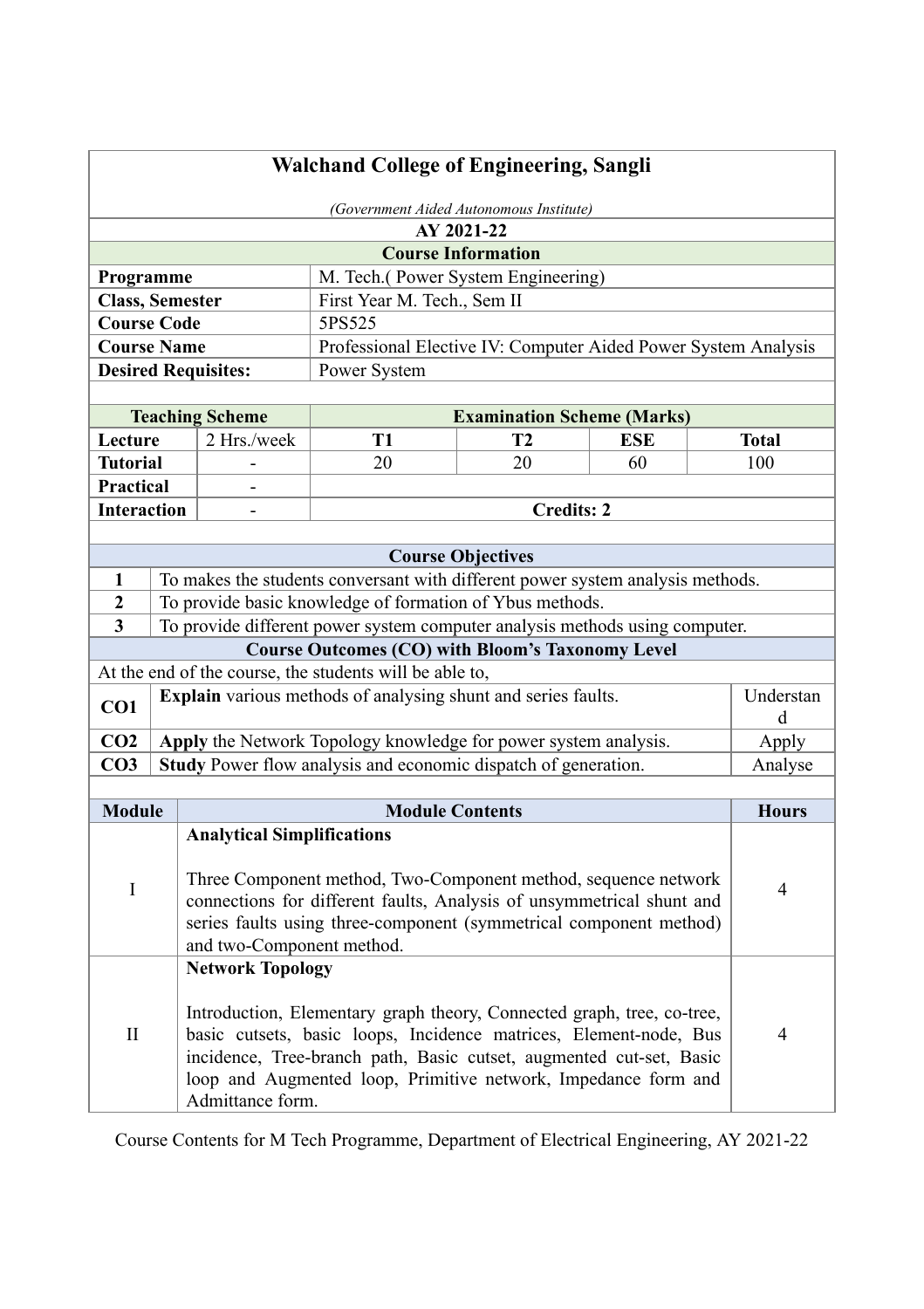|                           | <b>Network Matrices</b>                                                                                                                                                                                                                                                                                         |                |  |  |  |  |
|---------------------------|-----------------------------------------------------------------------------------------------------------------------------------------------------------------------------------------------------------------------------------------------------------------------------------------------------------------|----------------|--|--|--|--|
|                           |                                                                                                                                                                                                                                                                                                                 |                |  |  |  |  |
| III                       | Introduction, formation of Ybus by method of Inspection, method of<br>Singular Transformation, Step by Step building algorithm for formation<br>of Ybus. Formation of Bus Impedance Matrix, Modification of Zbus<br>for addition of a branch, addition of link, removal of an element.                          | 6              |  |  |  |  |
|                           | <b>Network Fault and Contingency Calculations</b>                                                                                                                                                                                                                                                               |                |  |  |  |  |
| IV                        | Fault calculations using Zbus, fault calculations using the Ybus table of<br>factors, Contingency analysis for Power systems. Using the Ybus table<br>of factors for contingencies. Analysis of Unsymmetrical faults using<br>Bus Impedance Matrix.                                                             | 6              |  |  |  |  |
|                           | <b>Power flow analysis</b>                                                                                                                                                                                                                                                                                      |                |  |  |  |  |
| $\boldsymbol{\mathrm{V}}$ | Formulation of the problem and power flow equations. Application of<br>numerical techniques to solve load flow problems using bus admittance<br>matrix and bus impedance matrix in the bus – frame of reference such<br>as Gauss, Gauss - Seidel, Newton - Raphson methods, Decoupled<br>load flow methods etc. | $\overline{4}$ |  |  |  |  |
|                           | <b>Optimal Dispatch of generation</b>                                                                                                                                                                                                                                                                           |                |  |  |  |  |
| VI                        | Performance Curves, economic dispatch of generation without and with<br>transmission-line losses, Iterative technique, approximate penalty<br>factor, Derivation of transmission loss formula, Calculation of loss-<br>coefficient using Ybus and sparse matrix techniques.                                     | $\overline{4}$ |  |  |  |  |
|                           |                                                                                                                                                                                                                                                                                                                 |                |  |  |  |  |
|                           | <b>Text Books</b>                                                                                                                                                                                                                                                                                               |                |  |  |  |  |
| 1                         | Pual M. Anderson, "Analysis of faulted system", The Iowa state university press/ AMES,<br>1973.                                                                                                                                                                                                                 |                |  |  |  |  |
| $\overline{2}$            | K. Uma Rao, "Computer Techniques and Models in Power systems", I. K. International<br>Publishing house Pvt. Ltd. New Delhi, 2007.                                                                                                                                                                               |                |  |  |  |  |
|                           |                                                                                                                                                                                                                                                                                                                 |                |  |  |  |  |
|                           | <b>References</b>                                                                                                                                                                                                                                                                                               |                |  |  |  |  |
| 1                         | I. J. Nagrath and D. P. Kothari, "Power System Engineering", Tata Mc-Graw Hill<br>Publishing Co., 1994.                                                                                                                                                                                                         |                |  |  |  |  |
| $\overline{2}$            | Hadi Sadat, "Power system analysis", 1st edition, Tata Mc-Graw Hill publishing<br>company ltd., 2002.                                                                                                                                                                                                           |                |  |  |  |  |
| 3                         | George L. Kusic, "Computer Aided Power System Analysis", PHI, 2003.                                                                                                                                                                                                                                             |                |  |  |  |  |
| $\overline{4}$            | Research Papers.                                                                                                                                                                                                                                                                                                |                |  |  |  |  |
|                           |                                                                                                                                                                                                                                                                                                                 |                |  |  |  |  |
| 1                         | <b>Useful Links</b><br>http://nptel.ac.in/downloads.                                                                                                                                                                                                                                                            |                |  |  |  |  |
| $\overline{2}$            | http://www.nptelvideos.in                                                                                                                                                                                                                                                                                       |                |  |  |  |  |
| 3                         | https://ocw.mit.edu/courses/electrical-engineering.                                                                                                                                                                                                                                                             |                |  |  |  |  |
|                           |                                                                                                                                                                                                                                                                                                                 |                |  |  |  |  |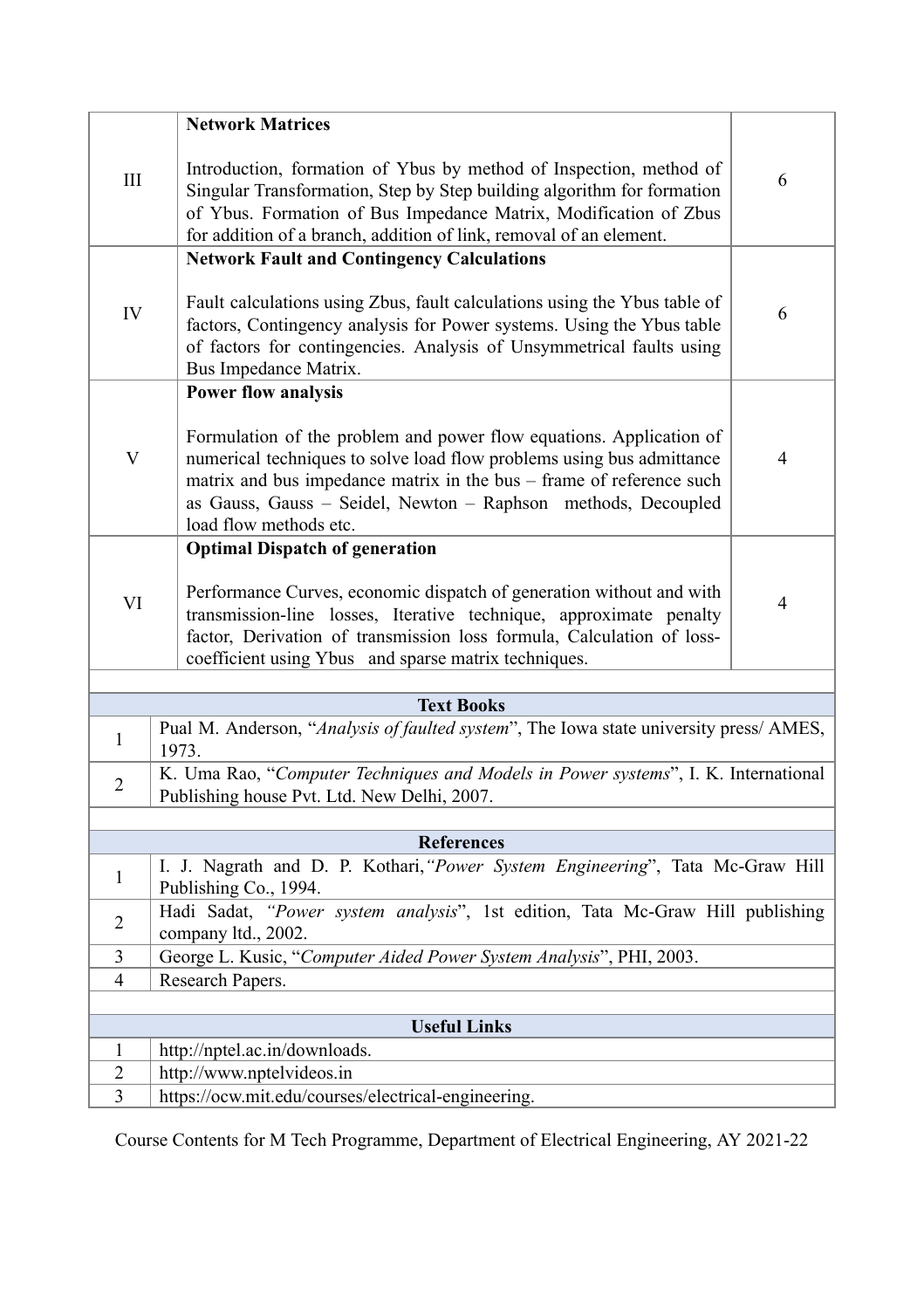| <b>CO-PO Mapping</b>                                                              |  |  |  |                                |  |  |
|-----------------------------------------------------------------------------------|--|--|--|--------------------------------|--|--|
|                                                                                   |  |  |  | <b>Programme Outcomes (PO)</b> |  |  |
|                                                                                   |  |  |  |                                |  |  |
| CO <sub>1</sub>                                                                   |  |  |  |                                |  |  |
| CO <sub>2</sub>                                                                   |  |  |  |                                |  |  |
| CO <sub>3</sub>                                                                   |  |  |  |                                |  |  |
| The strength of mapping is to be written as 1,2,3; Where, 1:Low, 2:Medium, 3:High |  |  |  |                                |  |  |
| Each CO of the course must map to at least one PO.                                |  |  |  |                                |  |  |

#### **Assessment**

The assessment is based on 2 in-semester examinations in the form of T1 (Test-1) and T2 (Test-2) of 20 marks each. Also there shall be1 End-Sem examination (ESE) of 60 marks. T1 shall be typically on modules 1 and 2, T2 based typically on modules 3,4 and ESE shall be on all modules with nearly 50% weightage on modules 1 to 4 and 50% weightage on modules 5, 6.

| <b>Assessment Plan based on Bloom's Taxonomy Level</b> |                |    |            |              |  |  |
|--------------------------------------------------------|----------------|----|------------|--------------|--|--|
| <b>Bloom's Taxonomy Level</b>                          | T <sub>1</sub> | T2 | <b>ESE</b> | <b>Total</b> |  |  |
| Remember                                               |                |    |            |              |  |  |
| Understand                                             | 10             |    | 20         | 30           |  |  |
| Apply                                                  | 10             | 10 | 20         | 40           |  |  |
| Analyse                                                |                | 10 | 20         | 30           |  |  |
| Evaluate                                               |                |    |            |              |  |  |
| Create                                                 |                |    |            |              |  |  |
| <b>Total</b>                                           | 20             | 20 | 60         | 100          |  |  |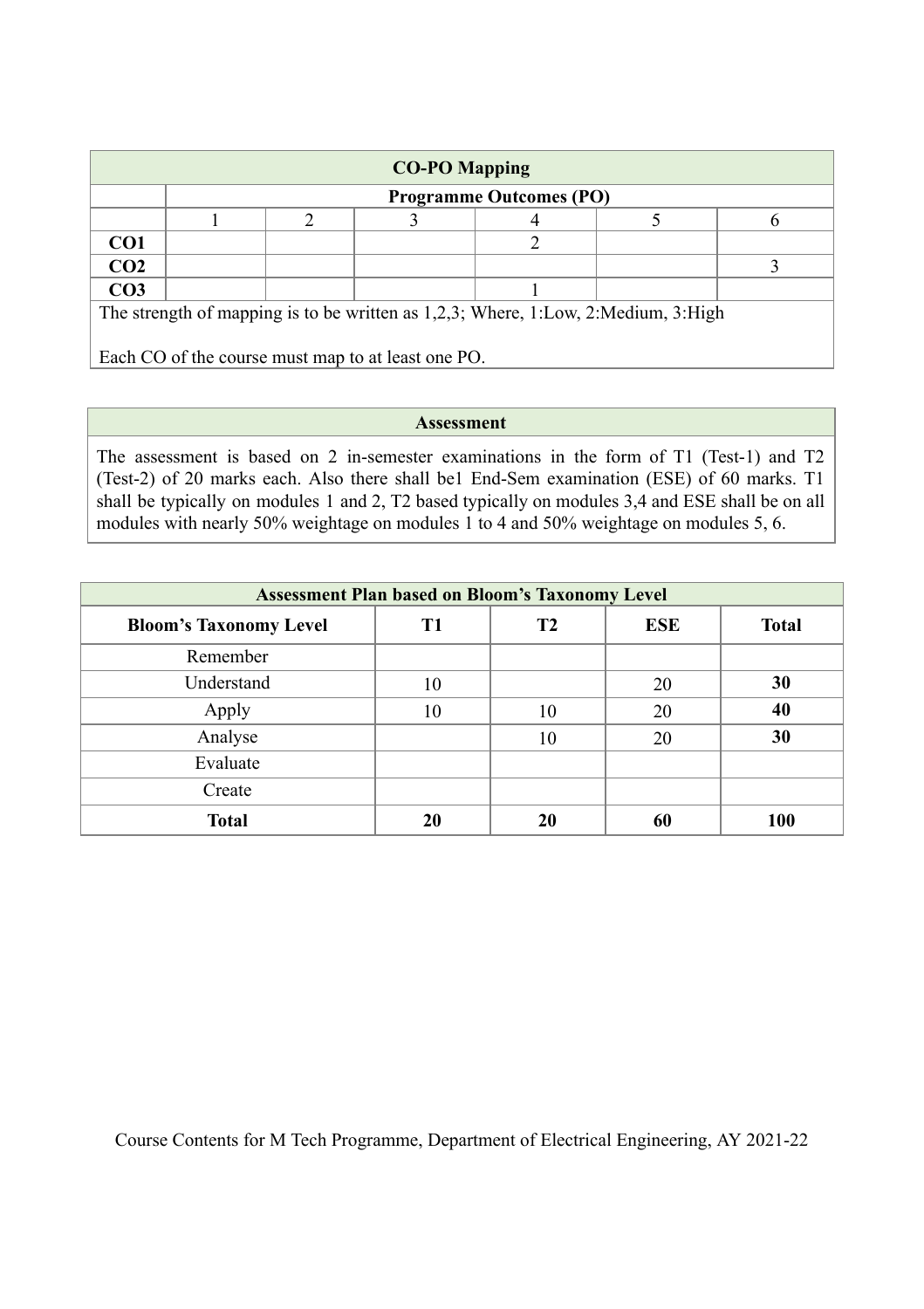| <b>Walchand College of Engineering, Sangli</b> |                                                                                                  |                            |                                                                                                                                         |                           |                                   |  |                |
|------------------------------------------------|--------------------------------------------------------------------------------------------------|----------------------------|-----------------------------------------------------------------------------------------------------------------------------------------|---------------------------|-----------------------------------|--|----------------|
| (Government Aided Autonomous Institute)        |                                                                                                  |                            |                                                                                                                                         |                           |                                   |  |                |
|                                                |                                                                                                  |                            |                                                                                                                                         | AY 2021-22                |                                   |  |                |
|                                                |                                                                                                  |                            |                                                                                                                                         | <b>Course Information</b> |                                   |  |                |
|                                                | Programme                                                                                        |                            | M.Tech. (Power System Engineering)                                                                                                      |                           |                                   |  |                |
|                                                | <b>Class, Semester</b>                                                                           |                            | First Year M. Tech., Sem II                                                                                                             |                           |                                   |  |                |
|                                                | <b>Course Code</b>                                                                               |                            | 5PS526                                                                                                                                  |                           |                                   |  |                |
|                                                | <b>Course Name</b>                                                                               |                            | Professional Elective IV: HV Engineering                                                                                                |                           |                                   |  |                |
|                                                | <b>Desired Requisites:</b>                                                                       |                            | Power System                                                                                                                            |                           |                                   |  |                |
|                                                |                                                                                                  |                            |                                                                                                                                         |                           |                                   |  |                |
|                                                |                                                                                                  | <b>Teaching Scheme</b>     |                                                                                                                                         |                           | <b>Examination Scheme (Marks)</b> |  |                |
| Lecture                                        |                                                                                                  | $\overline{2}$<br>Hrs/week | <b>T1</b>                                                                                                                               | T <sub>2</sub>            | <b>ESE</b>                        |  | <b>Total</b>   |
| <b>Tutorial</b>                                |                                                                                                  |                            | 20                                                                                                                                      | 20                        | 60                                |  | 100            |
| Practical                                      |                                                                                                  |                            |                                                                                                                                         |                           |                                   |  |                |
| <b>Interaction</b>                             |                                                                                                  | $\overline{\phantom{a}}$   |                                                                                                                                         |                           | <b>Credits: 2</b>                 |  |                |
|                                                |                                                                                                  |                            |                                                                                                                                         |                           |                                   |  |                |
|                                                |                                                                                                  |                            |                                                                                                                                         | <b>Course Objectives</b>  |                                   |  |                |
| $\mathbf{1}$                                   |                                                                                                  |                            | To understand the breakdown mechanisms in gaseous, liquid and solid insulation                                                          |                           |                                   |  |                |
| $\boldsymbol{2}$                               |                                                                                                  | and impulse current.       | To understand methods of generation and measurement of high voltage, impulse voltage                                                    |                           |                                   |  |                |
| 3                                              |                                                                                                  |                            | To lay a foundation for higher studies in high voltage engineering                                                                      |                           |                                   |  |                |
|                                                |                                                                                                  |                            | <b>Course Outcomes (CO) with Bloom's Taxonomy Level</b>                                                                                 |                           |                                   |  |                |
| CO<br>1                                        | insulations.                                                                                     |                            | Summarize breakdown mechanisms in gaseous, liquid and solid                                                                             |                           |                                   |  | Understand     |
| CO                                             |                                                                                                  |                            | Analyse the HV generation equipment and their application.                                                                              |                           |                                   |  | Analyse        |
| $\mathbf{2}$                                   |                                                                                                  |                            |                                                                                                                                         |                           |                                   |  |                |
| CO                                             |                                                                                                  |                            | Design and construct a simple HV gadget/ model.                                                                                         |                           |                                   |  | Create         |
| 3                                              |                                                                                                  |                            |                                                                                                                                         |                           |                                   |  |                |
|                                                |                                                                                                  |                            |                                                                                                                                         |                           |                                   |  |                |
| <b>Modul</b>                                   |                                                                                                  |                            | <b>Module Contents</b>                                                                                                                  |                           |                                   |  | <b>Hours</b>   |
| e                                              |                                                                                                  |                            |                                                                                                                                         |                           |                                   |  |                |
|                                                | <b>Breakdown In Gaseous Medium</b><br>Townsend mechanism of breakdown in gases, streamer (kanal) |                            |                                                                                                                                         |                           |                                   |  |                |
| I                                              |                                                                                                  |                            | mechanism of breakdown in gases, derivation of breakdown criterion                                                                      |                           |                                   |  | $\overline{4}$ |
|                                                |                                                                                                  |                            |                                                                                                                                         |                           |                                   |  |                |
| voltage.                                       |                                                                                                  |                            | for Townsend and streamer mechanisms. Panchen's law for breakdown<br>voltage in gases, effect of pressure and gap distance on breakdown |                           |                                   |  |                |
| $\rm II$                                       |                                                                                                  |                            | <b>Breakdown In Liquid and Solid Insulation</b>                                                                                         |                           |                                   |  | $\overline{4}$ |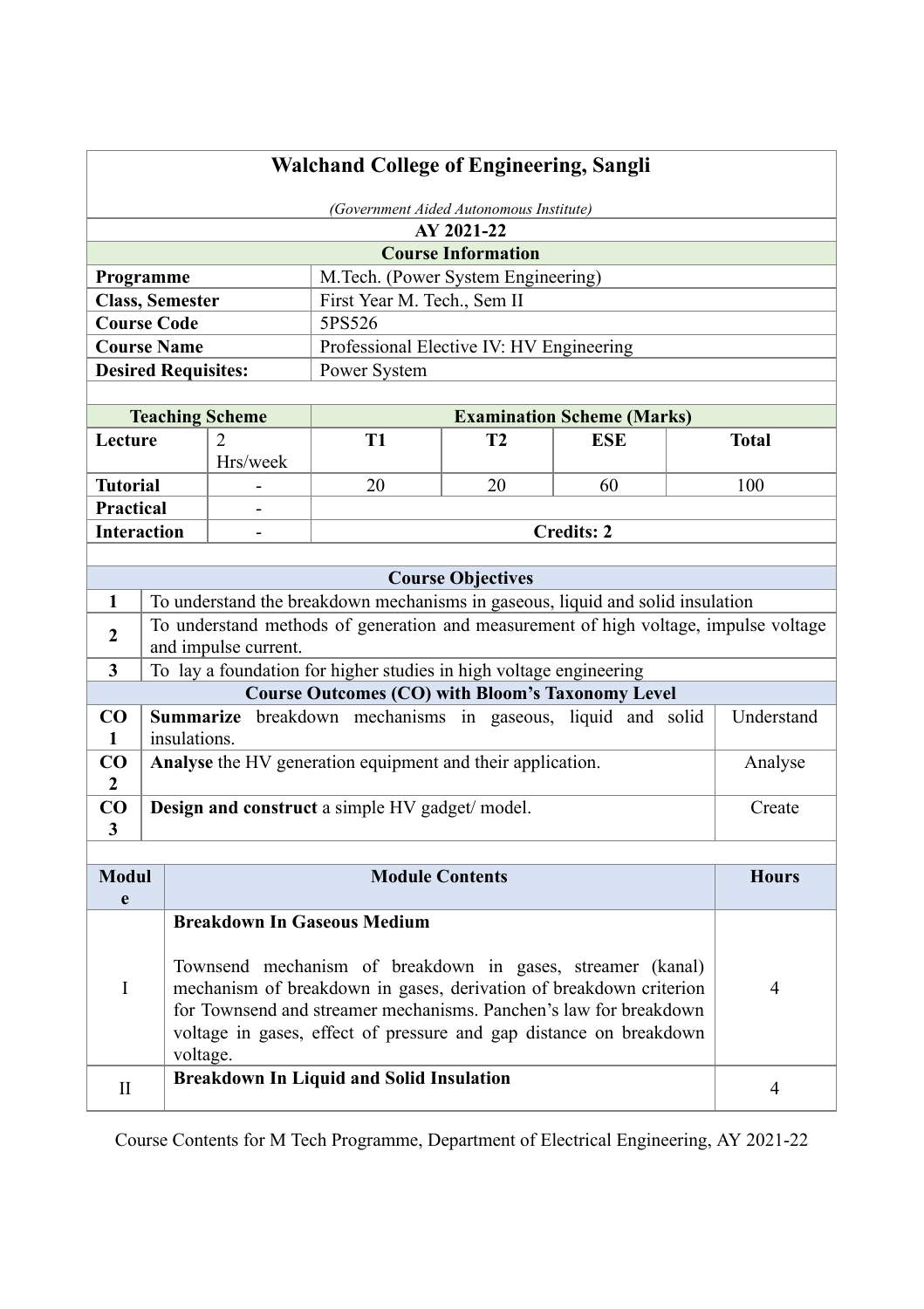|                | Comparison of pure and commercial liquids for insulation, breakdown<br>in pure liquids, effect of hydrostatic pressure on breakdown strength.<br>Breakdown in commercial liquids - suspended particle theory,<br>cavitation and bubble theory, thermal breakdown, stressed oil volume<br>theory. Types of breakdown mechanisms in solids - intrinsic,<br>electromechanical, treeing and tracking, thermal breakdown,<br>electrochemical, breakdown due to internal discharges. Breakdown in<br>composite dielectrics, applications of solid dielectrics like paper, mica,<br>glass and ceramics. |                |
|----------------|--------------------------------------------------------------------------------------------------------------------------------------------------------------------------------------------------------------------------------------------------------------------------------------------------------------------------------------------------------------------------------------------------------------------------------------------------------------------------------------------------------------------------------------------------------------------------------------------------|----------------|
|                | <b>Generation Of High Voltages</b>                                                                                                                                                                                                                                                                                                                                                                                                                                                                                                                                                               |                |
| III            | Generation of high D.C. voltages by rectifiers, voltage doubler and<br>multiplier circuits, electrostatic machines - Van de Graaff generator,<br>electrostatic generator. Generation of high A.C. voltages by cascade<br>transformer set, resonant transformer, Tesla coil for generation of high<br>frequency A.C. voltage.                                                                                                                                                                                                                                                                     | $\overline{4}$ |
|                | <b>Generation Of Impulse Voltage and Current</b>                                                                                                                                                                                                                                                                                                                                                                                                                                                                                                                                                 |                |
| IV             | Standard impulse wave shape, analysis of model and commercial<br>impulse generation circuits, wave shape control, Marx circuit, tripping<br>and control of impulse generation. Generation of switching surges,<br>generation of impulse current.                                                                                                                                                                                                                                                                                                                                                 | 6              |
|                | <b>Measurement Of High Voltage and Current</b>                                                                                                                                                                                                                                                                                                                                                                                                                                                                                                                                                   |                |
| V              | Peak voltage measurement by Chubb - Fortescue method, spark gaps,<br>sphere gap, uniform field gap, rod gap, electrostatic voltmeter,<br>measurement of high voltage by an ammeter in series with high<br>impedance, use of rectifier and voltage divider. Measurement of high<br>A.C., D.C. and impulse currents by resistive shunts- Hall generator,<br>current transformer with electro-optical signal converter, squirrel-cage<br>shunt, Rogowski coil.                                                                                                                                      | 6              |
|                | <b>High Voltage Testing and Partial Discharges</b>                                                                                                                                                                                                                                                                                                                                                                                                                                                                                                                                               |                |
| VI             | High voltage testing of - insulators, bushings, circuit breakers, cables,<br>transformers, lightning arrestors and power capacitors. Phenomenon of<br>partial discharges (PD), internal and surface discharges, effects of PD,<br>equivalent circuit of PD phenomenon, measurement of apparent<br>charge. PD detection - straight detection method, wide band and<br>narrow band detection circuits. Bridge detection method, calibration of<br>PD detectors.                                                                                                                                    | $\overline{4}$ |
|                | <b>Text Books</b>                                                                                                                                                                                                                                                                                                                                                                                                                                                                                                                                                                                |                |
|                | E. Kuffel& W.S. Zaengl, ""High Voltage Engineering Fundamentals "Pergamon Press,                                                                                                                                                                                                                                                                                                                                                                                                                                                                                                                 |                |
| $\mathbf{1}$   | 1992                                                                                                                                                                                                                                                                                                                                                                                                                                                                                                                                                                                             |                |
| $\overline{2}$ | M.S. Naidu & V. Kamaraju "High Voltage Engineering", 4th Edition Tata Mc-Graw                                                                                                                                                                                                                                                                                                                                                                                                                                                                                                                    |                |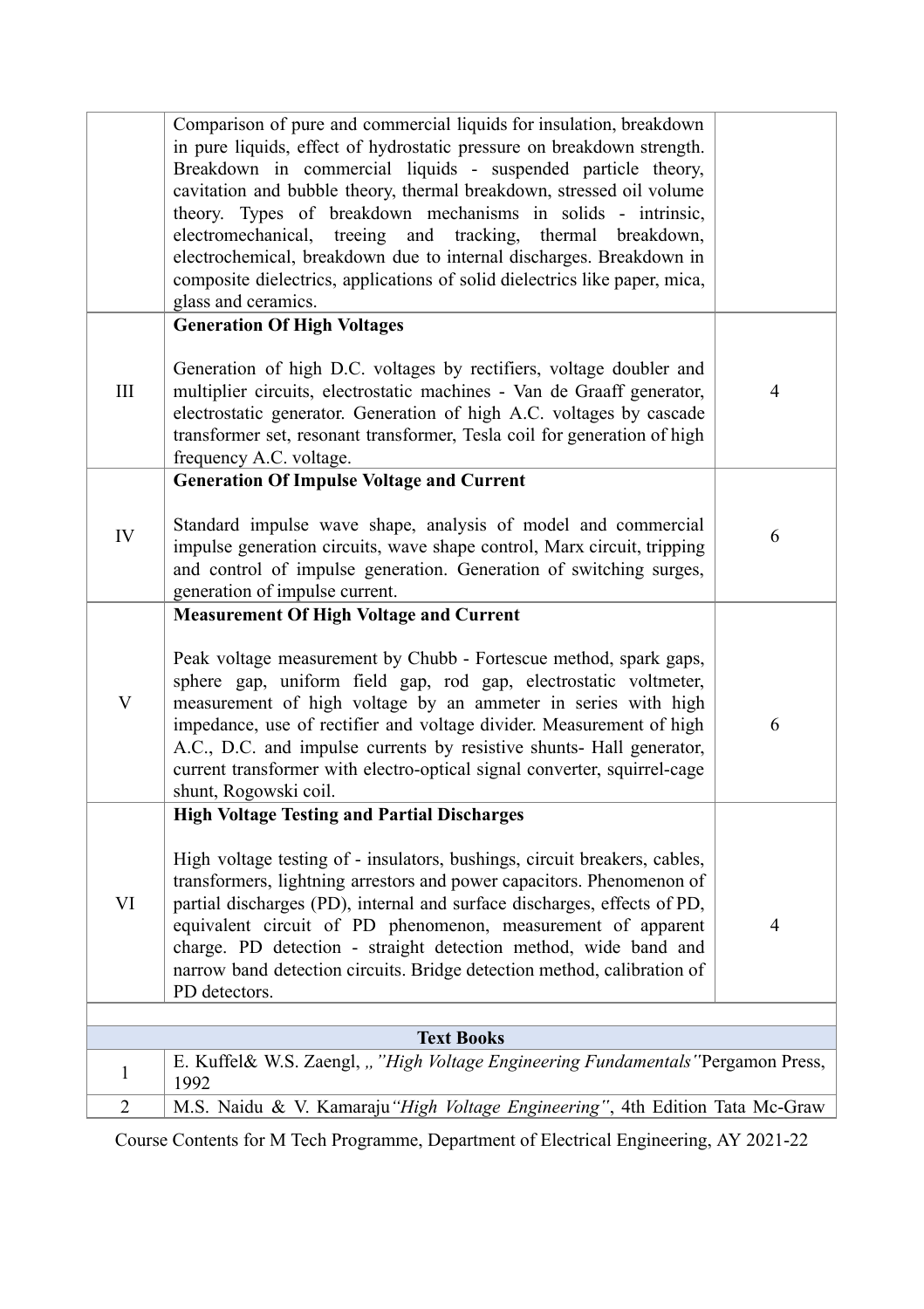|               | Hill, 2011                                                               |
|---------------|--------------------------------------------------------------------------|
|               |                                                                          |
|               | <b>References</b>                                                        |
|               | C.L. Wadhwa, ""High Voltage Engineering" New Age, 2007.                  |
| $\mathcal{D}$ | E. Kuffel& Abdullah, "High Voltage Engineering", 1 st Edition, PPO, 1981 |
|               |                                                                          |
|               | <b>Useful Links</b>                                                      |
|               | https://nptel.ac.in/courses/108/104/108104048/                           |

| <b>CO-PO Mapping</b> |                                |  |  |  |  |  |  |
|----------------------|--------------------------------|--|--|--|--|--|--|
|                      | <b>Programme Outcomes (PO)</b> |  |  |  |  |  |  |
|                      |                                |  |  |  |  |  |  |
| CO <sub>1</sub>      |                                |  |  |  |  |  |  |
| CO <sub>2</sub>      |                                |  |  |  |  |  |  |
| CO <sub>3</sub>      |                                |  |  |  |  |  |  |
|                      |                                |  |  |  |  |  |  |

The strength of mapping is to be written as 1,2,3; Where, 1:Low, 2:Medium, 3:High

Each CO of the course must map to at least one PO.

## **Assessment**

The assessment is based on 2 in-semester examinations in the form of T1 (Test-1) and T2 (Test-2) of 20 marks each. Also there shall be1 End-Sem examination (ESE) of 60 marks. T1 shall be typically on modules 1 and 2, T2 based typically on modules 3,4 and ESE shall be on all modules with nearly 50% weightage on modules 1 to 4 and 50% weightage on modules 5, 6.

| <b>Assessment Plan based on Bloom's Taxonomy Level</b> |    |    |            |              |  |  |
|--------------------------------------------------------|----|----|------------|--------------|--|--|
| <b>Bloom's Taxonomy Level</b>                          | T1 | T2 | <b>ESE</b> | <b>Total</b> |  |  |
| Remember                                               |    |    |            |              |  |  |
| Understand                                             | 10 | 10 | 20         | 40           |  |  |
| Apply                                                  |    |    |            |              |  |  |
| Analyse                                                | 10 | 10 | 20         | 40           |  |  |
| Evaluate                                               |    |    |            |              |  |  |
| Create                                                 |    |    | 20         | 20           |  |  |
| <b>Total</b>                                           | 20 | 20 | 60         | 100          |  |  |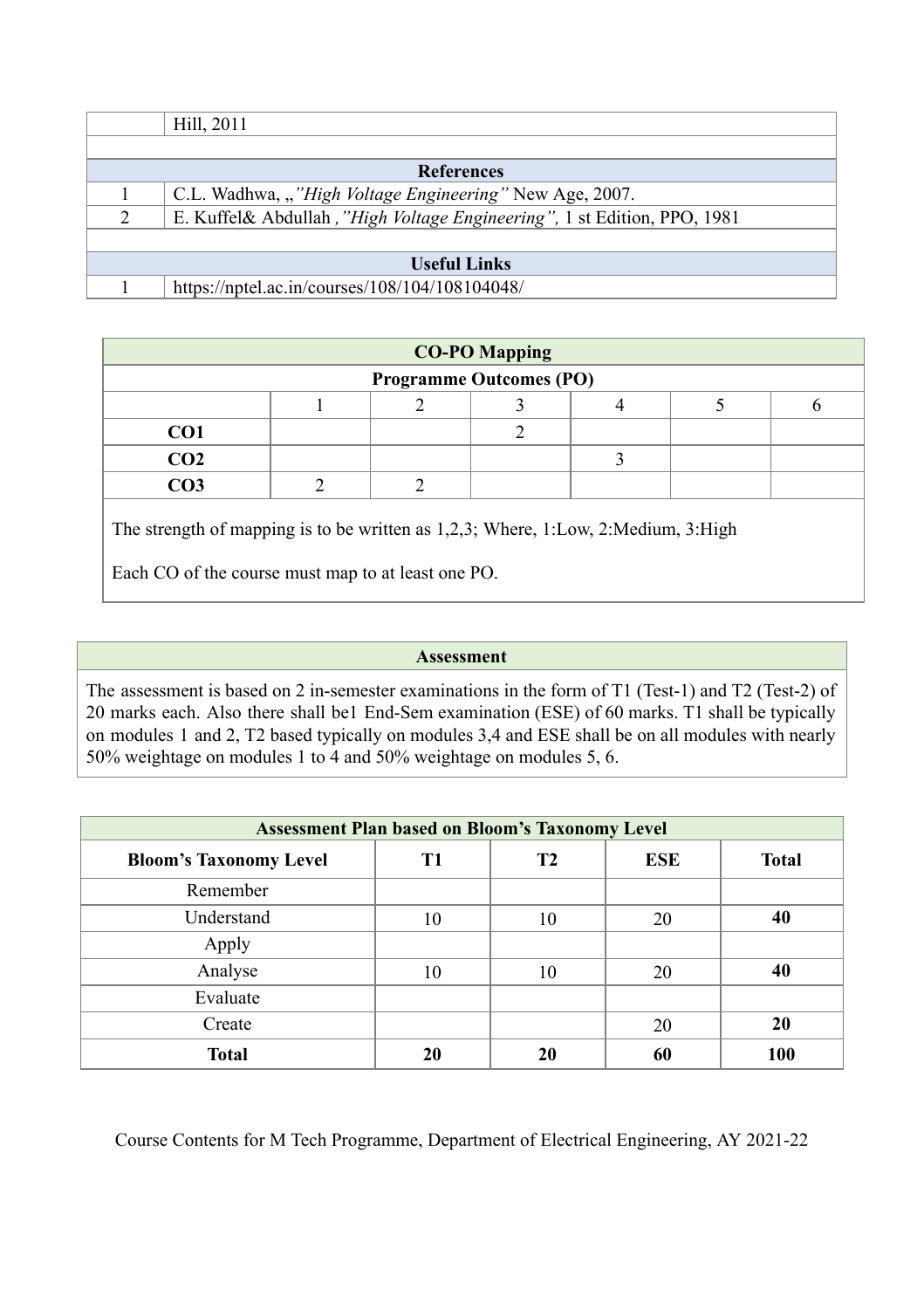# **Walchand College of Engineering, Sangli**

|                            | (Government Aided Autonomous Institute)                   |  |  |  |  |  |
|----------------------------|-----------------------------------------------------------|--|--|--|--|--|
|                            | AY 2021-22                                                |  |  |  |  |  |
|                            | <b>Course Information</b>                                 |  |  |  |  |  |
| Programme                  | M. Tech. (Power System Engineering)                       |  |  |  |  |  |
| <b>Class, Semester</b>     | First Year M. Tech., Sem II                               |  |  |  |  |  |
| <b>Course Code</b>         | 5PS575                                                    |  |  |  |  |  |
| <b>Course Name</b>         | Activity Based Elective Lab : Computer Aided Power System |  |  |  |  |  |
|                            | Analysis lab                                              |  |  |  |  |  |
| <b>Desired Requisites:</b> | Power System                                              |  |  |  |  |  |
|                            |                                                           |  |  |  |  |  |

|                   | <b>Teaching Scheme</b> | <b>Examination Scheme (Marks)</b> |                                |    |     |  |  |  |
|-------------------|------------------------|-----------------------------------|--------------------------------|----|-----|--|--|--|
| Lecture           |                        | LA1                               | Lab ESE<br><b>Total</b><br>LA2 |    |     |  |  |  |
| Tutorial          | -                      | 30                                | 30                             | 40 | 100 |  |  |  |
| Practical         | 2 Hrs/Week             |                                   |                                |    |     |  |  |  |
| <b>Interactio</b> | -                      | <b>Credits: 1</b>                 |                                |    |     |  |  |  |
| n                 |                        |                                   |                                |    |     |  |  |  |
|                   |                        |                                   |                                |    |     |  |  |  |

|                                                         | <b>Course Objectives</b>                                                                               |            |  |  |  |  |  |
|---------------------------------------------------------|--------------------------------------------------------------------------------------------------------|------------|--|--|--|--|--|
| 1                                                       | To make the students conversant with different recent techniques for power system<br>analysis methods. |            |  |  |  |  |  |
| $\overline{2}$                                          | To provide basic knowledge of formation of Ybus methods using programming<br>languages                 |            |  |  |  |  |  |
| $\mathbf{3}$                                            | To provide different computer solution for large interconnected power system networks.                 |            |  |  |  |  |  |
| <b>Course Outcomes (CO) with Bloom's Taxonomy Level</b> |                                                                                                        |            |  |  |  |  |  |
|                                                         | At the end of the course, the students will be able to,                                                |            |  |  |  |  |  |
| CO <sub>1</sub>                                         | <b>Explain</b> the different computer analysis methods of power system faults.                         | Understand |  |  |  |  |  |
| CO <sub>2</sub>                                         | Apply the Network Topology knowledge for power system analysis.                                        | Apply      |  |  |  |  |  |
| CO <sub>3</sub>                                         | Study MATLAB programming for Power flow analysis and economic<br>dispatch of generation.               | Analyse    |  |  |  |  |  |

# **List of Experiments / Lab Activities**

Lab activities/Lab performance shall include mini-project, presentations, drawings, case studies, report writing, site visit, lab experiment, tutorials, assignments, group discussion, programming and other suitable activities, as per the nature and requirement of the lab course.

| <b>Text Books</b>                                                                                                                 |  |  |  |  |  |  |
|-----------------------------------------------------------------------------------------------------------------------------------|--|--|--|--|--|--|
| Pual M. Anderson, "Analysis of faulted system", The Iowa state university press/ AMES,<br>1973.                                   |  |  |  |  |  |  |
| K. Uma Rao, "Computer Techniques and Models in Power systems", I. K. International<br>Publishing house Pvt. Ltd. New Delhi, 2007. |  |  |  |  |  |  |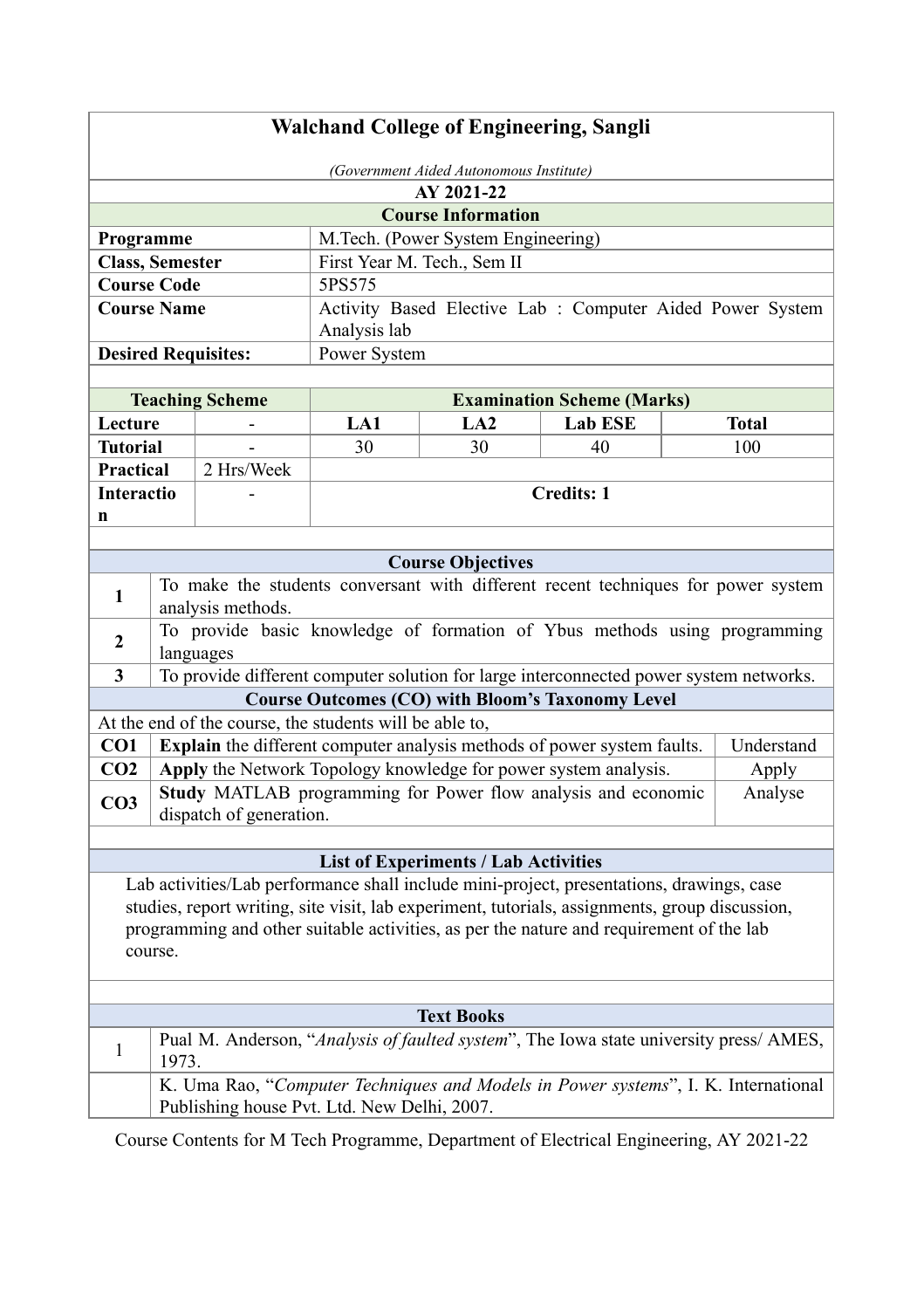|                     | <b>References</b>                                                                                       |  |  |  |
|---------------------|---------------------------------------------------------------------------------------------------------|--|--|--|
|                     | I. J. Nagrath and D. P. Kothari, "Power System Engineering", Tata Mc-Graw Hill<br>Publishing Co., 1994. |  |  |  |
| $\overline{2}$      | Hadi Sadat, "Power system analysis", 1st edition, Tata Mc-Graw Hill publishing<br>company ltd., 2002.   |  |  |  |
| 3                   | George L. Kusic, "Computer Aided Power System Analysis", PHI, 2003.                                     |  |  |  |
|                     |                                                                                                         |  |  |  |
| <b>Useful Links</b> |                                                                                                         |  |  |  |
|                     | http://www.nptelvideos.in                                                                               |  |  |  |

| <b>CO-PO Mapping</b> |                                |  |  |  |  |  |  |  |
|----------------------|--------------------------------|--|--|--|--|--|--|--|
|                      | <b>Programme Outcomes (PO)</b> |  |  |  |  |  |  |  |
|                      |                                |  |  |  |  |  |  |  |
| CO <sub>1</sub>      |                                |  |  |  |  |  |  |  |
| CO <sub>2</sub>      |                                |  |  |  |  |  |  |  |
| CO <sub>3</sub>      |                                |  |  |  |  |  |  |  |
|                      |                                |  |  |  |  |  |  |  |

The strength of mapping is to be written as 1,2,3; Where, 1:Low, 2:Medium, 3:High

Each CO of the course must map to at least one PO.

| <b>Assessment</b>                                                                       |                               |                       |                                                                        |              |  |  |  |  |  |
|-----------------------------------------------------------------------------------------|-------------------------------|-----------------------|------------------------------------------------------------------------|--------------|--|--|--|--|--|
| There are three components of lab assessment, LA1, LA2 and Lab ESE.                     |                               |                       |                                                                        |              |  |  |  |  |  |
| IMP: Lab ESE is a separate head of passing. LA1, LA2 together is treated as In-Semester |                               |                       |                                                                        |              |  |  |  |  |  |
| Evaluation.                                                                             |                               |                       |                                                                        |              |  |  |  |  |  |
| Assessmen                                                                               | <b>Based on</b>               | Conducted             | <b>Typical Schedule (for 26-week Sem)</b>                              | <b>Marks</b> |  |  |  |  |  |
| t                                                                                       |                               | by                    |                                                                        |              |  |  |  |  |  |
| LA1                                                                                     | Lab activities,<br>attendance | Lab Course<br>Faculty | During Week 1 to Week 6<br>Marks Submission at the end of Week<br>6    | 30           |  |  |  |  |  |
| LA2                                                                                     | Lab activities,<br>attendance | Lab Course<br>Faculty | During Week 7 to Week 12<br>Marks Submission at the end of Week<br>12  | 30           |  |  |  |  |  |
| Lab ESE                                                                                 | Lab activities,<br>attendance | Lab Course<br>Faculty | During Week 15 to Week 18<br>Marks Submission at the end of Week<br>18 | 40           |  |  |  |  |  |

Week 1 indicates starting week of a semester. The typical schedule of lab assessments is shown, considering a 26-week semester. The actual schedule shall be as per academic calendar. Lab activities/Lab performance shall include mini-project, presentations, drawings, programming and other suitable activities, as per the nature and requirement of the lab course.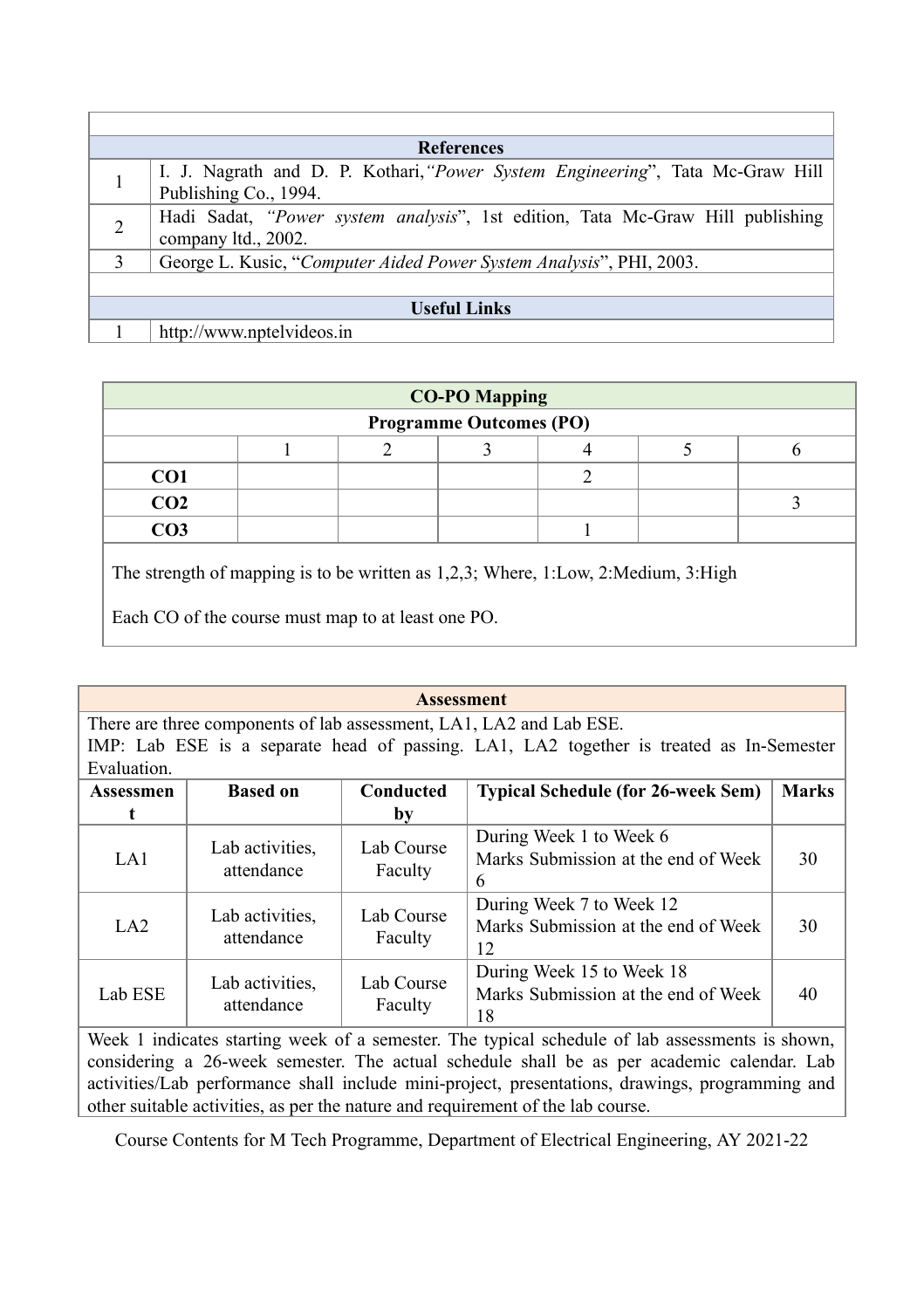| <b>Assessment Plan based on Bloom's Taxonomy Level (Marks) (For lab Courses)</b> |     |     |                |              |  |  |  |
|----------------------------------------------------------------------------------|-----|-----|----------------|--------------|--|--|--|
| <b>Bloom's Taxonomy Level</b>                                                    | LA1 | LA2 | <b>Lab ESE</b> | <b>Total</b> |  |  |  |
| Remember                                                                         |     |     |                |              |  |  |  |
| Understand                                                                       | 10  | 10  | 10             | 30           |  |  |  |
| Apply                                                                            | 10  | 10  | 10             | 30           |  |  |  |
| Analyse                                                                          | 10  | 10  | 20             | 40           |  |  |  |
| Evaluate                                                                         |     |     |                |              |  |  |  |
| Create                                                                           |     |     |                |              |  |  |  |
| <b>Total Marks</b>                                                               | 30  | 30  | 40             | 100          |  |  |  |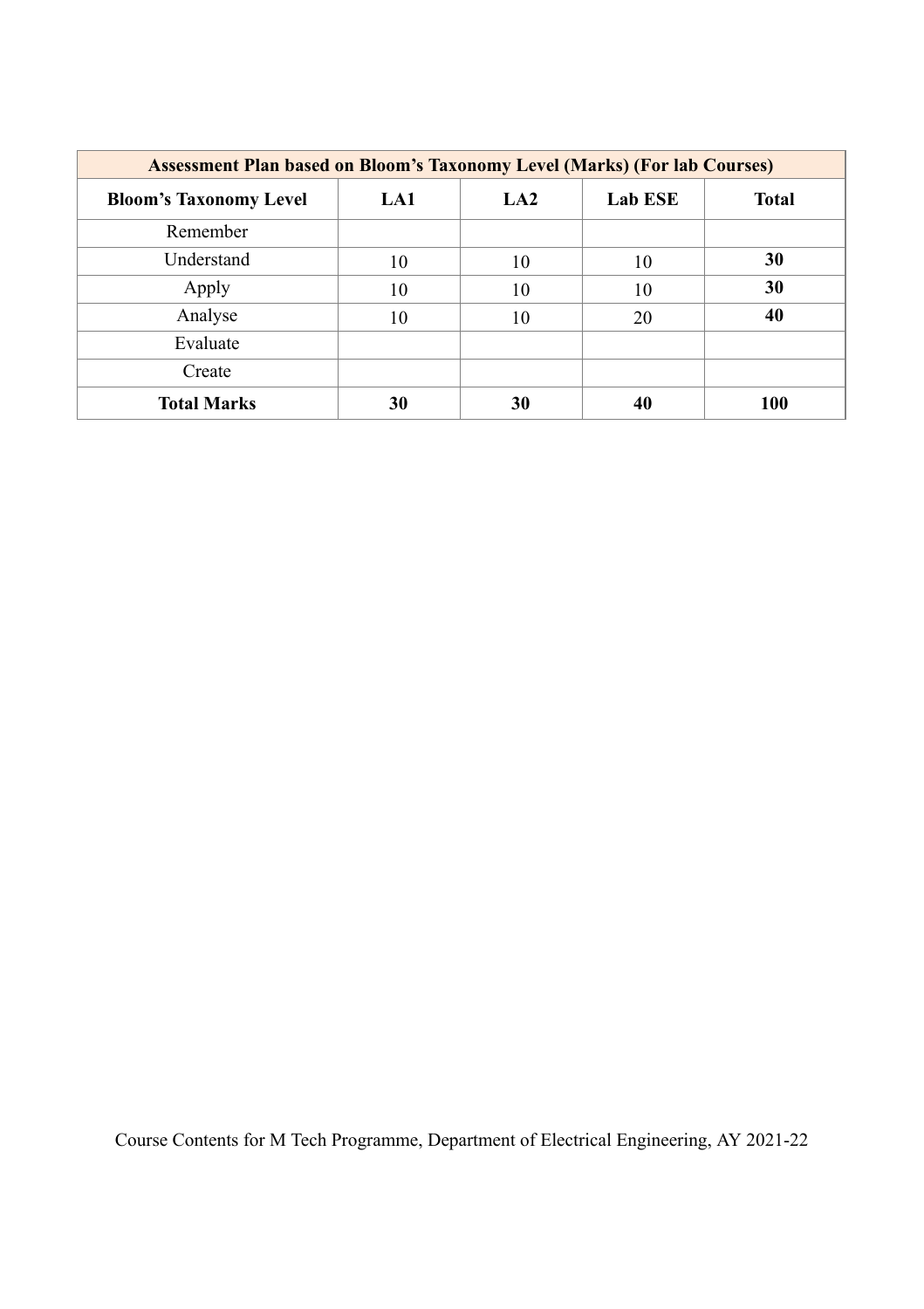| (Government Aided Autonomous Institute)<br>AY 2021-22<br><b>Course Information</b><br>Programme<br>M.Tech. (Power System Engineering)<br><b>Class, Semester</b><br>First Year M. Tech., Sem II<br><b>Course Code</b><br>5PS576<br>Activity Based Elective Lab : HV Engineering lab<br><b>Course Name</b><br><b>Desired Requisites:</b><br>Power System<br><b>Teaching Scheme</b><br><b>Examination Scheme (Marks)</b><br>LA1<br><b>Lab ESE</b><br>Lecture<br>LA2<br><b>Total</b><br><b>Tutorial</b><br>30<br>30<br>40<br>100<br>2 Hrs/Week<br><b>Practical</b><br><b>Interaction</b><br><b>Credits: 1</b><br><b>Course Objectives</b><br>$\mathbf{1}$<br>To understand the breakdown mechanisms in gaseous, liquid and solid insulation<br>To understand methods of generation and measurement of high voltage, impulse voltage<br>$\boldsymbol{2}$<br>and impulse current.<br>To lay a foundation for higher studies in high voltage engineering<br>$\mathbf{3}$<br><b>Course Outcomes (CO) with Bloom's Taxonomy Level</b><br>At the end of the course, the students will be able to,<br>Summarize breakdown mechanisms in gaseous, liquid and solid<br>CO1<br>insulations.<br>Understand the basic generation and measurement of High voltage and<br>CO <sub>2</sub><br>High current for testing purposes<br>Analyse the HV generation equipment and their application.<br>CO <sub>3</sub><br>Analyse<br><b>List of Experiments / Lab Activities</b><br>Lab activities/Lab performance shall include mini-project, presentations, drawings, case<br>programming and other suitable activities, as per the nature and requirement of the lab<br>course.<br><b>Text Books</b><br>E. Kuffel& W.S. Zaengl, ""High Voltage Engineering Fundamentals "Pergamon Press,<br>1<br>1992 | <b>Walchand College of Engineering, Sangli</b>                                                 |  |  |  |  |  |            |
|---------------------------------------------------------------------------------------------------------------------------------------------------------------------------------------------------------------------------------------------------------------------------------------------------------------------------------------------------------------------------------------------------------------------------------------------------------------------------------------------------------------------------------------------------------------------------------------------------------------------------------------------------------------------------------------------------------------------------------------------------------------------------------------------------------------------------------------------------------------------------------------------------------------------------------------------------------------------------------------------------------------------------------------------------------------------------------------------------------------------------------------------------------------------------------------------------------------------------------------------------------------------------------------------------------------------------------------------------------------------------------------------------------------------------------------------------------------------------------------------------------------------------------------------------------------------------------------------------------------------------------------------------------------------------------------------------------------------------------------------------------------------------------|------------------------------------------------------------------------------------------------|--|--|--|--|--|------------|
|                                                                                                                                                                                                                                                                                                                                                                                                                                                                                                                                                                                                                                                                                                                                                                                                                                                                                                                                                                                                                                                                                                                                                                                                                                                                                                                                                                                                                                                                                                                                                                                                                                                                                                                                                                                 |                                                                                                |  |  |  |  |  |            |
|                                                                                                                                                                                                                                                                                                                                                                                                                                                                                                                                                                                                                                                                                                                                                                                                                                                                                                                                                                                                                                                                                                                                                                                                                                                                                                                                                                                                                                                                                                                                                                                                                                                                                                                                                                                 |                                                                                                |  |  |  |  |  |            |
|                                                                                                                                                                                                                                                                                                                                                                                                                                                                                                                                                                                                                                                                                                                                                                                                                                                                                                                                                                                                                                                                                                                                                                                                                                                                                                                                                                                                                                                                                                                                                                                                                                                                                                                                                                                 |                                                                                                |  |  |  |  |  |            |
|                                                                                                                                                                                                                                                                                                                                                                                                                                                                                                                                                                                                                                                                                                                                                                                                                                                                                                                                                                                                                                                                                                                                                                                                                                                                                                                                                                                                                                                                                                                                                                                                                                                                                                                                                                                 |                                                                                                |  |  |  |  |  |            |
|                                                                                                                                                                                                                                                                                                                                                                                                                                                                                                                                                                                                                                                                                                                                                                                                                                                                                                                                                                                                                                                                                                                                                                                                                                                                                                                                                                                                                                                                                                                                                                                                                                                                                                                                                                                 |                                                                                                |  |  |  |  |  |            |
|                                                                                                                                                                                                                                                                                                                                                                                                                                                                                                                                                                                                                                                                                                                                                                                                                                                                                                                                                                                                                                                                                                                                                                                                                                                                                                                                                                                                                                                                                                                                                                                                                                                                                                                                                                                 |                                                                                                |  |  |  |  |  |            |
|                                                                                                                                                                                                                                                                                                                                                                                                                                                                                                                                                                                                                                                                                                                                                                                                                                                                                                                                                                                                                                                                                                                                                                                                                                                                                                                                                                                                                                                                                                                                                                                                                                                                                                                                                                                 |                                                                                                |  |  |  |  |  |            |
|                                                                                                                                                                                                                                                                                                                                                                                                                                                                                                                                                                                                                                                                                                                                                                                                                                                                                                                                                                                                                                                                                                                                                                                                                                                                                                                                                                                                                                                                                                                                                                                                                                                                                                                                                                                 |                                                                                                |  |  |  |  |  |            |
|                                                                                                                                                                                                                                                                                                                                                                                                                                                                                                                                                                                                                                                                                                                                                                                                                                                                                                                                                                                                                                                                                                                                                                                                                                                                                                                                                                                                                                                                                                                                                                                                                                                                                                                                                                                 |                                                                                                |  |  |  |  |  |            |
|                                                                                                                                                                                                                                                                                                                                                                                                                                                                                                                                                                                                                                                                                                                                                                                                                                                                                                                                                                                                                                                                                                                                                                                                                                                                                                                                                                                                                                                                                                                                                                                                                                                                                                                                                                                 |                                                                                                |  |  |  |  |  |            |
|                                                                                                                                                                                                                                                                                                                                                                                                                                                                                                                                                                                                                                                                                                                                                                                                                                                                                                                                                                                                                                                                                                                                                                                                                                                                                                                                                                                                                                                                                                                                                                                                                                                                                                                                                                                 |                                                                                                |  |  |  |  |  |            |
|                                                                                                                                                                                                                                                                                                                                                                                                                                                                                                                                                                                                                                                                                                                                                                                                                                                                                                                                                                                                                                                                                                                                                                                                                                                                                                                                                                                                                                                                                                                                                                                                                                                                                                                                                                                 |                                                                                                |  |  |  |  |  |            |
|                                                                                                                                                                                                                                                                                                                                                                                                                                                                                                                                                                                                                                                                                                                                                                                                                                                                                                                                                                                                                                                                                                                                                                                                                                                                                                                                                                                                                                                                                                                                                                                                                                                                                                                                                                                 |                                                                                                |  |  |  |  |  |            |
|                                                                                                                                                                                                                                                                                                                                                                                                                                                                                                                                                                                                                                                                                                                                                                                                                                                                                                                                                                                                                                                                                                                                                                                                                                                                                                                                                                                                                                                                                                                                                                                                                                                                                                                                                                                 |                                                                                                |  |  |  |  |  |            |
|                                                                                                                                                                                                                                                                                                                                                                                                                                                                                                                                                                                                                                                                                                                                                                                                                                                                                                                                                                                                                                                                                                                                                                                                                                                                                                                                                                                                                                                                                                                                                                                                                                                                                                                                                                                 |                                                                                                |  |  |  |  |  |            |
|                                                                                                                                                                                                                                                                                                                                                                                                                                                                                                                                                                                                                                                                                                                                                                                                                                                                                                                                                                                                                                                                                                                                                                                                                                                                                                                                                                                                                                                                                                                                                                                                                                                                                                                                                                                 |                                                                                                |  |  |  |  |  |            |
|                                                                                                                                                                                                                                                                                                                                                                                                                                                                                                                                                                                                                                                                                                                                                                                                                                                                                                                                                                                                                                                                                                                                                                                                                                                                                                                                                                                                                                                                                                                                                                                                                                                                                                                                                                                 |                                                                                                |  |  |  |  |  |            |
|                                                                                                                                                                                                                                                                                                                                                                                                                                                                                                                                                                                                                                                                                                                                                                                                                                                                                                                                                                                                                                                                                                                                                                                                                                                                                                                                                                                                                                                                                                                                                                                                                                                                                                                                                                                 |                                                                                                |  |  |  |  |  |            |
|                                                                                                                                                                                                                                                                                                                                                                                                                                                                                                                                                                                                                                                                                                                                                                                                                                                                                                                                                                                                                                                                                                                                                                                                                                                                                                                                                                                                                                                                                                                                                                                                                                                                                                                                                                                 |                                                                                                |  |  |  |  |  |            |
|                                                                                                                                                                                                                                                                                                                                                                                                                                                                                                                                                                                                                                                                                                                                                                                                                                                                                                                                                                                                                                                                                                                                                                                                                                                                                                                                                                                                                                                                                                                                                                                                                                                                                                                                                                                 |                                                                                                |  |  |  |  |  |            |
|                                                                                                                                                                                                                                                                                                                                                                                                                                                                                                                                                                                                                                                                                                                                                                                                                                                                                                                                                                                                                                                                                                                                                                                                                                                                                                                                                                                                                                                                                                                                                                                                                                                                                                                                                                                 |                                                                                                |  |  |  |  |  |            |
|                                                                                                                                                                                                                                                                                                                                                                                                                                                                                                                                                                                                                                                                                                                                                                                                                                                                                                                                                                                                                                                                                                                                                                                                                                                                                                                                                                                                                                                                                                                                                                                                                                                                                                                                                                                 |                                                                                                |  |  |  |  |  |            |
|                                                                                                                                                                                                                                                                                                                                                                                                                                                                                                                                                                                                                                                                                                                                                                                                                                                                                                                                                                                                                                                                                                                                                                                                                                                                                                                                                                                                                                                                                                                                                                                                                                                                                                                                                                                 |                                                                                                |  |  |  |  |  | Understand |
|                                                                                                                                                                                                                                                                                                                                                                                                                                                                                                                                                                                                                                                                                                                                                                                                                                                                                                                                                                                                                                                                                                                                                                                                                                                                                                                                                                                                                                                                                                                                                                                                                                                                                                                                                                                 |                                                                                                |  |  |  |  |  | Understand |
|                                                                                                                                                                                                                                                                                                                                                                                                                                                                                                                                                                                                                                                                                                                                                                                                                                                                                                                                                                                                                                                                                                                                                                                                                                                                                                                                                                                                                                                                                                                                                                                                                                                                                                                                                                                 |                                                                                                |  |  |  |  |  |            |
|                                                                                                                                                                                                                                                                                                                                                                                                                                                                                                                                                                                                                                                                                                                                                                                                                                                                                                                                                                                                                                                                                                                                                                                                                                                                                                                                                                                                                                                                                                                                                                                                                                                                                                                                                                                 |                                                                                                |  |  |  |  |  |            |
|                                                                                                                                                                                                                                                                                                                                                                                                                                                                                                                                                                                                                                                                                                                                                                                                                                                                                                                                                                                                                                                                                                                                                                                                                                                                                                                                                                                                                                                                                                                                                                                                                                                                                                                                                                                 |                                                                                                |  |  |  |  |  |            |
|                                                                                                                                                                                                                                                                                                                                                                                                                                                                                                                                                                                                                                                                                                                                                                                                                                                                                                                                                                                                                                                                                                                                                                                                                                                                                                                                                                                                                                                                                                                                                                                                                                                                                                                                                                                 | studies, report writing, site visit, lab experiment, tutorials, assignments, group discussion, |  |  |  |  |  |            |
|                                                                                                                                                                                                                                                                                                                                                                                                                                                                                                                                                                                                                                                                                                                                                                                                                                                                                                                                                                                                                                                                                                                                                                                                                                                                                                                                                                                                                                                                                                                                                                                                                                                                                                                                                                                 |                                                                                                |  |  |  |  |  |            |
|                                                                                                                                                                                                                                                                                                                                                                                                                                                                                                                                                                                                                                                                                                                                                                                                                                                                                                                                                                                                                                                                                                                                                                                                                                                                                                                                                                                                                                                                                                                                                                                                                                                                                                                                                                                 |                                                                                                |  |  |  |  |  |            |
|                                                                                                                                                                                                                                                                                                                                                                                                                                                                                                                                                                                                                                                                                                                                                                                                                                                                                                                                                                                                                                                                                                                                                                                                                                                                                                                                                                                                                                                                                                                                                                                                                                                                                                                                                                                 |                                                                                                |  |  |  |  |  |            |
| M.S. Naidu & V. Kamaraju "High Voltage Engineering", 4th Edition Tata Mc-Graw Hill,<br>$\overline{2}$<br>2011                                                                                                                                                                                                                                                                                                                                                                                                                                                                                                                                                                                                                                                                                                                                                                                                                                                                                                                                                                                                                                                                                                                                                                                                                                                                                                                                                                                                                                                                                                                                                                                                                                                                   |                                                                                                |  |  |  |  |  |            |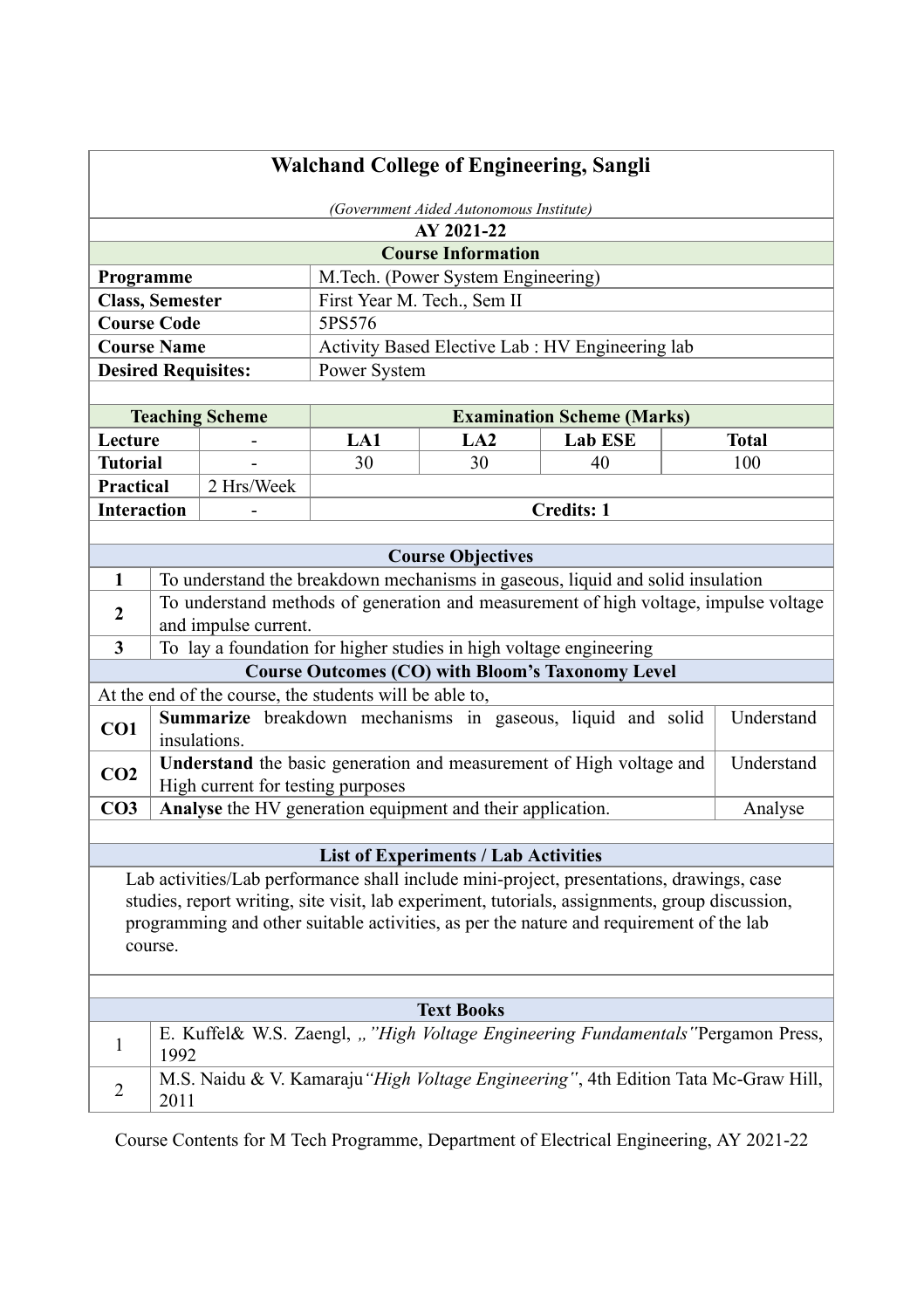|                | <b>References</b>                                                                                       |  |  |  |  |  |
|----------------|---------------------------------------------------------------------------------------------------------|--|--|--|--|--|
|                | I. J. Nagrath and D. P. Kothari, "Power System Engineering", Tata Mc-Graw Hill<br>Publishing Co., 1994. |  |  |  |  |  |
| $\overline{2}$ | Hadi Sadat, "Power system analysis", 1st edition, Tata Mc-Graw Hill publishing<br>company ltd., 2002.   |  |  |  |  |  |
| 3              | George L. Kusic, "Computer Aided Power System Analysis", PHI, 2003.                                     |  |  |  |  |  |
|                |                                                                                                         |  |  |  |  |  |
|                | <b>Useful Links</b>                                                                                     |  |  |  |  |  |
|                |                                                                                                         |  |  |  |  |  |

| <b>CO-PO Mapping</b>           |  |  |  |  |  |  |  |
|--------------------------------|--|--|--|--|--|--|--|
| <b>Programme Outcomes (PO)</b> |  |  |  |  |  |  |  |
|                                |  |  |  |  |  |  |  |
| CO <sub>1</sub>                |  |  |  |  |  |  |  |
| CO <sub>2</sub>                |  |  |  |  |  |  |  |
| CO <sub>3</sub>                |  |  |  |  |  |  |  |
|                                |  |  |  |  |  |  |  |

The strength of mapping is to be written as 1,2,3; Where, 1:Low, 2:Medium, 3:High

Each CO of the course must map to at least one PO.

| <b>Assessment</b> |                                                                     |                       |                                                                                         |              |  |  |  |  |  |
|-------------------|---------------------------------------------------------------------|-----------------------|-----------------------------------------------------------------------------------------|--------------|--|--|--|--|--|
|                   | There are three components of lab assessment, LA1, LA2 and Lab ESE. |                       |                                                                                         |              |  |  |  |  |  |
|                   |                                                                     |                       | IMP: Lab ESE is a separate head of passing. LA1, LA2 together is treated as In-Semester |              |  |  |  |  |  |
| Evaluation.       |                                                                     |                       |                                                                                         |              |  |  |  |  |  |
| Assessmen         | <b>Based on</b>                                                     | Conducted             | <b>Typical Schedule (for 26-week Sem)</b>                                               | <b>Marks</b> |  |  |  |  |  |
| t                 |                                                                     | by                    |                                                                                         |              |  |  |  |  |  |
| LA1               | Lab activities,<br>attendance                                       | Lab Course<br>Faculty | During Week 1 to Week 6<br>Marks Submission at the end of Week<br>$\mathfrak b$         | 30           |  |  |  |  |  |
| LA2               | Lab activities,<br>attendance                                       | Lab Course<br>Faculty | During Week 7 to Week 12<br>Marks Submission at the end of Week<br>12                   | 30           |  |  |  |  |  |
| Lab ESE           | Lab activities,<br>attendance                                       | Lab Course<br>Faculty | During Week 15 to Week 18<br>Marks Submission at the end of Week<br>18                  | 40           |  |  |  |  |  |

Week 1 indicates starting week of a semester. The typical schedule of lab assessments is shown, considering a 26-week semester. The actual schedule shall be as per academic calendar. Lab activities/Lab performance shall include mini-project, presentations, drawings, programming and other suitable activities, as per the nature and requirement of the lab course.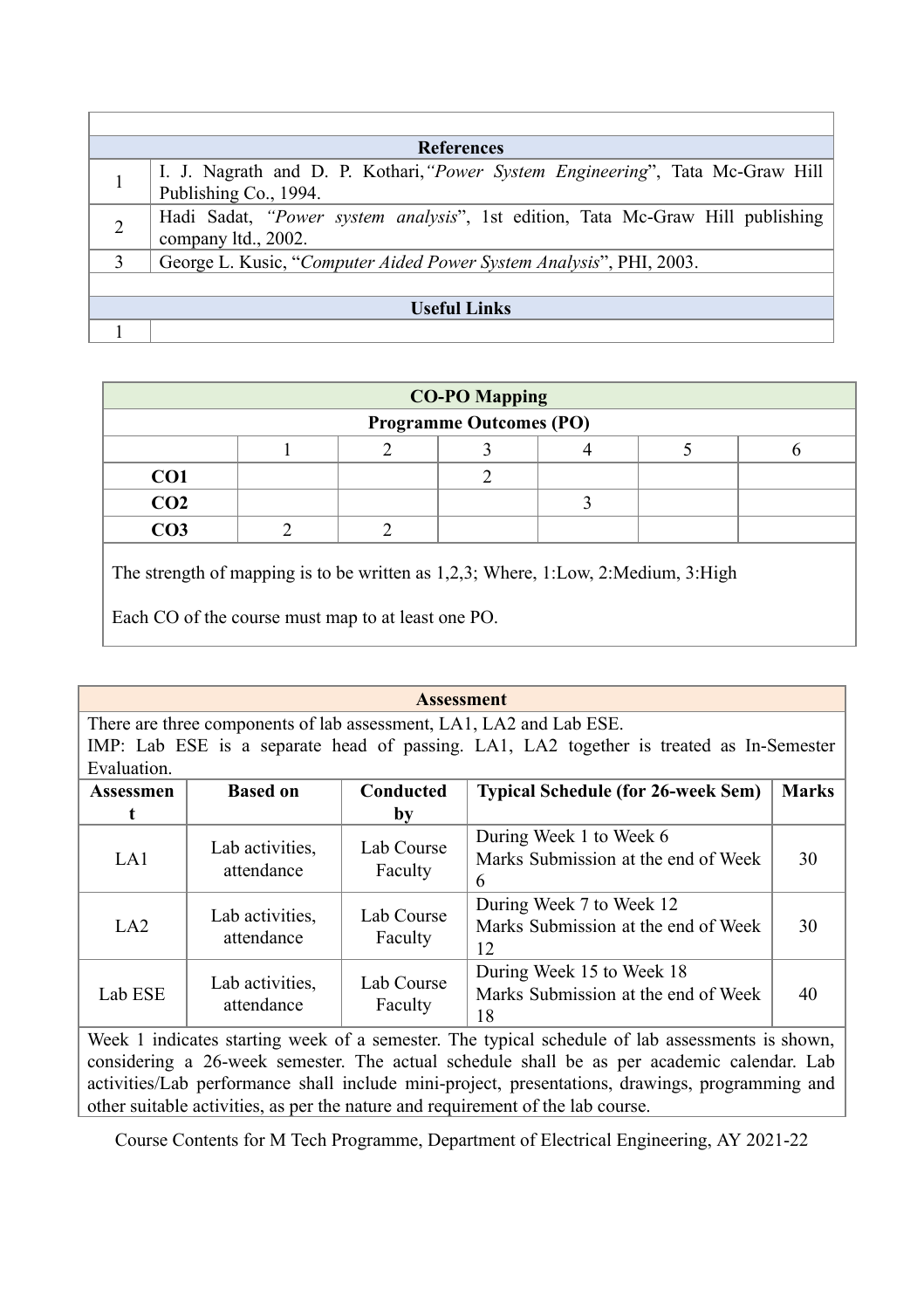| <b>Assessment Plan based on Bloom's Taxonomy Level (Marks) (For lab Courses)</b> |     |     |                |              |  |  |  |
|----------------------------------------------------------------------------------|-----|-----|----------------|--------------|--|--|--|
| <b>Bloom's Taxonomy Level</b>                                                    | LA1 | LA2 | <b>Lab ESE</b> | <b>Total</b> |  |  |  |
| Remember                                                                         |     |     |                |              |  |  |  |
| Understand                                                                       | 20  | 20  | 20             | 60           |  |  |  |
| Apply                                                                            |     |     |                |              |  |  |  |
| Analyse                                                                          | 10  | 10  | 20             | 40           |  |  |  |
| Evaluate                                                                         |     |     |                |              |  |  |  |
| Create                                                                           |     |     |                |              |  |  |  |
| <b>Total Marks</b>                                                               | 30  | 30  | 40             | 100          |  |  |  |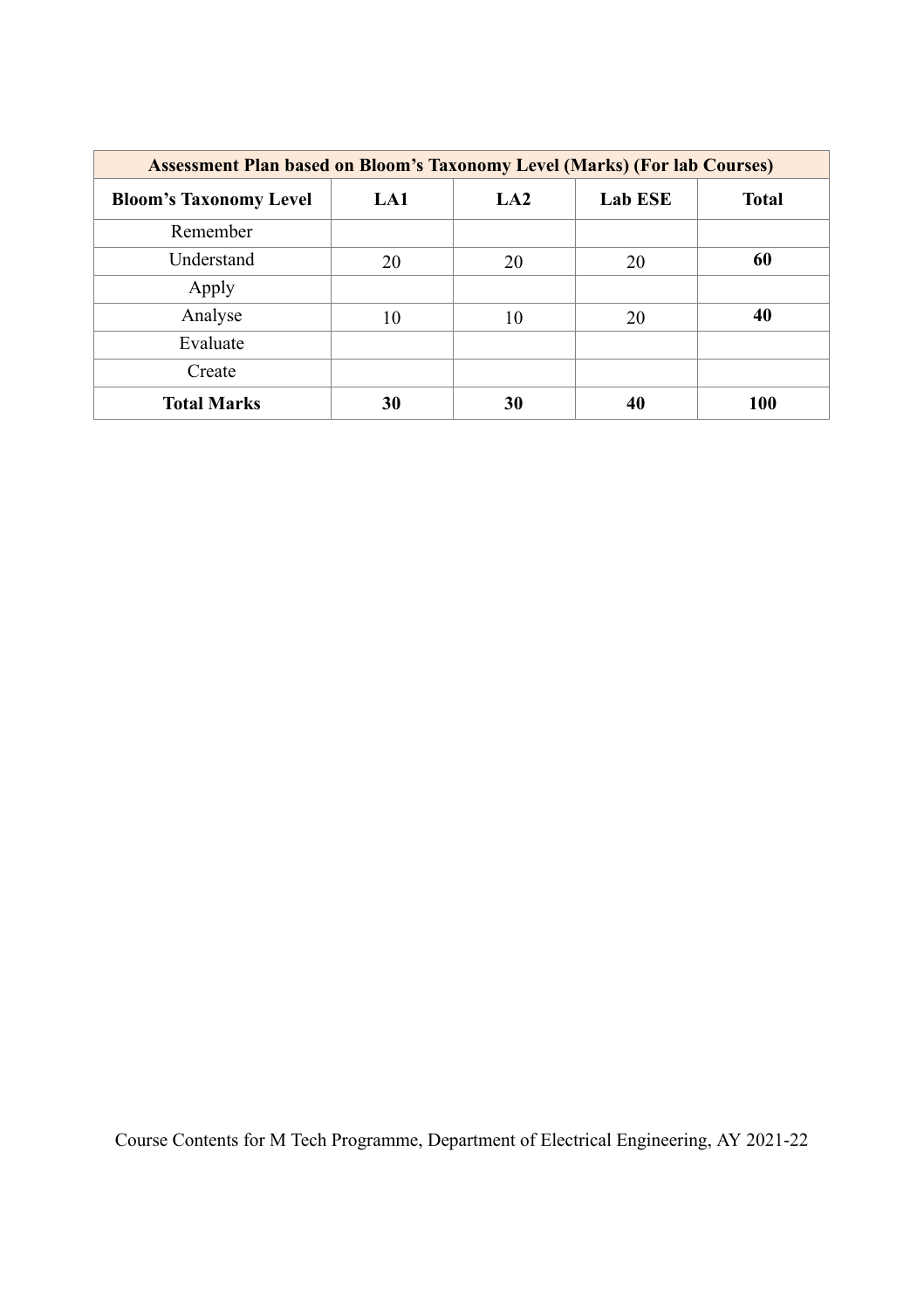|                                                                                                                                                                                                                                                                                                                                   | <b>Walchand College of Engineering, Sangli</b><br>(Government Aided Autonomous Institute) |                            |                                                                    |                           |                                                                                          |  |              |  |
|-----------------------------------------------------------------------------------------------------------------------------------------------------------------------------------------------------------------------------------------------------------------------------------------------------------------------------------|-------------------------------------------------------------------------------------------|----------------------------|--------------------------------------------------------------------|---------------------------|------------------------------------------------------------------------------------------|--|--------------|--|
|                                                                                                                                                                                                                                                                                                                                   | AY 2021-22                                                                                |                            |                                                                    |                           |                                                                                          |  |              |  |
|                                                                                                                                                                                                                                                                                                                                   |                                                                                           |                            |                                                                    | <b>Course Information</b> |                                                                                          |  |              |  |
| Programme                                                                                                                                                                                                                                                                                                                         |                                                                                           |                            | M.Tech. (Power System Engineering)                                 |                           |                                                                                          |  |              |  |
| <b>Class, Semester</b>                                                                                                                                                                                                                                                                                                            |                                                                                           |                            | First Year M. Tech., Sem II                                        |                           |                                                                                          |  |              |  |
| <b>Course Code</b>                                                                                                                                                                                                                                                                                                                |                                                                                           |                            | 5OE106                                                             |                           |                                                                                          |  |              |  |
| <b>Course Name</b>                                                                                                                                                                                                                                                                                                                |                                                                                           |                            |                                                                    |                           | Open Elective I: Control Techniques for Electrical Drives                                |  |              |  |
|                                                                                                                                                                                                                                                                                                                                   |                                                                                           | <b>Desired Requisites:</b> |                                                                    |                           |                                                                                          |  |              |  |
|                                                                                                                                                                                                                                                                                                                                   |                                                                                           |                            |                                                                    |                           |                                                                                          |  |              |  |
|                                                                                                                                                                                                                                                                                                                                   |                                                                                           | <b>Teaching Scheme</b>     |                                                                    |                           | <b>Examination Scheme (Marks)</b>                                                        |  |              |  |
| Lecture                                                                                                                                                                                                                                                                                                                           |                                                                                           | $\overline{2}$             | <b>T1</b>                                                          | T <sub>2</sub>            | <b>ESE</b>                                                                               |  | <b>Total</b> |  |
|                                                                                                                                                                                                                                                                                                                                   |                                                                                           | Hrs./week                  |                                                                    |                           |                                                                                          |  |              |  |
| <b>Tutorial</b>                                                                                                                                                                                                                                                                                                                   |                                                                                           |                            | 20                                                                 | 20                        | 60                                                                                       |  | 100          |  |
| Practical                                                                                                                                                                                                                                                                                                                         |                                                                                           |                            |                                                                    |                           |                                                                                          |  |              |  |
| <b>Interaction</b>                                                                                                                                                                                                                                                                                                                |                                                                                           | -                          |                                                                    |                           | <b>Credits: 2</b>                                                                        |  |              |  |
|                                                                                                                                                                                                                                                                                                                                   |                                                                                           |                            |                                                                    |                           |                                                                                          |  |              |  |
|                                                                                                                                                                                                                                                                                                                                   |                                                                                           |                            |                                                                    | <b>Course Objectives</b>  |                                                                                          |  |              |  |
| $\mathbf{1}$                                                                                                                                                                                                                                                                                                                      |                                                                                           |                            | To provide the latest knowledge in the field of electrical drives. |                           |                                                                                          |  |              |  |
| $\overline{2}$                                                                                                                                                                                                                                                                                                                    |                                                                                           |                            |                                                                    |                           | To provide sufficient knowledge in the area of advanced control techniques for induction |  |              |  |
| $\mathbf{3}$                                                                                                                                                                                                                                                                                                                      |                                                                                           |                            | motor and synchronous machines.                                    |                           | To make the student aware of the research in the field of electrical drives.             |  |              |  |
|                                                                                                                                                                                                                                                                                                                                   |                                                                                           |                            |                                                                    |                           | <b>Course Outcomes (CO) with Bloom's Taxonomy Level</b>                                  |  |              |  |
|                                                                                                                                                                                                                                                                                                                                   |                                                                                           |                            | At the end of the course, the students will be able to,            |                           |                                                                                          |  |              |  |
|                                                                                                                                                                                                                                                                                                                                   |                                                                                           |                            | Explain various concept used in AC and DC drives.                  |                           |                                                                                          |  | Understan    |  |
| CO1                                                                                                                                                                                                                                                                                                                               |                                                                                           |                            |                                                                    |                           |                                                                                          |  | d            |  |
| CO <sub>2</sub>                                                                                                                                                                                                                                                                                                                   |                                                                                           |                            | Apply control techniques to AC and DC drives.                      |                           |                                                                                          |  | Apply        |  |
| CO <sub>3</sub>                                                                                                                                                                                                                                                                                                                   |                                                                                           |                            | Analyze control techniques for AC and DC drives.                   |                           |                                                                                          |  | Analyse      |  |
| CO <sub>4</sub>                                                                                                                                                                                                                                                                                                                   |                                                                                           |                            | <b>Evaluate</b> various control schemes of AC and DC drives.       |                           |                                                                                          |  | Evaluate     |  |
|                                                                                                                                                                                                                                                                                                                                   |                                                                                           |                            |                                                                    |                           |                                                                                          |  |              |  |
| <b>Module</b><br><b>Module Contents</b>                                                                                                                                                                                                                                                                                           |                                                                                           |                            |                                                                    |                           | <b>Hours</b>                                                                             |  |              |  |
| <b>Basics of drives</b><br>Types & parts of the Electrical drives, fundamental torque equation,<br>speed torques characteristics DC motor & Induction motor, multi<br>$\bf I$<br>quadrant operation of the drive, classification of mechanical load<br>torques, steady state stability of the drive, constant torque and constant |                                                                                           |                            |                                                                    | $\overline{4}$            |                                                                                          |  |              |  |
| $\rm II$                                                                                                                                                                                                                                                                                                                          |                                                                                           | <b>DC</b> motor drives     | HP operation of the drive, closed loop speed control.              |                           |                                                                                          |  | 5            |  |
|                                                                                                                                                                                                                                                                                                                                   |                                                                                           |                            |                                                                    |                           |                                                                                          |  |              |  |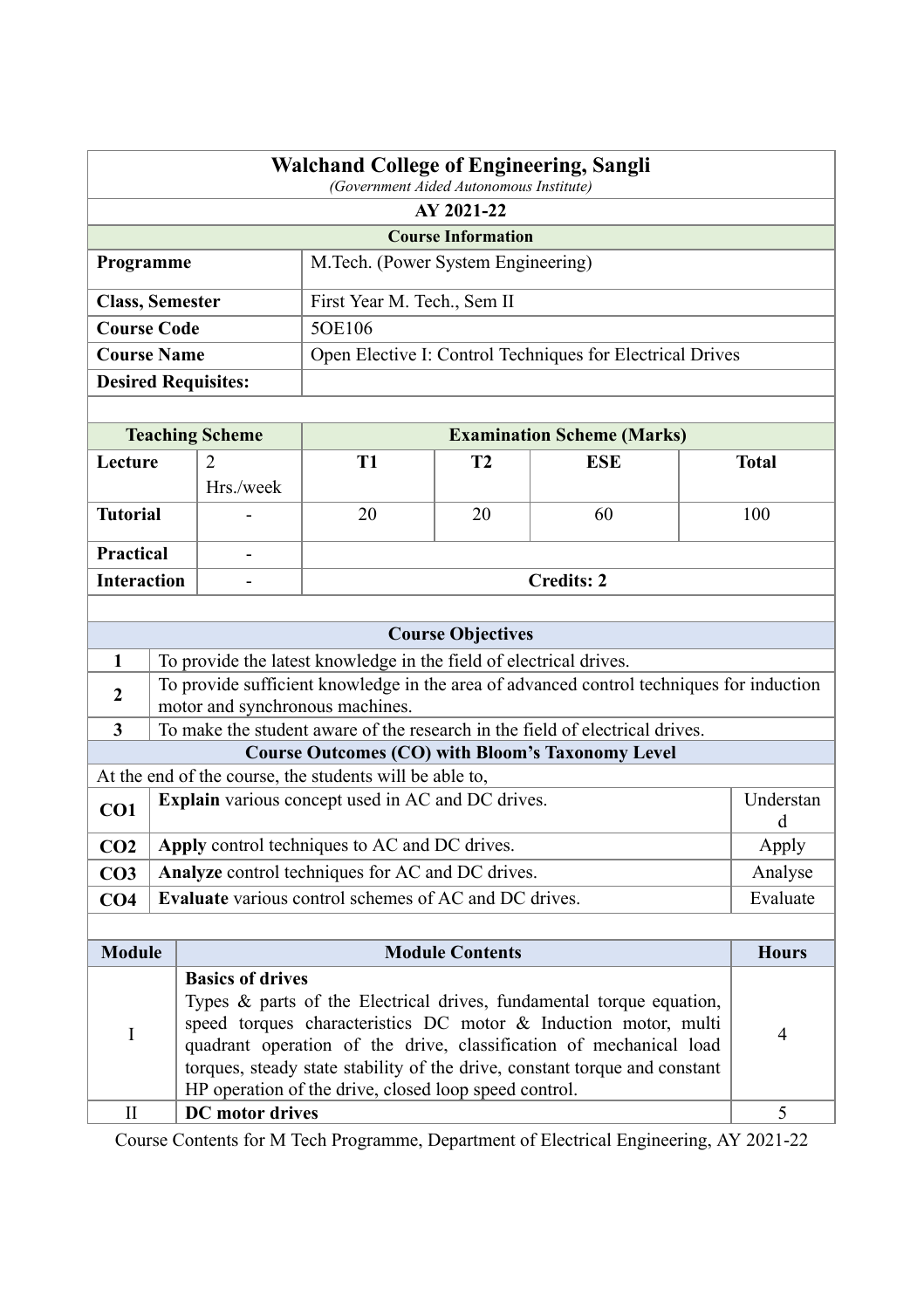|                | Methods of speed control, starting and breaking operation, single phase<br>and three phase full controlled and half controlled converter fed DC<br>drives, Multi quadrant operation of separately excited DC shunt motor,<br>dual converter fed DC drives, circulating and non - circulating mode of<br>operation, chopper control of DC shunt motor drives, four quadrant<br>operation of chopper fed DC shunt motor drive.                                                                                                                                                                                                                                      |   |
|----------------|-------------------------------------------------------------------------------------------------------------------------------------------------------------------------------------------------------------------------------------------------------------------------------------------------------------------------------------------------------------------------------------------------------------------------------------------------------------------------------------------------------------------------------------------------------------------------------------------------------------------------------------------------------------------|---|
| III            | <b>Induction motor drives</b><br>Speed control methods for three phase induction motor, VSI fed<br>induction motor drive, constant torque (constant E/F and constant V/F),<br>constant HP operation, closed loop speed control block diagram., CSI<br>fed induction motor drive, speed torque characteristics of CSI fed drive,<br>closed loop speed control block diagram, comparison of CSI fed and<br>VSI fed induction motor drive, Stator voltage control.<br>Chopper controlled resistance in rotor circuit, slip power recovery<br>using converter cascade in rotor circuit, sub synchronous and super<br>synchronous speed control, Kramer speed control. | 5 |
| IV             | <b>Modeling of Induction Motor and PWM Techniques</b><br>abc – dq transformation, transformation from stationary reference<br>frame to synchronously rotating reference frame and vice versa.<br>Equivalent circuits of induction motor in dynamic dq stationary and<br>rotating reference<br>frame. Permanent<br>synchronously<br>magnet<br>synchronous machine dq equivalent circuits. The three phase six step<br>bridge inverter, three phase PWM inverter, PWM techniques such as<br>sinusoidal PWM, hysteresis band current control PWM.                                                                                                                    | 5 |
| $\mathbf V$    | Vector Control and Direct Torque Control of Induction Motor<br>Vector control of induction motor, DC drive analogy, equivalent circuit,<br>phasor diagram. Direct rotor flux oriented vector control and indirect<br>rotor flux oriented vector control, stator flux oriented vector<br>control. Torque equation of IM in terms of stator and rotor flux, direct<br>torque and flux control method (DTC) and self-commissioning of the<br>drive.                                                                                                                                                                                                                  | 5 |
| VI             | <b>Synchronous motor and SRM Drives</b><br>VSI fed synchronous motor drives, true synchronous and self-control<br>mode, open loop and closed loop speed control of Permanent magnet<br>synchronous machine, brushless DC motor drives.<br>Switched reluctance motor drives, torque equation, converter circuits,<br>operating modes and applications. Solar panel VI characteristics, solar<br>powered pump, maximum power point tracking and battery operated<br>vehicles.                                                                                                                                                                                       | 4 |
|                |                                                                                                                                                                                                                                                                                                                                                                                                                                                                                                                                                                                                                                                                   |   |
|                | <b>Text Books</b>                                                                                                                                                                                                                                                                                                                                                                                                                                                                                                                                                                                                                                                 |   |
| $\mathbf{I}$   | G. K. Dubey, "Fundamentals of Electrical Drives", Narosa publication, 2nd edition,<br>2002.                                                                                                                                                                                                                                                                                                                                                                                                                                                                                                                                                                       |   |
| $\overline{2}$ | B. K. Bose, "Modern Power Electronics and AC drives", Prentice Hall of India Pvt.<br>India, 1986.                                                                                                                                                                                                                                                                                                                                                                                                                                                                                                                                                                 |   |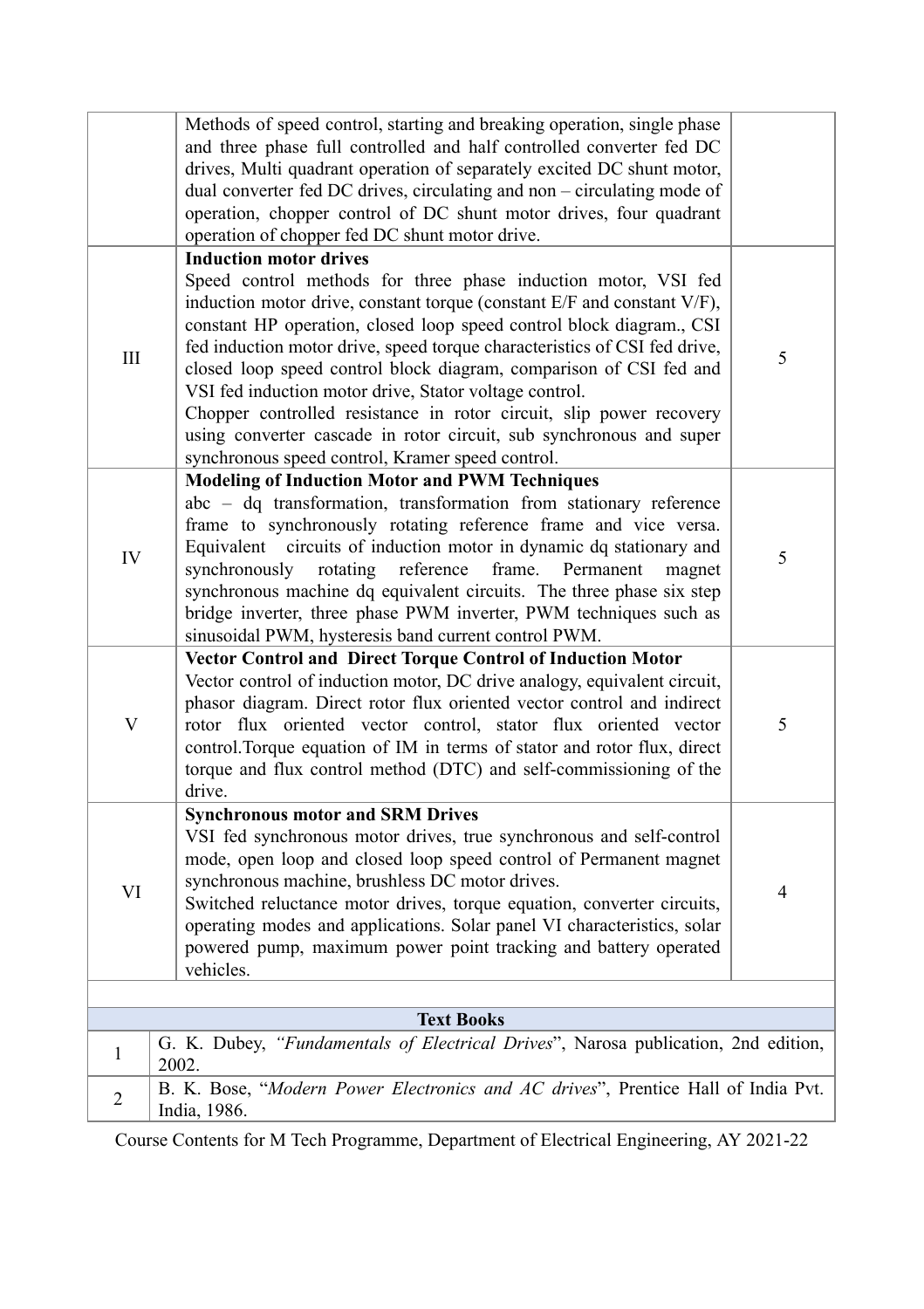| <b>References</b>                                                                                                                                    |   |                |                |                                           |                     |                                                                               |  |  |  |
|------------------------------------------------------------------------------------------------------------------------------------------------------|---|----------------|----------------|-------------------------------------------|---------------------|-------------------------------------------------------------------------------|--|--|--|
| 1                                                                                                                                                    |   |                |                |                                           |                     | Peter Vas, "Vector Control of AC machines", Clarendon Press Oxford, 1999.     |  |  |  |
| $\overline{2}$                                                                                                                                       |   |                |                | Simulink", John Wiley and sons, 2001.     |                     | Ned Mohan, "Advanced Electrical drives - Analysis, control and modeling using |  |  |  |
| $\overline{3}$                                                                                                                                       |   |                |                |                                           |                     | P. S. Bhimra, "Power Electronics", 2nd edition, Khanna Publishers.            |  |  |  |
|                                                                                                                                                      |   |                |                |                                           |                     |                                                                               |  |  |  |
|                                                                                                                                                      |   |                |                |                                           | <b>Useful Links</b> |                                                                               |  |  |  |
| $\mathbf{1}$                                                                                                                                         |   |                |                | NPTEL video lectures on Electrical Drives |                     |                                                                               |  |  |  |
|                                                                                                                                                      |   |                |                | <b>CO-PO Mapping</b>                      |                     |                                                                               |  |  |  |
|                                                                                                                                                      |   |                |                | <b>Programme Outcomes (PO)</b>            |                     |                                                                               |  |  |  |
|                                                                                                                                                      | 1 | $\overline{2}$ | $\overline{3}$ | $\overline{4}$                            | 5                   | 6                                                                             |  |  |  |
| CO1                                                                                                                                                  |   |                |                | $\mathbf{1}$                              |                     |                                                                               |  |  |  |
| CO <sub>2</sub>                                                                                                                                      |   |                |                | 1                                         |                     |                                                                               |  |  |  |
| CO <sub>3</sub>                                                                                                                                      |   |                | $\mathbf{1}$   | $\overline{2}$                            |                     |                                                                               |  |  |  |
| CO <sub>4</sub>                                                                                                                                      |   |                | $\mathbf{1}$   | $\overline{3}$                            |                     |                                                                               |  |  |  |
| The strength of mapping is to be written as $1,2,3$ ; Where, $1:Low$ , $2: Medium$ ,<br>3:High<br>Each CO of the course must map to at least one PO. |   |                |                |                                           |                     |                                                                               |  |  |  |
|                                                                                                                                                      |   |                |                |                                           |                     |                                                                               |  |  |  |

## **Assessment**

The assessment is based on 2 in-semester examinations in the form of T1 (Test-1) and T2 (Test-2) of 20 marks each. Also there shall be1 End-Sem examination (ESE) of 60 marks. T1 shall be typically on modules 1 and 2, T2 based typically on modules 3,4 and ESE shall be on all modules with nearly 50% weightage on modules 1 to 4 and 50% weightage on modules 5, 6.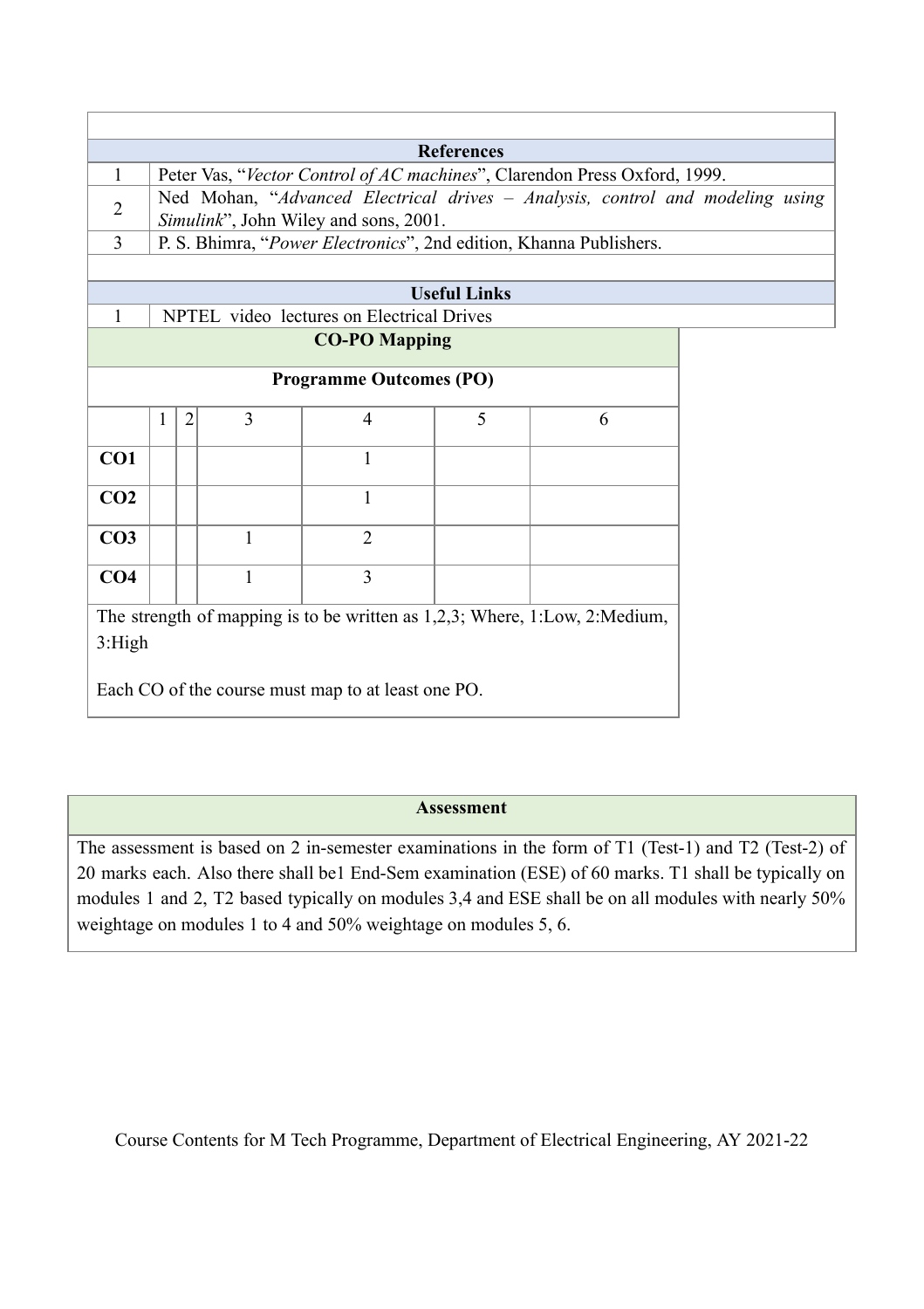| <b>Assessment Plan based on Bloom's Taxonomy Level</b> |                |                |            |              |  |  |  |
|--------------------------------------------------------|----------------|----------------|------------|--------------|--|--|--|
| <b>Bloom's Taxonomy Level</b>                          | T <sub>1</sub> | T <sub>2</sub> | <b>ESE</b> | <b>Total</b> |  |  |  |
| Remember                                               |                |                |            |              |  |  |  |
| Understand                                             | 10             |                | 10         | 20           |  |  |  |
| Apply                                                  | 10             | 10             | 20         | 40           |  |  |  |
| Analyse                                                |                | 10             | 20         | 30           |  |  |  |
| Evaluate                                               |                |                | 10         | 10           |  |  |  |
| Create                                                 |                |                |            |              |  |  |  |
| <b>Total</b>                                           | 20             | 20             | 60         | 100          |  |  |  |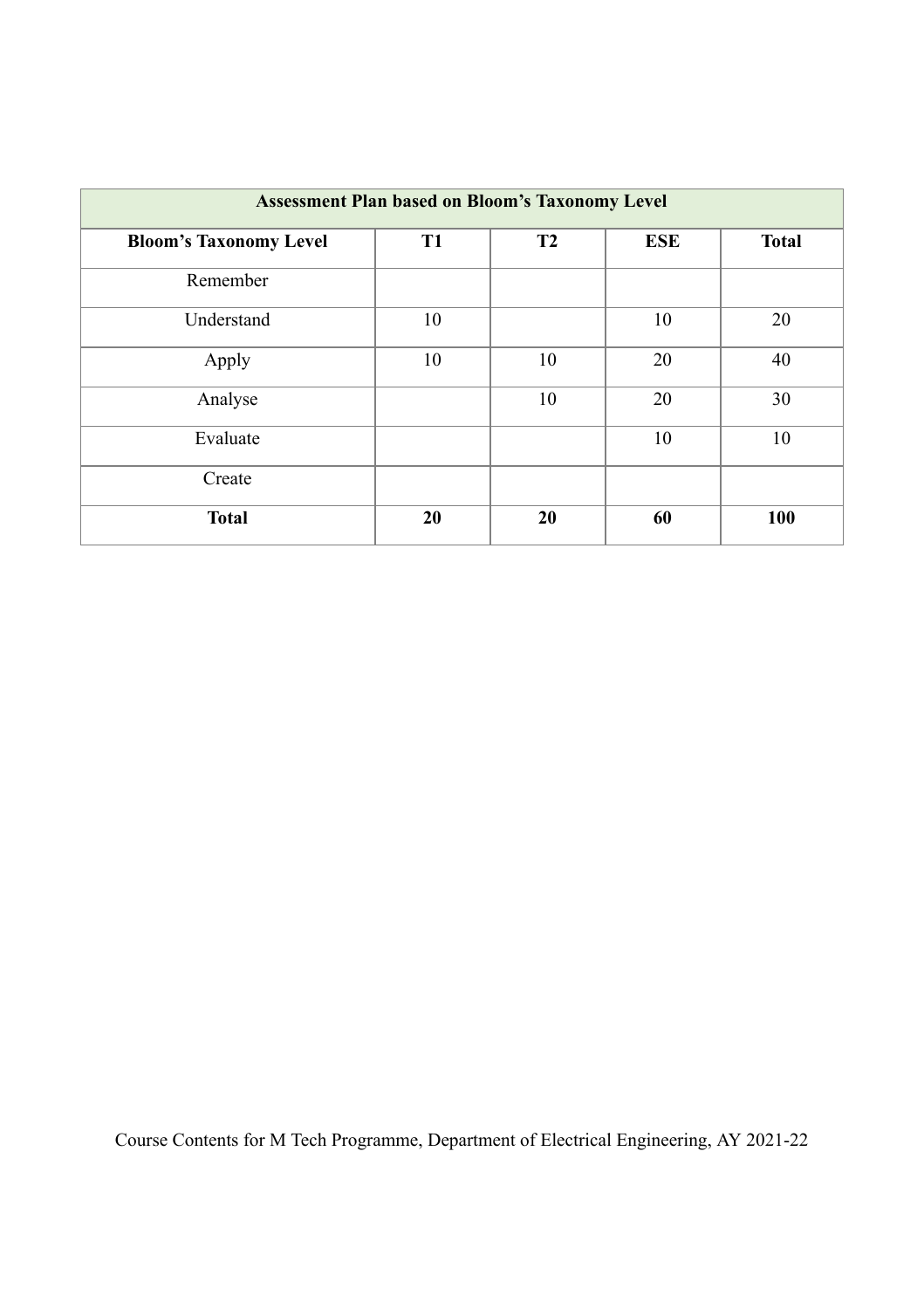| <b>Walchand College of Engineering, Sangli</b><br>(Government Aided Autonomous Institute) |                                             |                                                                                                  |                                   |                                                     |              |  |  |
|-------------------------------------------------------------------------------------------|---------------------------------------------|--------------------------------------------------------------------------------------------------|-----------------------------------|-----------------------------------------------------|--------------|--|--|
|                                                                                           | AY 2021-22                                  |                                                                                                  |                                   |                                                     |              |  |  |
|                                                                                           |                                             | <b>Course Information</b>                                                                        |                                   |                                                     |              |  |  |
| Programme                                                                                 |                                             | M.Tech. (Power System Engineering)                                                               |                                   |                                                     |              |  |  |
| <b>Class, Semester</b>                                                                    |                                             | First Year M. Tech., Sem II                                                                      |                                   |                                                     |              |  |  |
| <b>Course Code</b>                                                                        | 5IC501                                      |                                                                                                  |                                   |                                                     |              |  |  |
| <b>Course Name</b>                                                                        | Value Education                             |                                                                                                  |                                   |                                                     |              |  |  |
| <b>Desired</b>                                                                            |                                             |                                                                                                  |                                   |                                                     |              |  |  |
| <b>Requisites:</b>                                                                        |                                             |                                                                                                  |                                   |                                                     |              |  |  |
|                                                                                           |                                             |                                                                                                  |                                   |                                                     |              |  |  |
|                                                                                           |                                             |                                                                                                  |                                   |                                                     |              |  |  |
| <b>Teaching Scheme</b>                                                                    |                                             |                                                                                                  | <b>Examination Scheme (Marks)</b> |                                                     |              |  |  |
| Lecture                                                                                   | $\overline{2}$                              | <b>T1</b>                                                                                        | T <sub>2</sub>                    | <b>ESE</b>                                          | <b>Total</b> |  |  |
|                                                                                           | Hrs/week                                    |                                                                                                  |                                   |                                                     |              |  |  |
| <b>Tutorial</b>                                                                           |                                             | 20                                                                                               | 20                                | 60                                                  | 100          |  |  |
| <b>Practical</b>                                                                          |                                             |                                                                                                  |                                   |                                                     |              |  |  |
| <b>Interaction</b>                                                                        |                                             |                                                                                                  |                                   | <b>Credits: 0</b>                                   |              |  |  |
|                                                                                           |                                             | <b>Course Objectives</b>                                                                         |                                   |                                                     |              |  |  |
| $\mathbf{1}$                                                                              |                                             |                                                                                                  |                                   | To impart knowledge on value of education and self- |              |  |  |
|                                                                                           | development.                                |                                                                                                  |                                   |                                                     |              |  |  |
| 2<br>3                                                                                    |                                             | To imbibe good values in students.                                                               |                                   |                                                     |              |  |  |
|                                                                                           |                                             | To highlight importance of character.<br><b>Course Outcomes (CO) with Bloom's Taxonomy Level</b> |                                   |                                                     |              |  |  |
| At the end of the course, students will be able to,                                       |                                             |                                                                                                  |                                   |                                                     |              |  |  |
|                                                                                           |                                             | <b>Explain</b> value of education and self-development.                                          |                                   |                                                     | Understan    |  |  |
| CO <sub>1</sub>                                                                           |                                             |                                                                                                  |                                   |                                                     | <sub>d</sub> |  |  |
|                                                                                           | Summarize importance of good character, and |                                                                                                  |                                   |                                                     | Evaluate     |  |  |
| CO <sub>2</sub>                                                                           | Behaviour development.                      |                                                                                                  |                                   |                                                     |              |  |  |
|                                                                                           |                                             |                                                                                                  |                                   |                                                     |              |  |  |
| <b>Module</b>                                                                             |                                             | <b>Module Contents</b>                                                                           |                                   |                                                     | <b>Hours</b> |  |  |
|                                                                                           |                                             | Values and self-development -Social values and                                                   |                                   |                                                     |              |  |  |
| $\mathbf I$                                                                               |                                             | individual attitudes. Work ethics, Indian vision of                                              |                                   |                                                     | 6            |  |  |
|                                                                                           | humanism, Moral and non- moral valuation.   |                                                                                                  |                                   |                                                     |              |  |  |
|                                                                                           |                                             | Standards and principles, Value judgments.                                                       |                                   |                                                     |              |  |  |
|                                                                                           |                                             | Importance of cultivation of values, Sense of duty.                                              |                                   |                                                     |              |  |  |
|                                                                                           | Devotion,                                   | Self-reliance,                                                                                   |                                   | confidence,                                         |              |  |  |
| $\rm II$                                                                                  |                                             | Concentration. Truthfulness, Cleanliness, Honesty,<br>Humanity, Power of faith, National Unity,  |                                   |                                                     | 6            |  |  |
|                                                                                           |                                             | Patriotism, Love for nature, Discipline.                                                         |                                   |                                                     |              |  |  |
|                                                                                           |                                             |                                                                                                  |                                   |                                                     |              |  |  |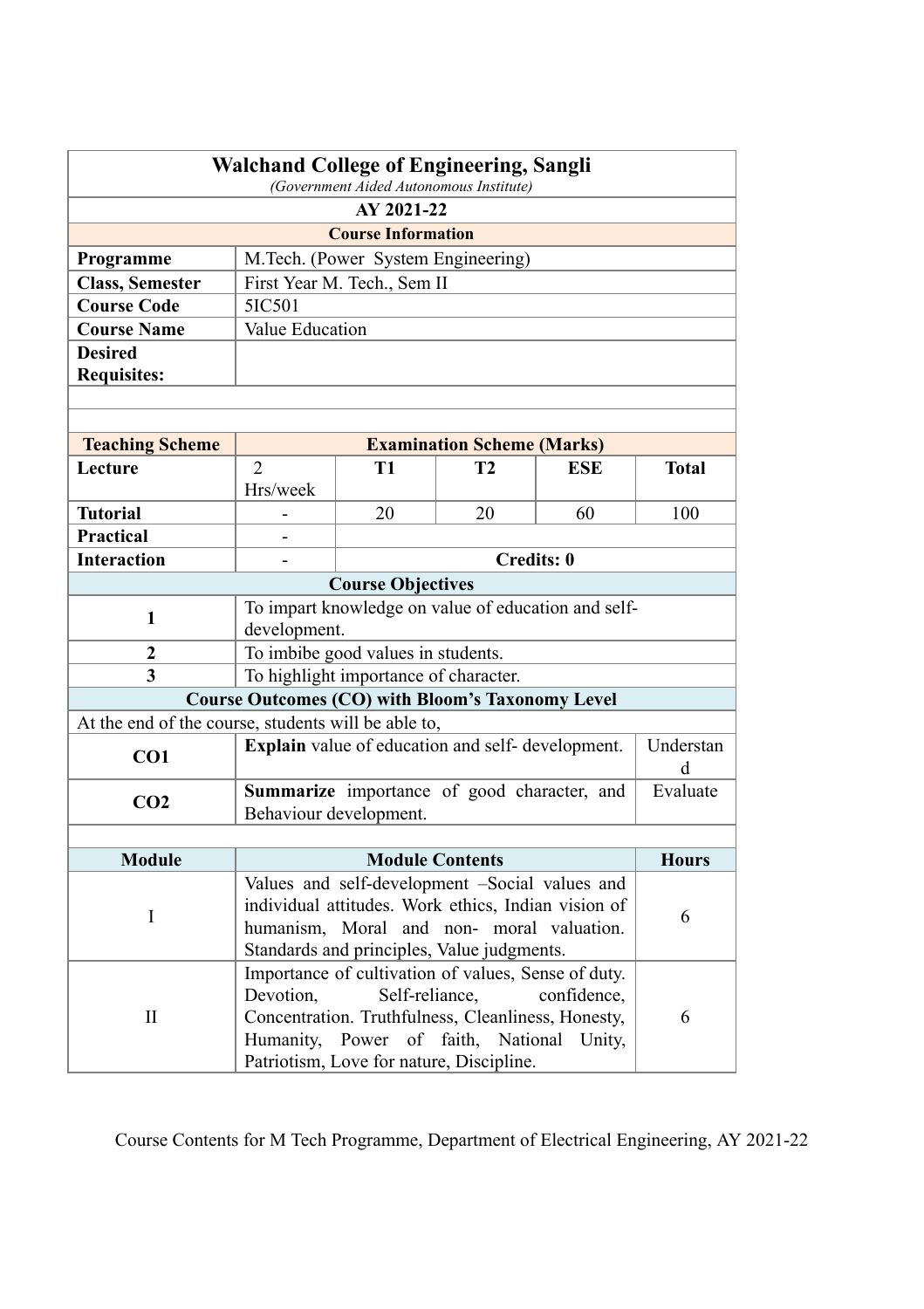| III            | Personality and Behaviour Development - Soul<br>and Scientific attitude. Positive<br>Thinking. Integrity and discipline, Punctuality,<br>Love and Kindness, Avoid fault Thinking, Free<br>Dignity of labour<br>from<br>universal<br>anger,<br>brotherhood<br>and<br>religious<br>tolerance,<br>True<br>friendship, Happiness vs. suffering, love for truth,<br>Aware of self-destructive habits, Association and | $\overline{7}$ |
|----------------|------------------------------------------------------------------------------------------------------------------------------------------------------------------------------------------------------------------------------------------------------------------------------------------------------------------------------------------------------------------------------------------------------------------|----------------|
| IV             | Cooperation, Doing best for saving nature<br>Character and Competence -Holy books vs. Blind<br>faith, Self-management and Good health, science<br>of reincarnation, Equality, Nonviolence, Humility,<br>Role of Women, All religions and same message,<br>Mind your Mind, Self-control. Honesty, Studying<br>effectively                                                                                         | $\tau$         |
|                |                                                                                                                                                                                                                                                                                                                                                                                                                  |                |
|                | <b>Text Books</b>                                                                                                                                                                                                                                                                                                                                                                                                |                |
| $\mathbf{1}$   | Chakroborty, S.K. "Values and Ethics for organizations Theory<br>and practice", Oxford University Press, New Delhi                                                                                                                                                                                                                                                                                               |                |
|                |                                                                                                                                                                                                                                                                                                                                                                                                                  |                |
|                | <b>References</b>                                                                                                                                                                                                                                                                                                                                                                                                |                |
| $\mathbf{1}$   |                                                                                                                                                                                                                                                                                                                                                                                                                  |                |
|                | <b>Useful Links</b>                                                                                                                                                                                                                                                                                                                                                                                              |                |
| $\mathbf{1}$   | https://nimsuniversity.org/wp-content/uploads/2018/02/Value-E<br>ducation-Human-Rights-and-Legislative-Procedures.pdf                                                                                                                                                                                                                                                                                            |                |
| $\overline{2}$ | http://cbseacademic.nic.in/web material/ValueEdu/Value%20Ed<br>ucation%20Kits.pdf                                                                                                                                                                                                                                                                                                                                |                |
| $\overline{3}$ | https://www.verywellmind.com/personality-development-27954<br>25                                                                                                                                                                                                                                                                                                                                                 |                |
| $\overline{4}$ | https://trudreadz.com/2019/09/10/blind-faith-in-religion-destroy<br>s-our-ability-to-critically-think-for-ourselves/                                                                                                                                                                                                                                                                                             |                |
|                |                                                                                                                                                                                                                                                                                                                                                                                                                  |                |

**CO-PO Mapping**

| <b>Programme Outcomes (PO)</b> |  |  |  |  |  |  |  |
|--------------------------------|--|--|--|--|--|--|--|
|                                |  |  |  |  |  |  |  |
| CO1                            |  |  |  |  |  |  |  |
| CO <sub>2</sub>                |  |  |  |  |  |  |  |

The strength of mapping is to be written as 1,2,3; Where, 1:Low, 2:Medium, 3:High

Each CO of the course must map to at least one PO.